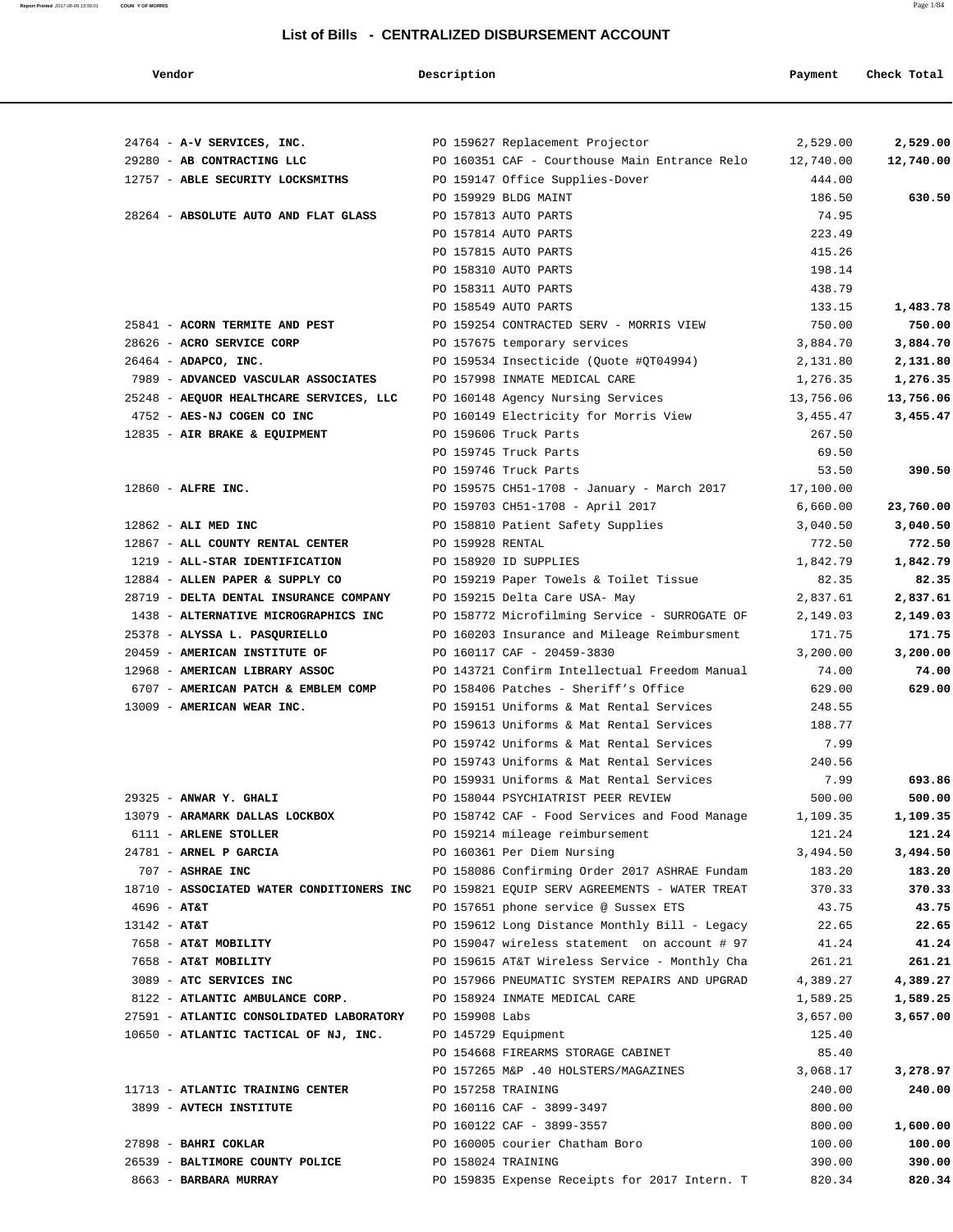**Vendor Description Payment Check Total** 12060 - **BARKEL FLEMMING** PO 160362 Per Diem Nursing 1,392.00 **1,392.00** 28422 - **BARNWELL HOUSE OF TIRES, INC.** PO 159306 TIRES 539.36 PO 159307 TIRES 682.52 PO 159308 TIRES 476.72 **1,698.60** 13268 - **BECHT ENGINEERING BT., INC** PO 157833 Morris County Courthouse 600.00 **600.00** 2723 - **BFI** PO 153991 Furniture Upgrade 12,268.74 PO 153992 Furniture Captial Project 16,202.22 **28,470.96** 9476 - **BINSKY SERVICE LLC** PO 158741 HVAC PM/REPAIRS 7,489.05 PO 159599 HVAC 10,250.00 **17,739.05** 6725 - **BIO-REFERENCE LABORATORIES, INC.** PO 158827 Offiste Patient Medical Testing 3,647.78 **3,647.78** 13239 - **BOB BARKER COMPANY, INC.** PO 159910 Clothing, personal hygeine and clea 931.27 **931.27** 27407 - **BONNIE A. KOENEN** PO 160015 Courier for Florham Park 100.00 **100.00** 2485 - **BOROUGH OF BUTLER PO 159471 Electric (Butler)** 469.95<br>27895 - **BOWMAN CONSULTING COMPANY PO 159636 CAF** - Professional Engineering and 40,885.00 **40,885.00**  27895 - **BOWMAN CONSULTING COMPANY** PO 159636 CAF - Professional Engineering and 40,885.00 **40,885.00** 25118 - **BRANDEN GWYN** PO 160007 Courier for Chester Twp 100.00 **100.00** 10882 - **BRANDY WINOW** PO 160042 Temporary help for the Primary Elec 125.00 **125.00** 25553 - **BREANNE BARROW LAW** PO 160034 courier for Washington 100.00 **100.00** 28504 - **BUILD RITE LLC** PO 160231 CAF - Roof Replacement at Public Sa 3,780.00 **3,780.00** 8451 - **CABLEVISION** PO 159204 Cable Service 248.13 **248.13** 13856 - **CABLEVISION** PO 159524 Optimum Online 257.12 **257.12** 13591 - **CABLEVISION** PO 160150 Cable Television & Internet Access 3,635.95 **3,635.95** 13609 - **CALEA** PO 158712 Education, School, Training 1,340.00 **1,340.00** 28532 - **CANDIDO CAMPOS** PO 160363 Per Diem Nursing 1,776.00 **1,776.00** 9852 - **CARLOS FONSECA, M.D.** PO 159429 Office Supplies 167.87 **167.87** 9273 - **CARMAGNOLA & RITARDI LLC** PO 159780 legal services 694.50 **694.50** 25474 - **CARRELLE L CALIXTE** PO 160364 Per Diem Nursing 4,301.25 **4,301.25** 10475 - **CARROT-TOP INDUSTRIES INC** PO 159237 FLAGS 41.85 **41.85** 29044 - **CDT TRAINING INC.** PO 158691 TRAINING 4,000.00 **4,000.00** 4598 - **CDW GOVERNMENT** PO 148769 TV MOUNT,MONITOR,&CABLES 821.31 PO 158173 OIT Stock Equipment 1,273.07 PO 158169 Communications Equipment 519.79 PO 158845 DVI Splitter Cables for Dual Monito 263.76 PO 158661 Computing 339.27 PO 158661 Computing 150.32 PO 159205 Education equipment 110.49 **3,478.01** 21886 - **CEDAR HILL CDC** PO 160048 CAF - OJT-17M-18-WFNJ/TANF 390.00 **390.00** 20487 - **CENTURYLINK** PO 160186 Telephone T1 Chester 1,785.33 **1,785.33** 1541 - **CERBO'S PARSIPPANY GREENHOUSE** PO 159249 GROUND MAINT 740.00 **740.00** 24625 - **CFCS - HOPE HOUSE** PO 159576 CH51-1706 January - March 2017 4,565.00 **4,565.00** 24625 - **CFCS - HOPE HOUSE** PO 159651 CAF - GIA-1721 - The AIDS Center 3,062.00 **3,062.00** 24625 - **CFCS - HOPE HOUSE** PO 159694 CH51-1706 - April 2017 1,280.00 **1,280.00** 24625 - **CFCS - HOPE HOUSE** PO 159695 GIA-1705 - April 2017 - Substance A 4,405.00 **4,405.00** 24625 - **CFCS - HOPE HOUSE** PO 159789 CAF - Grant in Aid 2017 - Chore Hou 2,760.00 **2,760.00** 24625 - **CFCS - HOPE HOUSE** PO 159790 CAF - 2017 Older Americans Act - Ch 2,172.00 **2,172.00** 24625 - **CFCS - HOPE HOUSE** PO 159791 CAF - 2017 Older Americans Act - Fi 1,920.00 **1,920.00** 24625 - **CFCS - HOPE HOUSE** PO 159792 CAF - 2017 Grant in Aid - Chore Pro 2,726.00 **2,726.00** 24625 - **CFCS - HOPE HOUSE** PO 159793 CAF - 2017 Grant in Aid - Operation 853.00 **853.00** 13765 - **CHANNING BETE CO INC** PO 158664 Educational handouts 1,646.00 **1,646.00** 13788 - **CHERRY WEBER & ASSOC. PC** PO 157099 Inspection of damage to M&E RR Berk 2,600.00 PO 160336 CAF - Design Services for Various B 3,975.60 PO 160337 CAF - Design Services for Various B 4,299.80 **10,875.40** 8344 - **CHESTER TOWNSHIP POLICE DEPT** PO 159075 DRE Grant Reimbursement 440.00 **440.00** 27896 - **CHRISTA SMITH** PO 160035 courier for Wharton 100.00 **100.00** 26915 - **CHRISTINE CORCORAN** PO 160023 Courier for Montville 100.00 **100.00** 10779 - **CHRISTOPHER J. BASINSKI** PO 160029 courier for Parsippany 200.00 **200.00** 89 - **CINTAS CORPORATION** PO 157383 misc medical supplies 122.49 PO 158189 Medical Expense 315.40 PO 159021 Safety Items 193.79 **631.68** 6701 - **CITY FIRE EQUIPMENT CO., INC.** PO 159871 EMS Support 162.00 **162.00**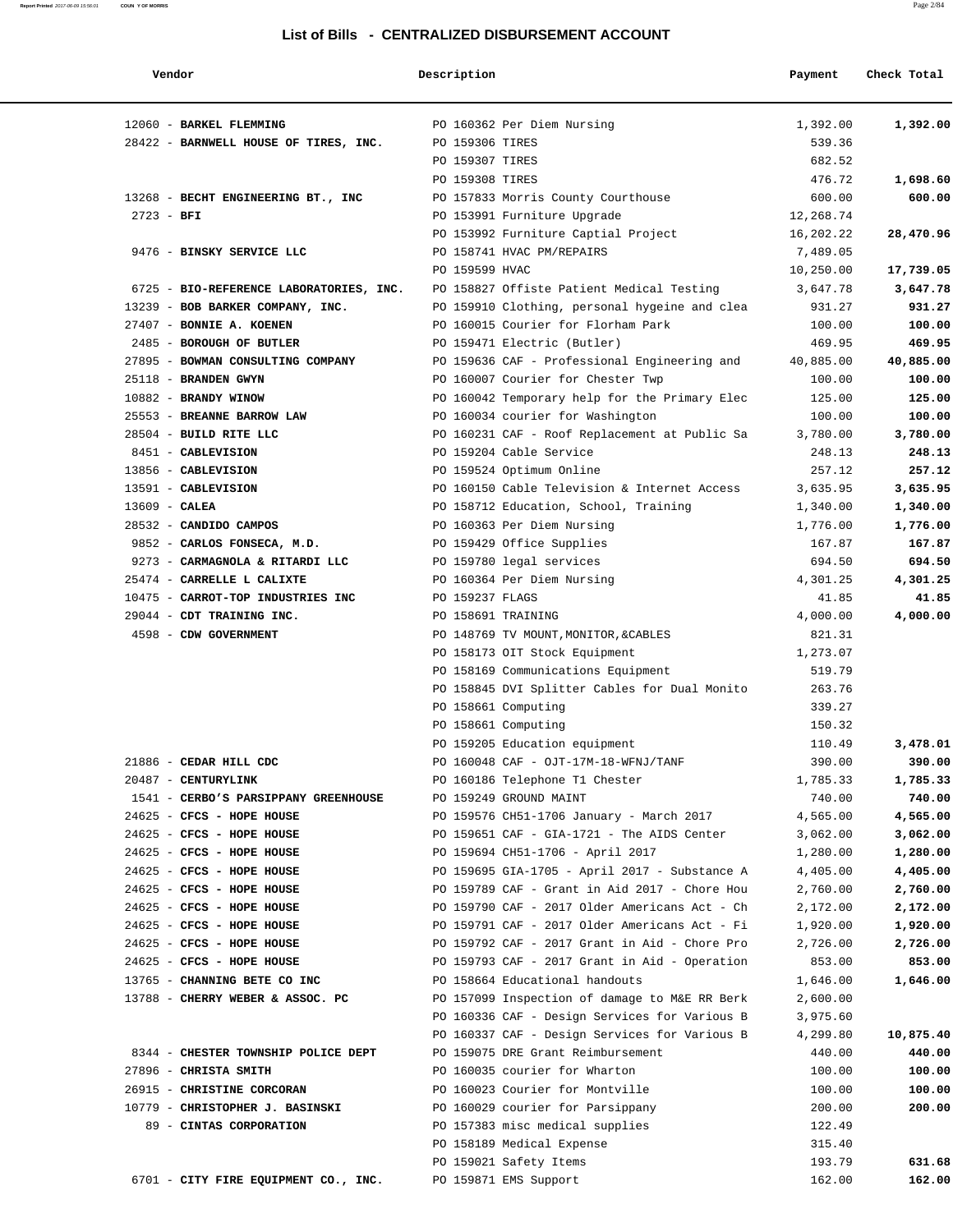**Report Printed** 2017-06-09 15:56:01 **COUN Y OF MORRIS** Page 3/84

| Vendor                                | Description      |                                               | Payment    | Check Total |
|---------------------------------------|------------------|-----------------------------------------------|------------|-------------|
| 11824 - CIVIL DYNAMICS INC            |                  | PO 160332 CAF- Canty's Lake Dam Rehabilitati  | 5,520.32   |             |
|                                       |                  | PO 160319 CAF - Regular Dam Inspections       | 1,605.00   | 7,125.32    |
| 24252 - COFFEE LOVERS COFFEE SERVICE  | PO 158925 COFFEE |                                               | 199.20     | 199.20      |
| $13969$ - CONROY'S                    |                  | PO 158913 Flower Arrangement for 15th Correct | 85.99      | 85.99       |
| 13976 - CONSOLIDATED STEEL            |                  | PO 158890 20 feet of 4' high fence installati | 1,686.00   | 1,686.00    |
| 8043 - CONTRACT PHARMACY SERVICES INC |                  | PO 158031 CAF - Pharmaceutical and Related Se | 28,782.29  | 28,782.29   |
| 26101 - COOPER ELECTRIC SUPPLY CO.    |                  | PO 158812 Electrical Supply & Repair Parts    | 71.94      | 71.94       |
| 27900 - CORBE LOCK & SECURITY, LLC    |                  | PO 158758 FIREARM SAFES                       | 680.00     | 680.00      |
| 29250 - CORBETT LOCK & SECURITY LLC   |                  | PO 158892 Keys - Courthouse                   | 220.00     | 220.00      |
| 14644 - CORNERSTONE FAMILY PROGRAMS   |                  | PO 159578 CH51-1720 - Qtr 1 2017              | 6,937.40   |             |
|                                       |                  | PO 159579 CH51-1716 - Qtr 1 2017              | 12,100.00  | 19,037.40   |
| 14027 - COUNTY COLLEGE OF MORRIS      |                  | PO 160400 Expenditures in connection with maj | 2,340.00   | 2,340.00    |
| 14022 - COUNTY COLLEGE OF MORRIS      |                  | PO 160445 1ST HALF 6/17 OPERATING BUDGET      | 492,916.67 | 492,916.67  |
| 14031 - COUNTY CONCRETE CORP.         |                  | PO 158308 Mason Sand                          | 195.30     | 195.30      |
| 14031 - COUNTY CONCRETE CORP.         | PO 159250 MASON  |                                               | 185.00     | 185.00      |
| 13 - COUNTY OF MORRIS                 |                  | PO 160102 Fringe Benefit Reimbursement        | 185,727.79 | 185,727.79  |
| 13 - COUNTY OF MORRIS                 |                  | PO 160450 2nd Half 5/17 Metered Mail          | 12,693.76  | 12,693.76   |
| 13 - COUNTY OF MORRIS                 |                  | PO 160454 2nd Half May 2017 Metered Mail      | 255.97     | 255.97      |
| 14041 - COUNTY WELDING SUPPLY CO      |                  |                                               | 14.75      |             |
|                                       |                  | PO 157889 Acetylene                           | 641.53     |             |
|                                       |                  | PO 158293 Welding materials & Supplies        |            |             |
|                                       |                  | PO 158683 Acetylene                           | 14.75      | 671.03      |
| 25373 - CREATING WITH CLAY LLC        |                  | PO 160151 Patient Activities                  | 200.00     | 200.00      |
| 27128 - CULINARY DEPOT                |                  | PO 157385 Kitchen Equipment-Convection Steame | 15,750.00  | 15,750.00   |
| $19233 - \text{CULLIGAN}$             |                  | PO 158744 SOLAR SALT                          | 1,260.00   | 1,260.00    |
| $14089$ - CURA INC.                   |                  | PO 159568 CH51-1713 February and March 2017   | 3,487.38   | 3,487.38    |
| 28647 - CURRENT ELEVATOR TECHNOLOGY   |                  | PO 158813 Elevator Repair                     | 1,160.00   | 1,160.00    |
| 14102 - CY DRAKE LOCKSMITHS, INC.     |                  | PO 157994 PADLOCKS AND KEY PROGRAMMING        | 229.03     |             |
|                                       | PO 158923 KEYS   |                                               | 13.50      |             |
|                                       | PO 159374 Keys   |                                               | 74.75      | 317.28      |
| 12523 - D&B AUTO SUPPLY               |                  | PO 158320 CAR PARTS                           | 45.24      |             |
|                                       |                  | PO 158815 CAR PARTS                           | 159.22     |             |
|                                       |                  | PO 159156 Vehicle Repairs                     | 780.43     |             |
|                                       |                  | PO 159310 Vehicle Repairs                     | 1,316.44   | 2,301.33    |
| 14123 - DAILY RECORD                  |                  | PO 159530 ADVERTISEMENT                       | 85.60      | 85.60       |
| 14123 - DAILY RECORD                  |                  | PO 159607 Contract Awards - $5/8/17$ Meeting  | 84.28      | 84.28       |
| 14123 - DAILY RECORD                  |                  | PO 159811 Legal Ad                            | 74.60      | 74.60       |
| 14123 - DAILY RECORD                  |                  | PO 159953 2017 COLA Resolution                | 96.60      | 96.60       |
| 14123 - DAILY RECORD                  |                  | PO 160074 AD0002153242 ASB 54031274 (New 3960 | 716.12     | 716.12      |
| 14123 - DAILY RECORD                  |                  | PO 160296 2014 Bond Ordinance - Security Upgr | 70.20      | 70.20       |
| 14123 - DAILY RECORD                  |                  | PO 160303 ADVERTISEMENT                       | 85.16      | 85.16       |
| 14123 - DAILY RECORD                  |                  | PO 160451 ADVERTISEMENT                       | 102.76     | 102.76      |
| 15642 - DALE KRAMER                   |                  | PO 159652 Primary Election Late Night for Reg | 57.21      | 57.21       |
| 27177 - DAMACINA L. OKE               |                  | PO 160365 Per Diem Nursing                    | 1,669.82   | 1,669.82    |
| 6249 - DAN CARTER                     |                  | PO 159736 EXPENSE VOUCHER                     | 10.00      | 10.00       |
| 11155 - DANILO LAPID                  |                  | PO 160366 Per Diem Nursing                    | 1,776.00   | 1,776.00    |
| 11176 - DAVID DAVENPORT               |                  | PO 159880 2017 WORK BOOTS                     | 84.95      | 84.95       |
| 28644 - DAVID G MORAN                 |                  | PO 160017 Courier for Jefferson               | 100.00     | 100.00      |
| 20326 - DAVID GRANT                   |                  | PO 159673 REIMBURSMENT FOR COLLEGE TUITION/FE | 3,920.12   | 3,920.12    |
| 25386 - DAVID JEAN-LOUIS              |                  | PO 160367 Per Diem Nursing                    | 5,226.25   | 5,226.25    |
| 10375 - DAVID ROBERTS                 |                  | PO 160031 courier for Randolph                | 100.00     | 100.00      |
| 18414 - DAVID WEBER OIL COMPANY       |                  | PO 159309 OIL & LUBRICANTS                    | 1,171.05   | 1,171.05    |
| 14181 - DAYTOP VILLAGE OF NJ, INC.    |                  | PO 159691 CH51-1707 - April 2017              | 11,332.00  | 11,332.00   |
| 5414 - DEENA LEARY                    |                  | PO 159274 Expense Reimbursement - DL          | 3,496.00   | 3,496.00    |
| 21922 - DEIRDRE'S HOUSE               |                  | PO 159628 GIA-1765 Caregiver Support and Educ | 6,965.00   | 6,965.00    |
| 21922 - DEIRDRE'S HOUSE               |                  | PO 159631 GIA-1748 Q1 2017 Child Abuse Preven | 4,589.00   | 4,589.00    |
| 14228 - DELL MARKETING L.P.           |                  | PO 148126 LPS Capital Project-KMM             | 1,413.47   |             |
|                                       | PO 153952 laptop |                                               | 1,748.55   |             |
|                                       |                  | PO 154974 PLEASE ORDER - Computer Parts for V | 5,859.86   |             |
|                                       |                  | PO 157584 PLEASE ORDER - Precisions Workstati | 5,166.22   | 14,188.10   |
|                                       |                  |                                               |            |             |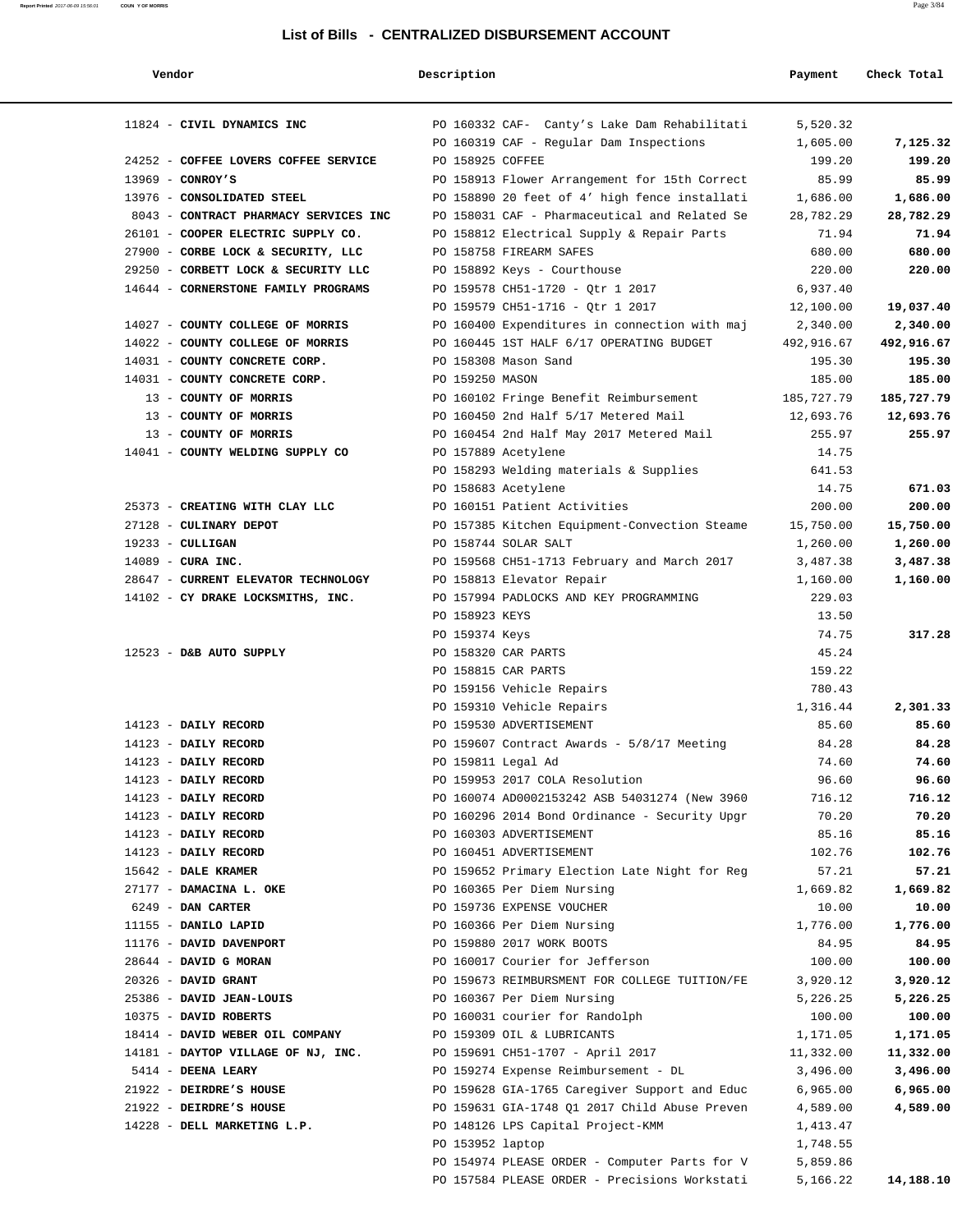| Report Printed 2017-06-09 15:56:01 COUN Y OF MORRIS | Page 4/84 |  |
|-----------------------------------------------------|-----------|--|
|                                                     |           |  |

| Vendor                                                                              | Description        |                                               | Payment    | Check Total |
|-------------------------------------------------------------------------------------|--------------------|-----------------------------------------------|------------|-------------|
| 28637 - DELTA DENTAL OF NEW JERSEY, INC. PO 157465 Dental Insurance - April Invoice |                    |                                               | 320.76     |             |
|                                                                                     |                    | PO 159371 Dental Insurance- May Invoice       | 985.80     | 1,306.56    |
| 14249 - DELUXE INTERNATIONAL                                                        |                    | PO 158855 External Work                       | 577.50     | 577.50      |
| $21638$ - DENNIS GRAU                                                               |                    | PO 160153 Patient Activities                  | 300.00     | 300.00      |
| 26582 - DENTAL & MEDICAL CAREER PO 160213 CAF - 26582-3777                          |                    |                                               | 799.00     | 799.00      |
| 14265 - DENTRUST DENTAL INC.                                                        |                    | PO 158032 CAF - Dental Services               | 3,235.00   | 3,235.00    |
| 27767 - DESERT SNOW, LLC                                                            |                    | PO 157236 Advanced Tactical Team Training     | 49,500.00  | 49,500.00   |
| 29150 - DEWBERRY-NJ DESIGNERS PC                                                    |                    | PO 159442 Master Plan of Space Needs & Facili | 64,783.60  | 64,783.60   |
| 27806 - DIAMOND DRINKING WATER, INC.                                                |                    | PO 158020 WATER COOLER RENT PAYMENT           | 2,940.00   | 2,940.00    |
| 24349 - DIRECT ENERGY BUSINESS MARKETING                                            |                    | PO 160249 GAS - HESS - SUPPLY - 1316          | 29,436.34  | 29,436.34   |
| 8735 - DIRECT TV INC                                                                |                    | PO 160183 Other Utilities DIRECTV             | 17.97      |             |
|                                                                                     |                    | PO 160100 DirecTV - MCC                       | 64.99      | 82.96       |
| 24335 - DISCOVERY BENEFITS INC.                                                     |                    | PO 157470 COBRA March 2017                    | 747.50     | 747.50      |
| 11808 - DITSCHMAN/FLEMINGTON FORD                                                   |                    | PO 146835 2017 F450 CREW CAB MASON DUMP       | 60,390.00  |             |
|                                                                                     |                    | PO 158907 Replacement Vehicle                 | 38,324.00  | 98,714.00   |
| 4806 - DIVISION OF CRIMINAL JUSTICE                                                 | PO 159064 Training |                                               | 750.00     |             |
|                                                                                     |                    | PO 159088 Training                            | 100.00     | 850.00      |
| 20687 - DOROTHY TAYLOR                                                              |                    | PO 159855 Nutrition Expense                   | 57.52      | 57.52       |
| 24438 - DOUGLAS W. SHINNICK                                                         |                    | PO 160009 Courier for Dover                   | 100.00     | 100.00      |
| 10726 - DR. NATHAN SABIN                                                            |                    | PO 158752 INMATE MEDICAL CARE                 | 280.00     | 280.00      |
| 1707 - DREW PAOLELLA                                                                |                    | PO 160006 Courier for Chatham Twp             | 100.00     | 100.00      |
| 28752 - CRYSTAL SPRINGS                                                             |                    | PO 157655 drinking water                      | 55.99      |             |
|                                                                                     |                    | PO 158764 Crystal Springs - Monthly Water Ser | 33.49      |             |
|                                                                                     |                    | PO 158677 Water and Cups                      | 31.98      |             |
|                                                                                     |                    | PO 158573 Bottle Water for Montville, Long Va | 67.97      |             |
|                                                                                     |                    | PO 158583 Water 2016 - 2017                   | 120.42     |             |
|                                                                                     |                    | PO 158655 Bottled water                       | 10.94      |             |
|                                                                                     |                    | PO 159144 Bottled Water- April                | 274.43     |             |
|                                                                                     |                    | PO 159216 Spring Water                        | 96.98      | 692.20      |
| 28752 - CRYSTAL SPRINGS                                                             |                    | PO 159271 Treasurer's & Mailroom Water & Cool | 74.48      | 74.48       |
| 11691 - DYNAMIC IMAGING SYSTMES INC PO 157972 CAMERA, PRINTER, PARTS, & SUPPLIES    |                    |                                               | 4,592.95   | 4,592.95    |
| 28711 - e-SYSTEMS GROUP LLC                                                         |                    | PO 157257 MEDICAL LABEL FOLDERS               | 454.35     | 454.35      |
| $14438$ - E.A. MORSE & CO. INC.                                                     |                    | PO 158694 JANITORIAL SUPPLIES                 | 4,961.72   |             |
|                                                                                     |                    | PO 158917 JANITORIAL SUPPLIES                 | 57.96      | 5,019.68    |
| 12467 - EDITHA MARQUEZ                                                              |                    | PO 160368 Per Diem Nursing                    | 1,193.25   | 1,193.25    |
| 26117 - EDWARDS LEARNING CENTER                                                     |                    | PO 160053 CAF - WFNJ - Performance Based Port | 550.00     | 550.00      |
| 26117 - EDWARDS LEARNING CENTER                                                     |                    | PO 160093 CAF - WFNJ - Performance Based Port | 250.00     | 250.00      |
| 336 - ELECTION GRAPHICS, INC.                                                       |                    | PO 160459 2017 Primary Election printing of t | 180,943.80 | 180,943.80  |
| 29336 - ELITE GRAPHICS INC.                                                         |                    | PO 158407 Brochures - Sheriff's Office        | 265.00     | 265.00      |
| 21722 - ELITE TRANSCRIPTS INC.                                                      |                    | PO 159081 Transcript                          | 609.18     | 609.18      |
| 1462 - ELIZABETH A. JACOBSON                                                        |                    | PO 160359 Mileage expenses - March - May 2017 | 195.60     | 195.60      |
| 27141 - ELLEN M. NOLL                                                               |                    | PO 160369 Per Diem Nursing                    | 2,225.75   | 2,225.75    |
| $14514$ - EMED CO INC.                                                              |                    | PO 158322 Other Operating & Repair Supply     | 52.83      |             |
|                                                                                     |                    | PO 158323 Other Operating & Repair Supply     | 189.01     |             |
|                                                                                     |                    | PO 158324 Other Operating & Repair Supply     | 224.67     | 466.51      |
| 29136 - EMERGENCY ACCESSORIES AND                                                   |                    | PO 153106 Labor & Installation on Vehicle - E | 1,382.50   |             |
|                                                                                     |                    | PO 153107 Repair & Labor on a Vehicle - E. Cr | 1,712.88   | 3,095.38    |
| 2047 - EMPLOYMENT HORIZONS, INC.                                                    |                    | PO 159973 JANITORIAL SERVICES: APRIL 2017     | 885.00     | 885.00      |
| 14569 - ENVIRONMENTAL SYSTEMS                                                       |                    | PO 158766 ESRI GIS Software - Annual Maintena | 34,350.00  | 34,350.00   |
| 21386 - ENVISION ENGINEERING LLC                                                    |                    | PO 160338 CAF Professional Srvs-Drainage Impr | 2,092.00   | 2,092.00    |
| 14551 - EQUIFAX INFORMATION SVCS LLC                                                |                    | PO 156761 Investigative expense               | 39.45      | 39.45       |
| 29372 - ERIC SHNAYDER MD, PC                                                        |                    | PO 160068 CAF - OJT-17M-24-DW                 | 2,982.75   | 2,982.75    |
| 9723 - ERICA JOHNSON                                                                |                    | PO 160198 Insurance Reimbursement 1/1/17-6/30 | 90.00      | 90.00       |
| 6038 - ESSEX COUNTY HOSPITAL                                                        |                    | PO 159368 A.L. March 1-31, 2017, April 1-30,  | 7,778.65   |             |
|                                                                                     |                    | PO 159890 A.L. April 1-30, 2017               | 3,824.56   | 11,603.21   |
| 5904 - ESTATE OF ADRIANNA DENTON                                                    |                    | PO 159184 Medicare B Reimbursement - January  | 419.60     | 419.60      |
| 27899 - EVELYN JENKINS                                                              |                    | PO 160020 Courier for Madison                 | 100.00     | 100.00      |
| 20265 - EVELYN TOLENTINO                                                            |                    | PO 160370 Per Diem Nursing                    | 2,613.13   | 2,613.13    |

3549 - **EZ WHEELS DRIVING SCHOOL** PO 160112 CAF - 3549-3791 602.30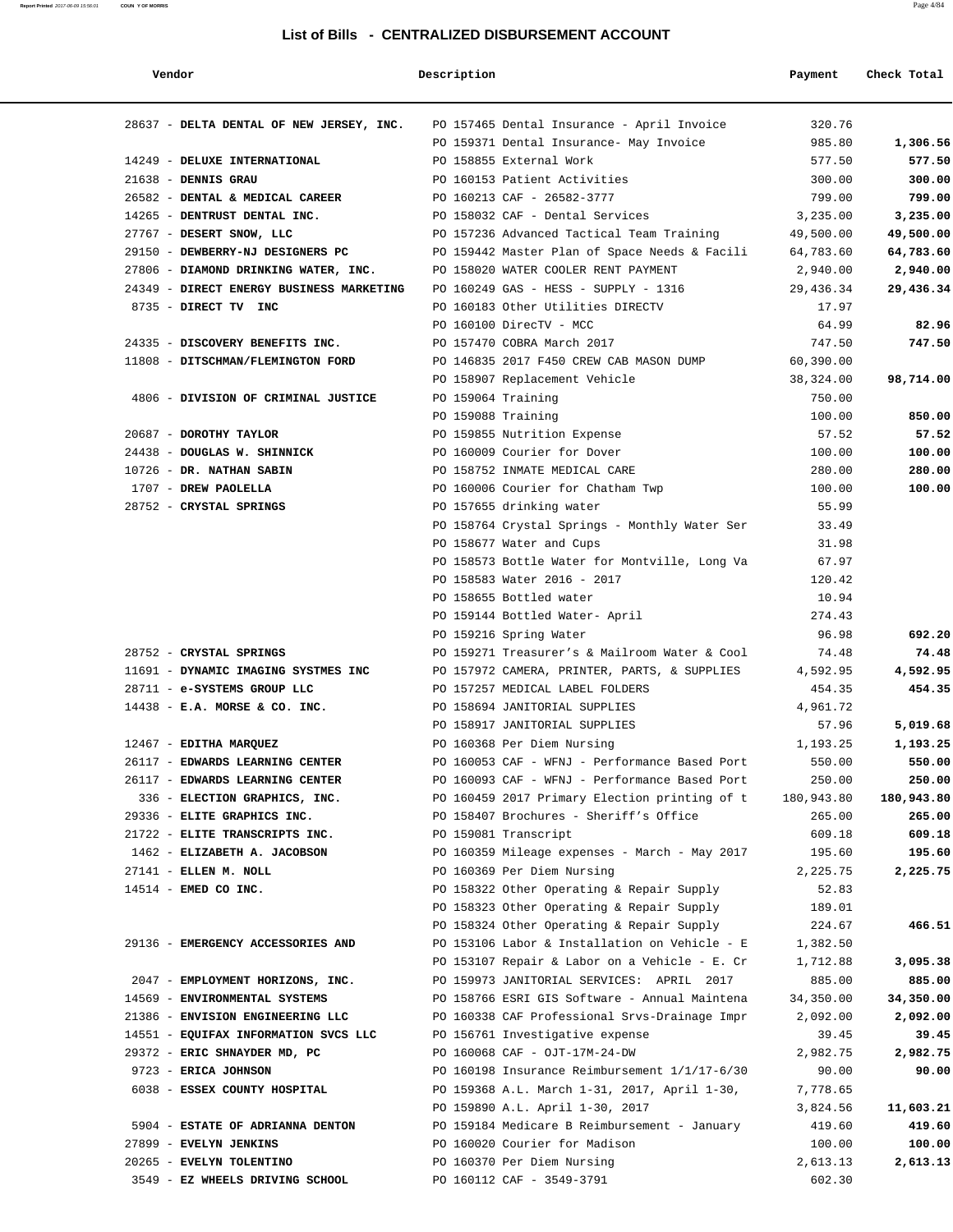**Report Printed** 2017-06-09 15:56:01 **COUN Y OF MORRIS** Page 5/84

| Vendor                                                                 | Description        |                                                                   | Payment          | Check Total        |
|------------------------------------------------------------------------|--------------------|-------------------------------------------------------------------|------------------|--------------------|
|                                                                        |                    | PO 160326 CAF - 3549-3256                                         | 399.90           |                    |
|                                                                        |                    | PO 160113 CAF - 3549-3914                                         | 1,066.64         |                    |
|                                                                        |                    | PO 160114 CAF - 3549-3812                                         | 1,287.65         |                    |
|                                                                        |                    | PO 160115 CAF - 3549-3858                                         | 1,125.81         | 4,482.30           |
| 14641 - FAMILY INTERVENTION                                            |                    | PO 159609 GIA-1723 -Q1-2017                                       | 20,119.00        | 20,119.00          |
| 28262 - FARO TECHNOLOGIES, INC.                                        |                    | PO 150734 PLEASE ORDER - Warranty UPGRADE/CIS                     | 6,920.00         |                    |
|                                                                        |                    | PO 157628 PLEASE ORDER - Measurement Scale/CI                     | 2,178.40         | 9,098.40           |
| 12515 - FASTENAL COMPANY                                               | PO 158889 PLUMBING |                                                                   | 6,035.21         |                    |
|                                                                        |                    | PO 159231 OTHER ADMIN/ ELECTRICAL/ PLUMBING                       | 13,792.27        |                    |
|                                                                        |                    | PO 159724 BUILD MAINT/ SMALL TOOLS/ PLUMBING                      | 2,466.11         | 22,293.59          |
| $5088$ - FBI/LEEDA                                                     | PO 158809 Training |                                                                   | 650.00           | 650.00             |
| $14668$ - FEDEX                                                        |                    | PO 158184 Express Mail                                            | 74.01            |                    |
|                                                                        |                    | PO 158198 Express Mail                                            | 66.47            |                    |
|                                                                        |                    | PO 158704 Express Mail                                            | 119.25           |                    |
|                                                                        |                    | PO 159084 Express Shipping                                        | 108.34           |                    |
|                                                                        | PO 159436 Shipping |                                                                   | 26.92            |                    |
|                                                                        |                    | PO 160154 Express Shipping                                        | 272.72           | 667.71             |
| 29424 - FELIXCIA BLANCHARD                                             |                    | PO 159256 Personal Reimbursement                                  | 25.00            | 25.00              |
| 9388 - FF1 PROFESSIONAL SAFETY SERVICES                                | PO 148185 clothing |                                                                   | 598.15           | 598.15             |
| 9388 - FF1 PROFESSIONAL SAFETY SERVICES                                | PO 150450 clothing |                                                                   | 767.14           | 767.14             |
| 9388 - FF1 PROFESSIONAL SAFETY SERVICES                                |                    | PO 157135 Uniforms, Accessories                                   | 164.96           | 164.96             |
| 9388 - FF1 PROFESSIONAL SAFETY SERVICES                                |                    | PO 159624 Mineral Base Oil                                        | 35.00            | 35.00              |
| $14722$ - FITZERALD'S                                                  |                    | PO 155415 2017 NEW JERSEY LEGISLATIVE MANUAL                      | 87.00            |                    |
|                                                                        |                    | PO 156288 Confirm Order of 2017 Fitzgerald's                      | 87.00            | 174.00             |
| 28666 - FLAGSHIP HEALTH SYSTEMS, INC.                                  |                    | PO 159369 May Premium                                             | 586.91           | 586.91             |
| 12151 - FLEMINGTON BUICK CHEVROLET                                     |                    | PO 158817 CAR PARTS                                               | 123.43           |                    |
|                                                                        |                    | PO 159158 CAR PARTS                                               | 184.46           |                    |
|                                                                        |                    | PO 159160 Vehicle Repairs                                         | 39.07            |                    |
|                                                                        |                    | PO 159161 Vehicle Repairs                                         | 670.92<br>328.45 | 1,017.88<br>328.45 |
| 25330 - FLEMINGTON DEPT STORE INC<br>25330 - FLEMINGTON DEPT STORE INC |                    | PO 158026 MAINTENANCE UNIFORMS<br>PO 159059 Uniform & Accessories | 33.00            | 33.00              |
| 25330 - FLEMINGTON DEPT STORE INC                                      |                    | PO 159087 Uniform and Accessories                                 | 92.00            | 92.00              |
| 28060 - FORENSIC NURSE COORDINATORS'                                   |                    | PO 156700 Membership                                              | 100.00           | 100.00             |
| 14772 - FOWLER EQUIP CO INC.                                           |                    | PO 158921 DRYER PARTS/REPAIRS                                     | 813.42           | 813.42             |
| 4618 - FRANK ALOIA                                                     |                    | PO 159737 EXPENSE VOUCHER                                         | 10.00            | 10.00              |
| $10628$ - FRANK SCHOTT                                                 |                    | PO 160071 Work Boots                                              | 30.24            | 30.24              |
| 28260 - FRANKLIN-GRIFFITH LLC                                          |                    | PO 159230 CAF - Electrical Supplies                               | 1,021.90         | 1,021.90           |
| 28283 - FRED BEANS PARTS, INC.                                         |                    | PO 158385 TRUCK PARTS                                             | 133.70           | 133.70             |
| 14786 - FRED PRYOR SEMINARS                                            | PO 157964 TRAINING |                                                                   | 597.00           |                    |
|                                                                        | PO 158695 TRAINING |                                                                   | 943.00           |                    |
|                                                                        | PO 158760 TRAINING |                                                                   | 227.00           |                    |
|                                                                        | PO 158927 TRAINING |                                                                   | 198.00           | 1,965.00           |
| 27628 - FRENKEL BENEFITS, LLC                                          |                    | PO 158616 April 2017 Admin & Consulting Svcs                      | 10,416.67        | 10,416.67          |
| 28238 - FRIENDLY CARE MEDICAL                                          |                    | PO 158820 Transport for Offsite Medical Treat                     | 2,152.00         | 2,152.00           |
| 28238 - FRIENDLY CARE MEDICAL                                          |                    | PO 160155 Patient Transport for Off-Site Medi                     | 2,002.00         | 2,002.00           |
| 5747 - GAETANA GENCARELLI                                              |                    | PO 160008 Courier for Denville                                    | 100.00           | 100.00             |
| $14839 - GALE$                                                         |                    | PO 158439 Received Books                                          | 309.44           | 309.44             |
| 14841 - GALETON GLOVES                                                 |                    | PO 158585 Safety Gloves                                           | 238.56           |                    |
|                                                                        |                    | PO 158715 Safety Items                                            | 628.17           |                    |
|                                                                        |                    | PO 158801 Latex Gloves                                            | 85.67            | 952.40             |
| $14852$ - GANN LAW BOOKS                                               |                    | PO 157700 Law Books                                               | 6,013.00         |                    |
|                                                                        |                    | PO 158087 Confirming Order - NJ Rules of Evid                     | 139.00           |                    |
|                                                                        |                    | PO 158430 renewal on NJ Rules of Evidence 20                      | 139.00           | 6,291.00           |
| 28908 - GARDEN STATE BUILDING SUPPLY                                   |                    | PO 159712 BUILD MAINT                                             | 1,798.80         | 1,798.80           |
| 8707 - GARRETT SCHUBERT                                                |                    | PO 159812 Board Worker Training Class Reimbur                     | 14.51            | 14.51              |
| 19081 - GATES FLAG & BANNER, CO. INC.                                  |                    | PO 158746 FLAGS/SUPPLIES                                          | 306.50           | 306.50             |
| 14726 - GEN-EL SAFETY & INDUSTRIAL                                     |                    | PO 159444 Bug Spray                                               | 145.60           | 145.60             |
| 8269 - GEORGINA GRAY-HORSLEY                                           |                    | PO 160371 Per Diem Nursing                                        | 1,160.00         | 1,160.00           |
| 27440 - GERISCRIPT PHARMACY                                            |                    | PO 160156 CAF - Pharmaceutical and Related S                      | 36,429.08        | 36,429.08          |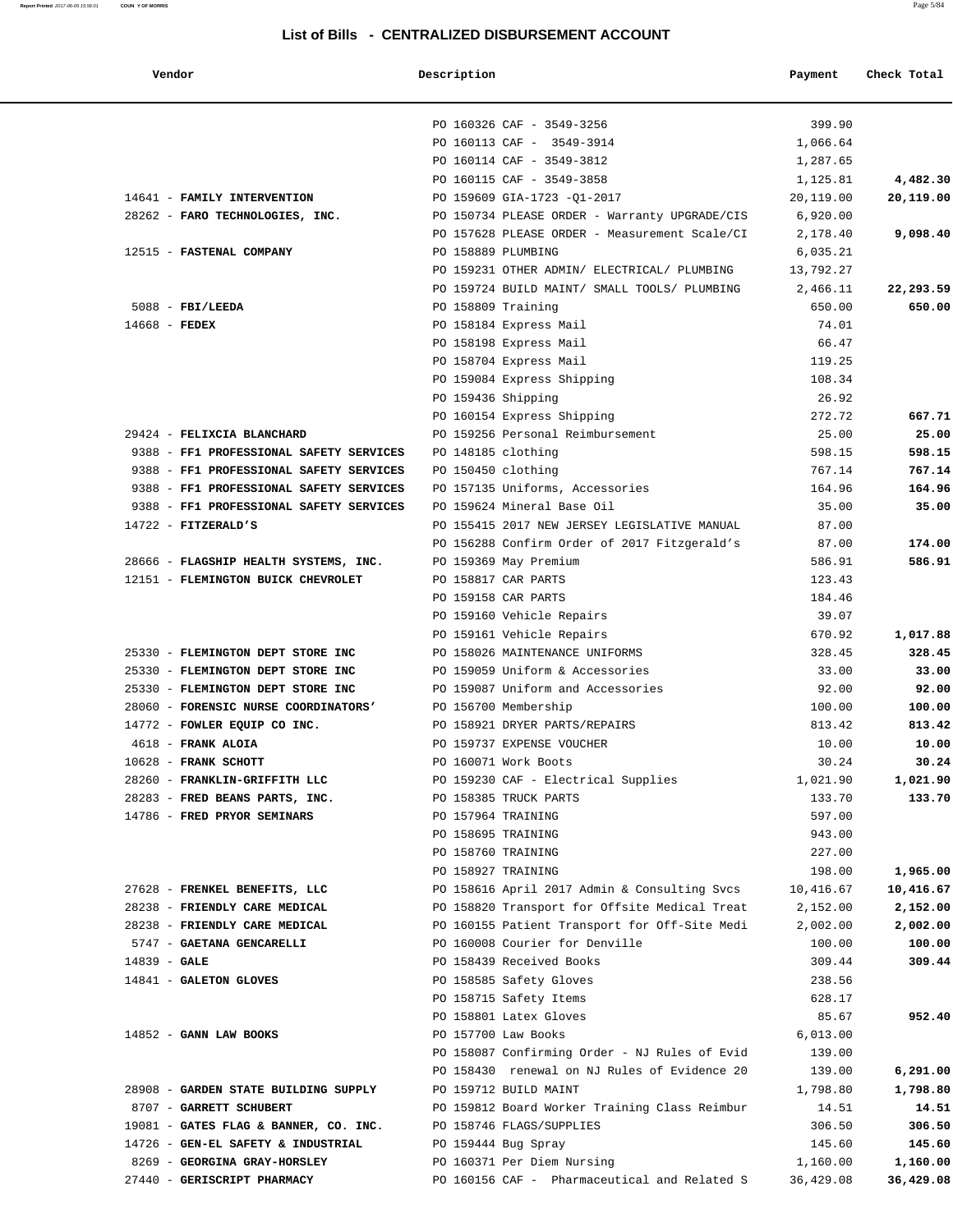| Vendor                                                                                   | Description        |                                                                | Payment           | Check Total        |
|------------------------------------------------------------------------------------------|--------------------|----------------------------------------------------------------|-------------------|--------------------|
| 14916 - GILL ID SYSTEMS                                                                  |                    | PO 159051 polaroid ymckt 3-0100-1 ribbon                       | 756.25            | 756.25             |
| 4872 - GLAS-TINT, LLC                                                                    |                    | PO 159245 PLANT OPS                                            | 441.00            | 441.00             |
| $14983$ - GRAINGER                                                                       |                    | PO 157984 JANITORIAL SUPPLIES                                  | 78.20             |                    |
|                                                                                          |                    | PO 158083 PLEASE ORDER - Lab Equipment/CIS                     | 2,282.76          |                    |
|                                                                                          |                    | PO 158132 MAINTENANCE SUPPLIES                                 | 438.58            |                    |
|                                                                                          |                    | PO 158755 MAINTENANCE SUPPLIES                                 | 4,057.09          |                    |
|                                                                                          |                    | PO 158756 CAF - NJSC A79875/WSCA CAMERA SECUR                  | 2,004.43          |                    |
|                                                                                          |                    | PO 158919 MAINTENANCE SUPPLIES                                 | 668.40            |                    |
|                                                                                          |                    | PO 158857 Safety Supplies for Morris View Sec                  | 851.88            |                    |
|                                                                                          |                    | PO 158858 Sodexo Maintenance Supplies                          | 2,647.79          | 13,029.13          |
| $14984$ - GRAINGER                                                                       |                    | PO 158351 Containers                                           | 96.42             |                    |
|                                                                                          |                    | PO 159246 EQUIP REPAIR/ OTHER ADMIN/ BLDG MAI                  | 329.34            | 425.76             |
| 11784 - GRANT WRITING USA                                                                | PO 158696 TRAINING |                                                                | 455.00            | 455.00             |
| 10931 - GREEN ' ERGY LLC                                                                 |                    | PO 160157 Patient Activities                                   | 200.00            | 200.00             |
| 15007 - GREENMAN PEDERSEN INC                                                            |                    | PO 159962 CAF - Construction Inspection Servi                  | 10,074.24         | 10,074.24          |
| 9597 - HANDLE WITH CARE BEHAVIOR                                                         |                    | PO 159190 Training Re Certification                            | 855.00            | 855.00             |
| 15081 - HANOVER SEWERAGE AUTHORITY<br>29423 - HARDING TOWNSHIP                           |                    | PO 159587 SEWER - HANOVER<br>PO 159078 DRE Grant Reimubusement | 1,800.58          | 1,800.58<br>412.50 |
| 15174 - HB & HS, INC.                                                                    |                    | PO 158828 Inspection & Maintenance of Patient                  | 412.50            |                    |
| $27901$ - HEIDI PEER                                                                     |                    | PO 160251 Children's Program                                   | 2,459.00<br>67.96 | 2,459.00<br>67.96  |
| 8685 - HENRY SCHEIN INC                                                                  |                    | PO 157955 CAF - Medical and OTC Supplies BID                   | 178.38            | 178.38             |
| 28970 - HERMAN SCOTT                                                                     |                    | PO 158737 INMATE COUNSELING SERVICES                           | 2,500.00          | 2,500.00           |
| 15188 - HILL-ROM CO, INC.                                                                |                    | PO 158859 Durable Medical Equipment                            | 2,945.00          | 2,945.00           |
| 928 - HINDSIGHT, INC                                                                     |                    | PO 159477 CAF - Maintenance of Integrated Sof                  | 99,900.00         | 99,900.00          |
| 6973 - HISTORICAL SOCIETY OF BOONTON TWP                                                 |                    | PO 130527 CAF - Re-Grant Agreement                             | 956.00            | 956.00             |
| 15208 - HOBART SERVICE                                                                   |                    | PO 158860 Dietary Kitchen Equipment Repair                     | 351.00            | 351.00             |
| 28404 - HOME DEPOT U.S.A., INC.                                                          |                    | PO 159715 HOME DEPOT SUPPLIES -                                | 1,046.17          |                    |
|                                                                                          |                    | PO 159820 HOME DEPOT SUPPLIES -                                | 199.77            |                    |
|                                                                                          |                    | PO 159924 HOME DEPOT SUPPLIES -                                | 2, 243.23         |                    |
|                                                                                          |                    | PO 160228 HOME DEPOT SUPPLIES -                                | 993.30            | 4,482.47           |
| 21043 - HOME ENERGY MATTERS INC                                                          |                    | PO 160215 CAF - OJT-17M-15-Adult                               | 1,602.00          | 1,602.00           |
| 20737 - HOOVER TRUCK CENTERS INC                                                         |                    | PO 159162 Spare Parts for Equipment                            | 361.87            | 361.87             |
| 20737 - HOOVER TRUCK CENTERS INC                                                         |                    | PO 159761 TRUCK PARTS                                          | 564.59            | 564.59             |
| 20737 - HOOVER TRUCK CENTERS INC                                                         |                    | PO 159935 Spare Parts                                          | 20.67             | 20.67              |
| 20737 - HOOVER TRUCK CENTERS INC                                                         |                    | PO 159936 Spare Parts                                          | 15.49             | 15.49              |
| 3960 - HOUSING AUTHORITY OF THE TOWN                                                     |                    | PO 159816 CAF - Congregate Nutrition Sites                     | 1,000.00          | 1,000.00           |
| 29389 - HVG LLC                                                                          |                    | PO 159025 Medical - K9                                         | 788.00            | 788.00             |
| $8808$ - ILA TALWAR                                                                      |                    | PO 160200 Mileage Reimbursement                                | 30.45             | 30.45              |
| 28642 - ILHAN COKLAR                                                                     |                    | PO 160014 Courier for East Hanover                             | 100.00            | 100.00             |
| 10767 - ILLIENE CHARLES, RN                                                              |                    | PO 160372 Per Diem Nursing                                     | 4,127.35          | 4,127.35           |
| 15309 - IMAGE ACCESS CORP                                                                |                    | PO 159050 maintenance on fujitsu S7160 scanne                  | 396.00            | 396.00             |
| 12041 - INGLESINO, WEBSTER,                                                              |                    | PO 160079 legal services                                       | 21,222.48         | 21,222.48          |
| 1664 - INGRAM LIBRARY SERVICES                                                           |                    | PO 158442 Received Books                                       | 730.87            |                    |
|                                                                                          |                    | PO 158441 Received Books                                       | 1,260.47          | 1,991.34           |
| 29339 - INTEC VIDEO SYSTEMS INC.                                                         |                    | PO 157195 Repair video camera Hazmat vehicle                   | 1,599.00          | 1,599.00           |
| 28331 - INTEGRATION INNOVATION, INC.                                                     |                    | PO 157650 Advanced Tactical Training, Reso 17                  | 50,000.00         | 50,000.00          |
| 29267 - INTERCOUNTY PAVING ASSOCIATES, LLC PO 160244 CAF - Milling & Resurfacing of Myrt |                    |                                                                | 28,360.99         |                    |
|                                                                                          |                    | PO 160244 CAF - Milling & Resurfacing of Myrt                  | 181,573.82        | 209,934.81         |
| 23977 - INTERNATIONAL PUBLIC                                                             | PO 158776 Medical  |                                                                | 1,347.00          | 1,347.00           |
| 28218 - IRFAN COKLAR                                                                     |                    | PO 160038 courier for Hanover                                  | 100.00            | 100.00             |
| 7280 - IRRIGATION & LANDSCAPE                                                            |                    | PO 159645 GRNDS MAINT                                          | 420.00            | 420.00             |
| 15433 - J & D SALES & SERVICE LLC                                                        |                    | PO 158819 SERVICE WATER RECYCLER                               | 251.92            |                    |
|                                                                                          |                    | PO 159311 SERVICE WATER RECYCLER                               | 185.00            | 436.92             |
| $12477 - J$ & J ENTERPRISES                                                              |                    | PO 159029 Training - Drugs/Sheriff's Office                    | 105.00            | 105.00             |
| 7982 - J & J TRUCK EQUIPMENT                                                             |                    | PO 158773 TRUCK PARTS                                          | 1,430.63          |                    |
|                                                                                          |                    | PO 158774 TRUCK PARTS                                          | 204.95            | 1,635.58           |
| 11533 - J FLETCHER CREAMER & SON, INC                                                    |                    | PO 158624 Guide Rail Repair in Morris County                   | 4,500.00          |                    |
|                                                                                          |                    | PO 158626 Guide Rail Repair in Morris County                   | 2,000.00          | 6,500.00           |
| 29113 - J. C. CONTRACTING, INC.                                                          |                    | PO 159963 CAF - Roadway Improvements Intersec                  | 151,236.14        | 151,236.14         |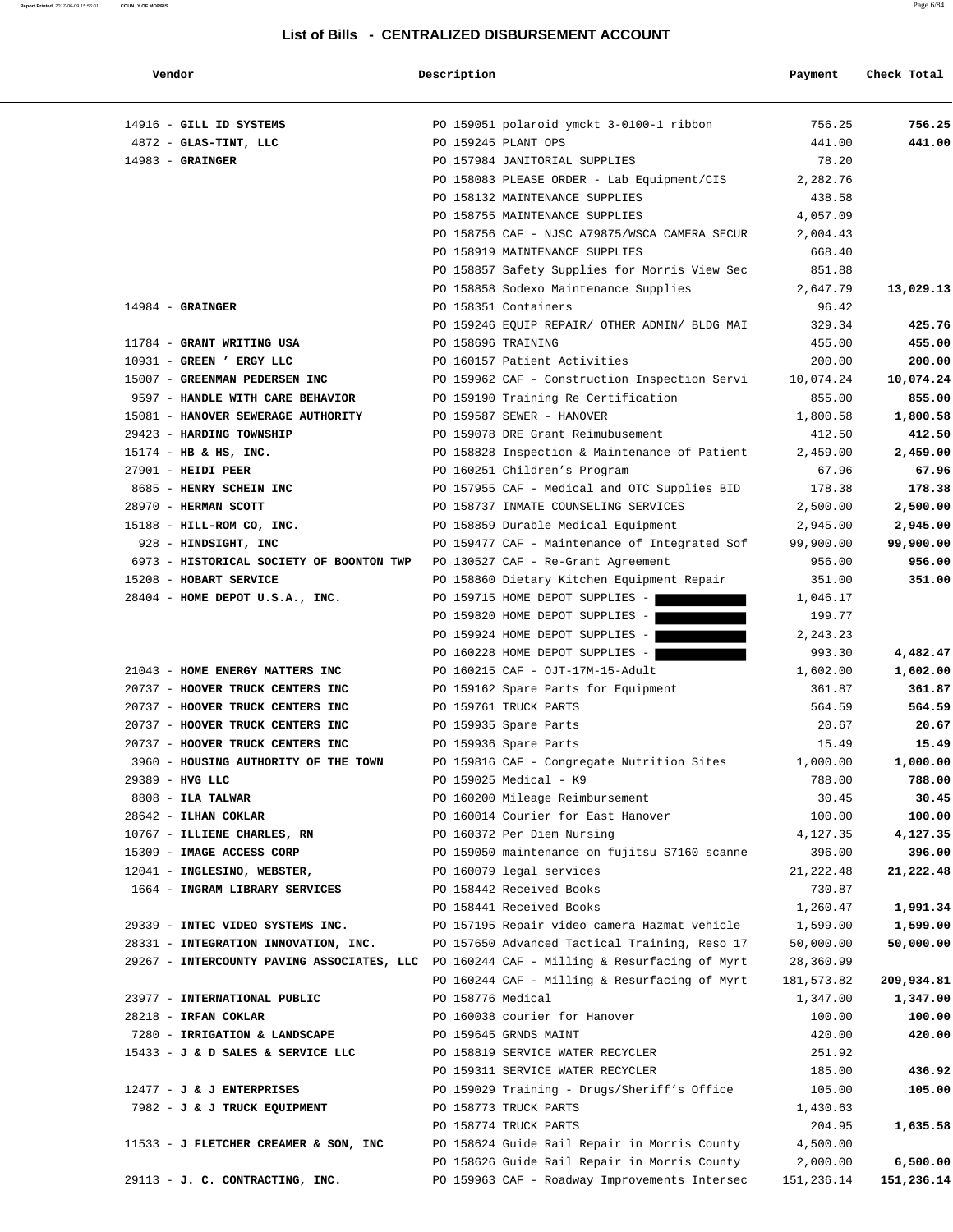**Report Printed** 2017-06-09 15:56:01 **COUN Y OF MORRIS** Page 7/84

| Vendor                                             | Description     |                                                | Payment          | Check Total        |
|----------------------------------------------------|-----------------|------------------------------------------------|------------------|--------------------|
| 29113 - J. C. CONTRACTING, INC.                    |                 | PO 160276 CAF - Trafic Signal Improvements at  | 3,228.06         |                    |
|                                                    |                 | PO 160276 CAF - Trafic Signal Improvements at  | 55,356.89        | 58,584.95          |
| $16773 - J.$ O'BRIEN CO INC                        |                 | PO 158282 Breakaway lanyards and Slot/Chain h  | 241.98           | 241.98             |
| 9916 - JACQUELINE ARBOLINO                         |                 | PO 160028 Courier for Netcong                  | 100.00           | 100.00             |
| 29105 - JACQUELINE BOURDONY                        |                 | PO 159711 Reimbursement                        | 140.00           | 140.00             |
| 8482 - JAGDISH DANG                                |                 | PO 160158 Psychiatric Patient Services         | 2,200.00         | 2,200.00           |
| $29002$ - JAMES R MAY                              |                 | PO 160004 courier for BUTLER                   | 100.00           | 100.00             |
| $5514$ - JAMES RAE                                 |                 | PO 159729 Reimbursement - Meals/Training       | 111.89           | 111.89             |
| 2801 - JAMES SWEENEY                               |                 | PO 160030 courier for Pequannock               | 100.00           | 100.00             |
| 14340 - JANET DONALDSON                            |                 | PO 159788 Daily Record & Star Ledger           | 57.39            | 57.39              |
| 1464 - JAYSHREE TRIVEDI                            |                 | PO 160199 Insurance Reimbursement 1/1/17-6/30  | 90.00            | 90.00              |
| 26512 - JEFFREY DONNELLY                           |                 | PO 159785 Reimburse for Coffee & donuts        | 39.21            | 39.21              |
| 20591 - JEFFREY PAUL                               |                 | PO 160099 OEM Expenses                         | 60.51            | 60.51              |
| 4808 - JENNIFER CARPINTERI                         |                 | PO 159922 2017 Department of Human Services M  | 66.99            | 66.99              |
| 960 - JERSEY CENTRAL POWER & LIGHT                 |                 | PO 159600 Utility - Electric JCPL              | 2,770.41         | 2,770.41           |
| 960 - JERSEY CENTRAL POWER & LIGHT                 | PO 159634 JCP&L |                                                | 19.72            | 19.72              |
| 960 - JERSEY CENTRAL POWER & LIGHT                 | PO 159824 JCP&L |                                                | 20.48            | 20.48              |
| 960 - JERSEY CENTRAL POWER & LIGHT                 | PO 159827 JCP&L |                                                | 21.09            | 21.09              |
| 960 - JERSEY CENTRAL POWER & LIGHT                 | PO 159845 JCP&L |                                                | 35.50            | 35.50              |
| 960 - JERSEY CENTRAL POWER & LIGHT                 | PO 159858 JCP&L |                                                | 666.82           | 666.82             |
| 960 - JERSEY CENTRAL POWER & LIGHT                 | PO 159859 JCP&L |                                                | 355.19           | 355.19             |
| 960 - JERSEY CENTRAL POWER & LIGHT                 |                 | PO 160000 ELECTRIC - WARRANTS                  | 938.84           | 938.84             |
| 960 - JERSEY CENTRAL POWER & LIGHT                 |                 | PO 160001 ELECTRIC - WARRANTS                  | 885.58           | 885.58             |
| 960 - JERSEY CENTRAL POWER & LIGHT                 |                 | PO 160002 ELECTRIC - CAC COMPLEX               | 11,234.60        | 11,234.60          |
| 960 - JERSEY CENTRAL POWER & LIGHT                 |                 | PO 160095 ELECTRIC - COMMUNICATIONS CENTER     | 12,442.09        | 12,442.09          |
| 960 - JERSEY CENTRAL POWER & LIGHT                 |                 | PO 160188 Utility - Electric JCPL              | 1,645.69         | 1,645.69           |
| 960 - JERSEY CENTRAL POWER & LIGHT                 | PO 160240 JCP&L |                                                | 82.01            | 82.01              |
| 16888 - JERSEY PAPER PLUS INC                      |                 |                                                | 3,554.84         |                    |
|                                                    |                 | PO 155505 CAF - Coarse Paper & Household Supp  |                  |                    |
|                                                    |                 | PO 158025 CAF - Coarse Paper & Household Supp  | 232.00<br>241.60 |                    |
|                                                    |                 | PO 159265 Coarse Paper & Household Supplies p  |                  | 4,028.44           |
| 1622 - JERSEY TRACTOR TRAILER                      |                 | PO 160123 CAF - 1622-3849                      | 3,200.00         |                    |
|                                                    |                 | PO 160124 CAF - 1622-3848                      | 3,200.00         | 6,400.00<br>125.00 |
| 25516 - JESSICA BICZAK<br>15508 - JML MEDICAL INC. |                 | PO 160040 temporary help in Elections          | 125.00           |                    |
|                                                    |                 | PO 160159 CAF - Various Medical Supplies       | 37,662.66        |                    |
|                                                    |                 | PO 160160 Incontinence Supplies                | 18,941.30        | 56,603.96          |
| 29003 - JOAN MORAN                                 |                 | PO 160032 courier for Rockaway Boro            | 100.00           | 100.00             |
| $17883$ - JOAN STREHL                              |                 | PO 160106 travel reimbursement                 | 75.25            | 75.25              |
| 7154 - JOANNE CRONIN                               |                 | PO 159747 RMB - NJLA Conference                | 277.20           | 277.20             |
| 1930 - JOHN PATTEN                                 |                 | PO 160217 travel & expense reimbursement       | 298.55           | 298.55             |
| 26133 - JOHN TUGMAN                                |                 | PO 159837 Personal Reimbursement - Travel Exp  | 74.90            | 74.90              |
| 12452 - JOHNSON & JOHNSON, ESOS                    |                 | PO 159804 Legal Services rendered for 4/2017   | 6,681.50         | 6,681.50           |
| 26888 - JOHNSON CONTROLS INC.                      |                 | PO 157992 SECURITY EQUIPMENT MAINTENANCE AND   | 3,900.00         | 3,900.00           |
| 2695 - JOHNSTONE SUPPLY                            | PO 159727 HVAC  |                                                | 2,614.04         |                    |
|                                                    | PO 159925 HVAC  |                                                | 154.10           |                    |
|                                                    | PO 160225 HVAC  |                                                | 564.00           | 3,332.14           |
| 29480 - JULIE KUPILIK                              |                 | PO 160471 MILEAGE REIMBURSEMENT 6/7/17         | 20.65            | 20.65              |
| 7432 - JUNE WITTY                                  |                 | PO 158684 SANE SART Supplemental Pay           | 164.90           | 164.90             |
| 26077 - KAESER AND BLAIR, INC.                     |                 | PO 158829 Advertising Supplies for Admission'  | 533.24           | 533.24             |
| 28985 - KAREN ANN KURLANDER                        |                 | PO 158667 Newsletter editing / proofreading s  | 375.00           | 375.00             |
| 20776 - KAREN GOTTSHALL                            |                 | PO 160069 travel reimbursement                 | 202.95           | 202.95             |
| 11239 - KAREN WEBSTER                              |                 | PO 160358 aging expense                        | 28.63            | 28.63              |
| 27488 - KAUFMAN, SEMERARO & LEIBMAN, LLP           |                 | PO 159808 legal services                       | 81.00            | 81.00              |
| 15565 - KELLER & KIRKPATRICK                       |                 | PO 160339 CAF - Milling & Resurfacing for 2017 | 570.00           | 570.00             |
| 15574 - KENVIL POWER EQUIPMENT, INC.               |                 | PO 159163 Spare Parts for Equipment            | 28.94            |                    |
|                                                    |                 | PO 159766 Spare Parts for Equipment            | 17.40            | 46.34              |
| 26559 - KERRY KUBER                                |                 | PO 160161 Patient Activities                   | 300.00           | 300.00             |
| 24924 - KEY-TECH                                   |                 | PO 159698 CAF - Materials Testing of County-w  | 2,395.00         | 2,395.00           |
| 24924 - KEY-TECH                                   |                 | PO 159702 CAF - Materials Testing of County-w  | 995.00           | 995.00             |
| 15587 - KEYSTONE PUBLIC SAFETY INC.                |                 | PO 158770 R#2 12/21/15, Keystone               | 271,245.00       | 271,245.00         |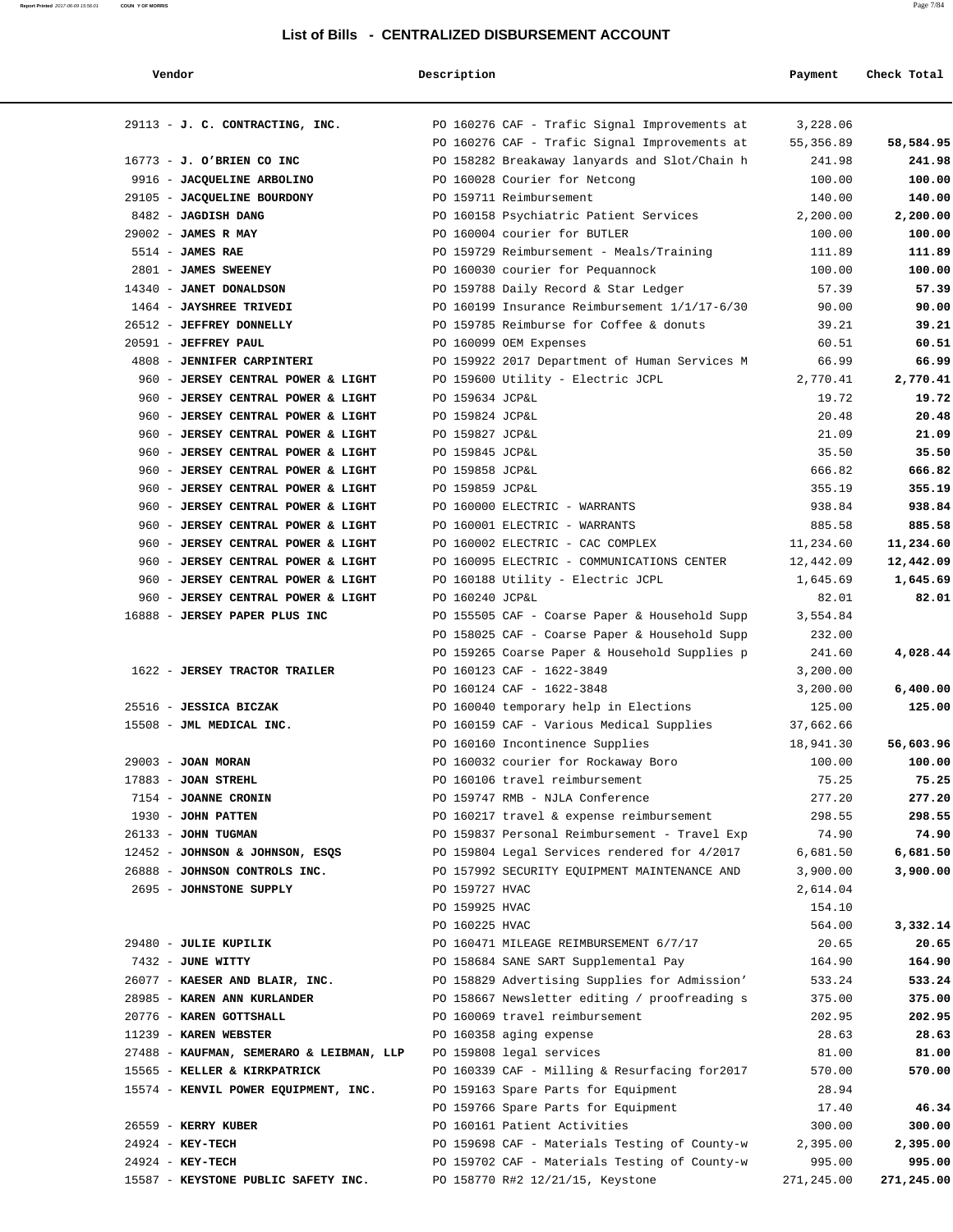| end | Y.<br>o |
|-----|---------|
|-----|---------|

| Report Printed 2017-06-09 15:56:01 | COUN Y OF MORRIS                                                     |             |                                                        |                    | Page 8/84         |
|------------------------------------|----------------------------------------------------------------------|-------------|--------------------------------------------------------|--------------------|-------------------|
|                                    |                                                                      |             | List of Bills - CENTRALIZED DISBURSEMENT ACCOUNT       |                    |                   |
|                                    |                                                                      |             |                                                        |                    |                   |
|                                    | Vendor                                                               | Description |                                                        | Payment            | Check Total       |
|                                    |                                                                      |             |                                                        |                    |                   |
|                                    | 7566 - KING TRANSCRIPTION                                            |             | PO 159068 Transcription                                | 60.06              | 60.06             |
|                                    | 15634 - KORNER STORE INC                                             |             | PO 159976 MEAL RECEIPTS                                | 100.00             | 100.00            |
|                                    | 26521 - KRISTIAN MCMORLAND                                           |             | PO 159784 Reimbursement for mileage                    | 29.40              | 29.40             |
|                                    | 886 - LANDMARK 1 APPRAISAL                                           |             | PO 156212 QUOTE Property Appraisal Young Farm          | 3,750.00           | 3,750.00          |
|                                    | 12726 - LANGUAGE LINE SERVICES                                       |             | PO 158035 LANGUAGE TRANSLATION SERVICE                 | 180.20             | 180.20            |
|                                    | 15688 - LANIGAN ASSOCIATES INC                                       |             | PO 157574 Investigative Expense - Vests                | 2,145.90           | 2,145.90          |
|                                    | 15688 - LANIGAN ASSOCIATES INC                                       |             | PO 158186 Investigative Expense                        | 1,072.95           | 1,072.95          |
|                                    | 20143 - LASCOMP INSTITUTE                                            |             | PO 159277 CAF - 20143-3708                             | 3,200.00           |                   |
|                                    |                                                                      |             | PO 160118 CAF - 20143-3782                             | 3,200.00           | 6,400.00          |
|                                    | 21125 - LAUREN LAVISTA                                               |             | PO 160043 temporary help for the Primary Elec          | 125.00             | 125.00            |
|                                    | 15709 - LAWMEN SUPPLY CO OF NJ, INC.                                 |             | PO 159979 Equipment                                    | 1,219.93           | 1,219.93          |
|                                    | 29391 - LEADERS RESCUE LLC                                           |             | PO 159273 charging station                             | 90.00              | 90.00             |
|                                    | 21265 - LEDGEWOOD POWER SPORTS INC                                   |             | PO 159168 Vehicle Repairs                              | 68.00              | 68.00             |
|                                    | 21265 - LEDGEWOOD POWER SPORTS INC<br>$26914$ - LEE BICZAK           |             | PO 159169 Vehicle Repairs                              | 149.96             | 149.96<br>100.00  |
|                                    |                                                                      |             | PO 160026 Courier for Mt Olive                         | 100.00             |                   |
|                                    | 24886 - LIBERTY NEWS DISTRIBUTION INC.                               |             | PO 158830 Newspapers for Coffee Shop & Recrea          | 182.50             | 182.50            |
|                                    | $21126$ - LINDA ALVEN                                                |             | PO 160033 courier for Roxbury                          | 100.00             | 100.00            |
|                                    | 28578 - LISA PROKOPOWITZ                                             |             | PO 160162 Patient Activities                           | 100.00             | 100.00            |
|                                    | 29352 - LOGAN MILLWORK LLC                                           |             | PO 160092 CAF - OJT-17S-20-DW                          | 4,992.46<br>446.96 | 4,992.46          |
|                                    | 15816 - LONGFELLOWS SANDWICH DELI                                    |             | PO 159690 2017 Department of Human Services M          |                    | 446.96            |
|                                    | 15816 - LONGFELLOWS SANDWICH DELI                                    |             | PO 159977 Dinner for 8 for the 5/25/17 Constr          | 87.92              | 87.92<br>146.99   |
|                                    | 15816 - LONGFELLOWS SANDWICH DELI                                    |             | PO 160073 2017 Department of Human Services M          | 146.99             |                   |
|                                    | 15816 - LONGFELLOWS SANDWICH DELI<br>1777 - LORCO PETROLEUM SERVICES |             | PO 160290 Fiscal Year 2017 - Countywide Train          | 385.98<br>87.50    | 385.98            |
|                                    | 21100 - LOUISE R. MACCHIA                                            |             | PO 159937 Waste Disposal<br>PO 160373 Per Diem Nursing | 4,097.75           | 87.50<br>4,097.75 |
|                                    | 29100 - LTC SCRIPTS INC.                                             |             | PO 157875 March 2017 Invoices                          |                    |                   |
|                                    | 666 - LUCY CANNIZZO                                                  |             | PO 160357 aging expense                                | 47.40<br>96.35     | 47.40<br>96.35    |
|                                    | 16280 - M. C. ECONOMIC DEVELOPMENT                                   |             | PO 160003 Approved Non Profit 17 funding Econ          | 95,000.00          | 95,000.00         |
|                                    | 15926 - M.C. SCHOOL OF TECHNOLOGY                                    |             | PO 160054 CAF - 15926-3261                             | 129.50             | 129.50            |
|                                    | 7568 - MADUKWE IMO IBOKO, RN                                         |             | PO 160375 Per Diem Nursing                             | 2,386.50           | 2,386.50          |
|                                    | $12638$ - MAIRA ROGERS                                               |             | PO 160201 Mileage Reimbursement                        | 39.40              | 39.40             |
|                                    | 28265 - MALACHY MECHANICAL                                           |             | PO 157967 KITCHEN EQUIPMENT REPAIRS & PARTS            | 3,299.84           |                   |
|                                    |                                                                      |             | PO 158041 KITCHEN EQUIPMENT REPAIRS & PARTS            | 2,325.42           |                   |
|                                    |                                                                      |             | PO 158861 Dietary Kitchen Equipment Maintenan          | 6,369.00           | 11,994.26         |
|                                    | 25472 - MALL CHEVROLET INC.                                          |             | PO 148854 HazMat Vehicle                               | 37,700.00          | 37,700.00         |
|                                    | 25080 - MARIA CARMELITA OBLINA                                       |             | PO 160374 Per Diem Nursing                             | 696.00             | 696.00            |
|                                    | 4388 - MARIA ROSARIO                                                 |             | PO 159589 Aging Expense                                | 29.98              | 29.98             |
|                                    | 28699 - MARIANN KLETKE                                               |             | PO 159515 Office Supplies                              | 77.82              | 77.82             |
|                                    | 25380 - MARIN REGENTHAL- GARLAND                                     |             | PO 160216 Travel reimbursement                         | 23.45              | 23.45             |
|                                    | 26678 - MARION ENNIS                                                 |             | PO 160376 Per Diem Nursing                             | 3,549.00           | 3,549.00          |
|                                    | 27866 - MARK CARTER                                                  |             | PO 159738 EXPENSE VOUCHER                              | 300.00             | 300.00            |
|                                    | $11023$ - MARTHA YAGHI                                               |             | PO 160377 Per Diem Nursing                             | 888.00             | 888.00            |
|                                    | 29369 - MARZZO ENGINEERING PLLC                                      |             | PO 157828 Failure Analysis of Materials Class          | 250.00             | 250.00            |
|                                    | 9935 - MASTER DRIVING SCHOOL INC.                                    |             | PO 160245 CAF - 9935-3675                              | 3,150.00           | 3,150.00          |
|                                    | 26454 - MATHEW J CILURSO                                             |             | PO 159508 REIMBURSEMENT                                | 754.08             | 754.08            |

| 28643 - MATTHEW JENKINS                   | PO 160019 Courier for Long Hill               | 100.00     | 100.00     |
|-------------------------------------------|-----------------------------------------------|------------|------------|
| 6693 - MC HUMAN RELATIONS COMMISSION      | PO 159982 Freeholder Special Project          | 1,800.00   | 1,800.00   |
| 1836 - MC MUA TRANSFER STATION            | PO 159971 DUMPSTER SERVICE: APRIL 2017        | 350.00     | 350.00     |
| 11199 - MC ORGANIZATION FOR HISPANIC      | PO 158581 CAF - GIA-1702 - Community Outreach | 14,021.90  | 14,021.90  |
| 16065 - MC VOCATIONAL SCHOOL DISTRICT     | PO 159531 6/17 DISTRICT TAXES TO BE RAISED    | 286,291.66 | 286,291.66 |
| 27689 - MCCARTER'S TRUCK                  | PO 159085 Investigative Expense               | 170.00     | 170.00     |
| 14264 - MCMANIMON, SCOTLAND & BAUMANN LLC | PO 160077 PROFESSIONAL SERVICES IN CONNECTION | 3,900.00   |            |
|                                           | PO 160318 PROFESSIONAL SERVICES FOR 4/17 IN C | 630.00     | 4,530.00   |
| 24004 - MENDHAM BOROUGH                   | PO 159070 DRE Grant Reimbursement             | 1,925.00   | 1,925.00   |
| 24005 - MENDHAM TOWNSHIP POLICE DEPT.     | PO 159073 DRE Grant Reimbursment              | 220.00     | 220.00     |
| 16129 - MENTAL HEALTH ASSOCIATION OF      | PO 159687 CH51-1705 - Otr 1 2017              | 5,000.00   | 5,000.00   |
| $16147$ - METRO FLAG CO                   | PO 158602 FLAG BUNTING                        | 179.10     | 179.10     |
| 16158 - MGL PRINTING SOLUTIONS            | PO 159465 Inv146550 Laser Confirmation & Inv1 | 5,508.00   | 5,508.00   |
| 24312 - MICHAEL DIETZ                     | PO 159714 Work Boots                          | 90.00      | 90.00      |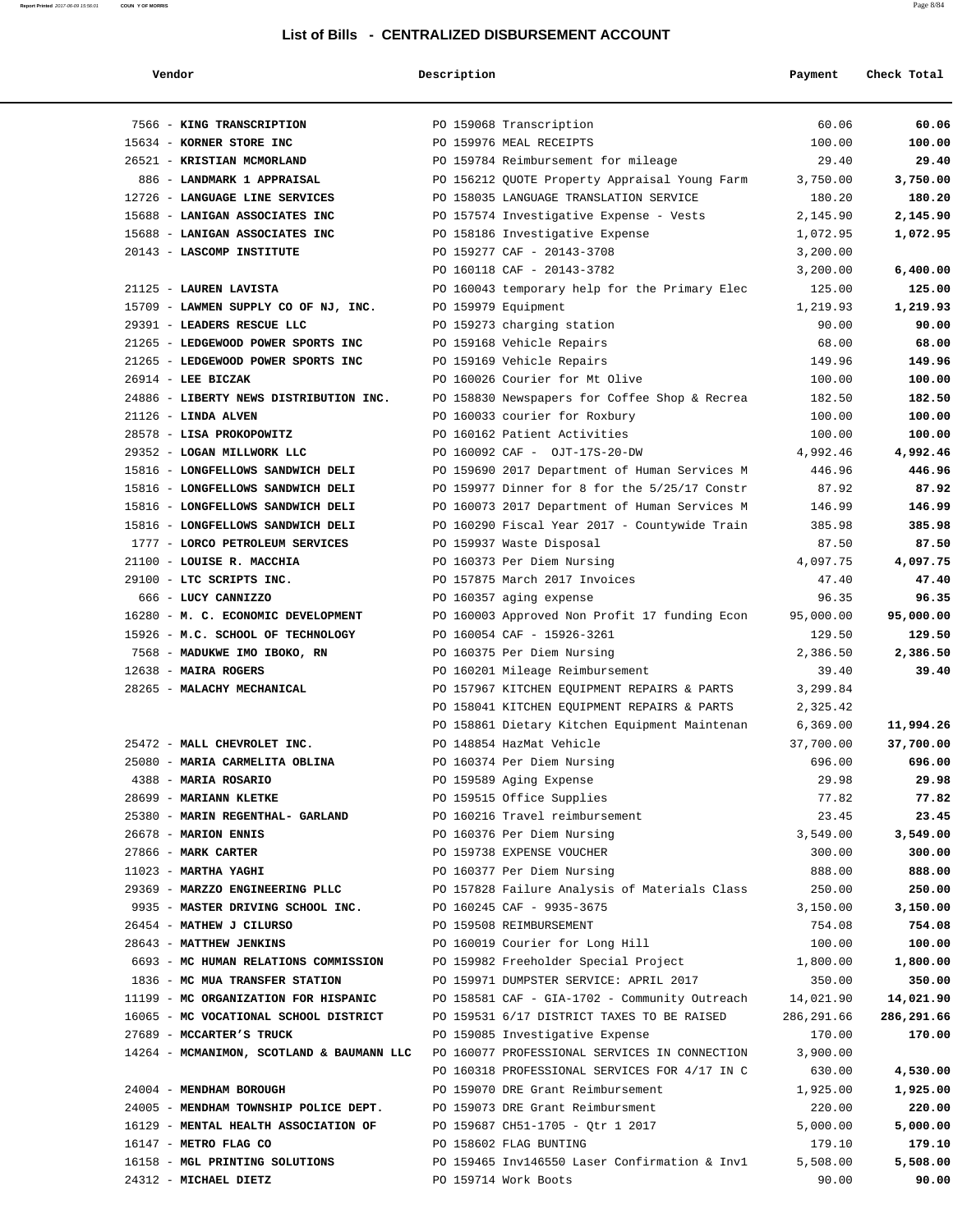| Vendor                                   | Description        |                                               | Payment    | Check Total |
|------------------------------------------|--------------------|-----------------------------------------------|------------|-------------|
| 26517 - MICHAEL HENDERSON                |                    | PO 159220 Reimbursement for chairs            | 186.87     | 186.87      |
| 29004 - MICHAEL MCCLAIN                  |                    | PO 160021 Courier for Mendham Boro            | 100.00     | 100.00      |
| 23717 - MICHAEL SCARNEO                  |                    | PO 159841 Election Work - 71.5 hrs @ \$10.00  | 715.00     | 715.00      |
| 16353 - MICHEAL MORSCH                   |                    | PO 159509 REIMBURSEMENT                       | 343.88     | 343.88      |
| 24951 - MICHELLE CAPILI                  |                    | PO 160378 Per Diem Nursing                    | 5,026.45   | 5,026.45    |
| 11726 - MICHELLE RHINESMITH              |                    | PO 159521 Meeting Expense                     | 47.07      | 47.07       |
| 295 - MID-ATLANTIC TRUCK CENTRE INC      |                    | PO 158847 Spare Parts for Equipment           | 2,738.54   |             |
|                                          |                    | PO 159164 TRUCK PARTS                         | 29.16      |             |
|                                          |                    | PO 159313 Spare Parts for Equipment           | 106.46     |             |
|                                          |                    | PO 159314 Spare Parts for Equipment           | 166.69     |             |
|                                          |                    | PO 159665 Spare Parts for Equipment           | 15.66      | 3,056.51    |
| 11453 - MIDWEST TAPE LLC                 |                    | PO 158438 Confirm CD's & DVD's                | 678.31     | 678.31      |
| 25466 - MILLENNIUM COMMUNICATIONS        |                    | PO 155950 Fiber Optic Repair                  | 12,000.00  | 12,000.00   |
| 16207 - MILLER & CHITTY CO INC           |                    | PO 158832 Boiler Service                      | 2,319.25   |             |
|                                          |                    | PO 158862 Maintenance of Boilers & Associated | 10,683.80  | 13,003.05   |
| 16223 - MINUTEMAN PRESS OF MORRISTOWN    | PO 159957 Banners  |                                               | 410.00     | 410.00      |
| 6408 - MIRION TECHNOLOGIES (GDS) INC     |                    | PO 159030 Badges - Sheriff's Office           | 618.05     | 618.05      |
| 25428 - MIRLENE ESTRIPLET                |                    | PO 160379 Per Diem Nursing                    | 3,108.00   | 3,108.00    |
| 29396 - MJG PROMOTIONS, LLC              |                    | PO 158800 Public Safety Youth Academy         | 506.64     | 506.64      |
| 6953 - MOBILEX USA                       |                    | PO 159113 Off-Site X-Rays & Testing for Morri | 3,480.71   | 3,480.71    |
| 27296 - MONARCH HOUSING ASSOCIATES, INC. |                    | PO 159686 2014 CoC Planning Grant - Departmen | 3,750.00   | 3,750.00    |
| 11089 - MONMOUTH COUNTY POLICE           | PO 158736 Training |                                               | 100.00     | 100.00      |
| 24348 - MOONLIGHT DESIGNS                |                    | PO 160163 Patient Activities                  | 165.00     | 165.00      |
| 16273 - MOORE MEDICAL LLC                |                    | PO 159350 Medical Supplies Youth Shelter      | 148.03     | 148.03      |
| 16283 - MORRIS BRICK AND STONE CO.       | PO 159647 MASON    |                                               | 189.80     | 189.80      |
| 7131 - MORRIS COUNTY AFTER CARE CENTER   |                    | PO 157986 INMATE MEDICAL CARE                 | 1,850.00   |             |
|                                          |                    | PO 158003 INMATE MEDICAL CARE                 | 450.00     | 2,300.00    |
| 6213 - MORRIS COUNTY ENGRAVING LLC       |                    | PO 158181 Office Expense                      | 481.00     | 481.00      |
| 16288 - MORRIS COUNTY FARMS INC          |                    | PO 159683 GROUND MAINT                        | 60.00      | 60.00       |
| 12819 - MORRIS COUNTY MUA                |                    | PO 158023 FACILITY GARBAGE COMPACTOR TIPPING  | 2,483.44   | 2,483.44    |
| 12819 - MORRIS COUNTY MUA                |                    | PO 158915 Tipping Fees                        | 860.00     | 860.00      |
| 19483 - MORRIS COUNTY MUNICIPAL          |                    | PO 158863 Rubbish & Trash Removal at Morris V | 8,984.11   | 8,984.11    |
| 19483 - MORRIS COUNTY MUNICIPAL          |                    | PO 159235 CAF - Solid Waste Collection Servic | 7,396.77   | 7,396.77    |
| 19483 - MORRIS COUNTY MUNICIPAL          |                    | PO 159236 REFUSE REMOVAL                      | 398.98     | 398.98      |
| 19483 - MORRIS COUNTY MUNICIPAL          |                    | PO 159833 HAZARDOUS WASTE DISPOSAL            | 510.30     | 510.30      |
| 4812 - MORRIS COUNTY PREVENTION          |                    | PO 159693 CH51-1709 - Qtr 1 2017              | 10,320.00  | 10,320.00   |
| 2738 - MORRIS COUNTY VISITORS CENTER     |                    | PO 159849 Approved 2017 Non Profit funding To | 113,000.00 | 113,000.00  |
| 16293 - MORRIS IMAGING ASSOC II PA       |                    | PO 153411 INMATE MEDICAL CARE                 | 347.00     |             |
|                                          |                    | PO 157990 INMATE MEDICAL CARE                 | 1,773.00   |             |
|                                          |                    | PO 158002 INMATE MEDICAL CARE                 | 840.00     | 2,960.00    |
| 16296 - MORRIS MINUTEMEN FIRST AID       |                    | PO 160297 FH Special Project                  | 26,000.00  | 26,000.00   |
| 16315 - MORRISTOWN AGWAY                 |                    | PO 160302 Propane Refill 20# (Ouote #643728)  | 33.00      | 33.00       |
| 16316 - MORRISTOWN AUTO BODY INC         |                    | PO 159771 VEHICLE TOW                         | 175.00     |             |
|                                          |                    | PO 159772 VEHICLE TOW                         | 350.00     | 525.00      |
| 14515 - MORRISTOWN EMERGENCY MEDICAL     |                    | PO 157987 INMATE MEDICAL CARE                 | 969.00     |             |
|                                          |                    | PO 157988 INMATE MEDICAL CARE                 | 490.00     | 1,459.00    |
| 19491 - MORRISTOWN INN                   |                    | PO 158656 Witness lodging                     | 495.00     | 495.00      |
| 16321 - MORRISTOWN LUMBER &              |                    | PO 159179 Weed & Pest Control                 | 58.15      |             |
|                                          | PO 159222 Bulbs    |                                               | 59.40      |             |
|                                          |                    |                                               |            |             |
|                                          |                    | PO 159646 OTHER OPERATING & REPAIR SUPPLY     | 9.99       | 127.54      |
| 21573 - ATLANTIC CORPORATE               |                    | PO 159206 April 2017                          | 8,550.00   | 8,550.00    |
| 16334 - MORRISTOWN MEDICAL CENTER        |                    | PO 159577 CH51-1721 - January - March 2017    | 6,648.00   | 6,648.00    |
| 16334 - MORRISTOWN MEDICAL CENTER        |                    | PO 159701 CH51-1721 - April 2017 - Co-Occurri | 1,952.00   | 1,952.00    |
| 16323 - MORRISTOWN MEDICAL CENTER        |                    | PO 160446 SAFE COMMUNITIES JAN 2017-MAR 2017  | 28,259.42  | 28,259.42   |
| 7584 - MORRISTOWN MEDICAL CENTER/AHS     |                    | PO 157991 INMATE MEDICAL CARE                 | 4,748.07   |             |
|                                          |                    | PO 158018 INMATE MEDICAL CARE                 | 8,057.81   | 12,805.88   |
| 7584 - MORRISTOWN MEDICAL CENTER/AHS     |                    | PO 158019 INMATE MEDICAL CARE                 | 6,760.20   | 6,760.20    |
| 28951 - MORRISTOWN NAPA, LLC             |                    | PO 158394 AUTO PARTS                          | 121.53     |             |
|                                          |                    | PO 158395 AUTO PARTS                          | 273.70     |             |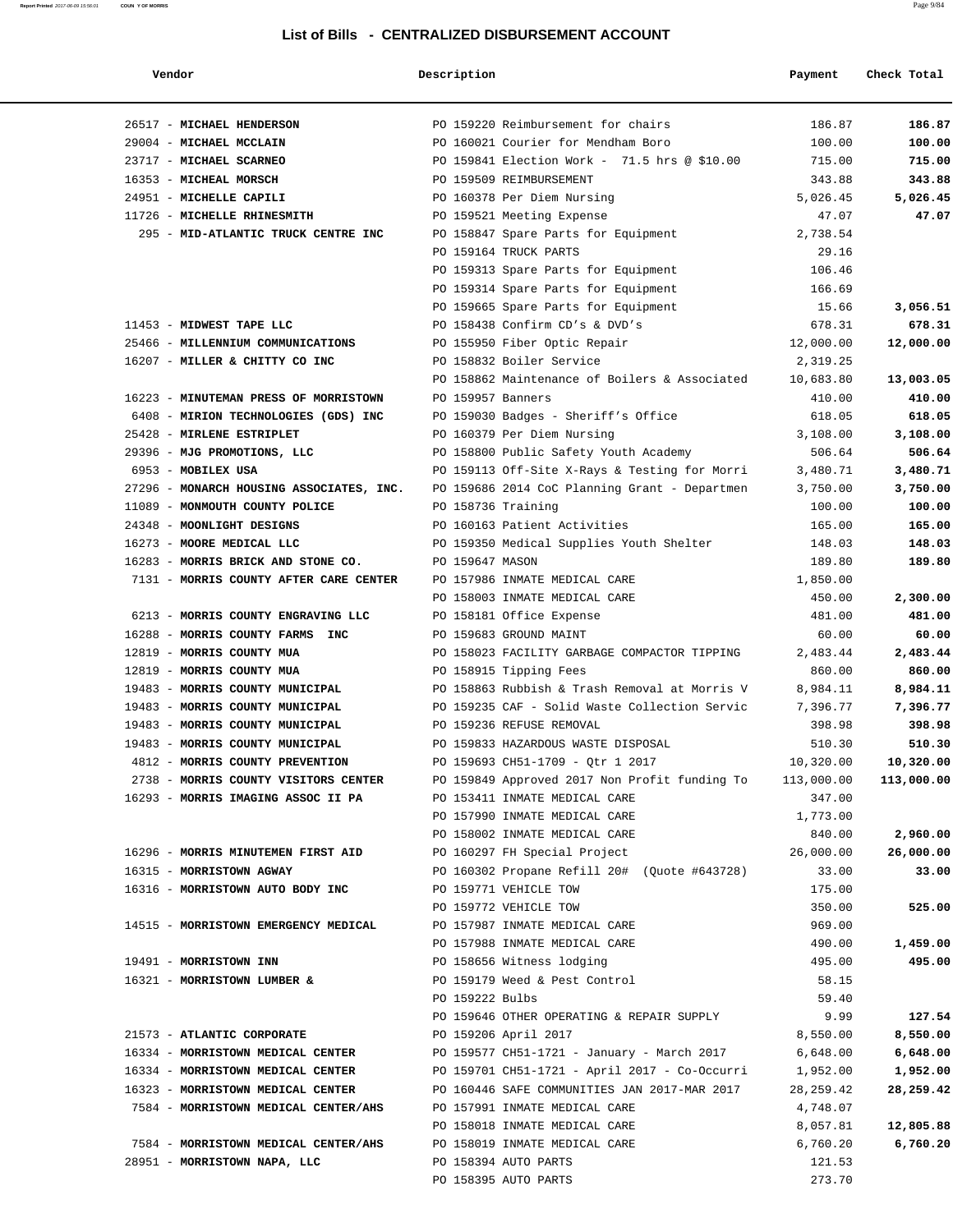| Vendor                                    | Description        |                                                                                   | Payment              | Check Total |
|-------------------------------------------|--------------------|-----------------------------------------------------------------------------------|----------------------|-------------|
|                                           |                    | PO 159165 Vehicle Repairs                                                         | 132.06               |             |
|                                           |                    | PO 159166 Vehicle Repairs                                                         | 25.92                |             |
|                                           |                    | PO 159209 Misc. Parts                                                             | 97.84                |             |
|                                           |                    | PO 159315 Vehicle Repairs                                                         | 331.16               |             |
|                                           |                    | PO 159316 Vehicle Repairs                                                         | 79.99                |             |
|                                           |                    | PO 159893 Battaries                                                               | 128.07               | 1,190.27    |
| 7206 - MORRISTOWN PATHOLOGY ASSOCIATES    |                    | PO 158001 INMATE MEDICAL CARE                                                     | 235.50               | 235.50      |
| 16343 - MORRISTOWN POSTMASTER             |                    | PO 160449 PO Box 900 Service Fee 7/1/17-6/30/                                     | 1,300.00             | 1,300.00    |
| 16343 - MORRISTOWN POSTMASTER             |                    | PO 160464 Annual post office box for P.O. Bo                                      | 1,432.00             | 1,432.00    |
| 27033 - MOTOR MASTERS                     |                    | PO 158738 VEHICLE GPS INSTALLATION                                                | 212.71               |             |
|                                           |                    | PO 158740 VEHICLE GPS INSTALLATION                                                | 218.66               | 431.37      |
| 21791 - MOTOROLA SOLUTIONS INC            |                    | PO 158714 Morris Community College Project                                        | 458.58               | 458.58      |
| 10752 - MOTT MACDONALD LLC                |                    | PO 154140 Milling & Resurfacing of Hillside A                                     | 1,400.00             |             |
|                                           |                    | PO 159706 CAF - Milling & Resurfacing for2017                                     | 20, 179. 14          | 21,579.14   |
| 19501 - MSC INDUSTRIAL SUPPLY CO.         |                    | PO 158848 Other Operating & Repair Supply                                         | 245.06               |             |
|                                           |                    | PO 158849 Other Operating & Repair Supply                                         | 56.18                | 301.24      |
| 8608 - MT OLIVE POLICE DEPT.              |                    | PO 159072 DRE Grant Reimbursement                                                 | 990.00               | 990.00      |
| 27651 - MUNICIPAL CLERKS ASSO. OF MC      |                    | PO 159720 Membership Dues                                                         | 50.00                | 50.00       |
| 20763 - MUNICIPAL SOFTWARE INC            |                    | PO 159268 2017 Fund Accounting & Web Requisit                                     | 8,337.50             | 8,337.50    |
| $27865 - N J N E O A$                     | PO 159089 Training |                                                                                   | 900.00               | 900.00      |
| 19523 - N.J. NATURAL GAS COMPANY          |                    | PO 159970 NATURAL GAS - MONTVILLE                                                 | 353.51               | 353.51      |
| 7329 - NADINE SCALA                       |                    | PO 160235 travel & expense reimbursement                                          | 156.07               | 156.07      |
| 21122 - NATIONAL FUEL OIL INC.            |                    | PO 159884 Diesel Fuel                                                             | 5,500.80             | 5,500.80    |
| 21122 - NATIONAL FUEL OIL INC.            |                    | PO 159885 Diesel Fuel                                                             | 5,630.76             | 5,630.76    |
| 28330 - NESTLE WATERS NORTH AMERICA INC.  |                    | PO 158834 Water for Boiler Room                                                   | 62.51                |             |
|                                           |                    | PO 159946 Water Cooler Rentel                                                     | 169.76               | 232.27      |
| 16533 - NEW HOPE FOUNDATION INC.          |                    | PO 159571 CH51-1704 January - March 2017                                          | 55,800.00            |             |
|                                           |                    | PO 159572 CH51-1722 - January - March 2017 -                                      | 16,000.00            |             |
|                                           |                    | PO 159573 CH51-1718 - February and March 2017<br>PO 159696 CH51-1718 - April 2017 | 5,084.00<br>3,100.00 |             |
|                                           |                    | PO 159697 CH51-1704 - April 2017                                                  | 36,000.00            |             |
|                                           |                    | PO 159699 GIA-1703 - April 2017                                                   | 2,450.00             |             |
|                                           |                    | PO 159700 CH51-1722 - April 2017 - Detox                                          | 1,750.00             | 120,184.00  |
| 12673 - NEW JERSEY HOMICIDE INVESTIGATORS |                    | PO 158806 Membership                                                              | 250.00               | 250.00      |
| 16552 - NEWBRIDGE SERVICES INC            |                    | PO 159961 CH51-1723 - Qtr 1 2017                                                  | 5,856.00             |             |
|                                           |                    | PO 159626 GIA-1729 01 2017                                                        | 17,441.00            |             |
|                                           | PO 159915 No Caf # |                                                                                   | 190.00               |             |
|                                           |                    | PO 160127 CAF - NEWSER-16M-WIA                                                    | 1,375.00             |             |
|                                           |                    | PO 160128 CAF - Employment & Training service                                     | 7,891.00             |             |
|                                           |                    | PO 160129 CAF - Employment & Training service                                     | 8,161.00             |             |
|                                           |                    | PO 160130 CAF - Employment & Training service                                     | 1,676.00             |             |
|                                           |                    | PO 160131 CAF - Employment & Training service                                     | 3,670.00             | 46,260.00   |
| 9381 - NICE SYSTEMS INC                   |                    | PO 144530 PHONE RECORDING SYSTEM SERVICE CONT                                     | 14,775.00            | 14,775.00   |
| 24712 - NICHOLAS L. ROCCAFORTE            |                    | PO 158990 Patient Activities                                                      | 75.00                | 75.00       |
| 23981 - NIELSEN DODGE - C-J-R             |                    | PO 159317 AUTO PARTS                                                              | 97.41                | 97.41       |
| 23981 - NIELSEN DODGE - C-J-R             |                    | PO 159318 Vehicle Repairs                                                         | 53.13                | 53.13       |
| 23981 - NIELSEN DODGE - C-J-R             |                    | PO 159669 Vehicle Repairs                                                         | 50.63                | 50.63       |
| 23981 - NIELSEN DODGE - C-J-R             |                    | PO 159773 Vehicle Repairs                                                         | 101.60               | 101.60      |
| 23981 - NIELSEN DODGE - C-J-R             |                    | PO 159941 Vehicle Repairs                                                         | 21.40                | 21.40       |
| 28914 - NIELSEN RT 46, INC.               |                    | PO 159334 External Work                                                           | 120.00               | 120.00      |
| 27162 - NISIVOCCIA CONSULTING LLC         |                    | PO 158373 Consulting Services                                                     | 265.00               | 265.00      |
| 580 - NJ SEX CRIMES OFFICERS ASSOC        |                    | PO 158195 Membership                                                              | 150.00               | 150.00      |
| 8991 - NJHMFA-HMIS                        |                    | PO 159930 2017 Department of Human Services O                                     | 6,500.00             | 6,500.00    |
| 8349 - NMS LABS                           |                    | PO 159838 Toxicology Tesing Services                                              | 6,337.00             | 6,337.00    |
| 2244 - NORTHAMPTON COMMUNITY COLLEGE      |                    | PO 160320 CAF - 2244-3842                                                         | 3,600.00             |             |
|                                           |                    | PO 160055 CAF - 2244-3826                                                         | 3,600.00             | 7,200.00    |
| 26357 - NORTHEAST COMMUNICATIONS, INC.    |                    | PO 158768 Radio Installation/Removal                                              | 250.00               | 250.00      |
| 26357 - NORTHEAST COMMUNICATIONS, INC.    |                    | PO 159667 Communication Equipment                                                 | 860.00               | 860.00      |
| 16738 - NORTHEASTERN HARDWARE CO INC      |                    | PO 159016 Construction Material                                                   | 46.85                | 46.85       |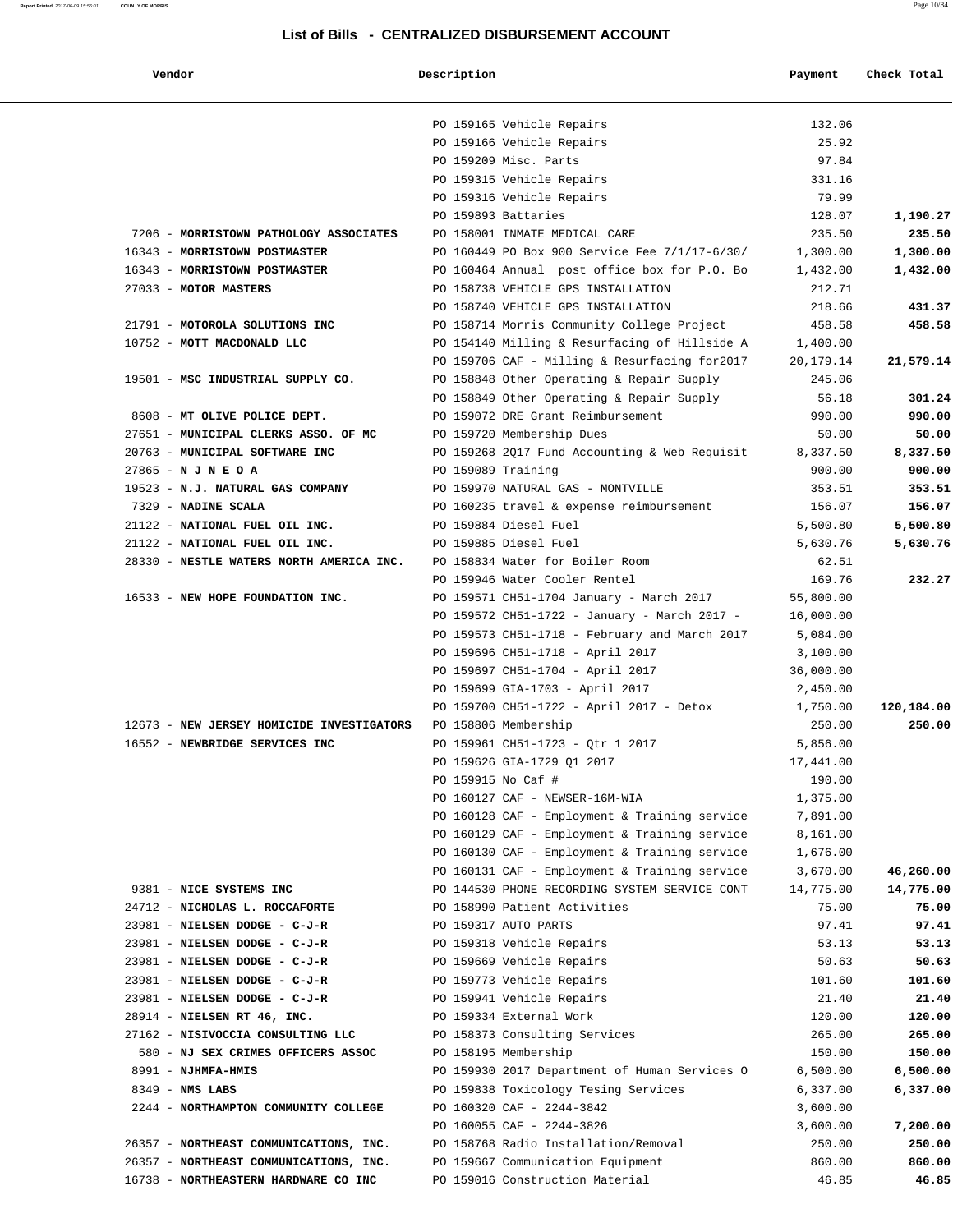**Report Printed** 2017-06-09 15:56:01 **COUN Y OF MORRIS** Page 11/84

#### **Vendor Description Payment Check Total**

| 16752 - NORWESCAP INC                                                    |  | PO 158375 CAF - GIA-1753- Family Self-Suffici                                               | 5,203.00             | 5,203.00           |
|--------------------------------------------------------------------------|--|---------------------------------------------------------------------------------------------|----------------------|--------------------|
| 16764 - NU-WAY CONCESSIONAIRES INC                                       |  | PO 159263 FEBRUARY FOOD SERVICES                                                            | 4,437.11             | 4,437.11           |
| $19739 - NV5$                                                            |  | PO 159506 Tub & Shower Renovation at Morris V                                               | 10,893.03            | 10,893.03          |
| 21542 - NW FINANCIAL GROUP LLC                                           |  | PO 159994 Financial Advisory Services - 8/16-                                               | 2,571.25             | 2,571.25           |
| $10846 - ODB CO$                                                         |  | PO 159335 Spare Parts for Equipments                                                        | 480.00               | 480.00             |
| 26726 - OFFICE CONCEPTS GROUP, INC.                                      |  | PO 157963 OFFICE SUPPLIES                                                                   | 26.64                | 26.64              |
| 26726 - OFFICE CONCEPTS GROUP, INC.                                      |  | PO 158453 2017 Human Services O/E Budget - Su                                               | 92.96                | 92.96              |
| 26726 - OFFICE CONCEPTS GROUP, INC.                                      |  | PO 158454 2017 Human Service O/E Budget - Sup                                               | 51.47                | 51.47              |
| 26726 - OFFICE CONCEPTS GROUP, INC.                                      |  | PO 158634 PLANT OPS                                                                         | 1,100.00             | 1,100.00           |
| 26726 - OFFICE CONCEPTS GROUP, INC.                                      |  | PO 158835 Office Supplies & Recreation                                                      | 1,265.11             | 1,265.11           |
| 26726 - OFFICE CONCEPTS GROUP, INC.                                      |  | PO 159141 Office Supplies                                                                   | 1,293.13             | 1,293.13           |
| 26726 - OFFICE CONCEPTS GROUP, INC.                                      |  | PO 159611 Supplies invoice                                                                  | 315.74               | 315.74             |
| 26726 - OFFICE CONCEPTS GROUP, INC.                                      |  | PO 159633 Office Supplies - Sheriff's Office                                                | 887.09               | 887.09             |
| 26726 - OFFICE CONCEPTS GROUP, INC.                                      |  | PO 159722 Office Supplies - May                                                             | 15.30                | 15.30              |
| 26726 - OFFICE CONCEPTS GROUP, INC.                                      |  | PO 159801 Supplies Invoice                                                                  | 61.19                | 61.19              |
| 26726 - OFFICE CONCEPTS GROUP, INC.                                      |  | PO 159872 Toner & Kitchen Supplies (See Order                                               | 231.98               | 231.98             |
| 26726 - OFFICE CONCEPTS GROUP, INC.                                      |  | PO 160243 Various office supplies                                                           | 106.90               | 106.90             |
| 25021 - ONE SOURCE OF NEW JERSEY LLC                                     |  | PO 158563 Various Operating Repair Supplies                                                 | 988.25               | 988.25             |
| 25021 - ONE SOURCE OF NEW JERSEY LLC                                     |  | PO 158750 MAINTENANCE SUPPLIES                                                              | 1,603.53             | 1,603.53           |
| 25021 - ONE SOURCE OF NEW JERSEY LLC                                     |  | PO 159167 HARDWARE                                                                          | 451.27               | 451.27             |
| 26965 - CABLEVISION LIGHTPATH INC.                                       |  | PO 159610 VOIP/ISP Monthly Service                                                          | 9,153.18             | 9,153.18           |
| 2929 - ORIENTAL TRADING COMPANY INC.                                     |  | PO 158864 Patient Activities                                                                | 205.58               | 205.58             |
| 10852 - PAIN MANAGEMENT CENTER                                           |  | PO 158000 INMATE MEDICAL CARE                                                               | 1,255.00             | 1,255.00           |
| 10287 - PANCIELLO CONSTRUCTION LLC                                       |  | PO 160291 CAF - Labor Rates Masonry & Concret                                               | 13,995.00            | 13,995.00          |
| 16887 - PAPER MART INC                                                   |  | PO 159028 Paper - Sheriff's Office                                                          | 529.60               |                    |
|                                                                          |  | PO 159276 Paper, Treasurer's & Adjuster's Off                                               | 298.00               | 827.60             |
| 12648 - PAT SCANLAN LANDSCAPING, INC.                                    |  | PO 159185 CAF - Lawn Maintenance & Fall Clean                                               | 4,432.50             | 4,432.50           |
| 25411 - PATRICIA W. GIBBONS                                              |  | PO 159716 Nutrition Expense                                                                 | 481.28               | 481.28             |
| 25760 - PATRICK J. SAARLOOS                                              |  | PO 160016 Courier for Harding                                                               | 100.00               | 100.00             |
| 9584 - PAUL CERAN OD                                                     |  | PO 158754 INMATE MEDICAL CARE                                                               | 285.00               | 285.00             |
| 16966 - PENN-JERSEY PAPER CO.                                            |  | PO 158933 Plastic & Paper Supplies for Nursin                                               | 2,017.96             | 2,017.96           |
| 16974 - PEQUANNOCK POLICE DEPARTMENT                                     |  | PO 159074 DRE Grant Reimbursement                                                           | 220.00               | 220.00             |
| 25554 - PETER STROISZ                                                    |  | PO 160027 Courier for Mt. Lakes                                                             | 100.00               | 100.00             |
| 27929 - PREMIER GLOBAL SERVICES<br>4934 - PHYLLIS COPPOLA                |  | PO 157842 Telephone Conferencing Service                                                    | 1,656.84             | 1,656.84           |
|                                                                          |  | PO 159839 Election Work 24.0 hrs @ \$10.00 hr                                               | 240.00<br>950.00     | 240.00<br>950.00   |
| 17069 - PLANNED RETIREMENT CONSULTANTS                                   |  | PO 158785 services for MSW ETS profit-sharing                                               |                      |                    |
| 28765 - PMI TECHNOLOGIES                                                 |  | PO 159435 Quote DVS201705MO1 - Hardware Maint                                               | 3,780.00             | 3,780.00           |
| 27964 - PNC EQUIPMENT FINANCE, LLC                                       |  | PO 159960 Copier Lease Charges for 3/27/17-6/<br>PO 158142 Part for Machine - A. Zeich/PSD  | 2,133.00             | 2,133.00           |
| 21339 - POINT SECURITY INC                                               |  |                                                                                             | 1,626.20             | 1,626.20<br>79.00  |
| 5120 - POSTER COMPLIANCE CENTER<br>26363 - PRAXAIR DISTRIBUTION          |  | PO 158759 POSTER COMPLIANCE RENEWAL                                                         | 79.00<br>2,974.78    |                    |
| 25535 - PRECIOUS GEMS MUSIC, LLC                                         |  | PO 159252 OXYGEN TANKS - MORRIS VIEW                                                        |                      | 2,974.78<br>125.00 |
|                                                                          |  | PO 160164 Patient Activities                                                                | 125.00               | 2,500.04           |
| 25337 - PRECISION LOCKER COMPANY<br>2806 - PRESBYTERIAN COMMUNITY CHURCH |  | PO 158611 RE: CH - CASA/ 5 COMMAND SERIES STL<br>PO 159717 CAF - Congregate Nutrition Sites | 2,500.04<br>4,800.00 | 4,800.00           |
| 28653 - PRIME HEALTHCARE SERVICES                                        |  | PO 158283 Bills for Dover Office- Rental                                                    | 1,502.26             |                    |
|                                                                          |  | PO 159478 Dover Office Bills- Rental- Acct.#                                                | 797.41               | 2,299.67           |
| 17798 - PRIME HEALTHCARE SERVICES                                        |  | PO 159968 CH51-1724 Qtr 1 2017 Detox                                                        | 12,444.00            | 12,444.00          |
| 28417 - PLIC SBD GRAND ISLAND                                            |  | PO 158249 Group Life Insurance - May monthly                                                | 239.25               | 239.25             |
| 24230 - PRIORITY DISPATCH CORP.                                          |  | PO 158708 R#22 3/23/16, Priority Disp.                                                      | 10,095.00            | 10,095.00          |
| 28324 - PRO DATA, INC.                                                   |  | PO 159363 CAF - 28324-3401                                                                  | 3,120.00             | 3,120.00           |
| 17164 - PROFESSIONAL GOVERNMENT                                          |  | PO 159865 Seminar, J. Kupilik, 6/7/17                                                       | 90.00                | 90.00              |
| 11771 - PROGRESSIVE BUSINESS                                             |  | PO 159367 Keep Up to Date on Payroll Renewal                                                | 299.00               | 299.00             |
| 20422 - PROGRESSIVE HYDRAULICS INC                                       |  | PO 159671 Spare Parts for Equipment                                                         | 793.30               |                    |
|                                                                          |  | PO 159888 Truck Parts                                                                       | 793.30               | 1,586.60           |
| 3316 - PROJECT SELF SUFFICIENCY                                          |  | PO 160111 CAF - Job Search/Readiness Services                                               | 16,262.00            | 16,262.00          |
| 17189 - PSE&G CO                                                         |  | PO 160166 Natural Gas Usage at Morris View                                                  | 2,558.71             | 2,558.71           |
| 7872 - QUENCH USA, INC.                                                  |  | PO 160184 Quench cooler, Comm Div break rm                                                  | 48.00                | 48.00              |
| $264$ - R & J CONTROL, INC.                                              |  | PO 158743 GENERATOR MONITORING AND REMOTE STA                                               | 155.00               |                    |
|                                                                          |  | PO 158916 PM ON EMERGENCY GENERATOR                                                         | 800.00               |                    |
|                                                                          |  |                                                                                             |                      |                    |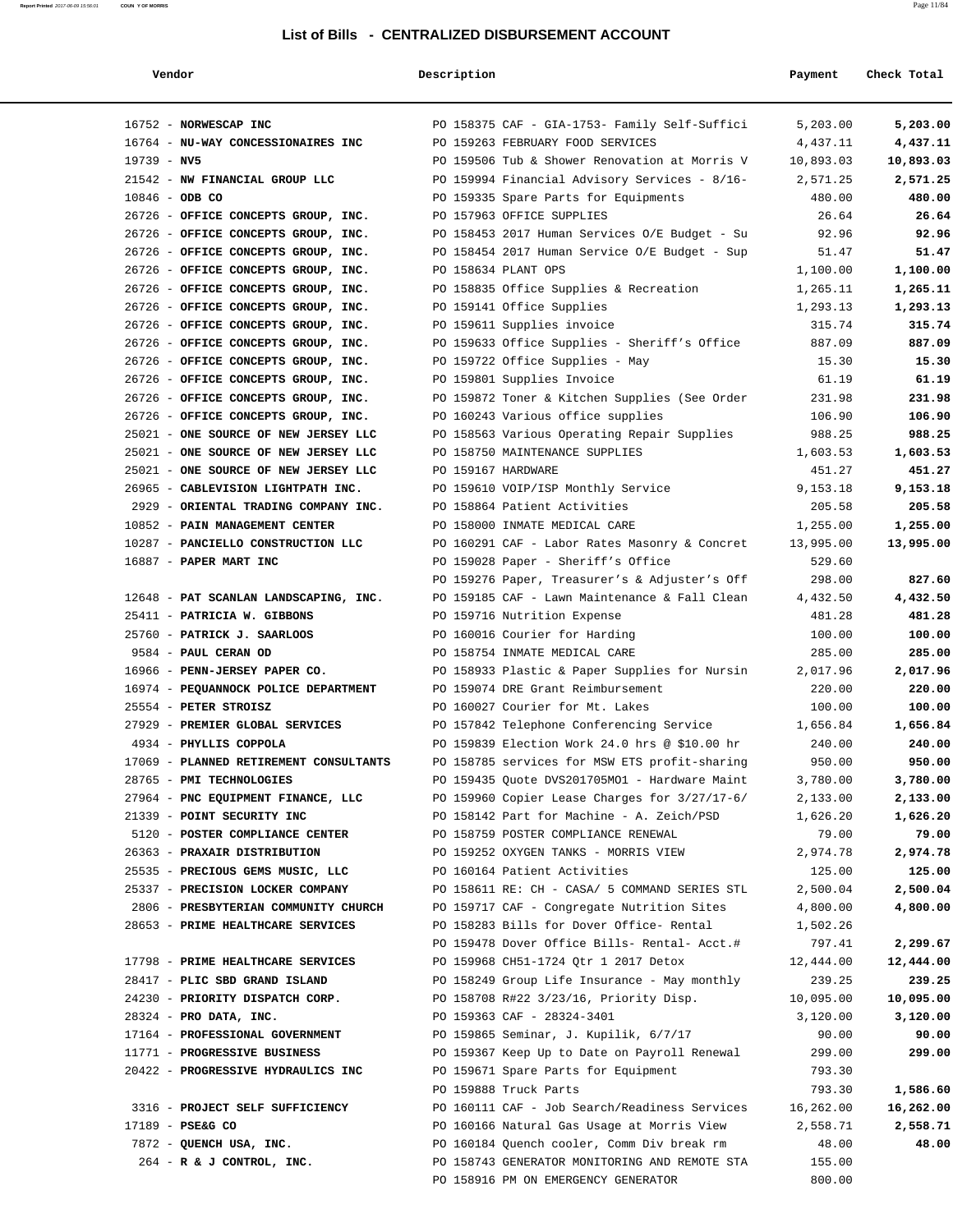|--|

#### **Vendor Description Payment Check Total**

|                                                                   | PO 158937 Check/Monitor Remote Starting Syste      | 155.00   |           |
|-------------------------------------------------------------------|----------------------------------------------------|----------|-----------|
|                                                                   | PO 158940 Boiler Room Equipment Maintenance        | 2,139.50 |           |
|                                                                   | PO 159187 CAF - Generator Repair Services          | 310.00   | 3,559.50  |
| 264 - R & J CONTROL, INC.                                         | PO 159187 CAF - Generator Repair Services          | 3,410.00 | 3,410.00  |
| 12473 - R.D. SALES DOOR & HARDWARE LLC                            | PO 157969 DOORS & DOOR PARTS                       | 734.92   |           |
|                                                                   | PO 158939 Morris View Door Maintenance & Repa      | 9,331.99 | 10,066.91 |
| $17692$ - R.P. SMITH & SON, INC.                                  | PO 159233 MASON - BAGGED CEMENT                    | 226.80   | 226.80    |
| 26223 - RE-TRON TECHNOLOGIES INC.                                 | PO 159672 TRUCK/EQUIPMENT PARTS                    | 399.04   | 399.04    |
| 26223 - RE-TRON TECHNOLOGIES INC.                                 | PO 159944 Truck Spare Parts                        | 567.44   | 567.44    |
| 26223 - RE-TRON TECHNOLOGIES INC.                                 | PO 159945 Truck Spare Parts                        | 168.42   | 168.42    |
| 17270 - RECORDER COMMUNITY NEWSPAPERS                             | PO 159095 Renew subscription for The Citizen 33.00 |          | 33.00     |
| 24300 - RELIABLE LIFT TRUCK SERVICES                              | PO 160167 Machinery Repairs & Parts                | 899.66   | 899.66    |
| 12034 - RICCIARDI BROTHERS OF                                     | PO 159457 PAINT/ PLANT OPS                         | 2,171.82 | 2,171.82  |
| 19765 - RICOH AMERICAS CORPORATION                                | PO 158748 COLOR COPIES                             | 832.16   |           |
|                                                                   | PO 158443 1st QTR 2017 Color Prints - MC Libr      | 252.63   |           |
|                                                                   | PO 158572 Rental of Copier                         | 137.97   |           |
|                                                                   | PO 158962 Office Machine Rental                    | 8,029.10 |           |
|                                                                   | PO 159625 COLOR COPIES                             | 611.80   |           |
|                                                                   | PO 159528 QUARTERLY COLOR COPY                     | 92.19    |           |
|                                                                   | PO 160301 OFFICE MACHINE RENTAL                    | 823.30   | 10,779.15 |
| $28741$ - RICOH USA, INC.                                         | PO 158698 LEASE PAYMENT FOR COPIERS                | 6,058.49 | 6,058.49  |
| $28741$ - RICOH USA, INC.                                         | PO 159137 Quarterly Color Copies                   | 69.86    | 69.86     |
| $28741$ - RICOH USA, INC.                                         | PO 159138 Quarterly copier payment                 | 692.04   | 692.04    |
| 28741 - RICOH USA, INC.                                           | PO 159139 Lease of Copier                          | 872.10   | 872.10    |
| 28741 - RICOH USA, INC.                                           | PO 159212 color copies                             | 100.17   | 100.17    |
| $28741$ - RICOH USA, INC.                                         | PO 159463 Ricoh Contract 14613 Inv. 14613-10       | 224.85   | 224.85    |
| $28741$ - RICOH USA, INC.                                         | PO 159466 MAPS EXPENSE                             | 416.23   | 416.23    |
| $28741$ - RICOH USA, INC.                                         | PO 159467 AGING EXPENSE                            | 924.98   | 924.98    |
|                                                                   |                                                    | 2,625.86 |           |
| 28741 - RICOH USA, INC.                                           | PO 159760 Copier Lease - 2nd Qtr 2017              |          | 2,625.86  |
| 28741 - RICOH USA, INC.                                           | PO 160192 Qarterly Copier Lease - Back Copie       | 999.94   | 999.94    |
| $28741$ - RICOH USA, INC.                                         | PO 160383 Richoh Copier MPC6004                    | 1,130.42 | 1,130.42  |
| 28741 - RICOH USA, INC.                                           | PO 160452 Treasurer's Office Copier Lease Pay      | 1,199.66 | 1,199.66  |
| 10337 - RIKER, DANZIG, SCHERER, HYLAND & PO 160080 legal services |                                                    | 5,398.65 | 5,398.65  |
| 7952 - RIOS' ENGRAVING                                            | PO 159023 Plaque - SHERIFF'S OFFICE                | 89.00    |           |
|                                                                   | PO 159027 Plaque - Sheriff's Office                | 125.00   | 214.00    |
| 27061 - RIVERSIDE GREENHOUSES LLC                                 | PO 159240 GROUNDS MAINT                            | 2,596.20 | 2,596.20  |
| 28455 - ROBERT & SON, INC.                                        | PO 159173 Spare Parts for Equipment                | 670.50   | 670.50    |
| 28455 - ROBERT & SON, INC.                                        | PO 159415 Spare Parts for Equipment                | 340.00   | 340.00    |
| 28455 - ROBERT & SON, INC.                                        | PO 159949 Spare Truck Parts                        | 295.00   | 295.00    |
| 28455 - ROBERT & SON, INC.                                        | PO 159950 Spare Truck Parts                        | 195.00   | 195.00    |
| 23739 - ROBERT J. KENNEDY                                         | PO 160181 5/18/17 Board Worker Training Class      | 15.58    | 15.58     |
| 2544 - ROCKAWAY TOWNSHIP POLICE DEPT                              | PO 159076 DRE Grant Reimbursement                  | 220.00   | 220.00    |
| 26509 - ROGER ARMSTRONG                                           | PO 159786 Reimbursement for Air Spray              | 117.50   | 117.50    |
| 27972 - ROGER JINKS                                               | PO 159527 Travel Expense - Mileage                 | 29.82    | 29.82     |
| 7805 - ROSE DUMAPIT                                               | PO 160380 Per Diem Nursing                         | 2,659.19 | 2,659.19  |
| 5345 - ROUTE 23 AUTOMALL LLC                                      | PO 159174 Vehicle Repairs                          | 52.64    |           |
|                                                                   | PO 159345 Vehicle Repairs                          | 16.68    | 69.32     |
| 24128 - ROXBURY COMMUNITY CENTER                                  | PO 160356 Nutrition Expense                        | 2,400.00 | 2,400.00  |
| 17417 - ROXBURY TWP POLICE DEPT                                   | PO 159071 DRE Grant Reimbursements                 | 880.00   | 880.00    |
| 9938 - RUTGERS CENTER FOR CONTINUING                              | PO 160119 CAF - 9938-3551                          | 3,004.00 |           |
|                                                                   | PO 160120 CAF - 9938-3579                          | 3,196.00 |           |
|                                                                   | PO 160121 CAF - 9938-3608                          | 760.00   | 6,960.00  |
| $17461 - S$ & S WORLDWIDE, INC.                                   | PO 158963 Patient Activities                       | 389.26   | 389.26    |
| 28926 - SABRINA BAARDA                                            | PO 160355 veteran exp                              | 139.90   | 139.90    |
| 20167 - SAFARILAND LLC                                            | PO 157985 TRAINING                                 | 100.00   | 100.00    |
| 3037 - SAFARILAND, LLC                                            | PO 158693 TRAINING                                 | 895.00   | 895.00    |
| 17530 - SCALES INDUSTRIAL                                         | PO 158964 Maintenance of Rotary Screw Compres      | 337.50   | 337.50    |
| 29390 - SCIENCETELLERS                                            | PO 158437 Children Program                         | 335.00   | 335.00    |
| 10916 - SDM METRO                                                 | PO 158918 BATTERY REPLACEMENT AND DISPOSAL         | 4,200.00 | 4,200.00  |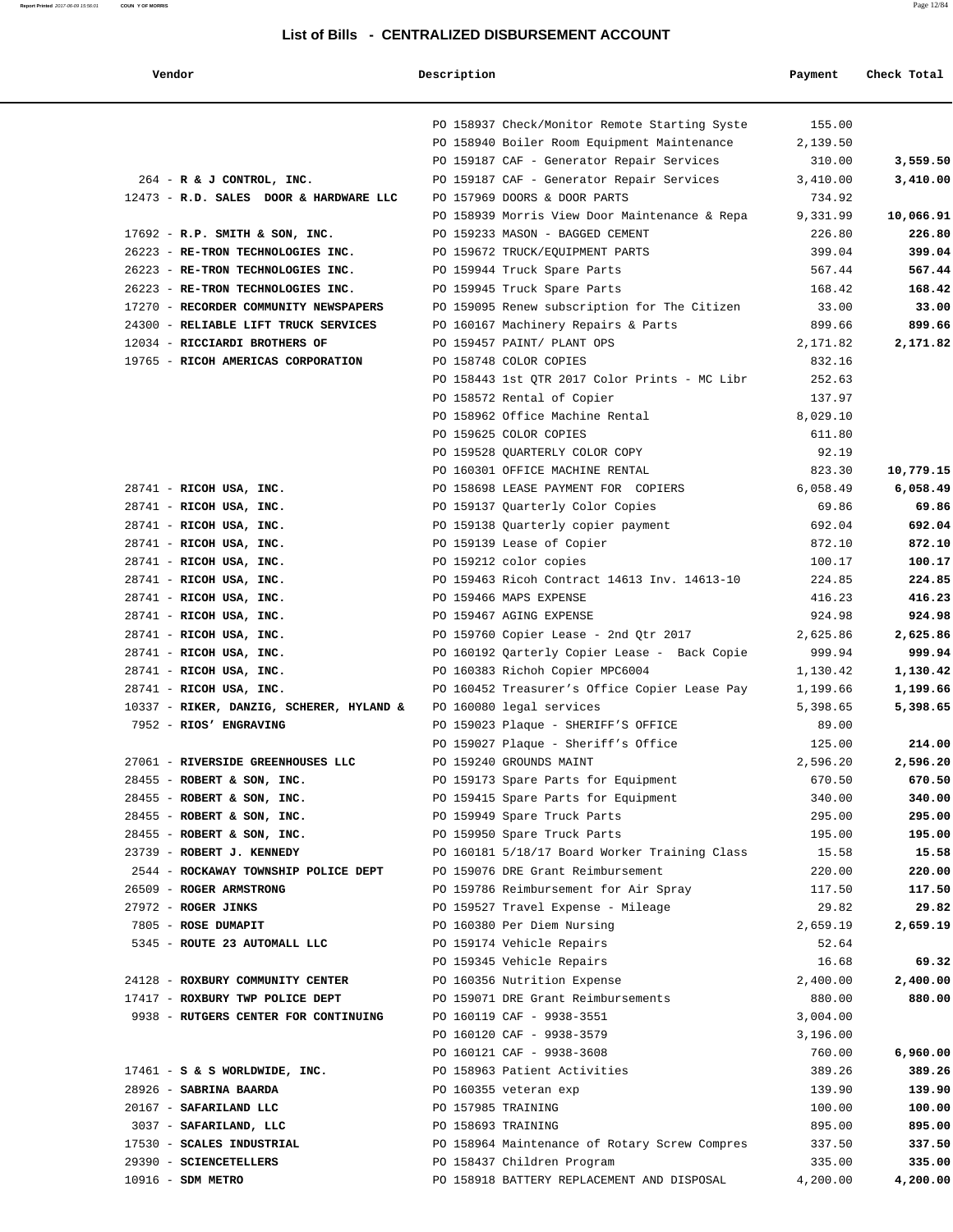**Report Printed** 2017-06-09 15:56:01 **COUN Y OF MORRIS** Page 13/84

|--|--|

| Vendor                                | Description                                                                               | Payment    | Check Total |
|---------------------------------------|-------------------------------------------------------------------------------------------|------------|-------------|
| 6104 - SENIOR CITIZENS OF LONG HILL   | PO 159718 CAF - Congregate Nutrition Sites                                                | 2,000.00   | 2,000.00    |
| 5838 - SHACHIHATA INC. (U.S.A.)       | PO 159269 Notary Stamp - Ackee King                                                       | 31.53      | 31.53       |
| 25331 - SHAWNNA BAILEY                | PO 159856 aging expense                                                                   | 202.10     | 202.10      |
| 17726 - SHI INTERNATIONAL CORP        | PO 157690 Infoshare & Case Management                                                     | 20,000.00  | 20,000.00   |
| 17726 - SHI INTERNATIONAL CORP        | PO 158524 Everbridge Mass Notification System                                             | 100,663.42 | 100,663.42  |
| $17652 -$ SIKORA'S                    | PO 158965 Patient Activities                                                              | 39.25      | 39.25       |
| 17655 - SILVER SQUEAK, LLC            | PO 158966 CAF - Bidding for a contract                                                    | 1,700.00   | 1,700.00    |
| $15425$ - SIRCHIE                     | PO 158679 Investigative Expense                                                           | 2,136.91   | 2,136.91    |
| 8503 - SMITH TRACTOR & EQUIPMENT INC. | PO 159171 Spare Parts for Equipment                                                       | 54.45      |             |
|                                       | PO 159172 Spare Parts for Equipment                                                       | 105.22     |             |
|                                       | PO 159346 Spare Parts for Equipment                                                       | 432.00     |             |
|                                       | PO 159347 Spare Parts for Equipment                                                       | 60.97      |             |
|                                       | PO 159348 Spare Parts for Equipment                                                       | 150.52     | 803.16      |
| 6981 - SODEXO INC & AFFILIATES        | PO 158999 CAF - Laundry Services                                                          | 74,805.88  | 74,805.88   |
| 6981 - SODEXO INC & AFFILIATES        | PO 159483 CAF - Housekeeping, Facility Mainte                                             | 472,110.23 | 472,110.23  |
| 17755 - SOUTHEAST MORRIS COUNTY       | PO 159591 WATER - OTR JDC                                                                 | 569.33     | 569.33      |
| 17772 - SPEEDWELL ELECTRIC MOTORS     | PO 159183 CAF - Labor Rates for Electrical Mo                                             | 1,424.00   |             |
|                                       | PO 159253 CAF - Labor Rates for Electrical Mo                                             | 540.75     | 1,964.75    |
| 5031 - SPRINT NEXTEL                  | PO 157658 cell phone for WDB director                                                     | 32.55      | 32.55       |
| 3959 - ST. JOHN EPISCOPAL CHURCH      | PO 159817 CAF - Congregate Nutrition Sites                                                | 2,000.00   | 2,000.00    |
| $27925$ - STACY EMMA                  | PO 160246 travel reimbursement                                                            | 19.43      | 19.43       |
| 17804 - STANDARD & POOR'S FINANCIAL   | PO 158076 Confirm On-Line Datebase                                                        | 869.11     | 869.11      |
| $19919$ - STAR LEDGER                 | PO 160179 Display Ad - Acct # XMORR3200900                                                | 132.02     | 132.02      |
| 17837 - STATE OF NJ                   | PO 158967 State Subsidized food for Dietary D                                             | 3,947.43   |             |
|                                       | PO 160169 Food for Dietary Department                                                     | 5,359.01   | 9,306.44    |
|                                       | 25836 - STATE OF NJ CIVIL SERVICE COMMISSIO PO 157396 Attendance for staff at Civil Servi | 1,377.00   | 1,377.00    |
| 17830 - STATE OF NJ, DEPT OF TREASURY | PO 160195 AGING EXPENSE                                                                   | 44,580.00  | 44,580.00   |
| 5021 - AEROFUND FINANCIAL INC.        | PO 160105 CAF - ETS Transportaion Services fo                                             | 3,916.14   | 3,916.14    |
| 17844 - STATIONERS INC                | PO 159440 PLEASE ORDER - Sheriff Note Pads #7                                             | 90.44      | 90.44       |
| 26447 - STEPHEN J. ZENES              | PO 160191 EPD Instruction, Towson MD                                                      | 544.67     | 544.67      |
| 4298 - STERICYCLE INC.                | PO 160170 Solid Medical Waste Disposal at Mor                                             | 1,463.19   | 1,463.19    |
| 27298 - STEVE PIATTI                  | PO 159507 REIMBURSEMENT                                                                   | 1,095.32   | 1,095.32    |
| 29129 - STONEGATE ASSOCIATES, LLC     | PO 158027 SECURITY CONSULTATION                                                           | 4,692.00   | 4,692.00    |
| 17874 - STORR TRACTOR CO.             | PO 159349 Spare Parts for Equipment                                                       | 29.48      | 29.48       |
| 8621 - SUBURBAN PROPANE -2347         | PO 158914 Propane Delivery                                                                | 1,015.33   | 1,015.33    |
| 28923 - SUSAN CALANTONE               | PO 160252 Children's Program                                                              | 230.00     | 230.00      |
| $1718$ - SUSAN DOWNS                  | PO 160025 Courier for Mt. Arlington                                                       | 100.00     | 100.00      |
| 1705 - SUSAN JAEGER                   | PO 160022 Courier for Mine Hill / Victory Gar                                             | 100.00     | 100.00      |
| 11429 - SUSSEX COUNTY MUA             | PO 159014 Street Sweeping                                                                 | 425.40     |             |
|                                       | PO 159445 Street Sweeping                                                                 | 212.55     | 637.95      |
| 17934 - SUSSEX COUNTY TECH SCHOOL     | PO 160132 CAF - Employment & Training service                                             | 675.00     |             |
|                                       | PO 160133 CAF - Employment & Training service                                             | 720.00     |             |
|                                       | PO 160134 CAF - Employment & Training service                                             | 720.00     |             |
|                                       | PO 160135 CAF - Employment & Training service                                             | 720.00     |             |
|                                       | PO 160136 CAF - Employment & Training service                                             | 720.00     |             |
|                                       | PO 160137 CAF - Employment & Training service                                             | 720.00     |             |
|                                       | PO 160138 CAF - Employment & Training service                                             | 720.00     |             |
|                                       | PO 160139 CAF - Employment & Training service                                             | 720.00     | 5,715.00    |
| 17934 - SUSSEX COUNTY TECH SCHOOL     | PO 160140 CAF - Employment & Training service                                             | 675.00     |             |
|                                       | PO 160141 CAF - Employment & Training service                                             | 720.00     |             |
|                                       | PO 160142 CAF - Employment & Training service                                             | 12,035.00  |             |
|                                       | PO 160143 CAF - Employment & Training service                                             | 19,425.20  |             |
|                                       | PO 160144 CAF - Employment & Training service                                             | 2,164.20   |             |
|                                       | PO 160145 CAF - Employment & Training service                                             | 2,705.24   |             |
|                                       | PO 160146 CAF - Employment & Training service                                             | 720.00     |             |
|                                       | PO 160313 CAF - Employment & Training service                                             | 720.00     | 39,164.64   |
| 17934 - SUSSEX COUNTY TECH SCHOOL     | PO 160147 CAF - Employment & Training service                                             | 720.00     | 720.00      |
| 6265 - T & M ASSOCIATES               | PO 159203 HOMELESS SOLUTIONS - LEAD PAINT RE-                                             | 333.50     | 333.50      |
| 26030 - TABB INC.                     | PO 157387 Background Checks for Morris View S                                             | 669.00     | 669.00      |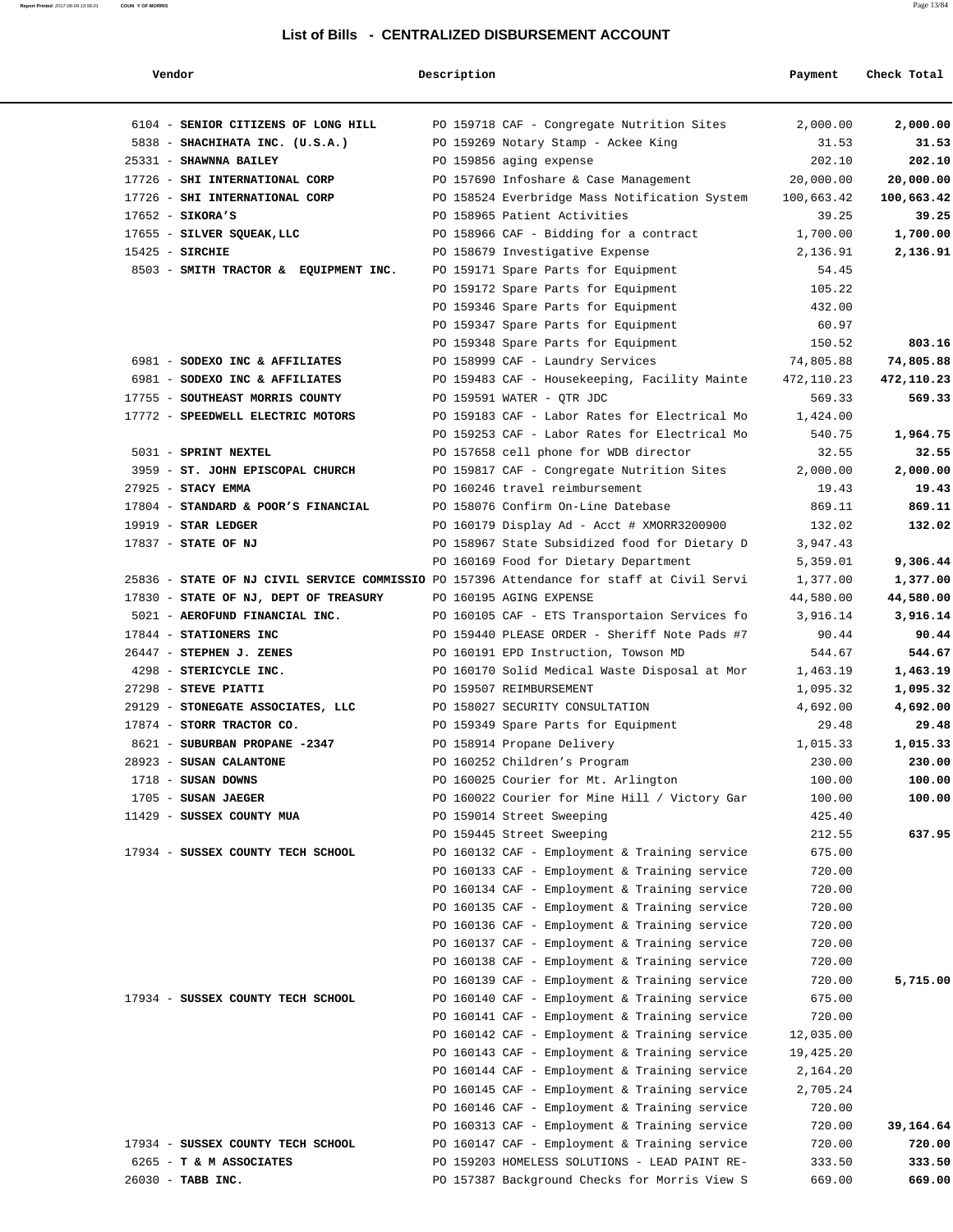| Vendor                                  | Description |                                               | Payment     | Check Total |
|-----------------------------------------|-------------|-----------------------------------------------|-------------|-------------|
| 26030 - TABB INC.                       |             | PO 157388 Background Checks for Morris View S | 537.00      | 537.00      |
| 25523 - TACTICAL MEDICAL SOLUTIONS INC. |             | PO 157436 Tactical Medical Training Equipment | 2,229.85    | 2,229.85    |
| 25523 - TACTICAL MEDICAL SOLUTIONS INC. |             | PO 157951 Tactical Medical Training Equipment | 11,556.24   | 11,556.24   |
| 25523 - TACTICAL MEDICAL SOLUTIONS INC. |             | PO 158904 Tactical Medical Training Equipment | 2,261.57    | 2,261.57    |
| 28779 - TARA CHOMINSKY                  |             | PO 158680 SANE SART Supplemental Pay          | 219.00      | 219.00      |
| 25079 - TARA L. PREZIOSO                |             | PO 158580 Reimbursement for Training Children | 79.00       | 79.00       |
| $11318$ - TARA SANTA                    |             | PO 160041 temporary help for the Primary Elec | 125.00      | 125.00      |
| 7574 - TELE-MEASUREMENTS, INC.          |             | PO 158131 Educational Equipment               | 871.00      | 871.00      |
| 26677 - TEODORA O. DELEON               |             | PO 160381 Per Diem Nursing                    | 592.00      | 592.00      |
| 26513 - TERESA DUCKWORTH                |             | PO 159782 Reimbursement for mileage           | 36.40       | 36.40       |
| 3962 - TESSCO INC.                      |             | PO 156177 Jail/Comm Ctr project               | 444.40      |             |
|                                         |             | PO 157153 Jail & CCM projects                 | 329.89      | 774.29      |
| 28988 - THE CANNING GROUP LLC           |             | PO 159355 Registration fee for Debi Merz May  | 50.00       | 50.00       |
| 29373 - THE CHANGE COMPANIES            |             | PO 158689 ASAM BOOK                           | 103.50      | 103.50      |
| 29374 - THE PEER GROUP FOR PLASTIC      |             | PO 158753 INMATE MEDICAL CARE                 | 13,750.00   | 13,750.00   |
| 2447 - THE PORTASOFT COMPANY INC        |             | PO 158039 WATER SOFTNER QUARTERLY CONTRACT PA | 446.19      | 446.19      |
| 9016 - THE STAR LEDGER                  |             | PO 159053 Account #10100-0008275604           | 507.00      | 507.00      |
| 5711 - THE TAB GROUP                    |             | PO 159048 Retrieval 4/27/17 and 5/5/17        | 19.55       |             |
|                                         |             | PO 159499 label, index & store 5/10/17 job #  | 50.00       | 69.55       |
| 11756 - THE WILLOW TREE CENTER          |             | PO 159692 CH51-1703 - April 2017              | 3,067.00    | 3,067.00    |
| 27528 - THERMOWORKS, INC.               |             | PO 158479 Probe wipes                         | 89.11       | 89.11       |
| 28602 - THOMAS C. SCHMID                |             | PO 159082 Travel Expense                      | 43.01       | 43.01       |
| 24933 - THOMAS POLLIO                   |             | PO 160237 Youth Shelter petty cash May 2017   | 213.11      | 213.11      |
| 18437 - THOMSON REUTERS-WEST            |             | PO 158090 Confirm Monthly Service March 01, 2 | 1,544.38    | 1,544.38    |
| 10812 - THOMSON REUTER-WEST             |             | PO 158842 Clear Law Software - Sheriff's Offi | 1,019.70    | 1,019.70    |
| 10812 - THOMSON REUTER-WEST             |             | PO 158844 Library Law Books - Sheriff's Offic | 249.90      | 249.90      |
| 10812 - THOMSON REUTER-WEST             |             | PO 159026 Clear Law - Sheriff's Office        | 1,019.70    | 1,019.70    |
| 10812 - THOMSON REUTER-WEST             |             | PO 159035 Library Books - Sheriff's Office    | 249.90      | 249.90      |
| 10812 - THOMSON REUTER-WEST             |             | PO 159057 west information charges cust. # 10 | 587.56      | 587.56      |
| 122 - TILCON NEW YORK INC.              |             | PO 158359 Bituminous Concrete                 | 3,324.40    |             |
|                                         |             | PO 159017 Bituminous Concrete                 | 3,792.66    | 7,117.06    |
| 21479 - TIOGA SOLAR MORRIS COUNTY 1 LLC |             | PO 159902 Electric / Solar Energy             | 1,895.66    | 1,895.66    |
| 18067 - TJ'S SPORTWIDE TROPHY           |             | PO 157965 PLATES AND ENGRAVING                | 16.50       |             |
|                                         |             | PO 158037 PLAQUES, PLATES, AND ENGRAVING      | 310.00      |             |
|                                         |             | PO 158745 PLAOUE AND ENGRAVING                | 150.90      | 477.40      |
| 281 - TOMAR INDUSTRIES INC              |             | PO 158932 Misc. Supplies                      | 127.90      |             |
|                                         |             | PO 159224 Gloves and bags                     | 108.65      | 236.55      |
| 20802 - TONI SINNER                     |             | PO 160044 Temporary help for the Elections    | 125.00      | 125.00      |
| 9099 - TONY SANCHEZ LTD                 |             | PO 158798 TRUCK PARTS                         | 538.20      |             |
|                                         |             | PO 159948 Truck Parts                         | 248.70      | 786.90      |
| 20788 - TOP LINE CONSTRUCTION CORP      |             | PO 159852 CAF - Milling & Resurfacing of Moun | 317, 133.39 | 317,133.39  |
| 20788 - TOP LINE CONSTRUCTION CORP      |             | PO 159853 CAF - Milling & Resurfacing of Loan | 190,179.42  |             |
|                                         |             | PO 159853 CAF - Milling & Resurfacing of Loan | 9,455.86    | 199,635.28  |
| 29076 - TOTALOGISTIX INC.               |             | PO 160125 CAF - OJT-17-09-WFNJ-FS/GA          | 2,855.52    | 2,855.52    |
| 16352 - TOWN OF MORRISTOWN              |             | PO 158420 INSPECTION FEES                     | 3,190.00    | 3,190.00    |
| 2484 - TOWNSHIP OF BOONTON              |             | PO 158586 CAF - 2017 Municipal Alliance Funds | 699.00      | 699.00      |
| 17247 - TOWNSHIP OF RANDOLPH            |             | PO 159832 CAF - 2017 Municipal Alliance Funds | 1,453.37    | 1,453.37    |
| 26317 - TRACK STAR INTERNATIONAL, INC.  |             | PO 158029 MAP LICENSING FOR GPS TRACKING      | 230.40      | 230.40      |
| 26593 - TRACKS UNLIMITED, INC.          |             | PO 160340 CAF - Reconstruction of Railroad Cr | 61,907.59   |             |
|                                         |             | PO 160340 CAF - Reconstruction of Railroad Cr | 188,960.02  | 250,867.61  |
| 2296 - TRANSOPTIONS, INC.               |             | PO 159848 TransOptions - Non Profit approved  | 26,250.00   | 26,250.00   |
| 3486 - TREASURER, STATE OF NEW JERSEY   |             | PO 158643 Hazardous Waste Compliance Monitori | 30.00       | 30.00       |
| 29469 - TREASURER, STATE OF NEW JERSEY  |             | PO 160447 Return of Unexpended funds          | 201.00      | 201.00      |
| 20000 - TREASURER-STATE OF NEW JERSEY   |             | PO 158670 Hazardous Waste Processing Fee      | 835.00      | 835.00      |
| 11758 - TREASURER-STATE OF NJ           |             | PO 158650 Manifest Processing Fee             | 835.00      | 835.00      |
| 24804 - RICOH USA INC.                  |             | PO 159149 Copier Care                         | 3,185.19    | 3,185.19    |
| 28611 - TROPHY KING OF PARSIPPANY       |             | PO 160037 2017 Countywide Unencumbered/Supple | 255.00      | 255.00      |
| 25209 - TURN OUT UNIFORMS, INC.         |             | PO 159024 Uniforms - SHERIFF'S OFFICE         | 3,519.64    | 3,519.64    |
| 25209 - TURN OUT UNIFORMS, INC.         |             | PO 159434 EMS Program Expenses                | 544.74      | 544.74      |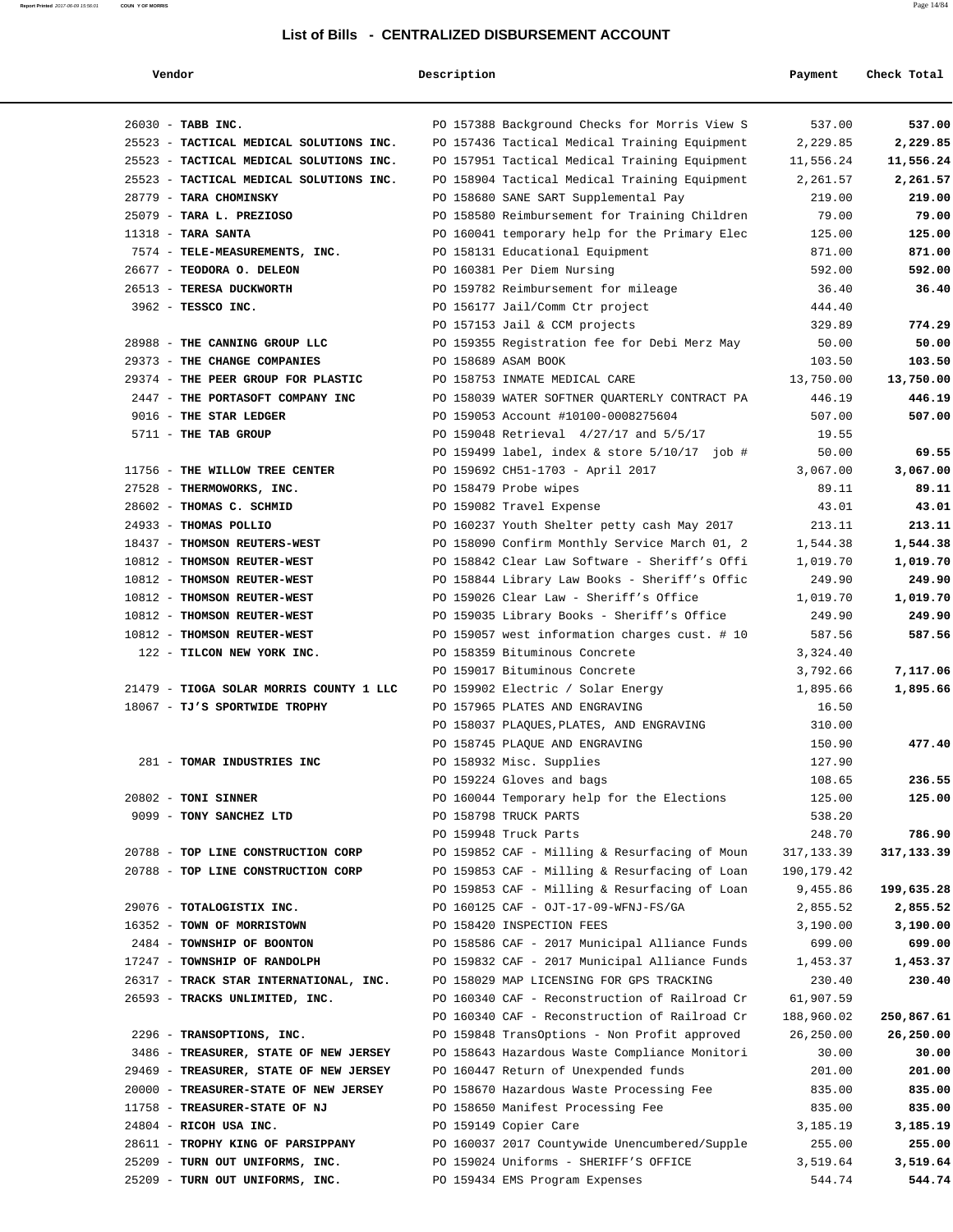| Vendor                                 | Description                                   | Payment   | Check Total |
|----------------------------------------|-----------------------------------------------|-----------|-------------|
| 25209 - TURN OUT UNIFORMS, INC.        | PO 159847 Uniforms - Sheriff's Office         | 724.92    | 724.92      |
| 2101 - TURNING POINT, INC              | PO 159569 CH51-1715 January - March 2017      | 17,493.00 |             |
|                                        | PO 159570 CH51-1714 - January - March 2017 De | 6,528.00  |             |
|                                        | PO 159688 CH51-1715 - April 2017              | 10,143.00 |             |
|                                        | PO 159689 CH51-1714 - April 2017 - Detox      | 3,060.00  | 37,224.00   |
| 12739 - TURTLE & HUGHES, INC.          | PO 158938 ELECTRICAL                          | 286.50    |             |
|                                        | PO 159247 ELECTRICAL                          | 8.54      | 295.04      |
| 4144 - U-LINE SHIPPING SUPPLY          | PO 158284 Office Supplies                     | 523.49    |             |
|                                        | PO 158891 Insulated Foam Container            | 119.68    | 643.17      |
| 9285 - U.S. SECURITY ASSOCIATES, INC.  | PO 159505 CAF - Unarmed Security Guards       | 18,642.51 |             |
|                                        | PO 159140 Security Officers for 04/07/2017-04 | 6,313.10  |             |
|                                        | PO 159002 CAF - Unarmed Sercurity Guards      | 58,497.82 |             |
|                                        | PO 159480 Security Officers for 2/3/17-2/9/17 | 1,694.51  |             |
|                                        | PO 159802 Security Officer for 4/28/17-5/4/17 | 2,441.24  |             |
|                                        | PO 160207 Security Officers                   | 4,034.66  |             |
|                                        | PO 160172 CAF - Unarmed Sercurity Guards      | 19,077.37 |             |
|                                        | PO 160292 Security Officer 5/19-5/25/17       | 2,089.68  | 112,790.89  |
| 18233 - UNITED PARCEL SERVICE          | PO 159500 weekly service charge 4/15/17 5/13/ | 129.00    | 129.00      |
| 14707 - UNITED REFRIGERATION INC       | PO 158339 HVAC                                | 638.39    | 638.39      |
| 446 - UNITRONIX DATA SYSTEMS INC       | PO 159143 Software maintenance for the month  | 6,759.00  | 6,759.00    |
| 26134 - UNIVAR USA, INC.               | PO 159218 Sprayers                            | 743.85    | 743.85      |
| 15732 - UNIVERSAL UNIFORM SALES CO INC | PO 158021 CAF - Contract Renewal uniforms     | 722.94    | 722.94      |
| 15732 - UNIVERSAL UNIFORM SALES CO INC | PO 158751 CAF - Contract Renewal uniforms     | 3,286.40  | 3,286.40    |
| 9716 - UNIVERSITY HOSPITAL             | PO 157999 INMATE MEDICAL CARE                 | 305.00    | 305.00      |
| $20042$ - V.E. RALPH & SON INC.        | PO 156537 EMS Equipment                       | 278.97    |             |
|                                        | PO 158668 EMS Equipment                       | 158.88    | 437.85      |
| 18285 - VAN CLEEF ENGINEERING ASSOC    | PO 142537 Prepare repair/rehab bid documents  | 1,143.60  | 1,143.60    |
| $1286$ - VERIZON                       | PO 159470 Telephone pobox4833                 | 175.13    | 175.13      |
| $1286 - VERIZON$                       | PO 159545 Blue Page Listing Service - Monthly | 370.67    | 370.67      |
| $1286 - VERIZON$                       | PO 159583 Legacy Telecom Billing              | 2,968.12  | 2,968.12    |
| $1286 - VERIZON$                       | PO 159598 Telephone pobox4833                 | 210.24    | 210.24      |
| $1286$ - VERIZON                       | PO 159614 Prosecutor's Office PRI for Fax Ser | 793.06    | 793.06      |
| $1286$ - VERIZON                       | PO 159616 Monthly Data Circuit Services - 7 T | 9,412.49  | 9,412.49    |
| $1286 - VERIZON$                       | PO 159843 telephone - 4 T1's                  | 12,470.10 | 12,470.10   |
| $1286$ - VERIZON                       | PO 159914 Emergency Notification System       | 1,801.33  | 1,801.33    |
| $1286$ - VERIZON                       | PO 160187 Telephone pobox4833                 | 32.94     | 32.94       |
| 21097 - VERIZON BUSINESS               | PO 159617 Centrex Voicemail Service - Deirdre | 110.08    | 110.08      |
| 1348 - VERIZON WIRELESS                | PO 158192 Cell Phones                         | 841.41    |             |
|                                        | PO 159623 CELL SERVICE                        | 450.56    |             |
|                                        | PO 159629 GPS TRACKING SERVICE                | 115.32    |             |
|                                        | PO 159518 Cell Phones                         | 833.88    |             |
|                                        | PO 159875 Wireless Service                    | 80.04     |             |
|                                        | PO 160353 VERIZON MOBILE PHONE SERVICE FOR MA | 278.19    |             |
|                                        | PO 160353 VERIZON MOBILE PHONE SERVICE FOR MA | 9,296.37  | 11,895.77   |
| 7037 - VILLAGE SUPER MARKET, INC.      | PO 158865 National Telecommunicators Week     | 1,093.77  |             |
|                                        | PO 158866 HP Board Meeting 5/3/2017 Catering  | 116.98    | 1,210.75    |
| 25832 - VOIANCE LANGUAGE SERVICES, LLC | PO 159472 Interpreter fees                    | 606.87    | 606.87      |
| 29453 - VYNE EDUCATION LLC.            | PO 160196 Aging Expense                       | 359.98    | 359.98      |
| 6146 - W.B. MASON COMPANY INC          | PO 158042 OFFICE SUPPLIES                     | 65.10     |             |
|                                        | PO 158688 OFFICE SUPPLIES                     | 109.35    |             |
|                                        | PO 158922 OFFICE SUPPLIES                     | 626.14    |             |
|                                        | PO 159065 Office Supplies                     | 887.47    |             |
|                                        | PO 158981 Office Supplies                     | 1,368.40  |             |
|                                        | PO 159067 Office Supplies                     | 47.50     |             |
|                                        | PO 159142 Office Supplies                     | 322.45    |             |
|                                        | PO 159176 OFFICE SUPPLIES                     | 11.99     | 3,438.40    |
| 6146 - W.B. MASON COMPANY INC          | PO 159177 OFFICE SUPPLIES                     | 50.50     |             |
|                                        | PO 159217 4-17 Office supplies                | 173.55    |             |
|                                        | PO 159221 Misc. Office Supplies               | 189.28    |             |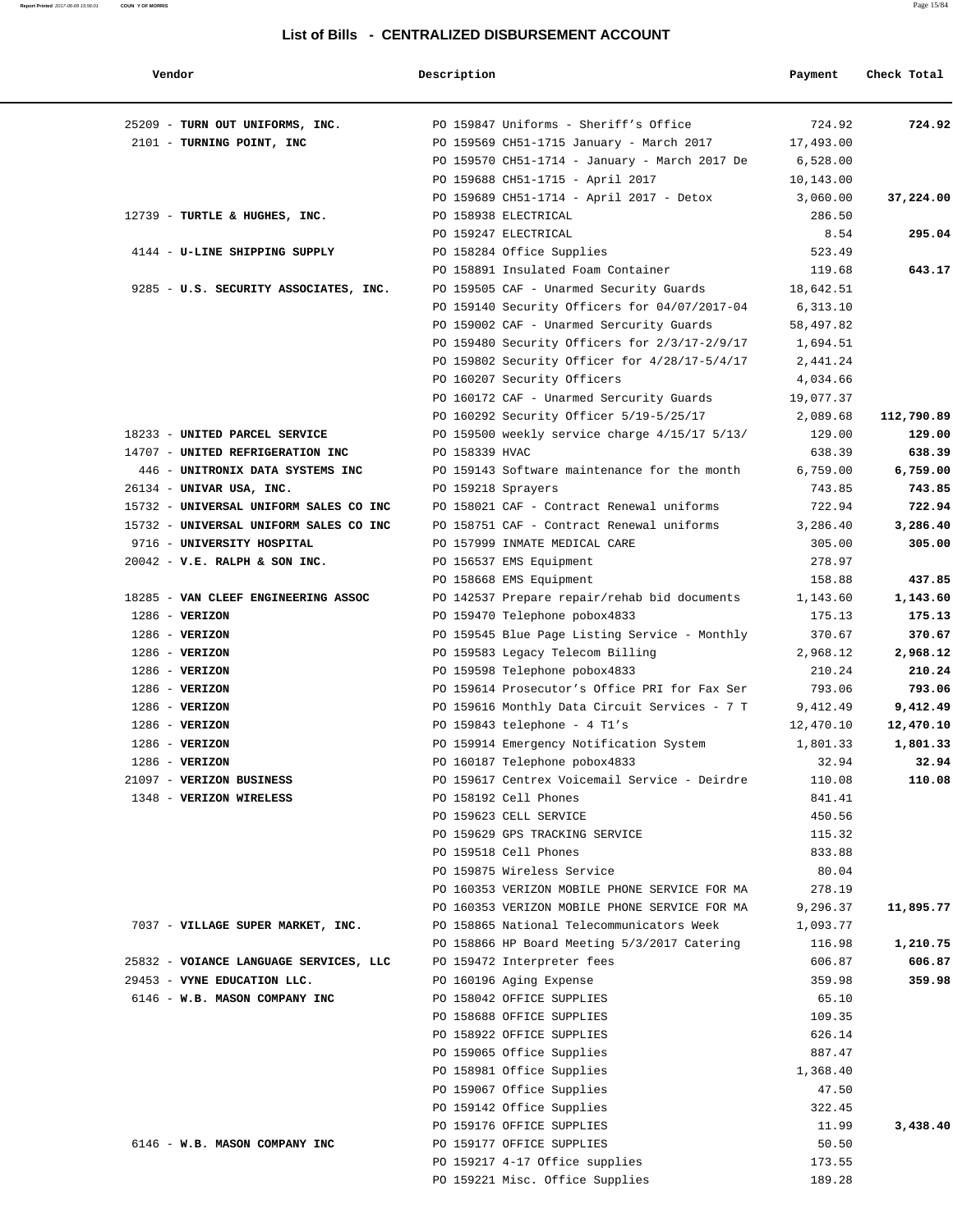| Vendor                                | Description                                   | Payment                        | Check Total    |
|---------------------------------------|-----------------------------------------------|--------------------------------|----------------|
|                                       | PO 159972 OFFICE SUPPLIES APRIL 2017          | 150.11                         |                |
|                                       | PO 159056 mis office supplies                 | 2,235.98                       |                |
|                                       | PO 159481 Office Supplies                     | 368.82                         |                |
|                                       | PO 159510 OFFICE SUPPLIES                     | 52.21                          |                |
|                                       | PO 159590 OFFICE SUPPLIES                     | 217.86                         | 3,438.31       |
| 6146 - W.B. MASON COMPANY INC         | PO 159621 OFFICE SUPPLIES                     | 622.56                         |                |
|                                       | PO 159685 supplies                            | 147.98                         |                |
|                                       | PO 159705 supplies                            | 1,137.53                       |                |
|                                       | PO 159719 MAPS EXP<br>(S048227039)            | 170.46                         |                |
|                                       | PO 159501 customer #c1033751                  | 90.99                          |                |
|                                       | PO 159779 Inv. 144052516 Customer C1033751    | 207.75                         |                |
|                                       | PO 159516 Office Supplies S047603046          | 214.94                         |                |
|                                       | PO 159870 Office Supplies (Order #S047053057) | 156.15                         | 2,748.36       |
| 6146 - W.B. MASON COMPANY INC         | PO 159886 Office Supplies                     | 391.90                         |                |
|                                       | PO 159887 Public Safety Youth Academy         | 49.50                          |                |
|                                       | PO 159892 Treasurer's, Adjuster's & Mailroom  | 488.82                         |                |
|                                       | PO 159916 (S048209833)                        | 236.85<br><b>AGING EXPENSE</b> |                |
|                                       | PO 160011 mis office supplies                 | 451.10                         |                |
|                                       | PO 160204 Office Supplies                     | 995.37                         |                |
|                                       | PO 159987 Office Supplies                     | 99.72                          | 2,713.26       |
| 18388 - WARREN COUNTY COMMUNITY COLL. | PO 160062 CAF - 18388-3775                    | 3,200.00                       |                |
|                                       | PO 160063 CAF - 18388-3758                    | 3,200.00                       |                |
|                                       | PO 160064 CAF - 18388-3346                    | 1,330.56                       |                |
|                                       | PO 160065 CAF - 18388-3841                    | 1,299.00                       |                |
|                                       | PO 160066 CAF - 18388-3345                    | 1,550.08                       |                |
|                                       | PO 160067 CAF - 18388-3312                    | 5,000.00                       | 15,579.64      |
| 18388 - WARREN COUNTY COMMUNITY COLL. | PO 160214 CAF - 18388-3323                    | 800.00                         |                |
|                                       | PO 160056 CAF - 18388-3314                    | 4,000.00                       |                |
|                                       | PO 160110 CAF - 18388-3344                    | 4,000.00                       |                |
|                                       | PO 160057 CAF - 18388-3779                    | 3,200.00                       |                |
|                                       | PO 160058 CAF - 18388-3778                    | 3,200.00                       |                |
|                                       | PO 160059 CAF - 18388-3754                    | 3,200.00                       |                |
|                                       | PO 160060 CAF - 18388-3746                    | 3,200.00                       |                |
|                                       | PO 160061 CAF - 18388-3789                    | 3,200.00                       | 24,800.00      |
| 8481 - WARREN COUNTY DIVISON OF       | PO 159834 CAF - Workforce Development funding | 65,000.00                      | 65,000.00      |
| 11776 - WAYNE ARVIDSON                | PO 160018 Courier for Lincoln Park            | 100.00                         | 100.00         |
| 13392 - WEBSTER PLUMBING &            | PO 158639 CAF - Labor Rates Plumbing Services | 522.00                         | 522.00         |
| 20093 - WELDON QUARRY CO., LLC        | PO 159022 Bituminous Concrete                 | 700.00                         | 700.00         |
| 18452 - WHARTON BORO MUNICIPAL        | PO 159918 CAF - 2016 Supplemental Municipal A | 1,552.10                       | 1,552.10       |
| 634 - WHIPPANY RIVER WATERSHED        | PO 159869 Whippany River Watershed Non Profit | 9,000.00                       | 9,000.00       |
| 7346 - WILLIAM STUART WALTER          | PO 159201 Personal Reimbursement              | 32.30                          | 32.30          |
| 29245 - WIN INTERACTIVE, INC.         | PO 158761 Expert Witness Fee                  | 5,000.00                       | 5,000.00       |
| 20119 - WINNER FORD FLEET             | PO 150629 2017 Ford Explorer                  | 61,314.00                      | 61,314.00      |
| 20119 - WINNER FORD FLEET             | PO 153108 New "2016" Ford Utility Truck - E.  | 23,459.00                      | 23,459.00      |
| 3793 - WOODRUFF ENERGY                | PO 160173 Natural Gas Usage at Morris View    | 12,901.45                      | 12,901.45      |
| 18564 - XEROX CORP                    | PO 159052 meter usage on WC7335 copy maching  | 94.05                          | 94.05          |
| 18599 - ZEP SALES & SERVICE           | PO 156501 Misc. Supplies                      | 275.45                         | 275.45         |
|                                       |                                               |                                | -------------- |

TOTAL **6,145,870.71**

 **Total to be paid from Fund 01 Current Fund 3,622,396.48** Total to be paid from Fund 02 Grant Fund 1,818,131.58  **Total to be paid from Fund 04 County Capital 662,873.48 Total to be paid from Fund 13 Dedicated Trust 42,469.17 -------------**

 **6,145,870.71**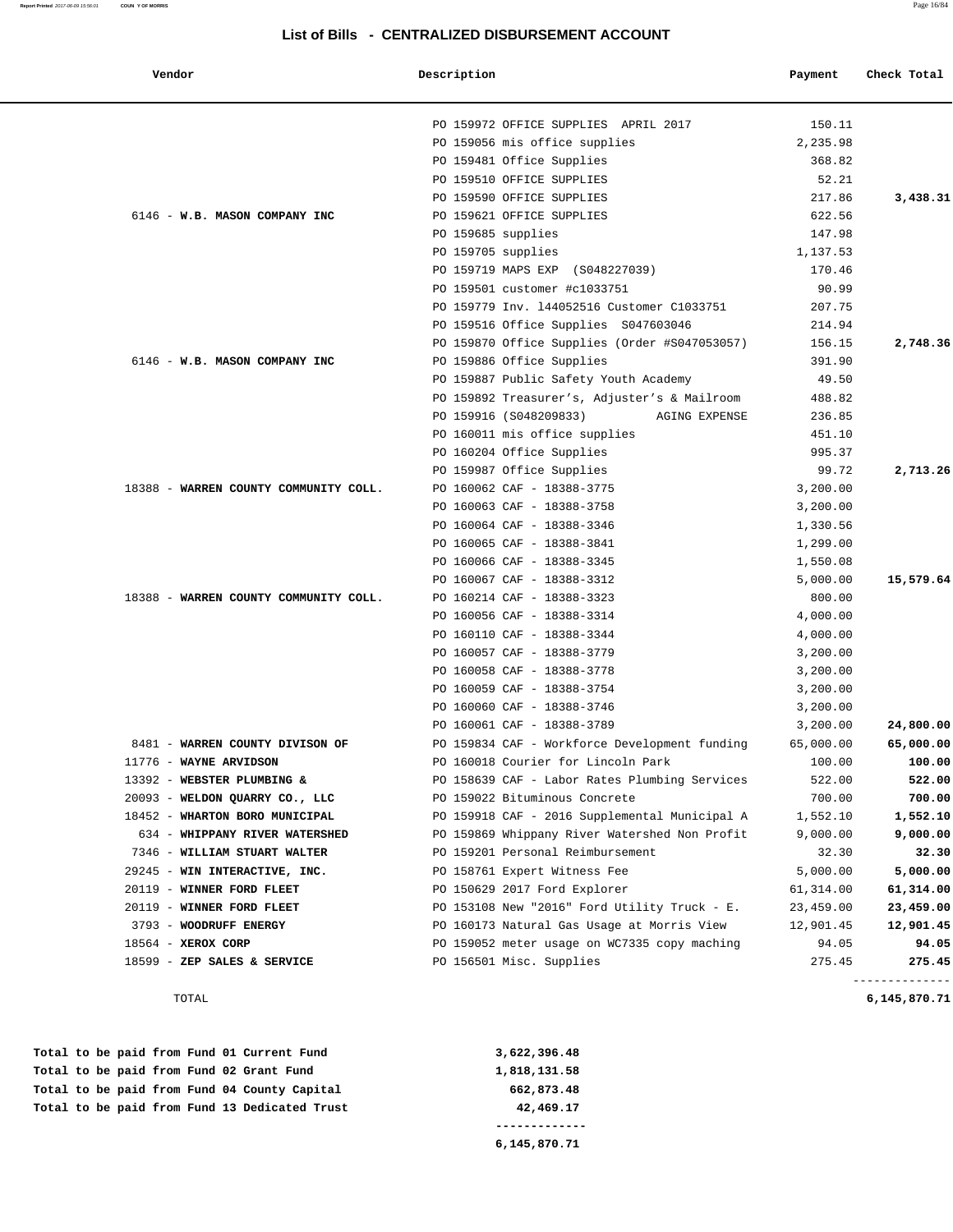**Report Printed** 2017-06-09 15:56:18 **COUN Y OF MORRIS** Page 17/84

| List of Bills (Department/Account Detail) - CENTRALIZED DISBURSEMENT ACCOUNT |     |                                    |                     |                                          |         |               |  |
|------------------------------------------------------------------------------|-----|------------------------------------|---------------------|------------------------------------------|---------|---------------|--|
| Account                                                                      | PO# | Vendor                             |                     | Description                              | Payment | Account Total |  |
|                                                                              |     |                                    |                     |                                          |         |               |  |
| <b>County Administrator</b>                                                  |     |                                    | <b>Current Fund</b> |                                          |         |               |  |
|                                                                              |     | 160243 OFFICE CONCEPTS GROUP, INC. |                     | Removable labels, USB 8GB Drive, Kcup br | 106.90  |               |  |
| $01 - 201 - 20 - 100100 - 058$                                               |     | Office Supplies & Stationery       |                     | TOTAL FOR ACCOUNT                        |         | 106.90        |  |
|                                                                              |     | 160450 COUNTY OF MORRIS            |                     | 2nd Half 5/17 Metered Mail               | 11.79   |               |  |
| 01-201-20-100100-068                                                         |     | Postage & Metered Mail             |                     | TOTAL FOR ACCOUNT                        |         | 11.79         |  |
|                                                                              |     |                                    |                     |                                          |         | ============  |  |
|                                                                              |     | TOTAL for County Administrator     |                     |                                          |         | 118.69        |  |
|                                                                              |     |                                    |                     |                                          |         |               |  |

 **Personnel** 

 160450 COUNTY OF MORRIS 2nd Half 5/17 Metered Mail 49.08  **01-201-20-105100-068 Postage & Metered Mail TOTAL FOR ACCOUNT 49.08** 160383 RICOH USA, INC. Richoh Copier MPC6004 for June, July, an 1,130.42  **01-201-20-105100-164 Office Machines - Rental TOTAL FOR ACCOUNT 1,130.42** ============ **TOTAL for Personnel 2003 1,179.50 1,179.50** 

## **Board of Chosen Freeholders**

| 159095 RECORDER COMMUNITY NEWSPAPERS                   | Renew subscription for The Citizen Accou | 33.00     |              |
|--------------------------------------------------------|------------------------------------------|-----------|--------------|
| <i>Books &amp; Periodicals</i><br>01-201-20-110100-028 | TOTAL FOR ACCOUNT                        |           | 33.00        |
| 159801 OFFICE CONCEPTS GROUP, INC.                     | Jumbo Paper clips                        | 18.70     |              |
| 159801 OFFICE CONCEPTS GROUP, INC.                     | Surge protector                          | 42.49     |              |
| Office Supplies & Stationery<br>01-201-20-110100-058   | TOTAL FOR ACCOUNT                        |           | 61.19        |
| 160450 COUNTY OF MORRIS                                | 2nd Half 5/17 Metered Mail               | 74.99     |              |
| 160450 COUNTY OF MORRIS                                | 2nd Half 5/17 Metered Mail               | 127.44    |              |
| 01-201-20-110100-068<br>Postage & Metered Mail         | TOTAL FOR ACCOUNT                        |           | 202.43       |
| 158800 MJG PROMOTIONS, LLC                             | Ultra Light 20oz water bottles per attac | 506.64    |              |
| 159887 W.B. MASON COMPANY INC                          | Academy supplies per attached invoice da | 49.50     |              |
| 159982 MC HUMAN RELATIONS COMMISSION                   | 2017 General Operating Expenses          | 1,800.00  |              |
| 160297 MORRIS MINUTEMEN FIRST AID                      | 2017 Freeholder Special Projects Funding | 26,000.00 |              |
| 01-201-20-110100-079<br>Special Projects               | TOTAL FOR ACCOUNT                        |           | 28,356.14    |
|                                                        |                                          |           | ============ |
| TOTAL for Board of Chosen Freeholders                  |                                          |           | 28,652.76    |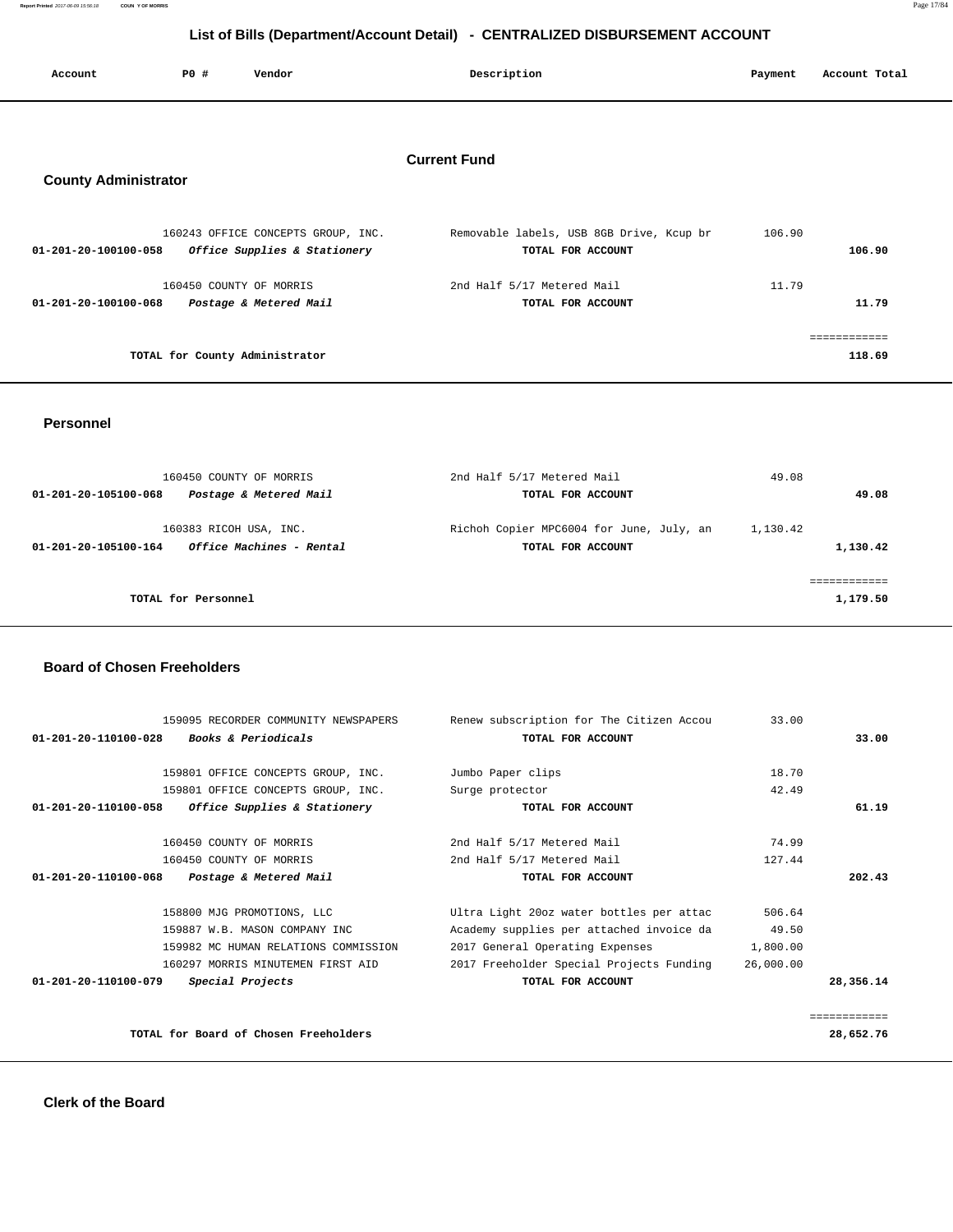**Report Printed** 2017-06-09 15:56:18 **COUN Y OF MORRIS** Page 18/84

## **List of Bills (Department/Account Detail) - CENTRALIZED DISBURSEMENT ACCOUNT**

| Account                        | PO# | Vendor                                                              | Description                                            | Payment | Account Total |
|--------------------------------|-----|---------------------------------------------------------------------|--------------------------------------------------------|---------|---------------|
| <b>Clerk of the Board</b>      |     |                                                                     |                                                        |         |               |
|                                |     | 159953 DAILY RECORD                                                 | ASB-70021774 2017 COLA Resolution (p/d                 | 96.60   |               |
|                                |     | 159607 DAILY RECORD                                                 | ASB-70021774 1. PKB/Statile/Nader (p/d                 | 84.28   |               |
|                                |     | 160296 DAILY RECORD                                                 | ASB-70021774 - 1. ORDINANCE PROVIDING F                | 70.20   |               |
|                                |     | 160303 DAILY RECORD                                                 | ASB-03668474 NOTICE OF ADDENDA BID# B17-               | 85.16   |               |
|                                |     | 160451 DAILY RECORD                                                 | ASB-03668474 LEGAL NOTICE CC17-75 DATED                | 102.76  |               |
| 01-201-20-110105-022           |     | Advertising                                                         | TOTAL FOR ACCOUNT                                      |         | 524.60        |
| $01 - 201 - 20 - 110105 - 023$ |     | 159720 MUNICIPAL CLERKS ASSO. OF MC<br>Associations and Memberships | Membership Dues for Diane ketchum<br>TOTAL FOR ACCOUNT | 50.00   | 50.00         |
|                                |     | 159611 OFFICE CONCEPTS GROUP, INC.                                  | Black toner                                            | 60.92   |               |
|                                |     | 159611 OFFICE CONCEPTS GROUP, INC.                                  | Cyan toner                                             | 76.32   |               |
|                                |     | 159611 OFFICE CONCEPTS GROUP, INC.                                  | Yellow toner                                           | 76.32   |               |
|                                |     | 159611 OFFICE CONCEPTS GROUP, INC.                                  | Magenta toner                                          | 76.32   |               |
|                                |     | 159611 OFFICE CONCEPTS GROUP, INC.                                  | markers                                                | 25.86   |               |
| 01-201-20-110105-058           |     | Office Supplies & Stationery                                        | TOTAL FOR ACCOUNT                                      |         | 315.74        |
|                                |     | 159788 JANET DONALDSON                                              | Receipts from the Daily Recordand Star L               | 57.39   |               |
| 01-201-20-110105-095           |     | Other Administrative Supplies                                       | TOTAL FOR ACCOUNT                                      |         | 57.39         |
|                                |     |                                                                     |                                                        |         | ============  |
|                                |     | TOTAL for Clerk of the Board                                        |                                                        |         | 947.73        |

 **County Clerk** 

| 155415 FITZERALD'S                                              | 2017 FITZGERALD'S NEW JERSEY LEGISLATIVE  | 87.00     |          |
|-----------------------------------------------------------------|-------------------------------------------|-----------|----------|
| 159053 THE STAR LEDGER                                          | subscription daily and sunday 52 weeks o  | 507.00    |          |
| 158430 GANN LAW BOOKS                                           | Subscription renewal 2017 Edition NJ Rul  | 139.00    |          |
| 159057 THOMSON REUTER-WEST                                      | west information charges 4-1-17-4-30-17   | 587.56    |          |
| 01-201-20-120100-028<br>Books & Periodicals                     | TOTAL FOR ACCOUNT                         |           | 1,320.56 |
| 160353 VERIZON WIRELESS                                         | COUNTY CLERK                              | 265.11    |          |
| 159047 AT&T MOBILITY                                            | wireless account on 973-610-8331          | 41.24     |          |
| $01 - 201 - 20 - 120100 - 031$<br>Cellular Phones/Pagers        | TOTAL FOR ACCOUNT                         |           | 306.35   |
| 159355 THE CANNING GROUP LLC                                    | Workplace harassment prevention & Hostil  | 50.00     |          |
| $01 - 201 - 20 - 120100 - 039$<br>Education, Schools & Training | TOTAL FOR ACCOUNT                         |           | 50.00    |
| 159050 IMAGE ACCESS CORP                                        | fujitsu s7160 maintenance for service te  | 396.00    |          |
| 159052 XEROX CORP                                               | meter usage on the 7335 ser.#FKA-937519   | 94.05     |          |
| $01 - 201 - 20 - 120100 - 044$<br>Equipment Service Agreements  | TOTAL FOR ACCOUNT                         |           | 490.05   |
| 159501 W.B. MASON COMPANY INC                                   | mis. office supplies.                     | 323.75    |          |
| 159501 W.B. MASON COMPANY INC                                   | credit # CR4206164. checkwriter electron  | $-232.76$ |          |
| 160011 W.B. MASON COMPANY INC                                   | mis office supplies for the different de  | 451.10    |          |
| $01 - 201 - 20 - 120100 - 058$<br>Office Supplies & Stationery  | TOTAL FOR ACCOUNT                         |           | 542.09   |
| 159048 THE TAB GROUP                                            | retrieval on 4/27/17 and refile           | 10.70     |          |
| 159048 THE TAB GROUP                                            | retrieval 5/5/17 and refile 5/5/17        | 8.85      |          |
| 159499 THE TAB GROUP                                            | retrieval , refile shredding delivery and | 50.00     |          |
| 01-201-20-120100-059<br>Other General Expenses                  | TOTAL FOR ACCOUNT                         |           | 69.55    |
| 160450 COUNTY OF MORRIS                                         | 2nd Half 5/17 Metered Mail                | 2,671.22  |          |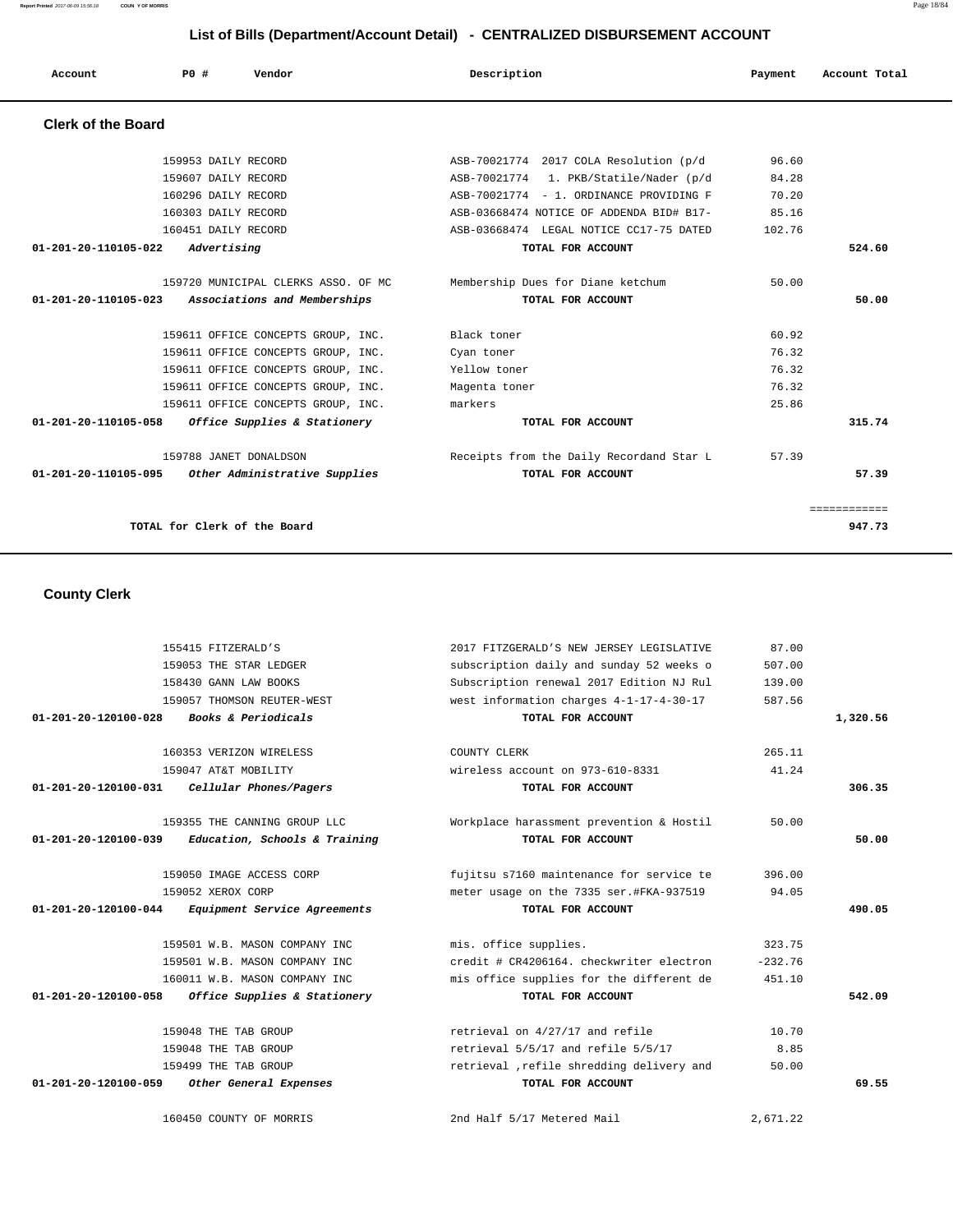#### **Report Printed** 2017-06-09 15:56:18 **COUN Y OF MORRIS** Page 19/84

## **List of Bills (Department/Account Detail) - CENTRALIZED DISBURSEMENT ACCOUNT**

| Account                        | PO#                    | Vendor                        | Description                              | Payment  | Account Total |
|--------------------------------|------------------------|-------------------------------|------------------------------------------|----------|---------------|
| <b>County Clerk</b>            |                        |                               |                                          |          |               |
| 01-201-20-120100-068           |                        | Postage & Metered Mail        | TOTAL FOR ACCOUNT                        |          | 4,103.22      |
|                                | 159051 GILL ID SYSTEMS |                               | subribbion/p3-01-00-1 polaroid ymckt 3ri | 740.00   |               |
|                                | 159051 GILL ID SYSTEMS |                               | shipping and handling                    | 16.25    |               |
|                                |                        | 159056 W.B. MASON COMPANY INC | mis toner cartridges and other mis. supp | 2,235.98 |               |
| 01-201-20-120100-069           | Printing               |                               | TOTAL FOR ACCOUNT                        |          | 2,992.23      |
|                                |                        | 159500 UNITED PARCEL SERVICE  | weekly service charge 4/15/17 to 5/13/17 | 129.00   |               |
| $01 - 201 - 20 - 120100 - 084$ |                        | Other Outside Services        | TOTAL FOR ACCOUNT                        |          | 129.00        |
|                                |                        |                               |                                          |          |               |

============

**TOTAL for County Clerk** 10,003.05

## **County Board of Elections**

| 160074 DAILY RECORD                             | 54031274 (New 39600) June 6th Primary El  | 681.12   |              |
|-------------------------------------------------|-------------------------------------------|----------|--------------|
| 160074 DAILY RECORD                             | Affidavit of Publication                  | 35.00    |              |
| 01-201-20-121100-022<br>Advertising             | TOTAL FOR ACCOUNT                         |          | 716.12       |
| 160450 COUNTY OF MORRIS                         | 2nd Half 5/17 Metered Mail                | 1,272.67 |              |
| Postage & Metered Mail<br>01-201-20-121100-068  | TOTAL FOR ACCOUNT                         |          | 1,272.67     |
| 159841 MICHAEL SCARNEO                          | Monday, May 15, 2017 8am-4pm (1/2hr lunc  | 75.00    |              |
| 159841 MICHAEL SCARNEO                          | Tuesday, May 16, 2017 12:00pm-4:30pm (No  | 45.00    |              |
| 159841 MICHAEL SCARNEO                          | Wednesday, May 17, 2017 8:30am-4:30pm (1  | 75.00    |              |
| 159841 MICHAEL SCARNEO                          | Thursday, May 18, 2017 8:30am-4:30pm (1/  | 75.00    |              |
| 159841 MICHAEL SCARNEO                          | Friday, May 19, 2017 8:00am-4:00pm (1/2h) | 75.00    |              |
| 159841 MICHAEL SCARNEO                          | Monday, May 22, 2017 8:30am-4:30pm (1/2h  | 75.00    |              |
| 159841 MICHAEL SCARNEO                          | Tuesday, May 23, 2017 8:30am-4:00pm (1/2  | 70.00    |              |
| 159841 MICHAEL SCARNEO                          | Wednesday, May 24, 2017 8:30am-4:30pm (1  | 75.00    |              |
| 159841 MICHAEL SCARNEO                          | Thursday, May 25, 2017 8:30am-4:30pm (1/  | 75.00    |              |
| 159841 MICHAEL SCARNEO                          | Friday, May 26, 2017 8:30am-4:30pm (1/2h  | 75.00    |              |
| 159839 PHYLLIS COPPOLA                          | Monday, May 15, 2017 8:30am-3:00pm (1/2h  | 60.00    |              |
| 159839 PHYLLIS COPPOLA                          | Tuesday, May 16, 2017 8:30am-3:00pm (1/2  | 60.00    |              |
| 159839 PHYLLIS COPPOLA                          | Tuesday, May 23, 2017 8:30am-3:00pm (1/2  | 60.00    |              |
| 159839 PHYLLIS COPPOLA                          | Wednesday, May 24, 2017 8:30am-3:00pm (1  | 60.00    |              |
| 159435 PMI TECHNOLOGIES                         | Hardware Maintenance & Assurance Coverag  | 1,890.00 |              |
| 159435 PMI TECHNOLOGIES                         | Hardware Maintenance & Assurance Coverag  | 1,890.00 |              |
| 01-201-20-121100-096<br><i>Election Officer</i> | TOTAL FOR ACCOUNT                         |          | 4,735.00     |
|                                                 |                                           |          |              |
|                                                 |                                           |          | ============ |

**TOTAL for County Board of Elections 6,723.79**

## **Superintendent of Elections**

| 159463 RICOH USA, INC.  | Contract 14613 Inv. March 2017, April 20 | 224.85 |
|-------------------------|------------------------------------------|--------|
| 159652 DALE KRAMER      | Primary Election Late Night for Voter Re | 52.50  |
| 159652 DALE KRAMER      | Gas Fee                                  | 1.10   |
| 159652 DALE KRAMER      | Tax                                      | 3.61   |
| 159812 GARRETT SCHUBERT | Board Worker Training Class Reimbursemen | 2.75   |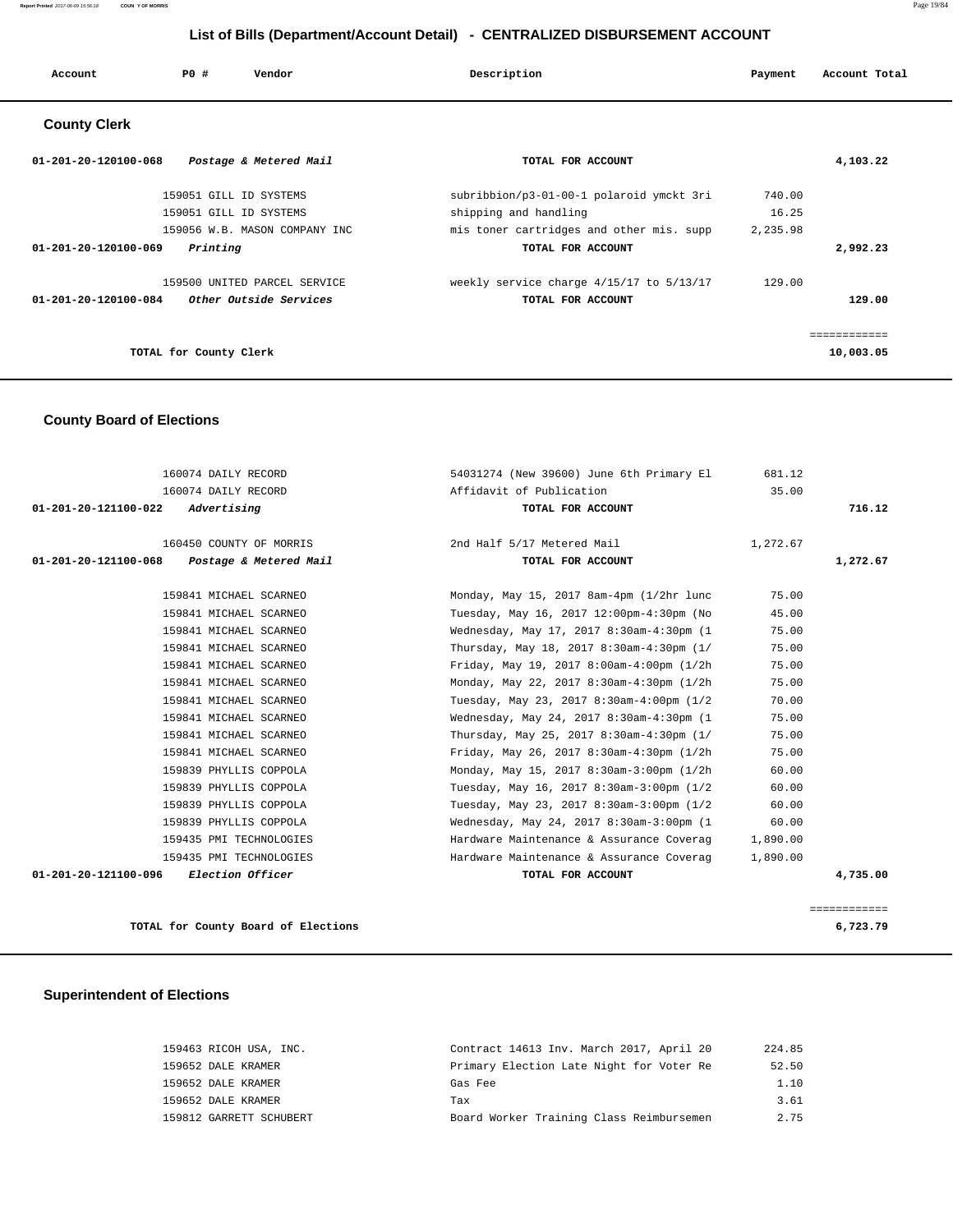**Report Printed** 2017-06-09 15:56:18 **COUN Y OF MORRIS** Page 20/84

## **List of Bills (Department/Account Detail) - CENTRALIZED DISBURSEMENT ACCOUNT**

| P0 #<br>Description<br>Vendor<br>Account<br>Payment<br>Account Total<br>. |  |
|---------------------------------------------------------------------------|--|
|---------------------------------------------------------------------------|--|

#### **Superintendent of Elections**

|                      | TOTAL for Superintendent of Elections            |                                            |          | 6,081.21     |
|----------------------|--------------------------------------------------|--------------------------------------------|----------|--------------|
|                      |                                                  |                                            |          | ============ |
| 01-201-20-121105-068 | Postage & Metered Mail                           | TOTAL FOR ACCOUNT                          |          | 53.31        |
|                      | 160450 COUNTY OF MORRIS                          | 2nd Half 5/17 Metered Mail                 | 53.31    |              |
| 01-201-20-121105-058 | <i>Office Supplies &amp; Stationery</i>          | TOTAL FOR ACCOUNT                          |          | 207.75       |
|                      | 159779 W.B. MASON COMPANY INC                    | Item BICBL11YW Highlighter, briteliner, Y  | 2.24     |              |
|                      | 159779 W.B. MASON COMPANY INC                    | Item UNV04117 Rubberbands, Size 117, 1/41b | 2.64     |              |
|                      | 159779 W.B. MASON COMPANY INC                    | Item MMM34508 Tape, 1.88"54.6YD, CR 8/PK   | 23.34    |              |
|                      | 159779 W.B. MASON COMPANY INC                    | Item AVE98073 Glue Stics, Clear, Permane   | 17.79    |              |
|                      | 159779 W.B. MASON COMPANY INC                    | Item BOS34106 Ruler, Tape, 3/8 in, 100FT   | 145.44   |              |
|                      | 159779 W.B. MASON COMPANY INC                    | Item AVE6482 Label, MP, RMV, 6UP, 72, AST  | 6.75     |              |
|                      | 159779 W.B. MASON COMPANY INC                    | Item UNV00418 Band, Rubber, 1/41b          | 9.55     |              |
|                      | 01-201-20-121105-057 National Voter Registration | TOTAL FOR ACCOUNT                          |          | 5,820.15     |
|                      | 160181 ROBERT J. KENNEDY                         | Tax                                        | 0.83     |              |
|                      | 160181 ROBERT J. KENNEDY                         | Scallop App                                | 12.00    |              |
|                      | 160181 ROBERT J. KENNEDY                         | 5/18/17 Board Worker Training Class Reim   | 2.75     |              |
|                      | 159465 MGL PRINTING SOLUTIONS                    | Shipping & Handling                        | 136.00   |              |
|                      | 159465 MGL PRINTING SOLUTIONS                    | Laser Voter Acknowledgement Cards/4-UP     | 2,618.00 |              |
|                      | 159465 MGL PRINTING SOLUTIONS                    | Shipping & Handling                        | 136.00   |              |
|                      | 159465 MGL PRINTING SOLUTIONS                    | Laser Confirmation Cards/2-Up              | 2,618.00 |              |
|                      | 159812 GARRETT SCHUBERT                          | Tax                                        | 0.76     |              |

### **County Elections (Cty Clerk)**

| 160005 BAHRI COKLAR            | courier for the Primary Election June 6, | 100.00 |
|--------------------------------|------------------------------------------|--------|
| 160015 BONNIE A. KOENEN        | Courier for Florham Park Primary Electio | 100.00 |
| 160042 BRANDY WINOW            | Temporary help for the Primary Election  | 125.00 |
| 160007 BRANDEN GWYN            | Courier for Primary Elections 6/6/2017 f | 100.00 |
| 160034 BREANNE BARROW LAW      | courier for Washington Primary Election  | 100.00 |
| 160035 CHRISTA SMITH           | courier for Wharton Primary Election 6/6 | 100.00 |
| 160023 CHRISTINE CORCORAN      | Courier for Montville Primary Election 6 | 100.00 |
| 160029 CHRISTOPHER J. BASINSKI | courier for Parsippany Primary Election  | 200.00 |
| 160017 DAVID G MORAN           | Courier for Jefferson Primary Election 6 | 100.00 |
| 160009 DOUGLAS W. SHINNICK     | Courier for Primary Election 6/6/2017 fo | 100.00 |
| 160006 DREW PAOLELLA           | Courier for Primary Election 6/6/2017 Ch | 100.00 |
| 160020 EVELYN JENKINS          | Courier for Madison Primary Election 6/6 | 100.00 |
| 160008 GAETANA GENCARELLI      | Courier for Primary Election 6/6/2017 fo | 100.00 |
| 160014 ILHAN COKLAR            | Courier for East Hanover for Primary Ele | 100.00 |
| 160038 IRFAN COKLAR            | courier for the Primary Election 6/6/17  | 100.00 |
| 160028 JACOUELINE ARBOLINO     | Courier for Netcong Primary Election 6/6 | 100.00 |
| 160004 JAMES R MAY             | courier for the primary election for the | 100.00 |
| 160030 JAMES SWEENEY           | courier for Pequannock Primary Election  | 100.00 |
| 160040 JESSICA BICZAK          | temporary help in the Election Dept. for | 125.00 |
| 160043 LAUREN LAVISTA          | Temporary help for the Primary Election  | 125.00 |
| 160026 LEE BICZAK              | Courier for Mt. Olive Primary Election 6 | 100.00 |
| 160019 MATTHEW JENKINS         | Courier for Long Hill Primary Election 6 | 100.00 |
| 160021 MICHAEL MCCLAIN         | Courier for Mendham Boro Primary Electio | 100.00 |
| 160016 PATRICK J. SAARLOOS     | Courier for Harding Primary Election 6/6 | 100.00 |
| 160027 PETER STROISZ           | Courier for Mt. Lakes Primary Election 6 | 100.00 |
| 160025 SUSAN DOWNS             | Courier for Mt. Arlington Primary Electi | 100.00 |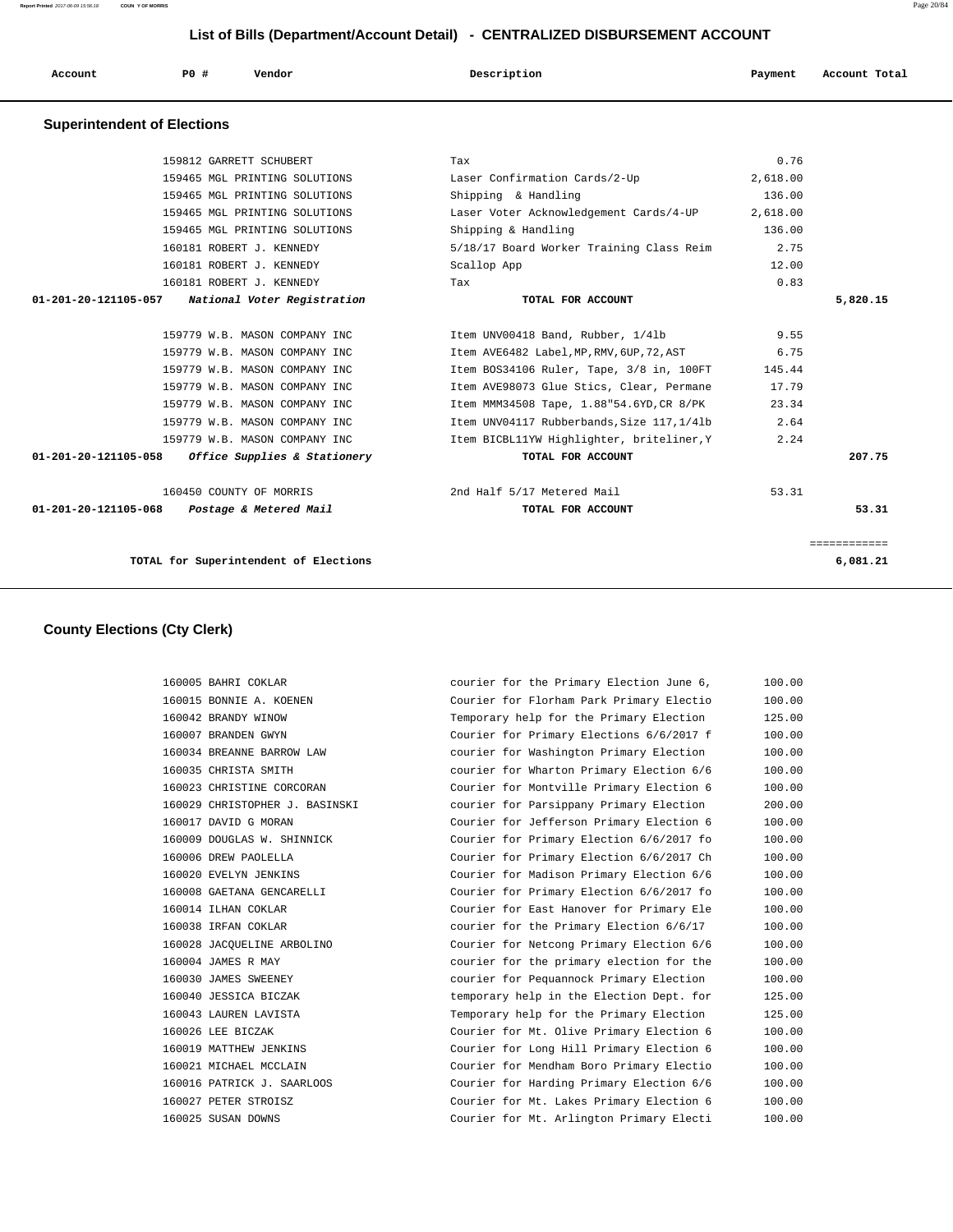**Report Printed** 2017-06-09 15:56:18 **COUN Y OF MORRIS** Page 21/84

## **List of Bills (Department/Account Detail) - CENTRALIZED DISBURSEMENT ACCOUNT**

| Account                             | PO#                                                             | Vendor                                               | Description                                                                                                                      | Payment                    | Account Total              |
|-------------------------------------|-----------------------------------------------------------------|------------------------------------------------------|----------------------------------------------------------------------------------------------------------------------------------|----------------------------|----------------------------|
| <b>County Elections (Cty Clerk)</b> |                                                                 |                                                      |                                                                                                                                  |                            |                            |
|                                     | 160041 TARA SANTA<br>160044 TONI SINNER                         | 160018 WAYNE ARVIDSON                                | temporary help for the Primary Election<br>Temporary help in the Election Dept. for<br>Courier for Lincoln Park Primary Electio  | 125.00<br>125.00<br>100.00 |                            |
| 01-201-20-121110-030                | Cartage                                                         |                                                      | TOTAL FOR ACCOUNT                                                                                                                |                            | 3,225.00                   |
| 01-201-20-121110-068                |                                                                 | 160450 COUNTY OF MORRIS<br>Postage & Metered Mail    | 2nd Half 5/17 Metered Mail<br>TOTAL FOR ACCOUNT                                                                                  | 446.66                     | 446.66                     |
| 01-201-20-121110-097                |                                                                 | 160459 ELECTION GRAPHICS, INC.<br>Printing - Ballots | printing of the machine faces sample bal 180,943.80<br>TOTAL FOR ACCOUNT                                                         |                            | 180,943.80                 |
|                                     | 160031 DAVID ROBERTS<br>160032 JOAN MORAN<br>160033 LINDA ALVEN |                                                      | courier for Randolph Primary Election 6/<br>courier for Rockaway Boro Primary Electi<br>courier for Roxbury Primary Election 6/6 | 100.00<br>100.00<br>100.00 |                            |
| $01 - 203 - 20 - 121110 - 030$      |                                                                 | $(2016)$ Cartage                                     | TOTAL FOR ACCOUNT                                                                                                                |                            | 300.00                     |
|                                     |                                                                 | TOTAL for County Elections (Cty Clerk)               |                                                                                                                                  |                            | ============<br>184,915.46 |

# **County Treasurer**

| 90.00        | J. Kupilik, Current Fund Accounting Semi | 159865 PROFESSIONAL GOVERNMENT                          |                                |
|--------------|------------------------------------------|---------------------------------------------------------|--------------------------------|
| 90.00        | TOTAL FOR ACCOUNT                        | Education Schools & Training                            | 01-201-20-130100-039           |
| 298.00       | Supreme Multi White 92 Bright 8.5x11 20# | 159276 PAPER MART INC                                   |                                |
| 133.43       | Toner, HP LJ 2100-5K                     | 159892 W.B. MASON COMPANY INC                           |                                |
| 19.98        | Folder, LGL, 11PT, 1/3, AST              | 159892 W.B. MASON COMPANY INC                           |                                |
| 6.69         | Marker, Sharpie, Fine PT, BK             | 159892 W.B. MASON COMPANY INC                           |                                |
| 148.60       | Toner, F/P3015 MPS ONLY, BK-12.5K        | 159892 W.B. MASON COMPANY INC                           |                                |
| 606.70       | TOTAL FOR ACCOUNT                        | Office Supplies & Stationery                            | 01-201-20-130100-058           |
| 247.35       | 2nd Half 5/17 Metered Mail               | 160450 COUNTY OF MORRIS                                 |                                |
| 247.35       | TOTAL FOR ACCOUNT                        | Postage & Metered Mail                                  | 01-201-20-130100-068           |
| 299.00       | Keep Up to Date on Payroll Renewal 2017- | 159367 PROGRESSIVE BUSINESS                             |                                |
| 299.00       | TOTAL FOR ACCOUNT                        | Publication & Subscriptions                             | 01-201-20-130100-070           |
| 8,337.50     | 2017 Fund Accounting & Web Requisition S | 159268 MUNICIPAL SOFTWARE INC                           |                                |
| 8,337.50     | TOTAL FOR ACCOUNT                        | Software Maintenance                                    | 01-201-20-130100-078           |
| 20.65        | MILEAGE REIMBURSEMENT 6/7/17             | 160471 JULIE KUPILIK                                    |                                |
| 20.65        | TOTAL FOR ACCOUNT                        | Travel Expense                                          | $01 - 201 - 20 - 130100 - 082$ |
| 37.50        | Crystal Springs 5G Drinking Water        | 159271 CRYSTAL SPRINGS                                  |                                |
| 0.99         | Treasurer's Cooler Rental                | 159271 CRYSTAL SPRINGS                                  |                                |
| 27.50        | Crystal Springs 5G Drinking Water        | 159271 CRYSTAL SPRINGS                                  |                                |
| 65.99        | TOTAL FOR ACCOUNT                        | 01-201-20-130100-084 Other Outside Services             |                                |
| 1,199.66     | Ricoh MP6503 Copier Lease Pymt #4        | 160452 RICOH USA, INC.                                  |                                |
| 1,199.66     | TOTAL FOR ACCOUNT                        | $01 - 201 - 20 - 130100 - 164$ Office Machines - Rental |                                |
| ============ |                                          |                                                         |                                |
| 10,866.85    |                                          | TOTAL for County Treasurer                              |                                |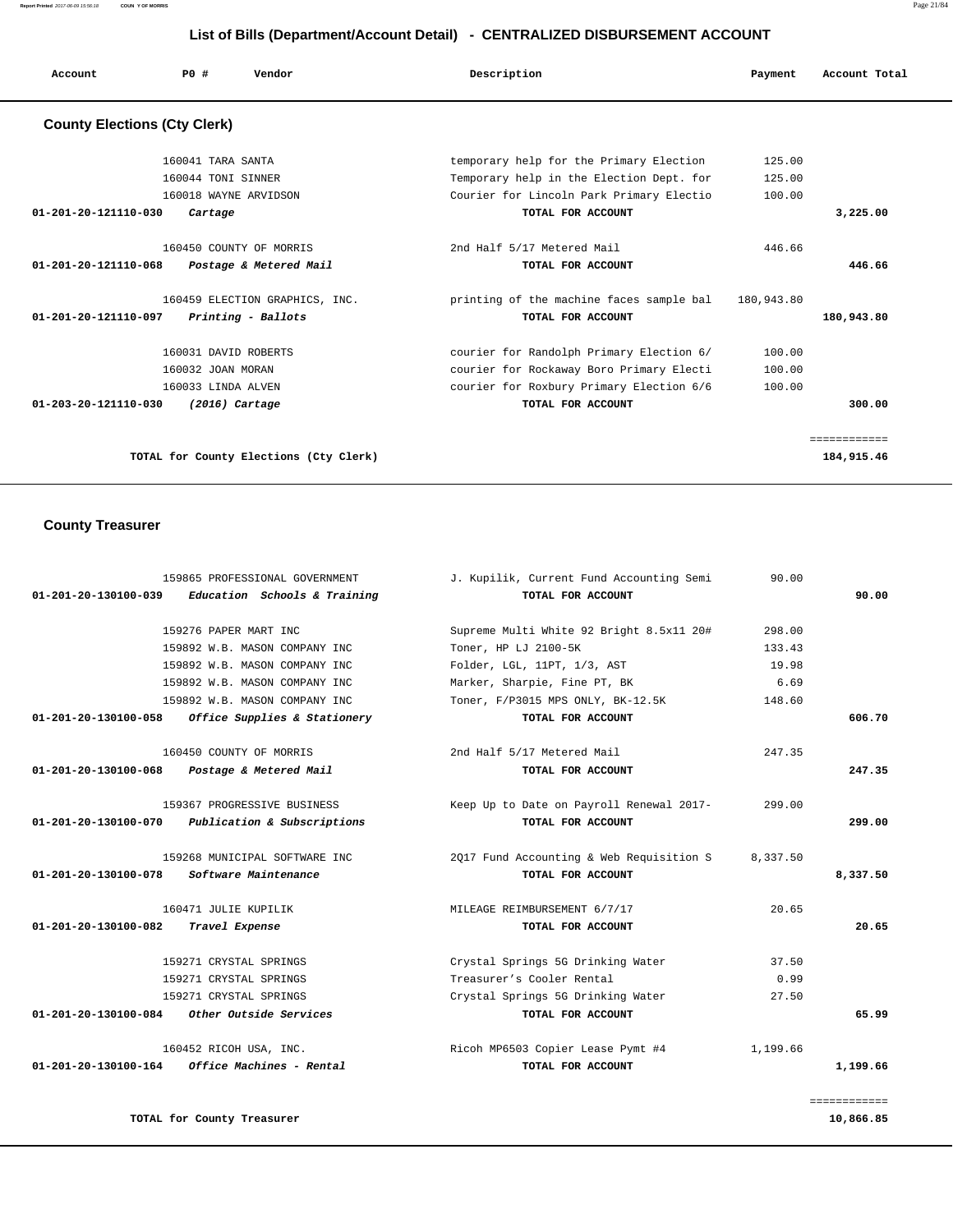**Report Printed** 2017-06-09 15:56:18 **COUN Y OF MORRIS** Page 22/84

## **List of Bills (Department/Account Detail) - CENTRALIZED DISBURSEMENT ACCOUNT**

| Account                    | PO# | Vendor                                                        | Description                                                   | Payment | Account Total          |
|----------------------------|-----|---------------------------------------------------------------|---------------------------------------------------------------|---------|------------------------|
| <b>Purchasing Division</b> |     |                                                               |                                                               |         |                        |
| 01-201-20-130105-068       |     | 160450 COUNTY OF MORRIS<br>Postage & Metered Mail             | 2nd Half 5/17 Metered Mail<br>TOTAL FOR ACCOUNT               | 288.99  | 288.99                 |
| 01-201-20-130105-164       |     | 159528 RICOH AMERICAS CORPORATION<br>Office Machines - Rental | CONTRACT USAGE CHARGE FOR THE 01/01/17 T<br>TOTAL FOR ACCOUNT | 92.19   | 92.19                  |
|                            |     | TOTAL for Purchasing Division                                 |                                                               |         | ============<br>381.18 |

## **Office Services**

| 159271 CRYSTAL SPRINGS                                                         | Crystal Springs 5G Drinking Water                          | 7.50                 |       |
|--------------------------------------------------------------------------------|------------------------------------------------------------|----------------------|-------|
| 159271 CRYSTAL SPRINGS                                                         | Mailroom Cooler Rental                                     | 0.99                 |       |
| 159892 W.B. MASON COMPANY INC                                                  | Bandages, Mix, BNDAID280EA                                 | 10.89                |       |
| 159892 W.B. MASON COMPANY INC                                                  | Jacket Rainsuit 48" XL                                     | 13.38                |       |
| Office Supplies & Stationery<br>01-201-20-130110-058                           | TOTAL FOR ACCOUNT                                          |                      | 32.76 |
| 160449 MORRISTOWN POSTMASTER<br>01-201-20-130110-068<br>Postage & Metered Mail | PO Box 900 Service Fee 7/1/17-6/30/18<br>TOTAL FOR ACCOUNT | 1,300.00<br>1,300.00 |       |
| TOTAL for Office Services                                                      |                                                            | 1,332.76             |       |

## **Information Technology Div**

|                                | 159256 FELIXCIA BLANCHARD                         | MAC URISA Spring Conference Registration | 25.00     |           |
|--------------------------------|---------------------------------------------------|------------------------------------------|-----------|-----------|
|                                | 159201 WILLIAM STUART WALTER                      | MAC URISA Spring Conference Registration | 25.00     |           |
| $01 - 201 - 20 - 140100 - 039$ | Education Schools & Training                      | TOTAL FOR ACCOUNT                        |           | 50.00     |
|                                | 158772 ALTERNATIVE MICROGRAPHICS INC              | Microfilming as per invoice              | 2,149.03  |           |
| 01-201-20-140100-054           | Microfilming                                      | TOTAL FOR ACCOUNT                        |           | 2,149.03  |
|                                | 158764 CRYSTAL SPRINGS                            | Account: 699004915917703                 | 33.49     |           |
|                                | 01-201-20-140100-058 Office Supplies & Stationery | TOTAL FOR ACCOUNT                        |           | 33.49     |
|                                | 160450 COUNTY OF MORRIS                           | 2nd Half 5/17 Metered Mail               | 0.92      |           |
| $01 - 201 - 20 - 140100 - 068$ | Postage & Metered Mail                            | TOTAL FOR ACCOUNT                        |           | 0.92      |
|                                | 158766 ENVIRONMENTAL SYSTEMS                      | ESRI Software Maintenance Renewal        | 32,850.00 |           |
|                                | 158766 ENVIRONMENTAL SYSTEMS                      | Developer Support                        | 1,500.00  |           |
| 01-201-20-140100-078           | Software Maintenance                              | TOTAL FOR ACCOUNT                        |           | 34,350.00 |
|                                | 159201 WILLIAM STUART WALTER                      | NJ Turnpike Toll                         | 2.90      |           |
|                                | 159201 WILLIAM STUART WALTER                      | NJ Turnpike Toll                         | 2.90      |           |
|                                | 159201 WILLIAM STUART WALTER                      | GSP Toll                                 | 1.50      |           |
|                                | 159837 JOHN TUGMAN                                | Parking                                  | 10.00     |           |
|                                | 159837 JOHN TUGMAN                                | Milage                                   | 57.40     |           |
|                                | 159837 JOHN TUGMAN                                | Tolls                                    | 7.50      |           |
| $01 - 201 - 20 - 140100 - 082$ | Travel Expense                                    | TOTAL FOR ACCOUNT                        |           | 82.20     |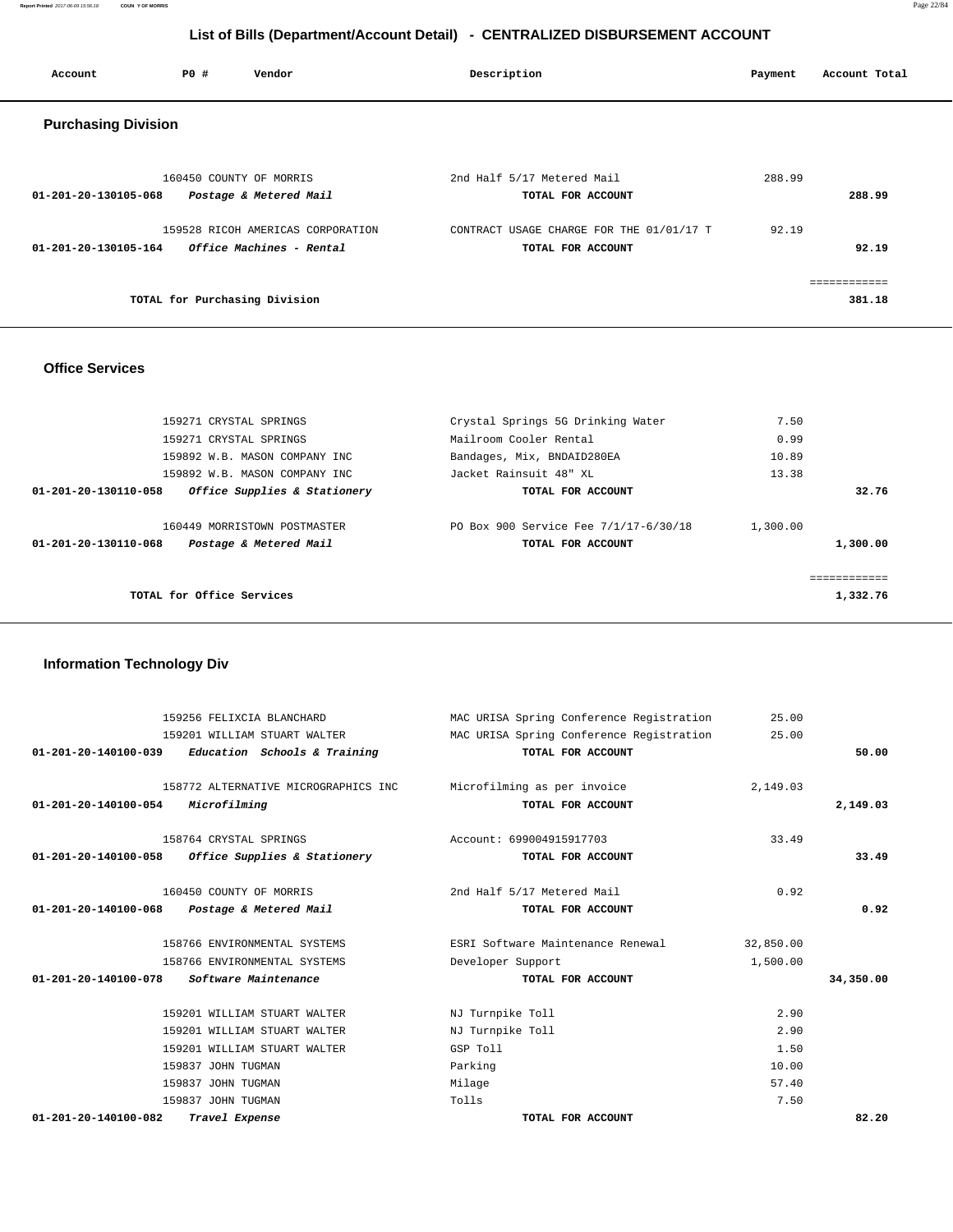**Report Printed** 2017-06-09 15:56:18 **COUN Y OF MORRIS** Page 23/84

## **List of Bills (Department/Account Detail) - CENTRALIZED DISBURSEMENT ACCOUNT**

| Account                           | PO#                   | Vendor                               | Description                              | Payment | Account Total |
|-----------------------------------|-----------------------|--------------------------------------|------------------------------------------|---------|---------------|
| <b>Information Technology Div</b> |                       |                                      |                                          |         |               |
|                                   | 158173 CDW GOVERNMENT |                                      | Black Box 33 Piece Security Screwdriver  | 183.26  |               |
|                                   | 158173 CDW GOVERNMENT |                                      | Apple 12W USB Power Adapter - power adap | 288.00  |               |
|                                   | 158173 CDW GOVERNMENT |                                      | Apple 3.3' Lightning to USB 2.0 Cable    | 127.14  |               |
|                                   | 158173 CDW GOVERNMENT |                                      | Apple 3.2' 30-pin Dock to USB 2.0 Cable  | 127.14  |               |
|                                   | 158173 CDW GOVERNMENT |                                      | Belkin WaveRest Gel Mouse Pad - Black    | 97.08   |               |
| 01-201-20-140100-098              |                       | Other Operating&Repair Supply        | TOTAL FOR ACCOUNT                        |         | 1,273.07      |
|                                   |                       |                                      |                                          |         | ============  |
|                                   |                       | TOTAL for Information Technology Div |                                          |         | 37,938.71     |

## **County Board of Taxation**

| 160450 COUNTY OF MORRIS<br>Postage & Metered Mail<br>01-201-20-150100-068 | 2nd Half 5/17 Metered Mail<br>TOTAL FOR ACCOUNT | 531.95<br>531.95 |
|---------------------------------------------------------------------------|-------------------------------------------------|------------------|
| 159137 RICOH USA, INC.<br>159138 RICOH USA, INC.                          | Color Copies<br>April, May, June copier lease   | 69.86<br>692.04  |
| (2016) Office Machines - Rental<br>01-203-20-150100-164                   | TOTAL FOR ACCOUNT                               | 761.90           |
| TOTAL for County Board of Taxation                                        |                                                 | 1,293.85         |

## **County Counsel**

|                      | 159780 CARMAGNOLA & RITARDI LLC         | Tucker Kelley v. MCPO April 2017         | 324.00    |           |
|----------------------|-----------------------------------------|------------------------------------------|-----------|-----------|
|                      | 159780 CARMAGNOLA & RITARDI LLC         | Subpoena to MCPO Schaeffer v. Tracey Apr | 270.00    |           |
|                      | 159780 CARMAGNOLA & RITARDI LLC         | Correa v. MCPO April 2017                | 40.50     |           |
|                      | 159780 CARMAGNOLA & RITARDI LLC         | MCPO Subpoena Irwin-Szostak v. Perrone A | 60.00     |           |
|                      | 159808 KAUFMAN, SEMERARO & LEIBMAN, LLP | DeSimone April 2017                      | 81.00     |           |
|                      | 160079 INGLESINO, WEBSTER,              | Morris View-April 2017                   | 21,222.48 |           |
|                      | 160080 RIKER, DANZIG, SCHERER, HYLAND & | MC ROW April 2017                        | 5,398.65  |           |
| 01-201-20-155100-051 | Legal                                   | TOTAL FOR ACCOUNT                        |           | 27,396.63 |
|                      | 160450 COUNTY OF MORRIS                 | 2nd Half 5/17 Metered Mail               | 9.03      |           |
| 01-201-20-155100-068 | Postage & Metered Mail                  | TOTAL FOR ACCOUNT                        |           | 9.03      |
|                      |                                         |                                          |           |           |
|                      | TOTAL for County Counsel                |                                          |           | 27,405.66 |

## **County Surrogate**

| 160450 COUNTY OF MORRIS                        | 2nd Half 5/17 Metered Mail | 377.26 |
|------------------------------------------------|----------------------------|--------|
| Postage & Metered Mail<br>01-201-20-160100-068 | TOTAL FOR ACCOUNT          | 377.26 |
|                                                |                            |        |
|                                                |                            |        |
| TOTAL for County Surrogate                     |                            | 377.26 |
|                                                |                            |        |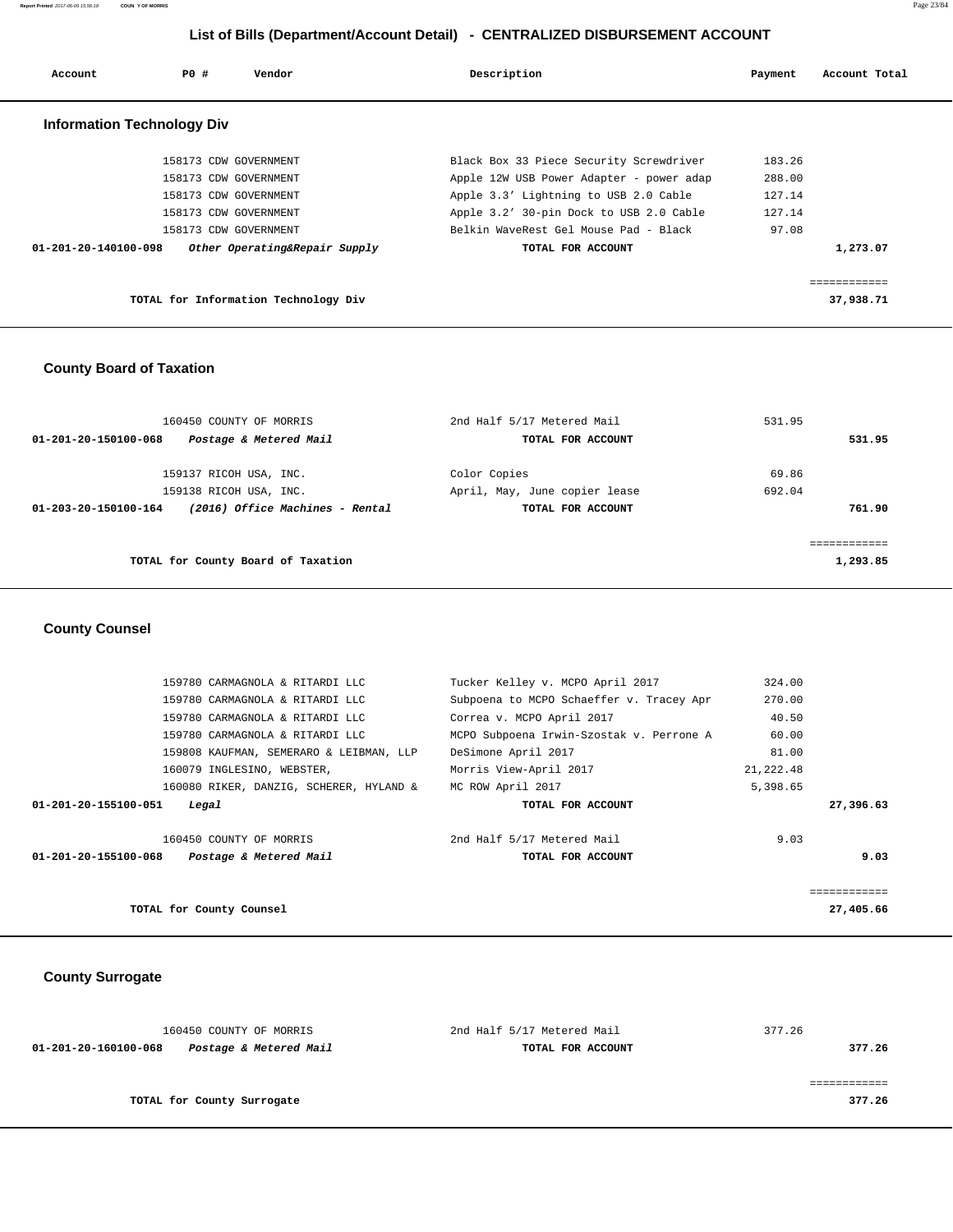## **List of Bills (Department/Account Detail) - CENTRALIZED DISBURSEMENT ACCOUNT**

| Account                        | <b>PO #</b>                | List of Bills (Bepartment/1999am Betail)<br>Vendor | Description                              | Payment | Account Total |
|--------------------------------|----------------------------|----------------------------------------------------|------------------------------------------|---------|---------------|
|                                |                            |                                                    |                                          |         |               |
|                                |                            |                                                    |                                          |         |               |
|                                |                            | 157828 MARZZO ENGINEERING PLLC                     | Failure Analysis of Materials Class Part | 250.00  |               |
| 01-201-20-165100-039           |                            | Education, Schools & Training                      | TOTAL FOR ACCOUNT                        |         | 250.00        |
|                                | 158677 CRYSTAL SPRINGS     |                                                    | Water & Cup Delivery for Engineering/Tra | 30.99   |               |
|                                | 158677 CRYSTAL SPRINGS     |                                                    | Water/Cup Delivery for Weed & Pest Contr | 0.99    |               |
| 01-201-20-165100-058           |                            | Office Supplies & Stationery                       | TOTAL FOR ACCOUNT                        |         | 31.98         |
|                                | 160450 COUNTY OF MORRIS    |                                                    | 2nd Half 5/17 Metered Mail               | 4.62    |               |
|                                | 160450 COUNTY OF MORRIS    |                                                    | 2nd Half 5/17 Metered Mail               | 30.62   |               |
|                                | 160450 COUNTY OF MORRIS    |                                                    | 2nd Half 5/17 Metered Mail               | 16.11   |               |
| $01 - 201 - 20 - 165100 - 068$ |                            | Postage & Metered Mail                             | TOTAL FOR ACCOUNT                        |         | 51.35         |
|                                | 159179 MORRISTOWN LUMBER & |                                                    | 1602 U-FL-BLK Spray Paint                | 14.97   |               |
|                                | 159179 MORRISTOWN LUMBER & |                                                    | 206100 STL WL PAD 0000                   | 3.15    |               |
|                                | 159179 MORRISTOWN LUMBER & |                                                    | 0314 (1) Medium Steel Wool 16            | 4.39    |               |
|                                | 159179 MORRISTOWN LUMBER & |                                                    | 12 oz. Home Seal Min Expand Foam         | 6.99    |               |
|                                | 159179 MORRISTOWN LUMBER & |                                                    | 601 Bird Block 14x14                     | 8.99    |               |
|                                | 159179 MORRISTOWN LUMBER & |                                                    | Pender Wash Z 5/32x7/8 8x100             | 6.99    |               |
|                                | 159179 MORRISTOWN LUMBER & |                                                    | 1# 1x#6 Coarse Drywall Screw             | 5.69    |               |
|                                | 159179 MORRISTOWN LUMBER & |                                                    | 508 of 1250 Staples 1/2                  | 3.49    |               |
|                                | 159179 MORRISTOWN LUMBER & |                                                    | 3/8 T50 Staples 1250/Box                 | 3.49    |               |
| 01-201-20-165100-225           | Chemicals & Sprays         |                                                    | TOTAL FOR ACCOUNT                        |         | 58.15         |
|                                |                            |                                                    |                                          |         | ============  |
|                                | TOTAL for Engineering      |                                                    |                                          |         | 391.48        |

 **Heritage Commission** 

|                      | 158655 CRYSTAL SPRINGS        | bottled water/dispenser           | 10.94  |
|----------------------|-------------------------------|-----------------------------------|--------|
| 01-201-20-175100-058 | Office Supplies & Stationery  | TOTAL FOR ACCOUNT                 | 10.94  |
|                      |                               |                                   |        |
|                      | 160450 COUNTY OF MORRIS       | 2nd Half 5/17 Metered Mail        | 230.88 |
| 01-201-20-175100-068 | Postage & Metered Mail        | TOTAL FOR ACCOUNT                 | 230.88 |
|                      | 158667 KAREN ANN KURLANDER    | newsletter editing / proofreading | 375.00 |
|                      |                               |                                   |        |
| 01-201-20-175100-079 | Special Projects              | TOTAL FOR ACCOUNT                 | 375.00 |
|                      |                               |                                   |        |
|                      |                               |                                   |        |
|                      | TOTAL for Heritage Commission |                                   | 616.82 |
|                      |                               |                                   |        |

## **Planning Board**

| 159274 DEENA LEARY<br>Associations and Memberships<br>01-201-20-180100-023 | Annual American Planning Association and<br>TOTAL FOR ACCOUNT                        | 739.00         | 739.00   |
|----------------------------------------------------------------------------|--------------------------------------------------------------------------------------|----------------|----------|
| 159274 DEENA LEARY<br>Education Schools & Training<br>01-201-20-180100-039 | Spring 2017 Semester at Rutgers Universi<br>TOTAL FOR ACCOUNT                        | 2,757.00       | 2,757.00 |
| 159872 OFFICE CONCEPTS GROUP, INC.<br>159870 W.B. MASON COMPANY INC.       | Green Mountain Coffee Roasters Decaffein<br>Sealed Air Jiffylite Self-Seal Mailer, S | 33.98<br>10.28 |          |
| 159870 W.B. MASON COMPANY INC.                                             | Scotch'fi Double-Sided Tape, 1/2" x 900",                                            | 10.35          |          |

**Report Printed** 2017-06-09 15:56:18 **COUN Y OF MORRIS** Page 24/84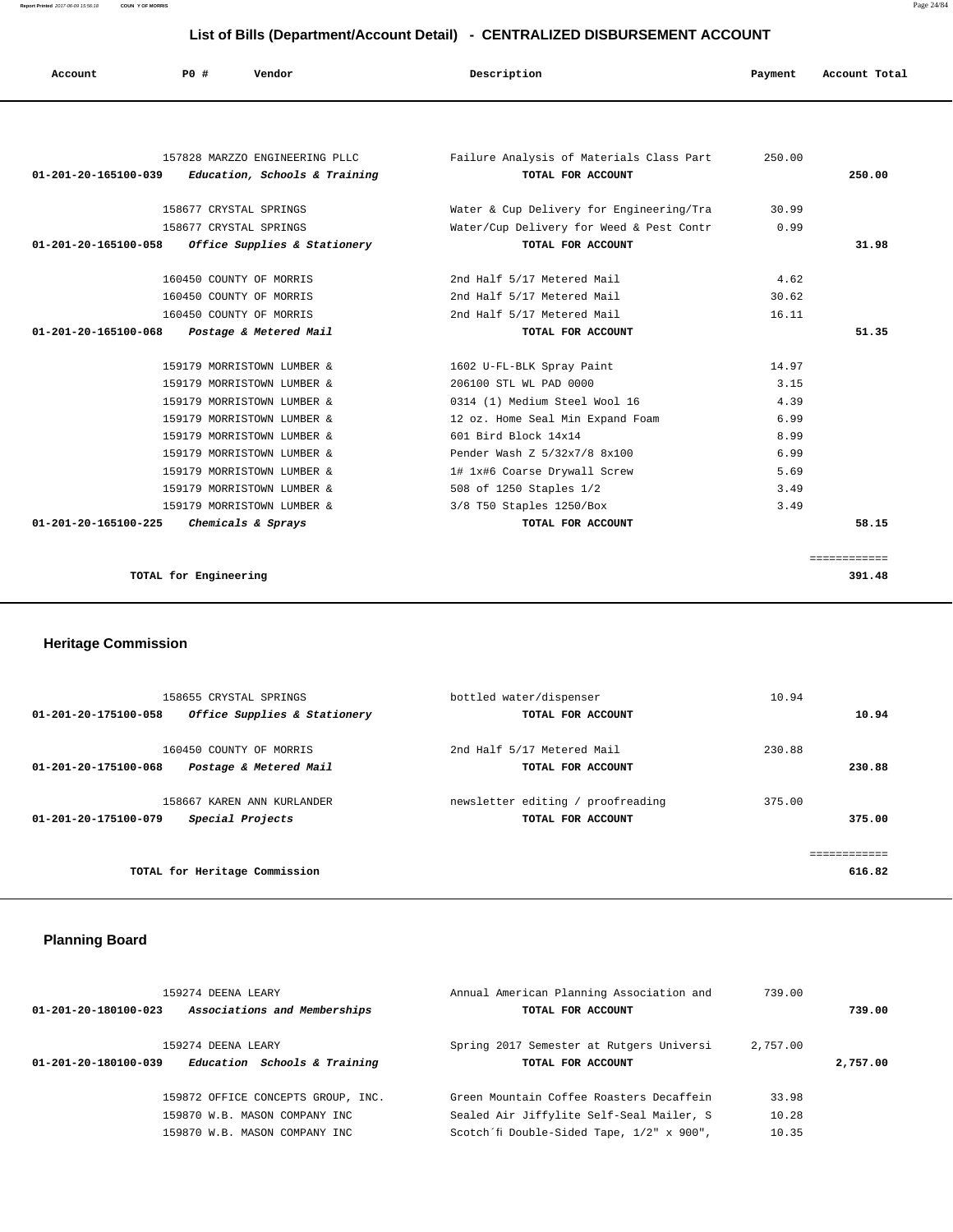**Report Printed** 2017-06-09 15:56:18 **COUN Y OF MORRIS** Page 25/84

## **List of Bills (Department/Account Detail) - CENTRALIZED DISBURSEMENT ACCOUNT**

| Account                              | PO#<br>Vendor                                                                                                                                                                                                                                    | Description                                                                                                                                                                                                                                                                                                 | Payment                                                                   | Account Total              |
|--------------------------------------|--------------------------------------------------------------------------------------------------------------------------------------------------------------------------------------------------------------------------------------------------|-------------------------------------------------------------------------------------------------------------------------------------------------------------------------------------------------------------------------------------------------------------------------------------------------------------|---------------------------------------------------------------------------|----------------------------|
| <b>Planning Board</b>                |                                                                                                                                                                                                                                                  |                                                                                                                                                                                                                                                                                                             |                                                                           |                            |
| 01-201-20-180100-058                 | 159870 W.B. MASON COMPANY INC<br>Office Supplies & Stationery                                                                                                                                                                                    | Post-it'fi Pop-up Notes Recycled Pop-Up N<br>TOTAL FOR ACCOUNT                                                                                                                                                                                                                                              | 19.88                                                                     | 87.87                      |
| 01-201-20-180100-059                 | 159977 LONGFELLOWS SANDWICH DELI<br>Other General Expenses                                                                                                                                                                                       | Dinner & assorted drinks for 8 people fo<br>TOTAL FOR ACCOUNT                                                                                                                                                                                                                                               | 87.92                                                                     | 87.92                      |
| 01-201-20-180100-068                 | 160450 COUNTY OF MORRIS<br>Postage & Metered Mail                                                                                                                                                                                                | 2nd Half 5/17 Metered Mail<br>TOTAL FOR ACCOUNT                                                                                                                                                                                                                                                             | 119.18                                                                    | 119.18                     |
| 01-201-20-180100-069                 | 159872 OFFICE CONCEPTS GROUP, INC.<br>159872 OFFICE CONCEPTS GROUP, INC.<br>159870 W.B. MASON COMPANY INC<br>Printing                                                                                                                            | HP 72 Original Ink Cartridge - Single Pa<br>$225$ Hi - Res<br>HP Inc. HP 72 Original<br>HP 85A, (CE285A) Black Original LaserJet<br>TOTAL FOR ACCOUNT                                                                                                                                                       | 99.00<br>99.00<br>102.26                                                  | 300.26                     |
|                                      | 159835 BARBARA MURRAY<br>159835 BARBARA MURRAY<br>159835 BARBARA MURRAY<br>159835 BARBARA MURRAY<br>159835 BARBARA MURRAY<br>159835 BARBARA MURRAY<br>159835 BARBARA MURRAY<br>159835 BARBARA MURRAY                                             | 5/6 - 5/10 airfare from Newark NJ to Day<br>Checked bag fee to Dayton Ohio<br>Hotel for 4 nights $(5/6/17 - 5/10/17)$ -<br>Parking at Dayton Convention Center 5/7/<br>Dinner on 5/8/17 - Panera Bread<br>Lunch on 5/9/17 Lily's Bistro<br>Dinner on 5/9/17 - Panera Bread<br>Checked bag fee to Newark, NJ | 268.40<br>25.00<br>458.46<br>24.00<br>9.10<br>1.07<br>9.31<br>25.00       |                            |
| 01-201-20-180100-082                 | Travel Expense                                                                                                                                                                                                                                   | TOTAL FOR ACCOUNT                                                                                                                                                                                                                                                                                           |                                                                           | 820.34                     |
| 01-201-20-180100-084                 | 159848 TRANSOPTIONS, INC.<br>160003 M. C. ECONOMIC DEVELOPMENT<br>160003 M. C. ECONOMIC DEVELOPMENT<br>159849 MORRIS COUNTY VISITORS CENTER<br>159849 MORRIS COUNTY VISITORS CENTER<br>159869 WHIPPANY RIVER WATERSHED<br>Other Outside Services | TransOptions 2017 Funding - Non Profit a<br>Morris County Economic Development Corp.<br>Morris County Economic Development Corp.<br>Tourism Bureau Non Profit 2017 approved<br>Tourism Bureau Non Profit 2017 approved<br>Whippany River Watershed Funding - Non P<br>TOTAL FOR ACCOUNT                     | 26,250.00<br>47,500.00<br>47,500.00<br>56,500.00<br>56,500.00<br>9,000.00 | 243,250.00                 |
| 01-201-20-180100-164                 | 160192 RICOH USA, INC.<br>Office Machines - Rental                                                                                                                                                                                               | June, July, August 2017 Quarterly Lease<br>TOTAL FOR ACCOUNT                                                                                                                                                                                                                                                | 999.94                                                                    | 999.94                     |
|                                      | TOTAL for Planning Board                                                                                                                                                                                                                         |                                                                                                                                                                                                                                                                                                             |                                                                           | ============<br>249,161.51 |
| <b>County Weights &amp; Measures</b> |                                                                                                                                                                                                                                                  |                                                                                                                                                                                                                                                                                                             |                                                                           |                            |

|                      | 160353 VERIZON WIRELESS          | L&PS/WEIGHTS & MEASURES                 | 237.70 |          |
|----------------------|----------------------------------|-----------------------------------------|--------|----------|
| 01-201-22-201100-031 | Cellular Phones/Pagers           | TOTAL FOR ACCOUNT                       |        | 237.70   |
|                      |                                  |                                         |        |          |
|                      | 159972 W.B. MASON COMPANY INC    | CUSTOMER #C1033751 - ORDER # S047950613 | 150.11 |          |
| 01-201-22-201100-058 | Office Supplies & Stationery     | TOTAL FOR ACCOUNT                       |        | 150.11   |
|                      |                                  |                                         |        |          |
|                      | 160450 COUNTY OF MORRIS          | 2nd Half 5/17 Metered Mail              | 0.67   |          |
| 01-201-22-201100-068 | Postage & Metered Mail           | TOTAL FOR ACCOUNT                       |        | 0.67     |
|                      |                                  |                                         |        |          |
|                      | 159973 EMPLOYMENT HORIZONS, INC. | APRIL 2017                              | 885.00 |          |
|                      | 159971 MC MUA TRANSFER STATION   | APRIL 2017 COLLECTIONS                  | 350.00 |          |
| 01-201-22-201100-084 | <i>Other Outside Services</i>    | TOTAL FOR ACCOUNT                       |        | 1,235.00 |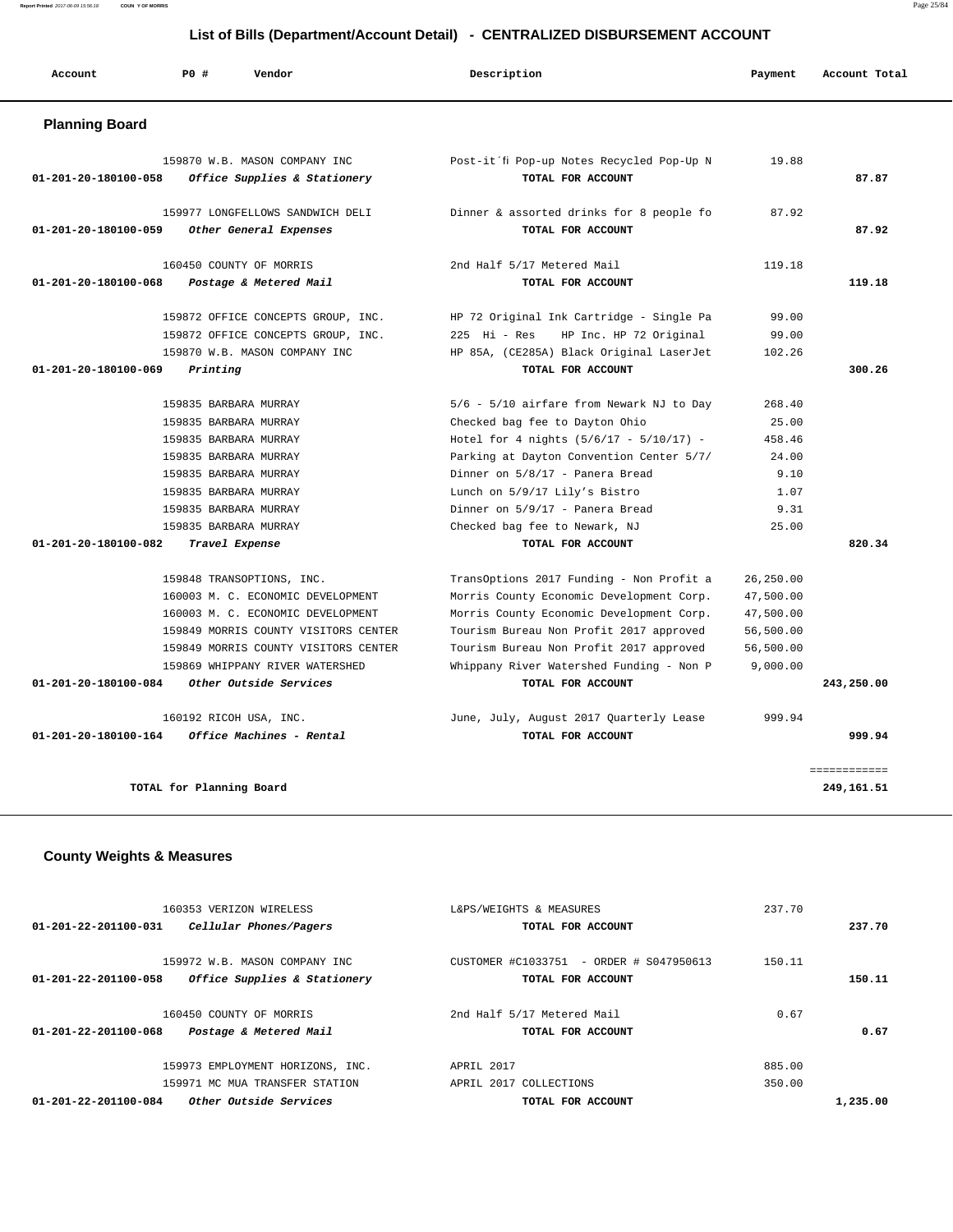**Report Printed** 2017-06-09 15:56:18 **COUN Y OF MORRIS** Page 26/84

## **List of Bills (Department/Account Detail) - CENTRALIZED DISBURSEMENT ACCOUNT**

| Account                              | PO#         | Vendor                              | Description       | Payment | Account Total                           |
|--------------------------------------|-------------|-------------------------------------|-------------------|---------|-----------------------------------------|
| <b>County Weights &amp; Measures</b> |             |                                     |                   |         |                                         |
| 01-201-22-201100-141                 | Natural Gas |                                     | TOTAL FOR ACCOUNT |         | 594.51                                  |
|                                      |             | TOTAL for County Weights & Measures |                   |         | ------------<br>___________<br>2,217.99 |

## **Employee Group Insurance**

| 157470 DISCOVERY BENEFITS INC.                                | March 2017 COBRA Inv # 0000742804-IN; Cu | 747.50    |           |
|---------------------------------------------------------------|------------------------------------------|-----------|-----------|
| 159184 ESTATE OF ADRIANNA DENTON                              | Medicare B Reimbursement - January throu | 419.60    |           |
| 158616 FRENKEL BENEFITS, LLC                                  | 2017 Consulting Fee-April Item #1440578  | 10,416.67 |           |
| Employee Group Insurance Expenditures<br>01-201-23-220100-090 | TOTAL FOR ACCOUNT                        |           | 11,583.77 |
|                                                               |                                          |           |           |
|                                                               |                                          |           |           |
| TOTAL for Employee Group Insurance                            |                                          |           | 11,583.77 |
|                                                               |                                          |           |           |

## **Office of Emergency Management**

| 160353 VERIZON WIRELESS                               | L&PS/ADMIN                               | 241.39     |                            |
|-------------------------------------------------------|------------------------------------------|------------|----------------------------|
| 159875 VERIZON WIRELESS                               | Wireless Service - MCP                   | 80.04      |                            |
| 01-201-25-252100-031<br>Cellular Phones/Pagers        | TOTAL FOR ACCOUNT                        |            | 321.43                     |
| 159886 W.B. MASON COMPANY INC.                        | Inv Date 4/25/17                         | 49.59      |                            |
| 159886 W.B. MASON COMPANY INC                         | Inv Date 5/10/17                         | 342.31     |                            |
| Office Supplies & Stationery<br>01-201-25-252100-058  | TOTAL FOR ACCOUNT                        |            | 391.90                     |
| 158524 SHI INTERNATIONAL CORP                         | Maintenance / Licensing per attached Ouo | 100,663.42 |                            |
| 160099 JEFFREY PAUL                                   | OEM Expenses per attached detail         | 60.51      |                            |
| 160100 DIRECT TV INC                                  | Account 056856956 - Business, Local Chan | 64.99      |                            |
| 01-201-25-252100-059 Other General Expenses           | TOTAL FOR ACCOUNT                        |            | 100,788.92                 |
| 160450 COUNTY OF MORRIS                               | 2nd Half 5/17 Metered Mail               | 7.59       |                            |
| 160450 COUNTY OF MORRIS                               | 2nd Half 5/17 Metered Mail               | 1.38       |                            |
| Postage & Metered Mail<br>01-201-25-252100-068        | TOTAL FOR ACCOUNT                        |            | 8.97                       |
| 156537 V.E. RALPH & SON INC.                          | EMS Support equipment per attached Quote | 139.75     |                            |
| 156537 V.E. RALPH & SON INC.                          | EMS Support equipment per attached Quote | 120.02     |                            |
| 156537 V.E. RALPH & SON INC.                          | Customer ID 194535                       | 19.20      |                            |
| 158668 V.E. RALPH & SON INC.                          | Item 12-484410 1200cc Suction Canister   | 158.88     |                            |
| 159871 CITY FIRE EQUIPMENT CO., INC.                  | Oxygen Hydrotest - CML001 per attached I | 162.00     |                            |
| Program Expenditures<br>01-201-25-252100-090          | TOTAL FOR ACCOUNT                        |            | 599.85                     |
| 159434 TURN OUT UNIFORMS, INC.                        | Inv Date $4/4/17$                        | 30.00      |                            |
| 159434 TURN OUT UNIFORMS, INC.                        | Inv Date $4/18/17$                       | 439.74     |                            |
| 159434 TURN OUT UNIFORMS, INC.                        | Inv Date $5/3/17$                        | 75.00      |                            |
| 01-203-25-252100-059<br>(2016) Other General Expenses | TOTAL FOR ACCOUNT                        |            | 544.74                     |
|                                                       |                                          |            |                            |
| TOTAL for Office of Emergency Management              |                                          |            | ============<br>102,655.81 |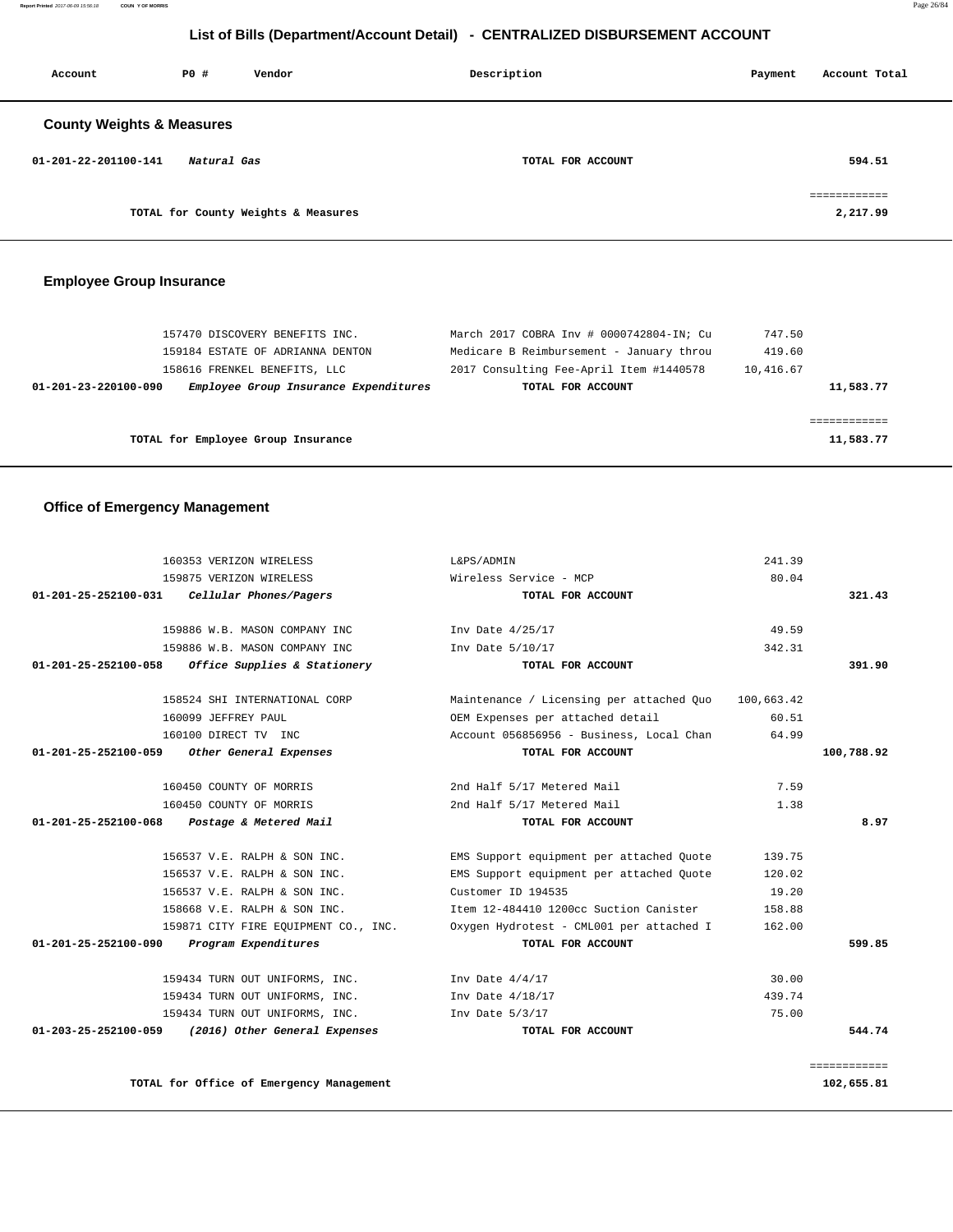| Report Printed 2017-06-09 15:56:18 | COUN Y OF MORRIS |                                |                                                                              |          | Page 27/84    |
|------------------------------------|------------------|--------------------------------|------------------------------------------------------------------------------|----------|---------------|
|                                    |                  |                                | List of Bills (Department/Account Detail) - CENTRALIZED DISBURSEMENT ACCOUNT |          |               |
| Account                            | PO#              | Vendor                         | Description                                                                  | Payment  | Account Total |
|                                    |                  |                                |                                                                              |          |               |
|                                    |                  | 158708 PRIORITY DISPATCH CORP. | ID# 9626, 3/29/17, Protocol training and                                     | 3,060.00 |               |
|                                    |                  | 158708 PRIORITY DISPATCH CORP. | ID# 9626, 3/29/17, Training expense/cont                                     | 500.00   |               |
|                                    |                  | 158708 PRIORITY DISPATCH CORP. | ID#9626, 4/5/17, Protocol training and c                                     | 2,475.00 |               |
|                                    |                  | 158708 PRIORITY DISPATCH CORP. | ID# 9626, 4/5/17, Training expense/conti                                     | 500.00   |               |
|                                    |                  | 158708 PRIORITY DISPATCH CORP. | ID# 9626, 4/6/17, Protocol training and                                      | 3,060.00 |               |
|                                    |                  | 158708 PRIORITY DISPATCH CORP. | ID# $9626$ , $4/3/17$ , ED-Q training and cert                               | 500.00   |               |
|                                    | 158712 CALEA     |                                | Quote 5/1/17, CALEA conference in Provid                                     | 1,340.00 |               |
|                                    |                  | 160191 STEPHEN J. ZENES        | 5/3/17-5/5/17, Priority Dispatch Baltimo                                     | 544.67   |               |
| 01-201-25-252105-039               |                  | Education Schools & Training   | TOTAL FOR ACCOUNT                                                            |          | 11,979.67     |

 158865 VILLAGE SUPER MARKET, INC. 4/11/17, 2:53pm S245 R48 T11 C245190, Tu 572.47 158865 VILLAGE SUPER MARKET, INC. 4/14/17, 12:48pm S245 R48 T34 C245190, T 521.30 160184 QUENCH USA, INC. D060586, 6/1/17, Chiller3-UV-U N00006297 48.00  **01-201-25-252105-058 Office Supplies & Stationery TOTAL FOR ACCOUNT 1,141.77**

 160450 COUNTY OF MORRIS 2nd Half 5/17 Metered Mail 4.37  **01-201-25-252105-068 Postage & Metered Mail TOTAL FOR ACCOUNT 4.37**

 158768 NORTHEAST COMMUNICATIONS, INC. 4/30/17, #16-8, 2017 International Sweep 250.00  **01-201-25-252105-072 Radio Repairs TOTAL FOR ACCOUNT 250.00**

 158770 KEYSTONE PUBLIC SAFETY INC. 1/1/17, Software maintenance, Fire mobil 1,336.00 158770 KEYSTONE PUBLIC SAFETY INC. 1/1/17, Software maintenance, Fire mobil 1,401.00 158770 KEYSTONE PUBLIC SAFETY INC. 1/1/17, Software maintenance 1/1/17-12/3 258,504.00 158770 KEYSTONE PUBLIC SAFETY INC. 1/1/17, Universal maintenance, Universe 10,004.00  **01-201-25-252105-078 Software Maintenance TOTAL FOR ACCOUNT 271,245.00**

 159472 VOIANCE LANGUAGE SERVICES, LLC Cust# 16638, 4/30/17, Interpreter fees 4 606.87  **01-201-25-252105-117 Interpretor Fees TOTAL FOR ACCOUNT 606.87**

 159471 BOROUGH OF BUTLER 3680-0, 5/3/17, Denise Drive cell tower 469.95 159600 JERSEY CENTRAL POWER & LIGHT 100 078 772 421, 5/15/17, Hickory Tvrn R 408.09 159600 JERSEY CENTRAL POWER & LIGHT 100 078 771 605, 5/15/17, George St Dove 494.63 159600 JERSEY CENTRAL POWER & LIGHT 100 100 194 933, 5/16/17, High Ridge Rd 468.51 159600 JERSEY CENTRAL POWER & LIGHT 100 097 920 035, 5/16/17, W Springtown R 369.21 159600 JERSEY CENTRAL POWER & LIGHT 100 097 970 519, 5/22/17, W Hanover Dr R 1,029.97 160188 JERSEY CENTRAL POWER & LIGHT 100 078 770 714, 5/25/17, Conkling Rd Fl 621.90 160188 JERSEY CENTRAL POWER & LIGHT 100 082 995 745, 5/25/17, Conkling Rd An 11.00 160188 JERSEY CENTRAL POWER & LIGHT 100 078 774 427, 5/25/17, Ross Dr Boonto 551.66 160188 JERSEY CENTRAL POWER & LIGHT 100 078 772 546, 5/26/17, Weldon Rd Oak 461.13  **01-201-25-252105-137 Electricity TOTAL FOR ACCOUNT 4,886.05**

 160183 DIRECT TV INC 065593658, Charges for 3 month period: 5 17.97  **01-201-25-252105-148 Other Utilities TOTAL FOR ACCOUNT 17.97**

 158776 INTERNATIONAL PUBLIC 4/19/17, Entry level 911 w/ video, key s 1,347.00  **01-201-25-252105-189 Medical TOTAL FOR ACCOUNT 1,347.00**

 157135 FF1 PROFESSIONAL SAFETY SERVICES Quote# SQ-00211730, 3/31/17, Pants for D 164.96  **01-201-25-252105-202 Uniform And Accessories TOTAL FOR ACCOUNT 164.96**

> 158714 MOTOROLA SOLUTIONS INC 4/4/17, Equipment/supplies for County Co 458.58 156177 TESSCO INC. Quote 3/10/17, 89925 Tone Remote-Desk/Si 433.68 156177 TESSCO INC. Shipping & handling 10.72 157153 TESSCO INC. Quote 3/31/17, 61107, 470-490MHz Unity G 91.15 157153 TESSCO INC. Quote 3/31/17, 80245, 450-470MHz Unity G 85.06 157153 TESSCO INC. Quote 3/31/7, 567046, N Male for LMR-400 143.20

|--|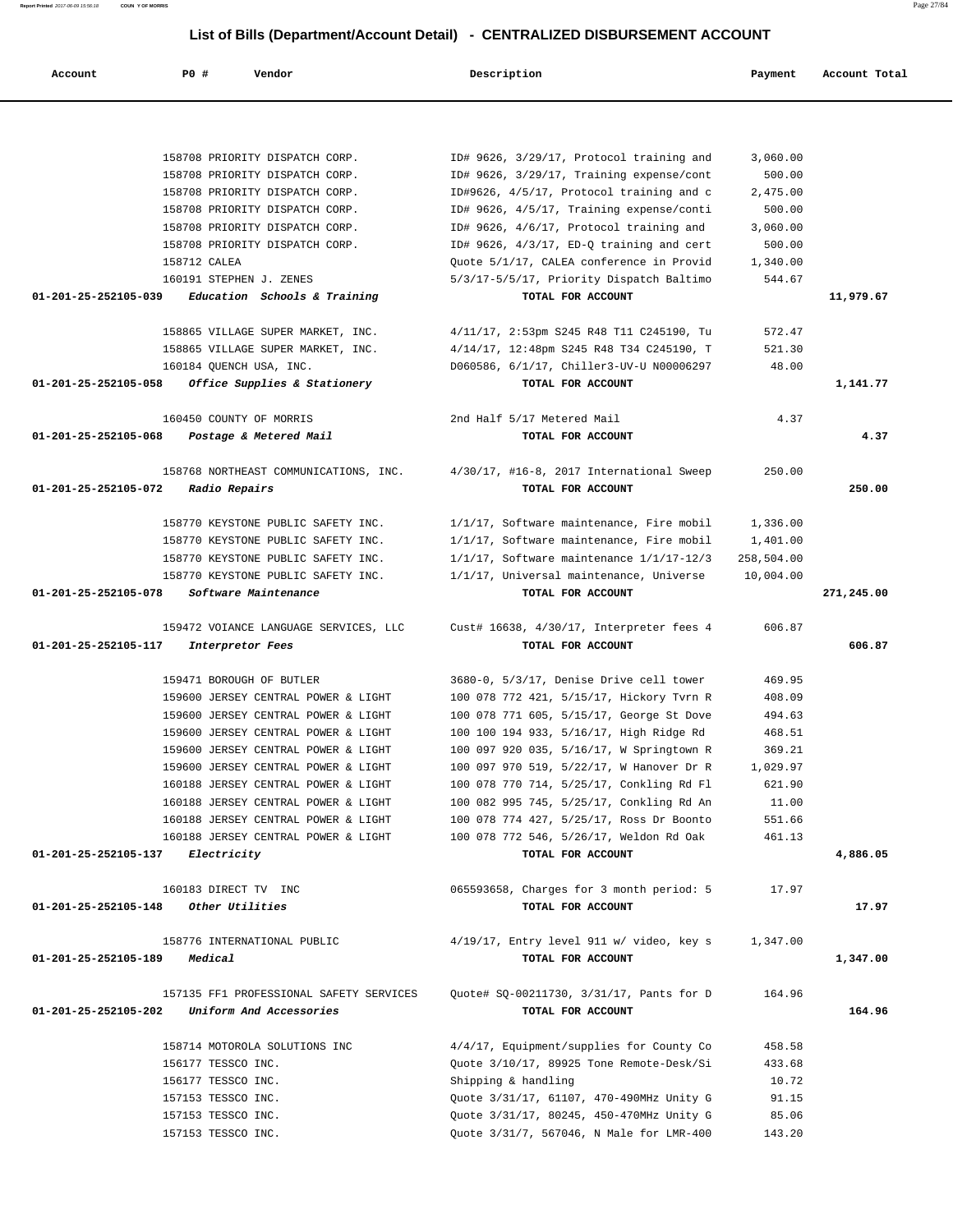**Report Printed** 2017-06-09 15:56:18 **COUN Y OF MORRIS** Page 28/84

## **List of Bills (Department/Account Detail) - CENTRALIZED DISBURSEMENT ACCOUNT**

| Account              | PO#<br>Vendor                                                            | Description                                                   | Account Total<br>Payment   |  |
|----------------------|--------------------------------------------------------------------------|---------------------------------------------------------------|----------------------------|--|
| 01-201-25-252105-258 | Equipment                                                                | TOTAL FOR ACCOUNT                                             | 1,232.87                   |  |
| 01-204-55-252105-515 | 159979 LAWMEN SUPPLY CO OF NJ, INC.<br>(2015) Communications Center - OE | Partial Payment for equipment received p<br>TOTAL FOR ACCOUNT | 1,219.93<br>1,219.93       |  |
|                      | TOTAL for Communications Center                                          |                                                               | ============<br>294,096.46 |  |

## **County Medical Examiner Office**

| 159429 CARLOS FONSECA, M.D.                                    | RMB Books - Staples Copy and Print | 142.57   |              |
|----------------------------------------------------------------|------------------------------------|----------|--------------|
| Office Supplies & Stationery<br>$01 - 201 - 25 - 254100 - 058$ | TOTAL FOR ACCOUNT                  |          | 142.57       |
| 159436 FEDEX                                                   | , 5/8/17, Case 19170040            | 26.92    |              |
| 160450 COUNTY OF MORRIS                                        | 2nd Half 5/17 Metered Mail         | 16.21    |              |
| Postage & Metered Mail<br>$01 - 201 - 25 - 254100 - 068$       | TOTAL FOR ACCOUNT                  |          | 43.13        |
|                                                                |                                    |          |              |
| 159429 CARLOS FONSECA, M.D.                                    | RMB Gas 5/12/17                    | 25.30    |              |
| Travel Expense<br>01-201-25-254100-082                         | TOTAL FOR ACCOUNT                  |          | 25.30        |
|                                                                |                                    |          |              |
| 159838 NMS LABS                                                | Morris Toxicology, 4/17            | 3,572.00 |              |
| 159838 NMS LABS                                                | Sussex Toxicology, 4/17            | 1,524.00 |              |
| 159838 NMS LABS                                                | Warren Toxicology, 4.17            | 1,241.00 |              |
| <i>Other Outside Services</i><br>01-201-25-254100-084          | TOTAL FOR ACCOUNT                  |          | 6,337.00     |
| 159908 ATLANTIC CONSOLIDATED LABORATORY                        | AC#A1706300355, Case 21170061      | 615.00   |              |
| 159908 ATLANTIC CONSOLIDATED LABORATORY                        | AC#A1706501199, Case 19170049      | 2,322.00 |              |
| 159908 ATLANTIC CONSOLIDATED LABORATORY                        | AC#A1706601776, Case 14170146      | 152.00   |              |
| 159908 ATLANTIC CONSOLIDATED LABORATORY                        | AC#A1707501697, Case 14170153      | 568.00   |              |
| 01-201-25-254100-203<br>X-Ray & Medical Supplies               | TOTAL FOR ACCOUNT                  |          | 3,657.00     |
|                                                                |                                    |          | ============ |
| TOTAL for County Medical Examiner Office                       |                                    |          | 10,205.00    |
|                                                                |                                    |          |              |

# **County Sheriff's Department**

| 159029 J & J ENTERPRISES                                       | Michael Carbone & Grace Marotta - "Curre"   | 70.00  |        |
|----------------------------------------------------------------|---------------------------------------------|--------|--------|
| 159029 J & J ENTERPRISES                                       | Grace Marotta - "Under the Influence", 5    | 35.00  |        |
| $01 - 201 - 25 - 270100 - 039$<br>Education Schools & Training | TOTAL FOR ACCOUNT                           |        | 105.00 |
|                                                                |                                             |        |        |
| 158844 THOMSON REUTER-WEST                                     | NJ Essentials Library on Westlaw 3/1/17     | 249.90 |        |
| 159035 THOMSON REUTER-WEST                                     | Law Books - $4/1/17 - 4/30/17$ , Inv dtd 5/ | 249.90 |        |
| $01 - 201 - 25 - 270100 - 050$<br>Law Books                    | TOTAL FOR ACCOUNT                           |        | 499.80 |
|                                                                |                                             |        |        |
| 159440 STATIONERS INC                                          | Official Sheriff Note Books No.751 (28-p)   | 75.00  |        |
| 159440 STATIONERS INC                                          | SHIPPING                                    | 15.44  |        |
| Office Supplies & Stationery<br>01-201-25-270100-058           | TOTAL FOR ACCOUNT                           |        | 90.44  |
| 159023 RIOS' ENGRAVING                                         | P4157 Plaque w/Eng (Edwin L. Santana)       | 89.00  |        |
| 158892 CORBETT LOCK & SECURITY LLC                             | Keys (Sub Masters for new A2 System at C    | 220.00 |        |
| 159027 RIOS' ENGRAVING                                         | Plaque w/Engraving for Sheriff James Gan    | 125.00 |        |
| 01-201-25-270100-059<br>Other General Expenses                 | TOTAL FOR ACCOUNT                           |        | 434.00 |
|                                                                |                                             |        |        |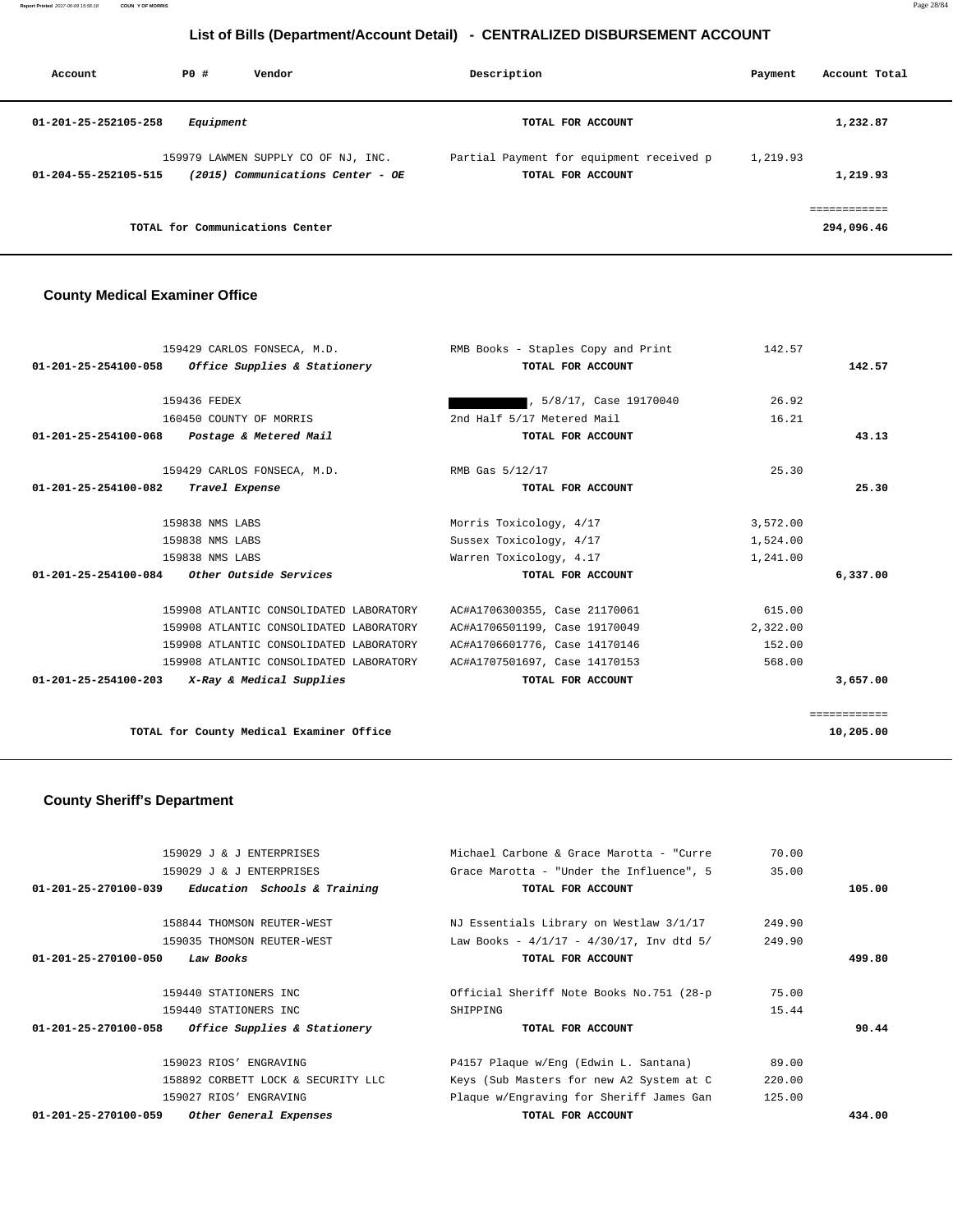**Report Printed** 2017-06-09 15:56:18 **COUN Y OF MORRIS** Page 29/84

## **List of Bills (Department/Account Detail) - CENTRALIZED DISBURSEMENT ACCOUNT**

| Account                            | PO#<br>Vendor                                             | Description                                                                               | Payment              | Account Total |
|------------------------------------|-----------------------------------------------------------|-------------------------------------------------------------------------------------------|----------------------|---------------|
| <b>County Sheriff's Department</b> |                                                           |                                                                                           |                      |               |
| 01-201-25-270100-068               | Postage & Metered Mail                                    | TOTAL FOR ACCOUNT                                                                         |                      | 803.22        |
| 01-201-25-270100-069               | 158407 ELITE GRAPHICS INC.<br>Printing                    | (5,000)Boat Safe/Boat Smart Brochures, I<br>TOTAL FOR ACCOUNT                             | 265.00               | 265.00        |
|                                    | 158842 THOMSON REUTER-WEST<br>159026 THOMSON REUTER-WEST  | Monthly Service $(3/1/17 - 3/31/17)$ , Inv<br>Software Maintenance - $4/1/17 - 4/30/17$ , | 1,019.70<br>1,019.70 |               |
| 01-201-25-270100-078               | Software Maintenance                                      | TOTAL FOR ACCOUNT                                                                         |                      | 2,039.40      |
| 01-201-25-270100-082               | 159729 JAMES RAE<br>Travel Expense                        | Receipts/Meals for OC Aerosol Projector<br>TOTAL FOR ACCOUNT                              | 111.89               | 111.89        |
|                                    | 159505 U.S. SECURITY ASSOCIATES, INC.                     | GUARDS - 3/3/17 - 3/9/17, Inv dtd 3/9/17                                                  | 3,089.52             |               |
|                                    | 159505 U.S. SECURITY ASSOCIATES, INC.                     | GUARDS - 4/28/17 - 5/4/17, Inv dtd 5/4/1                                                  | 3,427.68             |               |
|                                    | 159505 U.S. SECURITY ASSOCIATES, INC.                     | GUARDS - 3/17/17 - 3/23/17, Inv dtd 3/23                                                  | 3,540.40             |               |
|                                    | 159505 U.S. SECURITY ASSOCIATES, INC.                     | GUARDS - 3/24/17 - 3/30/17, Inv dtd 3/30                                                  | 3,466.43             |               |
|                                    | 159505 U.S. SECURITY ASSOCIATES, INC.                     | GUARDS - $3/31/17$ - $4/6/17$ , Inv dtd $4/6/1$                                           | 2,737.04             |               |
|                                    | 159505 U.S. SECURITY ASSOCIATES, INC.                     | GUARDS - 4/14/17 - 4/20/17, Ind dtd 4/20                                                  | 2,381.44             |               |
| 01-201-25-270100-084               | Other Outside Services                                    | TOTAL FOR ACCOUNT                                                                         |                      | 18,642.51     |
|                                    | 159028 PAPER MART INC                                     | Legal Serv - White paper, Inv dtd 4/26/1                                                  | 264.80               |               |
|                                    | 159028 PAPER MART INC                                     | CIS - White paper, Inv dtd 4/30/17, Orde                                                  | 264.80               |               |
|                                    | 159633 OFFICE CONCEPTS GROUP, INC.                        | Supplies - Admin,<br>Inv dtd 3                                                            | 297.33               |               |
|                                    | 159633 OFFICE CONCEPTS GROUP, INC.                        | Supplies - Admin,<br>Inv dtd 3                                                            | 324.91               |               |
|                                    | 159633 OFFICE CONCEPTS GROUP, INC.                        | Supplies - Admin,<br>Inv dtd 4                                                            | 264.85               |               |
| 01-201-25-270100-095               | Other Administrative Supplies                             | TOTAL FOR ACCOUNT                                                                         |                      | 1,416.69      |
|                                    | 159025 HVG LLC                                            | ROCCO - Vaccines 4/5/17; KIARA - Neck ir                                                  | 788.00               |               |
| 01-201-25-270100-189               | Medical                                                   | TOTAL FOR ACCOUNT                                                                         |                      | 788.00        |
|                                    | 158406 AMERICAN PATCH & EMBLEM COMP                       | ITEM #AP18817 "County of Morris Sheriff"                                                  | 615.00               |               |
|                                    | 158406 AMERICAN PATCH & EMBLEM COMP                       | SHIPPING                                                                                  | 14.00                |               |
|                                    | 159024 TURN OUT UNIFORMS, INC.                            | E. O'ROURKE - Leather goods (10-kits & 1                                                  | 1,920.00             |               |
|                                    | 159024 TURN OUT UNIFORMS, INC.                            | E. O'ROURKE - 10-Fleece/10-Embroidering/                                                  | 469.90               |               |
|                                    | 159024 TURN OUT UNIFORMS, INC.                            | E. O'ROURKE - HOPE ONE (16-Shirts & 16-E                                                  | 879.84               |               |
|                                    | 159024 TURN OUT UNIFORMS, INC.                            | R. MOSER - 10-Tactical Swivels, Inv dtd                                                   | 249.90               |               |
|                                    | 159847 TURN OUT UNIFORMS, INC.                            | M. REILLY - Cuff Case/Mag Holder, POS #1                                                  | 59.98                |               |
|                                    | 159847 TURN OUT UNIFORMS, INC.                            | A. ZAHAROPOULOS - Taclite/Plants/Embroid                                                  | 329.98               |               |
|                                    | 159847 TURN OUT UNIFORMS, INC.                            | R. BROWN - Taclite/Embroidered/Emblems,                                                   | 165.98               |               |
|                                    | 159847 TURN OUT UNIFORMS, INC.                            | M. ENGLERT - Taclite/Embroidered/Emblems                                                  | 88.99                |               |
| 01-201-25-270100-202               | 159847 TURN OUT UNIFORMS, INC.<br>Uniform And Accessories | A. ZAHAROPOULOS - Taclite/Embroidered/Em<br>TOTAL FOR ACCOUNT                             | 79.99                | 4,873.56      |
|                                    |                                                           |                                                                                           |                      |               |
|                                    | 159030 MIRION TECHNOLOGIES (GDS) INC                      | TLD Badges, Inv dtd 3/31/17                                                               | 618.05               |               |
| 01-201-25-270100-203               | X-Ray & Medical Supplies                                  | TOTAL FOR ACCOUNT                                                                         |                      | 618.05        |
|                                    | 157628 FARO TECHNOLOGIES, INC.                            | ITEM #ACCSSS6069 - 3D Measurement Scale                                                   | 2,008.70             |               |
|                                    | 157628 FARO TECHNOLOGIES, INC.                            | ITEM #ACCSS6079 - Scale Bar Tripod, QUOT                                                  | 153.70               |               |
|                                    | 157628 FARO TECHNOLOGIES, INC.                            | Shipping                                                                                  | 16.00                |               |
| 01-201-25-270100-258               | Equipment                                                 | TOTAL FOR ACCOUNT                                                                         |                      | 2,178.40      |
|                                    | 158142 POINT SECURITY INC                                 | Premount curtain set on rods - labor & m                                                  | 1,626.20             |               |
| 01-201-25-270100-262               | Machinery Repairs & Parts                                 | TOTAL FOR ACCOUNT                                                                         |                      | 1,626.20      |
|                                    | 150734 FARO TECHNOLOGIES, INC.                            | ITEM #SCU-FC - Recertification for FARO                                                   | 2,720.00             |               |
|                                    | 150734 FARO TECHNOLOGIES, INC.                            | ITEM #SWS-FC-1Y-R - 1 year Standard Warr                                                  | 4,200.00             |               |
| 01-203-25-270100-084               | (2016) Other Outside Services                             | TOTAL FOR ACCOUNT                                                                         |                      | 6,920.00      |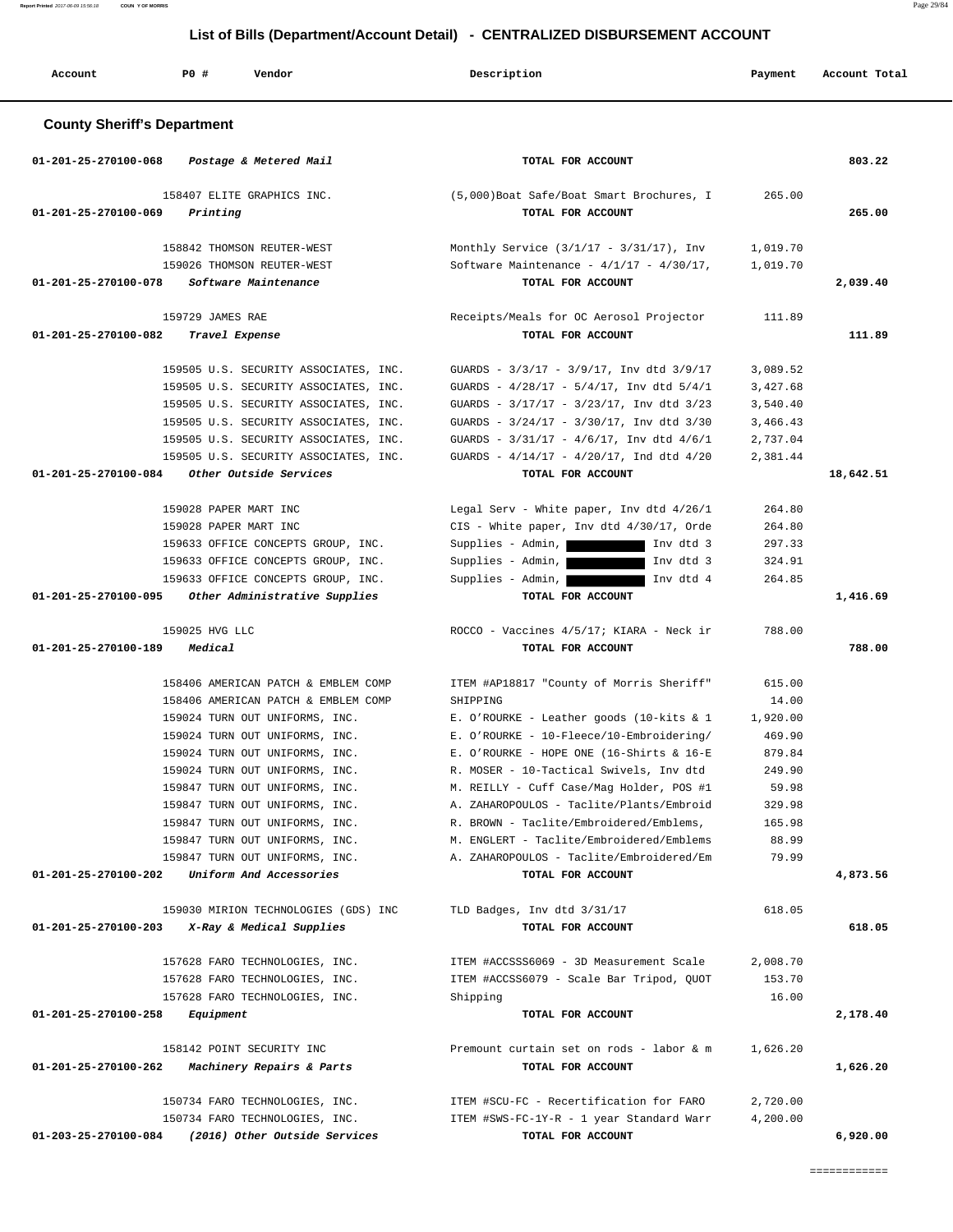| Account                            | PO#<br>Vendor                            | Description                                                   | Payment   | Account Total |
|------------------------------------|------------------------------------------|---------------------------------------------------------------|-----------|---------------|
| <b>County Sheriff's Department</b> |                                          |                                                               |           |               |
|                                    | TOTAL for County Sheriff's Department    |                                                               |           | 41,412.16     |
|                                    |                                          |                                                               |           |               |
| <b>County Prosecutor's Office</b>  |                                          |                                                               |           |               |
|                                    | 158684 JUNE WITTY                        | Reg. On Call - April 2017                                     | 74.40     |               |
|                                    | 158684 JUNE WITTY                        | Wkend/Holiday- April 2017                                     | 15.50     |               |
|                                    | 158684 JUNE WITTY                        | Supplemental Case Pay - 170413MRMM10                          | 75.00     |               |
|                                    | 158680 TARA CHOMINSKY                    | Reg.On Call- April 2017                                       | 48.00     |               |
|                                    | 158680 TARA CHOMINSKY                    | Holiday/Wknd-April 2017                                       | 21.00     |               |
|                                    | 158680 TARA CHOMINSKY                    | Supplemental Case Pay-170408MRSCD03 & 17                      | 150.00    |               |
| 01-201-25-275100-016               | Outside Salaries & Wages                 | TOTAL FOR ACCOUNT                                             |           | 383.90        |
|                                    | 158195 NJ SEX CRIMES OFFICERS ASSOC      | 2017 Dues                                                     | 150.00    |               |
|                                    | 156700 FORENSIC NURSE COORDINATORS'      | 2017 Membership **Alexis Rachel, Co-Ordi                      | 100.00    |               |
|                                    | 158806 NEW JERSEY HOMICIDE INVESTIGATORS | Memberships: Lt.Anthony P. Mauceri, Det.                      | 250.00    |               |
| 01-201-25-275100-023               | Associations and Memberships             | TOTAL FOR ACCOUNT                                             |           | 500.00        |
|                                    |                                          |                                                               |           |               |
|                                    | 159518 VERIZON WIRELESS                  | Account #982471570-00001 (4/13-5/12/17)                       | 833.88    |               |
| 01-201-25-275100-031               | Cellular Phones/Pagers                   | TOTAL FOR ACCOUNT                                             |           | 833.88        |
|                                    | 159065 W.B. MASON COMPANY INC            | Account#1033751- Ink and Toner                                | 261.46    |               |
| 01-201-25-275100-037               | Data Processing Supplies                 | TOTAL FOR ACCOUNT                                             |           | 261.46        |
|                                    |                                          |                                                               |           |               |
|                                    | 158736 MONMOUTH COUNTY POLICE            | Fire Investigation/Arson Awareness- Det.                      | 100.00    |               |
|                                    | 159064 DIVISION OF CRIMINAL JUSTICE      | Basic Course for Arson Investigators (Ma                      | 750.00    |               |
|                                    | 158809 FBI/LEEDA                         | FBI-LEEDA Command Leadership Training                         | 650.00    |               |
|                                    | 159089 N J N E O A                       | Luncheon Only: Chief Speirs, DC Stephen                       | 600.00    |               |
|                                    | 159089 N J N E O A                       | Conference and Luncheon: Det.James Bruno                      | 300.00    |               |
|                                    | 159088 DIVISION OF CRIMINAL JUSTICE      | Det. Cassie- MBCI-Criminal Procedures Up                      | 50.00     |               |
|                                    | 159088 DIVISION OF CRIMINAL JUSTICE      | Det. Cassie-MBCI-Internal Safety & Secur                      | 50.00     |               |
| 01-201-25-275100-039               | Education Schools & Training             | TOTAL FOR ACCOUNT                                             |           | 2,500.00      |
|                                    | 157700 GANN LAW BOOKS                    | 2017 Edition - NJ Rules of Evidence- Ann                      | 5,940.00  |               |
|                                    | 157700 GANN LAW BOOKS                    | Shipping                                                      | 73.00     |               |
| 01-201-25-275100-050               | Law Books                                | TOTAL FOR ACCOUNT                                             |           | 6,013.00      |
|                                    | 159516 W.B. MASON COMPANY INC            | Account #C1033751 - Misc. Office Supplie                      | 214.94    |               |
|                                    | 159065 W.B. MASON COMPANY INC            | Account #C1033751- Misc. Office Supplies                      | 626.01    |               |
|                                    | 159515 MARIANN KLETKE                    | Reimbursement items for SEU Kitchen/lobb                      | 77.82     |               |
|                                    | 159067 W.B. MASON COMPANY INC            | USB Flash Drives for Training** Det.Anne                      | 47.50     |               |
| 01-201-25-275100-058               | Office Supplies & Stationery             | TOTAL FOR ACCOUNT                                             |           | 966.27        |
|                                    |                                          |                                                               |           |               |
|                                    | 158184 FEDEX                             | $(3/30-4/5/17)$                                               | 74.01     |               |
|                                    | 158198 FEDEX                             | $(4/11-4/12/17)$                                              | 66.47     |               |
|                                    | 158704 FEDEX                             | (4/17/17)                                                     | 119.25    |               |
|                                    | 159084 FEDEX                             | $(4/28 - 5/4/17)$                                             | 108.34    |               |
|                                    | 160450 COUNTY OF MORRIS                  | 2nd Half 5/17 Metered Mail                                    | 3,106.66  |               |
| 01-201-25-275100-068               | Postage & Metered Mail                   | TOTAL FOR ACCOUNT                                             |           | 3,474.73      |
|                                    | 157690 SHI INTERNATIONAL CORP            |                                                               |           |               |
| 01-201-25-275100-078               | Software Maintenance                     | Initial payment for Maintenance Services<br>TOTAL FOR ACCOUNT | 20,000.00 |               |
|                                    |                                          |                                                               |           | 20,000.00     |
|                                    | 159068 KING TRANSCRIPTION                | State v Omar Marinez-Montoya (Indictment                      | 60.06     |               |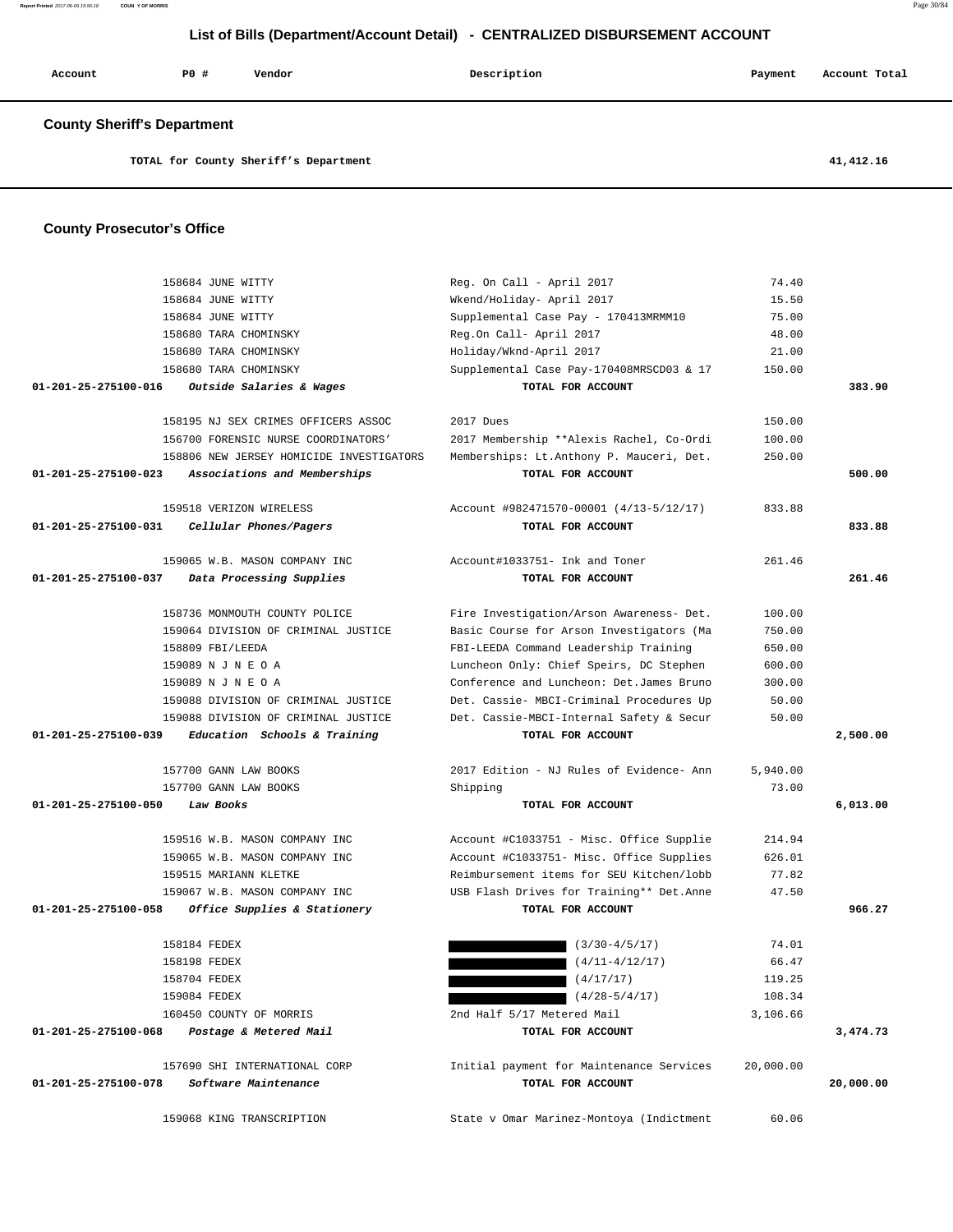**Report Printed** 2017-06-09 15:56:18 **COUN Y OF MORRIS** Page 31/84

## **List of Bills (Department/Account Detail) - CENTRALIZED DISBURSEMENT ACCOUNT**

| Account                           | <b>PO #</b><br>Vendor                                                                                                            | Description                                                                                                                                                                  | Payment                                | Account Total |
|-----------------------------------|----------------------------------------------------------------------------------------------------------------------------------|------------------------------------------------------------------------------------------------------------------------------------------------------------------------------|----------------------------------------|---------------|
| <b>County Prosecutor's Office</b> |                                                                                                                                  |                                                                                                                                                                              |                                        |               |
| 01-201-25-275100-081              | Transcripts                                                                                                                      | TOTAL FOR ACCOUNT                                                                                                                                                            |                                        | 669.24        |
| 01-201-25-275100-082              | 159082 THOMAS C. SCHMID<br>Travel Expense                                                                                        | Travel to Trenton (AGAI's Trial Advocacy<br>TOTAL FOR ACCOUNT                                                                                                                | 43.01                                  | 43.01         |
| 01-201-25-275100-088              | 159521 MICHELLE RHINESMITH<br>Meeting Exp Advisory Board Etc                                                                     | N.O.B.L.E Meeting - 5/18/17 ** Refreshme<br>TOTAL FOR ACCOUNT                                                                                                                | 47.07                                  | 47.07         |
|                                   | 158679 SIRCHIE<br>159085 MCCARTER'S TRUCK                                                                                        | Customer #C07960 *** QUOTE #0831690 - A<br>Tow to Impound Lot on W. Hanover Ave. - Ho                                                                                        | 2,136.91<br>170.00                     |               |
|                                   | 159524 CABLEVISION<br>159524 CABLEVISION                                                                                         | Account #07876629470010- MCPO<br>Account#07876629289017-SEU                                                                                                                  | 257.07<br>0.05                         |               |
|                                   | 157574 LANIGAN ASSOCIATES INC<br>157574 LANIGAN ASSOCIATES INC<br>158186 LANIGAN ASSOCIATES INC<br>158186 LANIGAN ASSOCIATES INC | Armor Express Seraph Gen 2 IIIA Vest wit<br>OSCS Outer Carrier ** for Det. Matthew M<br>Armor Express Seraph Gen 2 IIIA vest wit<br>OCS Outer Carrier ** for Det. Luis Gomez | 1,806.00<br>339.90<br>903.00<br>169.95 |               |
| 01-201-25-275100-118              | Investigation Expense                                                                                                            | TOTAL FOR ACCOUNT                                                                                                                                                            |                                        | 5,782.88      |
| 01-201-25-275100-121              | 158656 MORRISTOWN INN<br>158761 WIN INTERACTIVE, INC.<br>Witness Fees And Mileage                                                | Conf.17475-M.Mcclurkin** Req.by SAP Tia<br>Interactive Multimedia Development for S<br>TOTAL FOR ACCOUNT                                                                     | 330.00<br>5,000.00                     | 5,330.00      |
| 01-201-25-275100-189              | 158189 CINTAS CORPORATION<br>Medical                                                                                             | Account #0010660335 - MCPO First Aid kit<br>TOTAL FOR ACCOUNT                                                                                                                | 315.40                                 | 315.40        |
| 01-201-25-275100-202              | 159059 FLEMINGTON DEPT STORE INC<br>159087 FLEMINGTON DEPT STORE INC<br>Uniform And Accessories                                  | Cust.#7249-Pants- Prosecutor<br>Boots- Det. Dan Gallagher<br>TOTAL FOR ACCOUNT                                                                                               | 33.00<br>92.00                         | 125.00        |
| 01-201-25-275100-258              | 158181 MORRIS COUNTY ENGRAVING LLC<br>Equipment                                                                                  | Engraved Morris County Prosecutor door s<br>TOTAL FOR ACCOUNT                                                                                                                | 481.00                                 | 481.00        |
| $01 - 203 - 25 - 275100 - 031$    | 158192 VERIZON WIRELESS<br>(2016) Cellular Phones/Pagers                                                                         | Account #982471570-00001 (6/13-7/12) 20<br>TOTAL FOR ACCOUNT                                                                                                                 | 841.41                                 | 841.41        |
| 01-203-25-275100-039              | 150629 WINNER FORD FLEET<br>(2016) Education Schools & Training                                                                  | 2017 Ford Explorer 4x4 Vehicle- Morris C<br>TOTAL FOR ACCOUNT                                                                                                                | 21,000.00                              | 21,000.00     |
|                                   | 150629 WINNER FORD FLEET<br>01-203-25-275100-058 (2016) Office Supplies & Stationery                                             | TOTAL FOR ACCOUNT                                                                                                                                                            | 6,314.00                               | 6,314.00      |
| 01-203-25-275100-082              | 150629 WINNER FORD FLEET<br>(2016) Travel Expense                                                                                | TOTAL FOR ACCOUNT                                                                                                                                                            | 18,000.00                              | 18,000.00     |
| 01-203-25-275100-116              | 150629 WINNER FORD FLEET<br>(2016) Firearms                                                                                      | TOTAL FOR ACCOUNT                                                                                                                                                            | 6,900.00                               | 6,900.00      |
|                                   | 156761 EQUIFAX INFORMATION SVCS LLC<br>156761 EQUIFAX INFORMATION SVCS LLC<br>156761 EQUIFAX INFORMATION SVCS LLC                | Account #444VC00947 -9/7/16<br>Account#444VC00947-10/8/16<br>Account#444VC00947-11/7/16                                                                                      | 6.45<br>20.10<br>12.90                 |               |
| 01-203-25-275100-118              | (2016) Investigation Expense                                                                                                     | TOTAL FOR ACCOUNT                                                                                                                                                            |                                        | 39.45         |
| 01-203-25-275100-121              | 158656 MORRISTOWN INN<br>(2016) Witness Fees And Mileage                                                                         | Conf.6068-M.Mcclurkin **Req.by SAP Tia M<br>TOTAL FOR ACCOUNT                                                                                                                | 165.00                                 | 165.00        |
| 01-203-25-275100-163              | 150629 WINNER FORD FLEET<br>(2016) Office Machines                                                                               | TOTAL FOR ACCOUNT                                                                                                                                                            | 1,100.00                               | 1,100.00      |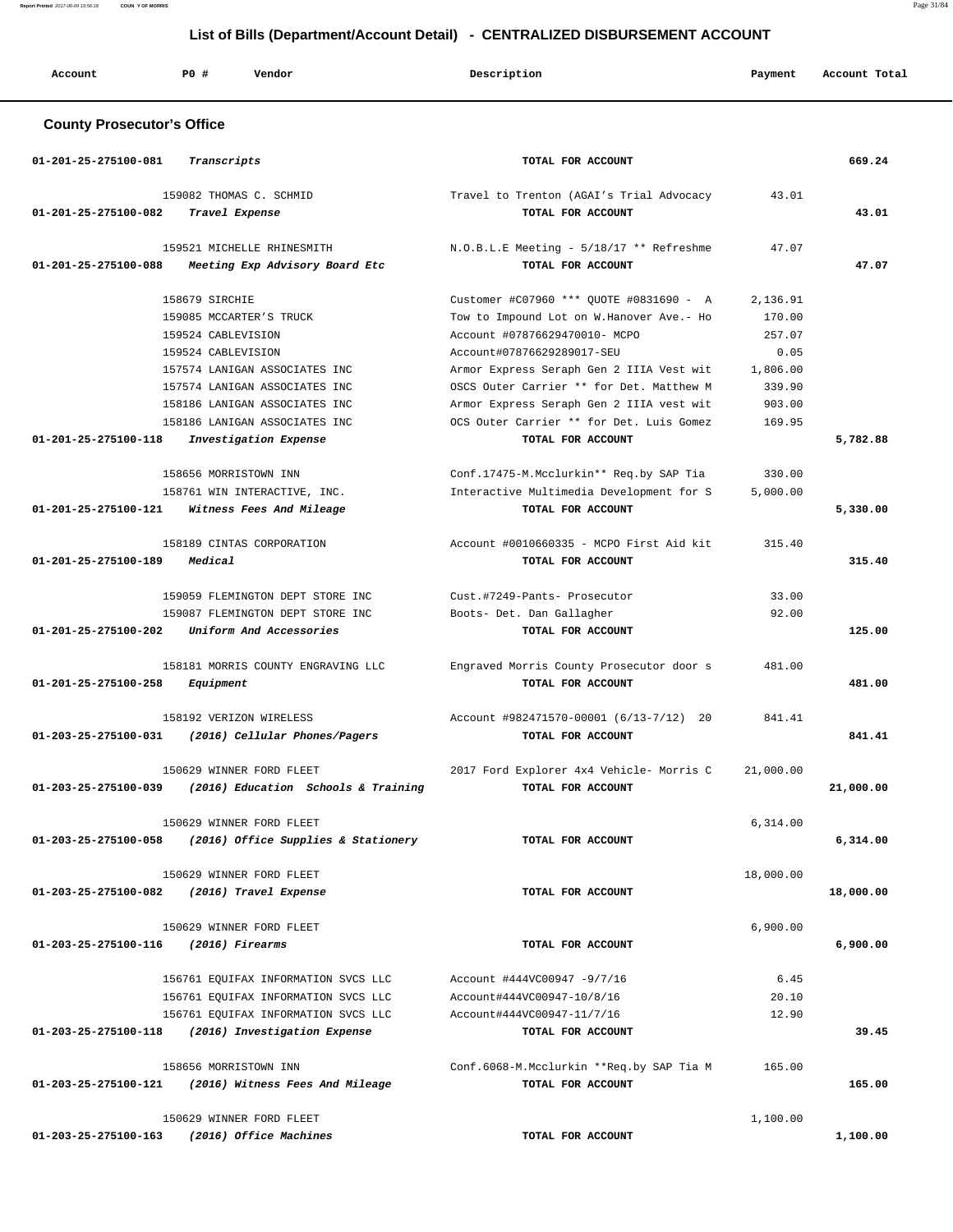**Report Printed** 2017-06-09 15:56:18 **COUN Y OF MORRIS** Page 32/84

## **List of Bills (Department/Account Detail) - CENTRALIZED DISBURSEMENT ACCOUNT**

| Account                           | PO# | Vendor                                                     | Description                                                  | Payment | Account Total              |
|-----------------------------------|-----|------------------------------------------------------------|--------------------------------------------------------------|---------|----------------------------|
| <b>County Prosecutor's Office</b> |     |                                                            |                                                              |         |                            |
| $01 - 203 - 25 - 275100 - 189$    |     | $(2016)$ Medical                                           | TOTAL FOR ACCOUNT                                            |         | 8,000.00                   |
| $01 - 203 - 25 - 275100 - 258$    |     | 145729 ATLANTIC TACTICAL OF NJ, INC.<br>$(2016)$ Equipment | Quote #SQ-90138112 ASP Hinge Handcuffs-<br>TOTAL FOR ACCOUNT | 125.40  | 125.40                     |
|                                   |     | TOTAL for County Prosecutor's Office                       |                                                              |         | ============<br>110,212.10 |

## **County Jail**

| 158689 THE CHANGE COMPANIES                   | ASAM BOOK DATED 4.19.17                         | 103.50   |        |
|-----------------------------------------------|-------------------------------------------------|----------|--------|
| $01-201-25-280100-028$ Books & Periodicals    | TOTAL FOR ACCOUNT                               |          | 103.50 |
| 159623 VERIZON WIRELESS                       | 885699058-00001 MAR 27 - APR 26. CELL SE 450.56 |          |        |
| $01-201-25-280100-031$ Cellular Phones/Pagers | TOTAL FOR ACCOUNT                               |          | 450.56 |
| 158695 FRED PRYOR SEMINARS                    | TRAINING FOR JOHNSTON ON 2.23.17 DATED 4        | 199.00   |        |
| 158695 FRED PRYOR SEMINARS                    | TRAINING FOR STEWART ON 2.23.17 DATED 4.        | 199.00   |        |
| 158695 FRED PRYOR SEMINARS                    | TRAINING FOR LOMAX ON 2.15.17 DATED 3.27        | 149.00   |        |
| 158695 FRED PRYOR SEMINARS                    | TRAINING FOR LOTZ ON 4.10.17 DATED 4.20.        | 99.00    |        |
| 158695 FRED PRYOR SEMINARS                    | TRAINING FOR FURBY ON 4.10.17 DATED 4.21        | 99.00    |        |
| 158695 FRED PRYOR SEMINARS                    | TRAINING FOR MARKEY ON 4.11.17 DATED 4.2        | 99.00    |        |
| 158695 FRED PRYOR SEMINARS                    | TRAINING FOR BILECI ON 4.11.17 DATED 4.2        | 99.00    |        |
| 158696 GRANT WRITING USA                      | 101222694 TRAINING FOR ANDICO DATED 4.1         | 455.00   |        |
| 157258 ATLANTIC TRAINING CENTER               | EMT REFRESHER FOR GOODMAN DATED 2.28.17         | 240.00   |        |
| 158024 BALTIMORE COUNTY POLICE                | HOSTAGE TRAINING FOR MORSCH & STEWART ON        | 390.00   |        |
| 157964 FRED PRYOR SEMINARS                    | TRAINING FOR MAPES ON 2/23/17 DATED 3/6/        | 199.00   |        |
| 157964 FRED PRYOR SEMINARS                    | TRAINING FOR MARKEY ON 2/23/17 DATED 3/6        | 199.00   |        |
| 157964 FRED PRYOR SEMINARS                    | TRAINING FOR DORIETY ON 2/23/17 DATED 3/        | 199.00   |        |
| 157985 SAFARILAND LLC                         | TRAINING FOR J. GETCHIUS DATED 3/31/17          | 100.00   |        |
| 158693 SAFARILAND, LLC                        | TRAINING FOR CILURSO FROM 5.2.17 TO 5.5.        | 895.00   |        |
| 159509 MICHEAL MORSCH                         | REIMBURSEMENT FOR 2 NIGHTS LODGING FOR T        | 273.60   |        |
| 159509 MICHEAL MORSCH                         | REIMBURSEMENT FOR MEAL ON 2.6.17                | 20.00    |        |
| 159509 MICHEAL MORSCH                         | REIMBURSEMENT FOR MEAL ON 2.7.17                | 15.99    |        |
| 159509 MICHEAL MORSCH                         | REIMBURSEMENT FOR PARKING ON 2.6.17             | 8.00     |        |
| 159509 MICHEAL MORSCH                         | REIMBURSEMENT FOR FUEL ON 2.8.17                | 26.29    |        |
| 159508 MATHEW J CILURSO                       | REIMBURSEMENT FOR 4 NIGHTS LODGING FOR T        | 545.44   |        |
| 159508 MATHEW J CILURSO                       | REIMBURSEMENT FOR MEAL ON 5.2.17                | 19.78    |        |
| 159508 MATHEW J CILURSO                       | REIMBURSEMENT FOR MEAL ON 5.2.17                | 19.63    |        |
| 159508 MATHEW J CILURSO                       | REIMBURSEMENT FOR MEAL ON 5.3.17                | 14.17    |        |
| 159508 MATHEW J CILURSO                       | REIMBURSEMENT FOR MEAL ON 5.4.17                | 20.00    |        |
| 159508 MATHEW J CILURSO                       | REIMBURSEMENT FOR MEAL ON 5.4.17                | 20.00    |        |
| 159508 MATHEW J CILURSO                       | REIMBURSEMENT FOR MEAL ON 5.5.17                | 20.00    |        |
| 159508 MATHEW J CILURSO                       | REIMBURSEMENT FOR FUEL ON 5.2.17                | 48.67    |        |
| 159508 MATHEW J CILURSO                       | REIMBURSEMENT FOR FUEL ON 5.5.17                | 46.39    |        |
| 159507 STEVE PIATTI                           | REIMBURSEMENT FOR LODGING FOR TRAINING I        | 447.48   |        |
| 159507 STEVE PIATTI                           | REIMBURSEMENT FOR CAR RENTAL 4.18.17 TO         | 330.72   |        |
| 159507 STEVE PIATTI                           | REIMBURSEMENT FOR FUEL 4.22.17                  | 40.58    |        |
| 159507 STEVE PIATTI                           | REIMBURSEMENT FOR UBER TRANSPORTATION 4.        | 26.14    |        |
| 159507 STEVE PIATTI                           | REIMBURSEMENT FOR AIRFARE TO AND FROM TE        | 250.40   |        |
| 159673 DAVID GRANT                            | REIMBURSMENT FOR COLLEGE TUITION/FEES/BO        | 3,920.12 |        |
| 158760 FRED PRYOR SEMINARS                    | TRAINING FOR FLORIO ON 4.26.17 DATED 4.1        | 49.00    |        |
| 158760 FRED PRYOR SEMINARS                    | TRAINING FOR FLORIO ON 4.25.17 DATED 4.1        | 79.00    |        |
|                                               |                                                 |          |        |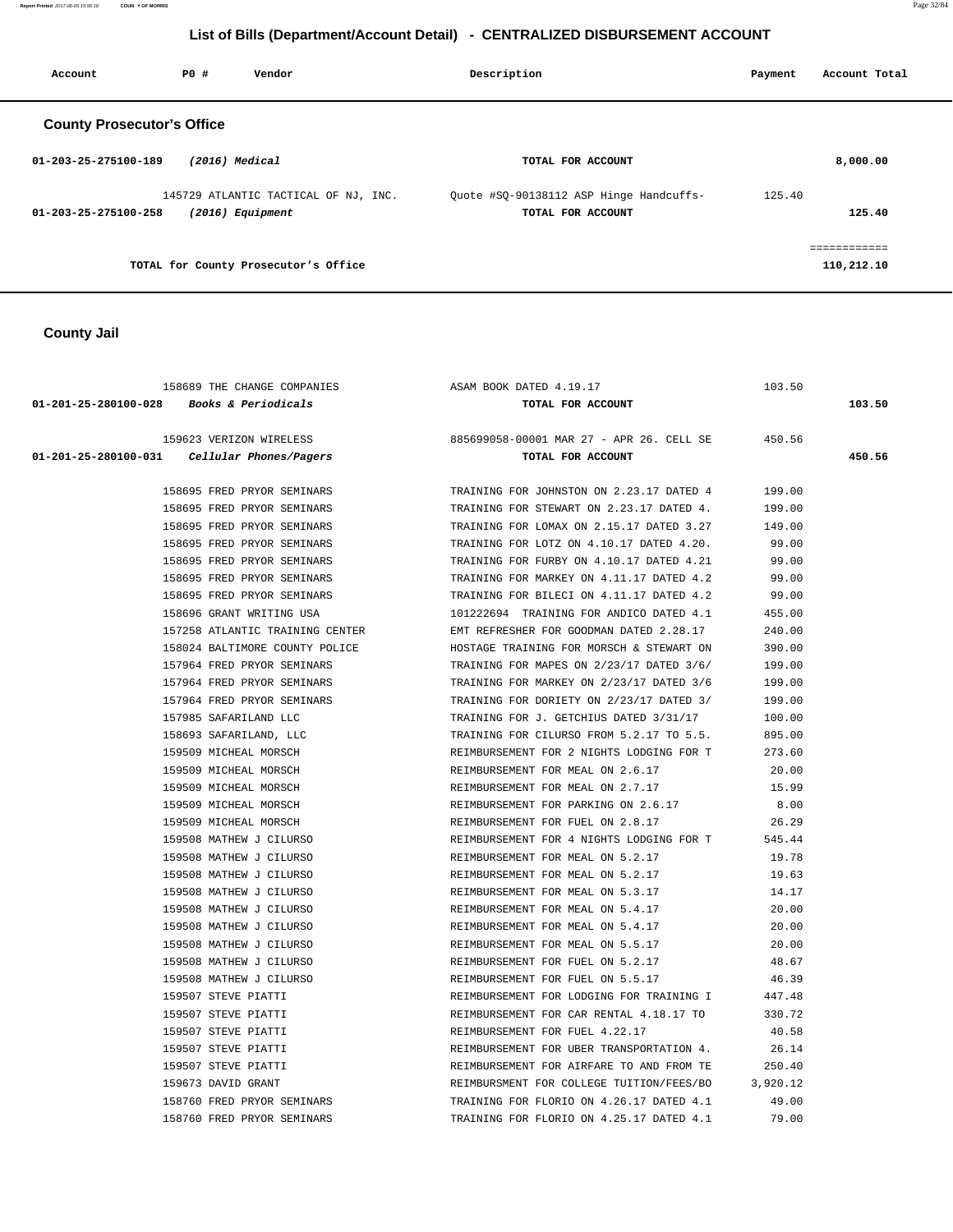**Report Printed** 2017-06-09 15:56:18 **COUN Y OF MORRIS** Page 33/84

## **List of Bills (Department/Account Detail) - CENTRALIZED DISBURSEMENT ACCOUNT**

| Account                                     | PO#              | Vendor                                | Description                                                                        | Payment            | Account Total |
|---------------------------------------------|------------------|---------------------------------------|------------------------------------------------------------------------------------|--------------------|---------------|
| <b>County Jail</b>                          |                  |                                       |                                                                                    |                    |               |
|                                             |                  | 158927 FRED PRYOR SEMINARS            | TRAINING FOR LOMAX ON 4.11.17 DATED 4.21                                           | 99.00              |               |
|                                             |                  | 158927 FRED PRYOR SEMINARS            | TRAINING FOR JOHNSTON ON 4.11.17 DATED 4                                           | 99.00              |               |
|                                             |                  | 158691 CDT TRAINING INC.              | DEFENSIVE TACTICS GROUP TRAINING FOR SWO                                           | 4,000.00           |               |
| 01-201-25-280100-039                        |                  | Education Schools & Training          | TOTAL FOR ACCOUNT                                                                  |                    | 14,158.40     |
|                                             |                  | 157972 DYNAMIC IMAGING SYSTMES INC    | CAMERA, PRINTER, PARTS, & SUPPLIES DATED                                           | 4,592.95           |               |
|                                             |                  | 157992 JOHNSON CONTROLS INC.          | SERVICE AGREEMENT PAYMENT FOR 3/1/17 TO                                            | 3,900.00           |               |
|                                             |                  | 158039 THE PORTASOFT COMPANY INC      | 129619 QUARTERLY CONTRACT PAYMENT FOR WA                                           | 446.19             |               |
| 01-201-25-280100-044                        |                  | Equipment Service Agreements          | TOTAL FOR ACCOUNT                                                                  |                    | 8,939.14      |
|                                             |                  | 158920 ALL-STAR IDENTIFICATION        | ID SUPPLIES DATED 3.10.17                                                          | 1,842.79           |               |
| 01-201-25-280100-047                        |                  | Identification Equip&Supplies         | TOTAL FOR ACCOUNT                                                                  |                    | 1,842.79      |
|                                             |                  | 158925 COFFEE LOVERS COFFEE SERVICE   | COFFEE DATED 1.27.17                                                               | 199.20             |               |
|                                             |                  | 157963 OFFICE CONCEPTS GROUP, INC.    | OFFICE SUPPLIES DATED 3/27/17                                                      | 26.64              |               |
|                                             |                  | 158042 W.B. MASON COMPANY INC         | OFFICE SUPPLIES DATED 3.30.17                                                      | 65.10              |               |
|                                             |                  | 158688 W.B. MASON COMPANY INC         | OFFICE SUPPLIES DATED 4.10.17                                                      | 85.03              |               |
|                                             |                  | 158688 W.B. MASON COMPANY INC         | OFFICE SUPPLIES DATED 4.10.17                                                      | 24.32              |               |
|                                             |                  | 159625 RICOH AMERICAS CORPORATION     | COLOR COPIES FOR INTAKE COPIER FROM 1.1.                                           | 69.02              |               |
|                                             |                  | 159625 RICOH AMERICAS CORPORATION     | COLOR COPIES FOR ADMIN COPIER FROM 1.1.1                                           | 529.20             |               |
|                                             |                  | 159625 RICOH AMERICAS CORPORATION     | COLOR COPIES FOR I.A. COPIER FROM 1.1.17                                           | 13.58              |               |
|                                             |                  | 158922 W.B. MASON COMPANY INC         | OFFICE SUPPLIES DATED 4.19.17                                                      | 238.58             |               |
|                                             |                  | 158922 W.B. MASON COMPANY INC         | OFFICE SUPPLIES DATED 4.18.17                                                      | 212.83             |               |
|                                             |                  | 158922 W.B. MASON COMPANY INC         | OFFICE SUPPLIES DATED 4.18.17                                                      | 174.73             |               |
|                                             |                  | 159510 W.B. MASON COMPANY INC         | OFFICE SUPPLIES DATED 5.1.17                                                       | 52.21              |               |
|                                             |                  | 159621 W.B. MASON COMPANY INC         | OFFICE SUPPLIES DATED 5.4.17                                                       | 622.56             |               |
| 01-201-25-280100-058                        |                  | Office Supplies & Stationery          | TOTAL FOR ACCOUNT                                                                  |                    | 2,313.00      |
|                                             |                  | 158746 GATES FLAG & BANNER, CO. INC.  | FLAGS/SUPPLIES DATED 1.23.17                                                       | 306.50             |               |
|                                             |                  | 158737 HERMAN SCOTT                   | INMATE COUNSELING SERVICES FOR 58 INMATE                                           | 2,500.00           |               |
|                                             |                  | 158035 LANGUAGE LINE SERVICES         | LANGUAGE TRANSLATION SER                                                           | 180.20             |               |
|                                             |                  | 158029 TRACK STAR INTERNATIONAL, INC. | MAP LICENSING FOR GPS TRACKING ON VEHICL                                           | 230.40             |               |
|                                             |                  | 158759 POSTER COMPLIANCE CENTER       | POSTER COMPLIANCE RENEWAL. 1 YEAR DATED                                            | 79.00              |               |
|                                             |                  | 159629 VERIZON WIRELESS               | 742028358-00001 - GPS TRACKING SERVICE D                                           | 115.32             |               |
| 01-201-25-280100-059                        |                  | Other General Expenses                | TOTAL FOR ACCOUNT                                                                  |                    | 3,411.42      |
|                                             |                  | 160450 COUNTY OF MORRIS               | 2nd Half 5/17 Metered Mail                                                         | 66.65              |               |
| 01-201-25-280100-068 Postage & Metered Mail |                  |                                       | TOTAL FOR ACCOUNT                                                                  |                    | 66.65         |
|                                             |                  | 158741 BINSKY SERVICE LLC             | HVAC PM DATED 4.13.17                                                              | 5,444.25           |               |
|                                             |                  | 158741 BINSKY SERVICE LLC             | HVAC REPAIRS DATED 4.11.17                                                         | 2,044.80           |               |
|                                             |                  | 157967 MALACHY MECHANICAL             | REPAIR & PARTS FOR CONVECTION OVEN-ELECT                                           | 360.00             |               |
|                                             |                  | 157967 MALACHY MECHANICAL             | REPAIR & PARTS FOR WALK-IN REFRIGERATOR                                            | 621.50             |               |
|                                             |                  | 157967 MALACHY MECHANICAL             | REPAIR & PARTS FOR MIXER DATED 3/16/17                                             | 144.00             |               |
|                                             |                  | 157967 MALACHY MECHANICAL             | REPAIR & PARTS FOR COFFEE MACHINE DATED                                            | 216.00             |               |
|                                             |                  | 157967 MALACHY MECHANICAL             | REPAIR & PARTS FOR SKILLET DATED 3/22/17                                           | 216.00             |               |
|                                             |                  | 157967 MALACHY MECHANICAL             | REPAIR & PARTS FOR WALK-IN REFRIGERATOR                                            | 487.29             |               |
|                                             |                  | 157967 MALACHY MECHANICAL             | REPAIR & PARTS FOR THE WARMER DATED 2/22                                           | 1,255.05           |               |
|                                             |                  | 158041 MALACHY MECHANICAL             | REPAIR & PARTS FOR DISHWASHER DATED 3.27                                           | 216.00             |               |
|                                             |                  | 158041 MALACHY MECHANICAL             | REPAIR & PARTS FOR OVEN DATED 3.29.17                                              | 2,109.42           |               |
|                                             |                  | 158023 MORRIS COUNTY MUA              | FACILITY GARBAGE TIPPING FE                                                        | 1,123.44           |               |
|                                             |                  | 158023 MORRIS COUNTY MUA              | FACILITY GARBAGE PULL FEE O                                                        | 1,360.00           |               |
|                                             | 158918 SDM METRO | 158740 MOTOR MASTERS                  | VEHICLE GPS INSTALLATION DATED 4.17.17<br>BATTERY REPLACEMENT AND DISPOSAL DATED 4 | 218.66<br>4,200.00 |               |
|                                             |                  | 158027 STONEGATE ASSOCIATES, LLC      | SECURITY CONSULTATION DATED 3.28.17                                                | 4,692.00           |               |
|                                             |                  | 157965 TJ'S SPORTWIDE TROPHY          | PLATES AND ENGRAVING DATED 3/20/17                                                 | 16.50              |               |
|                                             |                  |                                       |                                                                                    |                    |               |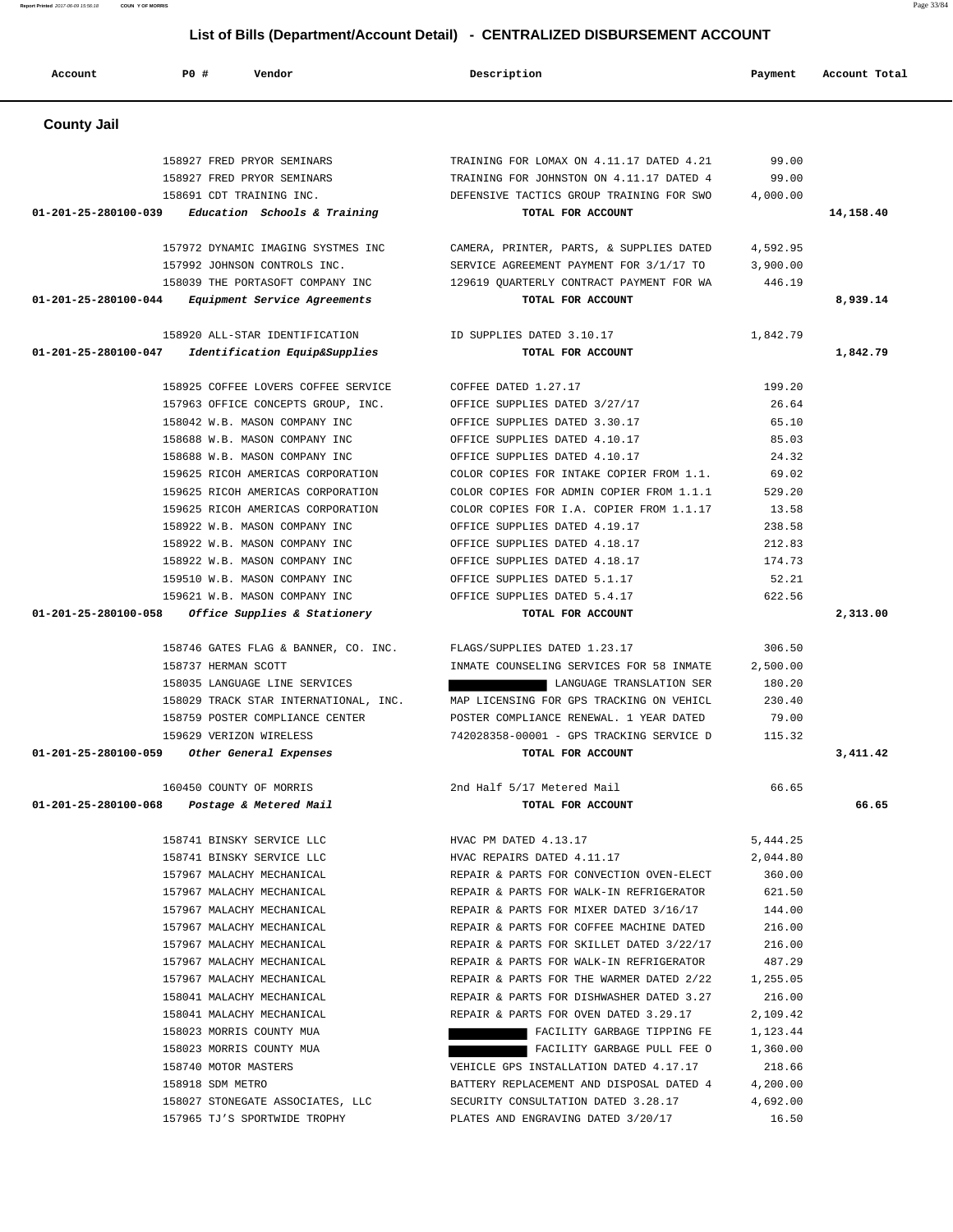**Report Printed** 2017-06-09 15:56:18 **COUN Y OF MORRIS** Page 34/84

## **List of Bills (Department/Account Detail) - CENTRALIZED DISBURSEMENT ACCOUNT**

| Account                        | <b>PO #</b><br>Vendor                                                                  | Description                                                                                   | Payment          | Account Total |
|--------------------------------|----------------------------------------------------------------------------------------|-----------------------------------------------------------------------------------------------|------------------|---------------|
| <b>County Jail</b>             |                                                                                        |                                                                                               |                  |               |
| 01-201-25-280100-084           | 158745 TJ'S SPORTWIDE TROPHY<br>158745 TJ'S SPORTWIDE TROPHY<br>Other Outside Services | PLAQUE AND ENGRAVING DATED 4.15.17<br>PLAQUE AND ENGRAVING DATED 4.11.17<br>TOTAL FOR ACCOUNT | 50.30<br>100.60  | 25,185.81     |
|                                |                                                                                        |                                                                                               |                  |               |
|                                | 157994 CY DRAKE LOCKSMITHS, INC.                                                       | PADLOCKS DATED 4.4.17                                                                         | 154.08           |               |
|                                | 157994 CY DRAKE LOCKSMITHS, INC.                                                       | KEY PROGRAMMING DATED 4.12.17                                                                 | 74.95            |               |
|                                | 154668 ATLANTIC TACTICAL OF NJ, INC.                                                   | FIREARMS STORAGE CABINET DATED 2.7.17                                                         | 85.40            |               |
|                                | 158758 CORBE LOCK & SECURITY, LLC                                                      | 4 FIREARM SAFES DATED 3.28.17                                                                 | 680.00           |               |
| 01-201-25-280100-128           | 158923 CY DRAKE LOCKSMITHS, INC.<br>Security Equipment                                 | KEYS DATED 4.27.17<br>TOTAL FOR ACCOUNT                                                       | 13.50            | 1,007.93      |
|                                |                                                                                        |                                                                                               |                  |               |
|                                | 158020 DIAMOND DRINKING WATER, INC.                                                    | 27208 - WATER COOLER RENT ON 7 WATER COO                                                      | 2,940.00         |               |
| 01-201-25-280100-147           | Water                                                                                  | TOTAL FOR ACCOUNT                                                                             |                  | 2,940.00      |
|                                |                                                                                        |                                                                                               | 6,058.49         |               |
| $01 - 201 - 25 - 280100 - 164$ | 158698 RICOH USA, INC.<br>Office Machines - Rental                                     | LEASE PAYMENT FOR 8 COPIERS FOR MAR, APR,<br>TOTAL FOR ACCOUNT                                |                  | 6,058.49      |
|                                |                                                                                        |                                                                                               |                  |               |
|                                | 158742 ARAMARK DALLAS LOCKBOX                                                          | 200334000 - STAFF MEALS DATED 4.3.17                                                          | 584.35           |               |
|                                | 158742 ARAMARK DALLAS LOCKBOX                                                          | 200334000 - STAFF MEALS DATED 4.3.17                                                          | 525.00           |               |
| 01-201-25-280100-185           | Food                                                                                   | TOTAL FOR ACCOUNT                                                                             |                  | 1,109.35      |
|                                | 157998 ADVANCED VASCULAR ASSOCIATES                                                    | MEDICAL CARE FOR T. SPERRY DATED 3.2.17                                                       | 586.00           |               |
|                                | 157998 ADVANCED VASCULAR ASSOCIATES                                                    | MEDICAL CARE FOR T. SPERRY DATED 3.2.17                                                       | 690.35           |               |
|                                | 158044 ANWAR Y. GHALI                                                                  | PSYCHIATRIST PEER REVIEW DATED 1.31.17                                                        | 500.00           |               |
|                                | 158031 CONTRACT PHARMACY SERVICES INC                                                  | INMATE MEDICATION FOR MAR 2017 DATED 3.3                                                      | 28,782.29        |               |
|                                | 158032 DENTRUST DENTAL INC.                                                            | INMATE DENTAL CARE FOR MAR 2017 DATED 4.                                                      | 3,235.00         |               |
|                                | 157257 e-SYSTEMS GROUP LLC                                                             | MEDICAL LABEL FOLDERS PLUS FREIGHT DATED                                                      | 454.35           |               |
|                                | 157955 HENRY SCHEIN INC                                                                | MEDICAL SUPPLIES DATED 3/21/17                                                                | 178.38           |               |
|                                | 157986 MORRIS COUNTY AFTER CARE CENTER                                                 | MEDICAL CARE FOR A. DEVRIES FROM 3/8/17                                                       | 140.00           |               |
|                                | 157986 MORRIS COUNTY AFTER CARE CENTER                                                 | MEDICAL CARE FOR A. DEVRIES FROM 2/22/17                                                      | 140.00           |               |
|                                | 157986 MORRIS COUNTY AFTER CARE CENTER<br>157986 MORRIS COUNTY AFTER CARE CENTER       | MEDICAL CARE FOR A. DEVRIES FROM 3/1/17<br>MEDICAL CARE FOR J.AIKENWHYTE FROM 2/15/           | 140.00<br>140.00 |               |
|                                | 157986 MORRIS COUNTY AFTER CARE CENTER                                                 | MEDICAL CARE FOR J.AIKENWHYTE FROM 2/22/                                                      | 140.00           |               |
|                                | 157986 MORRIS COUNTY AFTER CARE CENTER                                                 | MEDICAL CARE FOR J.AIKENWHYTE FROM 3/1/1                                                      | 140.00           |               |
|                                | 157986 MORRIS COUNTY AFTER CARE CENTER                                                 | MEDICAL CARE FOR J.AIKENWHYTE FROM 3/8/1                                                      | 140.00           |               |
|                                | 157986 MORRIS COUNTY AFTER CARE CENTER                                                 | MEDICAL CARE FOR J.AIKENWHYTE FROM 3/15/                                                      | 140.00           |               |
|                                | 157986 MORRIS COUNTY AFTER CARE CENTER                                                 | MEDICAL CARE FOR A. DEVRIES FROM 3/15/17                                                      | 140.00           |               |
|                                | 157986 MORRIS COUNTY AFTER CARE CENTER                                                 | MEDICAL CARE FOR M. BUSBY FROM 3/15/17 T                                                      | 140.00           |               |
|                                | 157986 MORRIS COUNTY AFTER CARE CENTER                                                 | MEDICAL CARE FOR M. BUSBY FROM 3/9/17 TO                                                      | 170.00           |               |
|                                | 157986 MORRIS COUNTY AFTER CARE CENTER                                                 | MEDICAL CARE FOR J.AIKENWHYTE FROM 3/22/                                                      | 140.00           |               |
|                                | 157986 MORRIS COUNTY AFTER CARE CENTER                                                 | MEDICAL CARE FOR A. DEVRIES FROM 3/22/17                                                      | 140.00           |               |
|                                | 158003 MORRIS COUNTY AFTER CARE CENTER<br>158003 MORRIS COUNTY AFTER CARE CENTER       | MEDICAL CARE FOR C.NAPOLITANO FROM 3.29.<br>MEDICAL CARE FOR A.DEVRIES FROM 3.29.17           | 170.00<br>140.00 |               |
|                                | 158003 MORRIS COUNTY AFTER CARE CENTER                                                 | MEDICAL CARE FOR A.DEVRIES FROM 4.5.17 T                                                      | 140.00           |               |
|                                | 157990 MORRIS IMAGING ASSOC II PA                                                      | MEDICAL CARE FOR C. BRYANT DATED 2/14/17                                                      | 194.00           |               |
|                                | 157990 MORRIS IMAGING ASSOC II PA                                                      | MEDICAL CARE FOR G. GUARINO DATED 1/22/1                                                      | 474.00           |               |
|                                | 157990 MORRIS IMAGING ASSOC II PA                                                      | MEDICAL CARE FOR P. HARGREACES DATED 2/1                                                      | 509.00           |               |
|                                | 157990 MORRIS IMAGING ASSOC II PA                                                      | MEDICAL CARE FOR B. UPPAL DATED 2/3/17                                                        | 42.00            |               |
|                                | 157990 MORRIS IMAGING ASSOC II PA                                                      | MEDICAL CARE FOR J. LOVIUS DATED 3/3/17                                                       | 75.00            |               |
|                                | 157990 MORRIS IMAGING ASSOC II PA                                                      | MEDICAL CARE FOR K. BOWNES DATED 1/25/17                                                      | 479.00           |               |
|                                | 158002 MORRIS IMAGING ASSOC II PA                                                      | MEDICAL CARE FOR J.AIKENWHYTE DATED 1.24                                                      | 646.00           |               |
|                                | 158002 MORRIS IMAGING ASSOC II PA                                                      | MEDICAL CARE FOR D.HANNAH DATED 2.16.17                                                       | 194.00           |               |
|                                | 157988 MORRISTOWN EMERGENCY MEDICAL<br>158018 MORRISTOWN MEDICAL CENTER/AHS            | MEDICAL CARE FOR B. UPPAL DATED 2/3/17<br>MEDICAL CARE FOR B.GENOVESE DATED 2.2.17            | 490.00           |               |
|                                | 158018 MORRISTOWN MEDICAL CENTER/AHS                                                   | MEDICAL CARE FOR B.GENOVESE DATED 2.13.1                                                      | 934.70<br>209.95 |               |
|                                | 158018 MORRISTOWN MEDICAL CENTER/AHS                                                   | MEDICAL CARE FOR G.GUARINO DATED 1.22.17                                                      | 3,195.81         |               |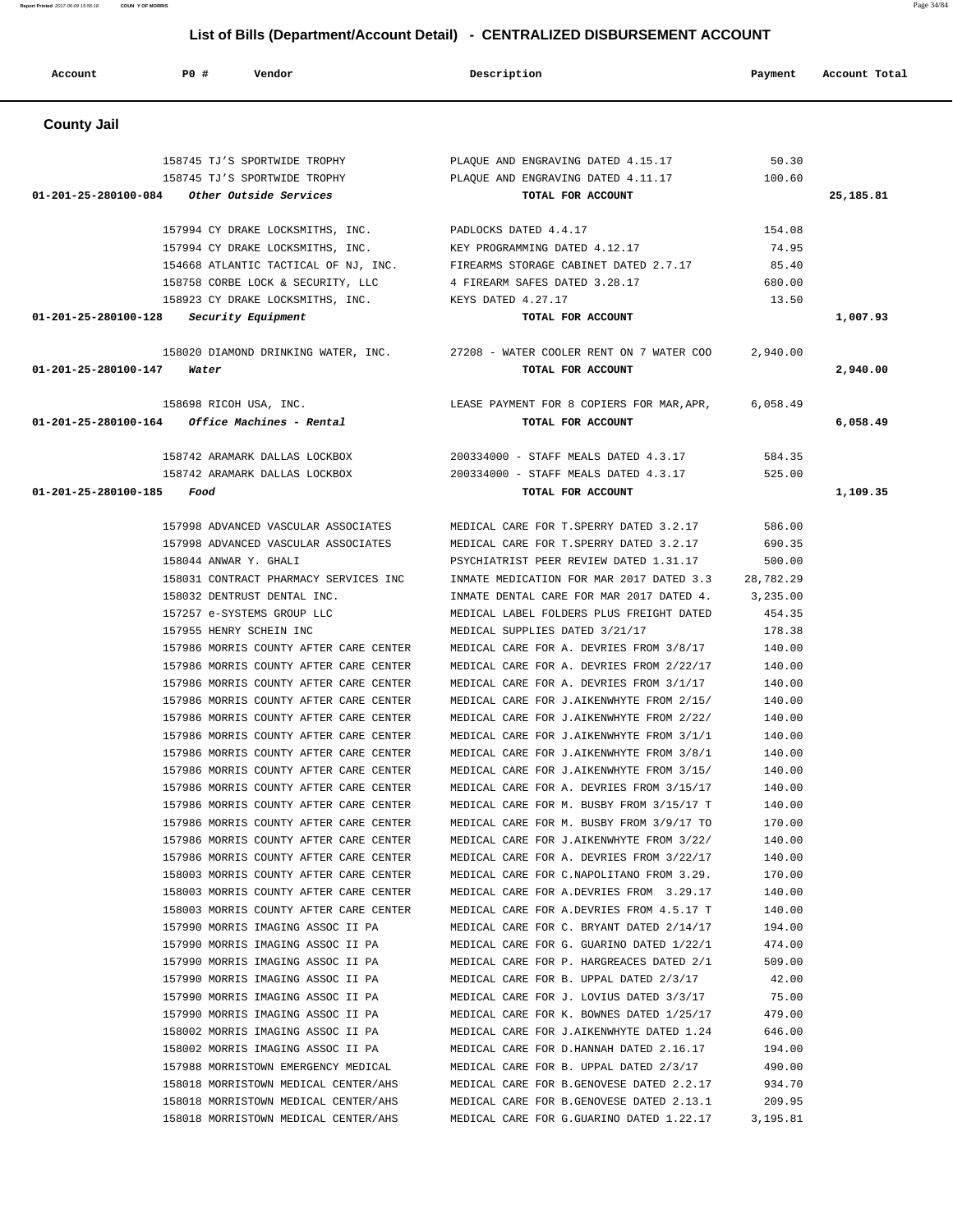| Account                                | <b>PO #</b><br>Vendor                  | Description                              | Payment  | Account Total |
|----------------------------------------|----------------------------------------|------------------------------------------|----------|---------------|
|                                        |                                        |                                          |          |               |
| <b>County Jail</b>                     |                                        |                                          |          |               |
|                                        | 158018 MORRISTOWN MEDICAL CENTER/AHS   | MEDICAL CARE FOR A.DEVRIES DATED 2.13.17 | 209.95   |               |
|                                        | 158018 MORRISTOWN MEDICAL CENTER/AHS   | MEDICAL CARE FOR A.DEVRIES DATED 2.27.17 | 577.20   |               |
|                                        | 158018 MORRISTOWN MEDICAL CENTER/AHS   | MEDICAL CARE FOR A.DEVRIES DATED 3.22.17 | 226.20   |               |
|                                        | 158018 MORRISTOWN MEDICAL CENTER/AHS   | MEDICAL CARE FOR J.AIKENWHYTE DATED 3.22 | 723.45   |               |
|                                        | 158018 MORRISTOWN MEDICAL CENTER/AHS   | MEDICAL CARE FOR J.AIKENWHYTE DATED 3.15 | 226.20   |               |
|                                        | 158018 MORRISTOWN MEDICAL CENTER/AHS   | MEDICAL CARE FOR J.AIKENWHYTE DATED 3.15 | 287.30   |               |
|                                        | 158018 MORRISTOWN MEDICAL CENTER/AHS   | MEDICAL CARE FOR A.DEVRIES DATED 3.15.17 | 336.05   |               |
|                                        | 158018 MORRISTOWN MEDICAL CENTER/AHS   | MEDICAL CARE FOR D.HANNAH DATED 2.16.17  | 490.10   |               |
|                                        | 158018 MORRISTOWN MEDICAL CENTER/AHS   | MEDICAL CARE FOR D.HANNAH DATED 2.21.17  | 196.30   |               |
|                                        | 158019 MORRISTOWN MEDICAL CENTER/AHS   | MEDICAL CARE FOR J.AIKENWHYTE DATED 1.20 | 122.85   |               |
|                                        | 158019 MORRISTOWN MEDICAL CENTER/AHS   | MEDICAL CARE FOR J.AIKENWHYTE DATED 1.24 | 508.30   |               |
|                                        | 158019 MORRISTOWN MEDICAL CENTER/AHS   | MEDICAL CARE FOR J.AIKENWHYTE DATED 1.25 | 404.95   |               |
|                                        | 158019 MORRISTOWN MEDICAL CENTER/AHS   | MEDICAL CARE FOR J.AIKENWHYTE DATED 1.30 | 260.65   |               |
|                                        | 158019 MORRISTOWN MEDICAL CENTER/AHS   | MEDICAL CARE FOR J.AIKENWHYTE DATED 2.8. | 226.20   |               |
|                                        | 158019 MORRISTOWN MEDICAL CENTER/AHS   | MEDICAL CARE FOR J.AIKENWHYTE DATED 2.13 | 287.30   |               |
|                                        | 158019 MORRISTOWN MEDICAL CENTER/AHS   | MEDICAL CARE FOR J.AIKENWHYTE DATED 2.16 | 3,416.40 |               |
|                                        | 158019 MORRISTOWN MEDICAL CENTER/AHS   | MEDICAL CARE FOR J.AIKENWHYTE DATED 2.21 | 209.95   |               |
|                                        | 158019 MORRISTOWN MEDICAL CENTER/AHS   | MEDICAL CARE FOR J.AIKENWHYTE DATED 2.22 | 434.20   |               |
|                                        | 158019 MORRISTOWN MEDICAL CENTER/AHS   | MEDICAL CARE FOR J.AIKENWHYTE DATED 3.01 | 375.90   |               |
|                                        | 158019 MORRISTOWN MEDICAL CENTER/AHS   | MEDICAL CARE FOR J.AIKENWHYTE DATED 3.8. | 513.50   |               |
|                                        | 157991 MORRISTOWN MEDICAL CENTER/AHS   | MEDICAL CARE FOR K. BOWENS DATED 1/26/17 | 2,486.84 |               |
|                                        | 157991 MORRISTOWN MEDICAL CENTER/AHS   | MEDICAL CARE FOR C. BRYANT DATED 2/14/17 | 490.10   |               |
|                                        | 157991 MORRISTOWN MEDICAL CENTER/AHS   | MEDICAL CARE FOR B. UPPAL DATED 2/3/17   | 813.68   |               |
|                                        | 157991 MORRISTOWN MEDICAL CENTER/AHS   | MEDICAL CARE FOR J. LOVIUS DATED 3/3/17  | 235.30   |               |
|                                        | 157991 MORRISTOWN MEDICAL CENTER/AHS   | MEDICAL CARE FOR T. SPERRY DATED 2/17/17 | 722.15   |               |
|                                        | 158001 MORRISTOWN PATHOLOGY ASSOCIATES | MEDICAL CARE FOR B.GENOVESE DATED 2.2.17 | 56.00    |               |
|                                        | 158001 MORRISTOWN PATHOLOGY ASSOCIATES | MEDICAL CARE FOR J.AIKENWHYTE DATED 1.20 | 56.00    |               |
|                                        | 158001 MORRISTOWN PATHOLOGY ASSOCIATES | MEDICAL CARE FOR J.AIKENWHYTE DATED 2.16 | 123.50   |               |
|                                        | 158752 DR. NATHAN SABIN                | MEDICAL CARE FOR A.GANESAN DATED 4.10.17 | 280.00   |               |
|                                        | 158754 PAUL CERAN OD                   | MEDICAL CARE FOR S.PORTER DATED 4.4.17   | 95.00    |               |
|                                        | 158754 PAUL CERAN OD                   | MEDICAL CARE FOR S. PORTER DATED 4.17.17 | 95.00    |               |
|                                        | 158754 PAUL CERAN OD                   | MEDICAL CARE FOR J.RAIA DATED 4.18.17    | 95.00    |               |
|                                        | 157999 UNIVERSITY HOSPITAL             | MEDICAL CARE FOR J.GONZALEZ DATED 1.27.1 | 305.00   |               |
|                                        | 158924 ATLANTIC AMBULANCE CORP.        | MEDICAL CARE FOR C.BASENESE DATED 1.19.1 | 1,589.25 |               |
|                                        | 158000 PAIN MANAGEMENT CENTER          | MEDICAL CARE FOR V.VERTETIS 1.25.17      | 1,100.00 |               |
|                                        | 158000 PAIN MANAGEMENT CENTER          | MEDICAL CARE FOR V.VERTETIS 2.6.17       | 155.00   |               |
| $01 - 201 - 25 - 280100 - 189$ Medical |                                        | TOTAL FOR ACCOUNT                        |          | 63,345.20     |
|                                        | 157265 ATLANTIC TACTICAL OF NJ, INC.   | 25 M&P .40 HOLSTERS DATED 2.27.17        | 2,960.25 |               |
|                                        | 157265 ATLANTIC TACTICAL OF NJ, INC.   | 4 - 15 ROUND M&P MAGAZINES DATED 3.17.17 | 107.92   |               |
|                                        | 158026 FLEMINGTON DEPT STORE INC       | MAINTENANCE UNIFORMS FOR BORIS DATED 3.2 | 328.45   |               |
|                                        | 158021 UNIVERSAL UNIFORM SALES CO INC  | UNIFORMS FOR BARRANTES DATED 3.1.17      | 105.00   |               |
|                                        | 158021 UNIVERSAL UNIFORM SALES CO INC  | UNIFORMS FOR FREEMAN DATED 3.1.17        | 59.00    |               |

 158021 UNIVERSAL UNIFORM SALES CO INC SHERIFF WINDBREAKERS DATED 3.31.17 175.00 158021 UNIVERSAL UNIFORM SALES CO INC UNIFORMS FOR JANZEN DATED 3.8.17 16.00 158021 UNIVERSAL UNIFORM SALES CO INC UNIFORMS FOR KLEIN DATED 3.9.17 155.99 158021 UNIVERSAL UNIFORM SALES CO INC UNIFORMS FOR MCCOOL DATED 3.29.17 46.00 158021 UNIVERSAL UNIFORM SALES CO INC BADGE HOLDERS WITH CHAIN DATED 3.31.17 29.95 158021 UNIVERSAL UNIFORM SALES CO INC UNIFORMS FOR GRANATO DATED 3.11.17 136.00 158751 UNIVERSAL UNIFORM SALES CO INC UNIFORMS FOR ROBINSON DATED 3.17.17 150.00 158751 UNIVERSAL UNIFORM SALES CO INC UNIFORMS FOR J.GETCHIUS DATED 2.22.17 128.50 158751 UNIVERSAL UNIFORM SALES CO INC UNIFORMS FOR GOODMAN DATED 2.21.17 105.00 158751 UNIVERSAL UNIFORM SALES CO INC UNIFORMS FOR BORIS DATED 2.17.17 105.00 158751 UNIVERSAL UNIFORM SALES CO INC UNIFORMS FOR SANTANA DATED 3.17.17 199.00 158751 UNIVERSAL UNIFORM SALES CO INC UNIFORMS FOR FURBY DATED 3.18.17 119.50 158751 UNIVERSAL UNIFORM SALES CO INC UNIFORMS FOR GONZALEZ DATED 3.21.17 199.00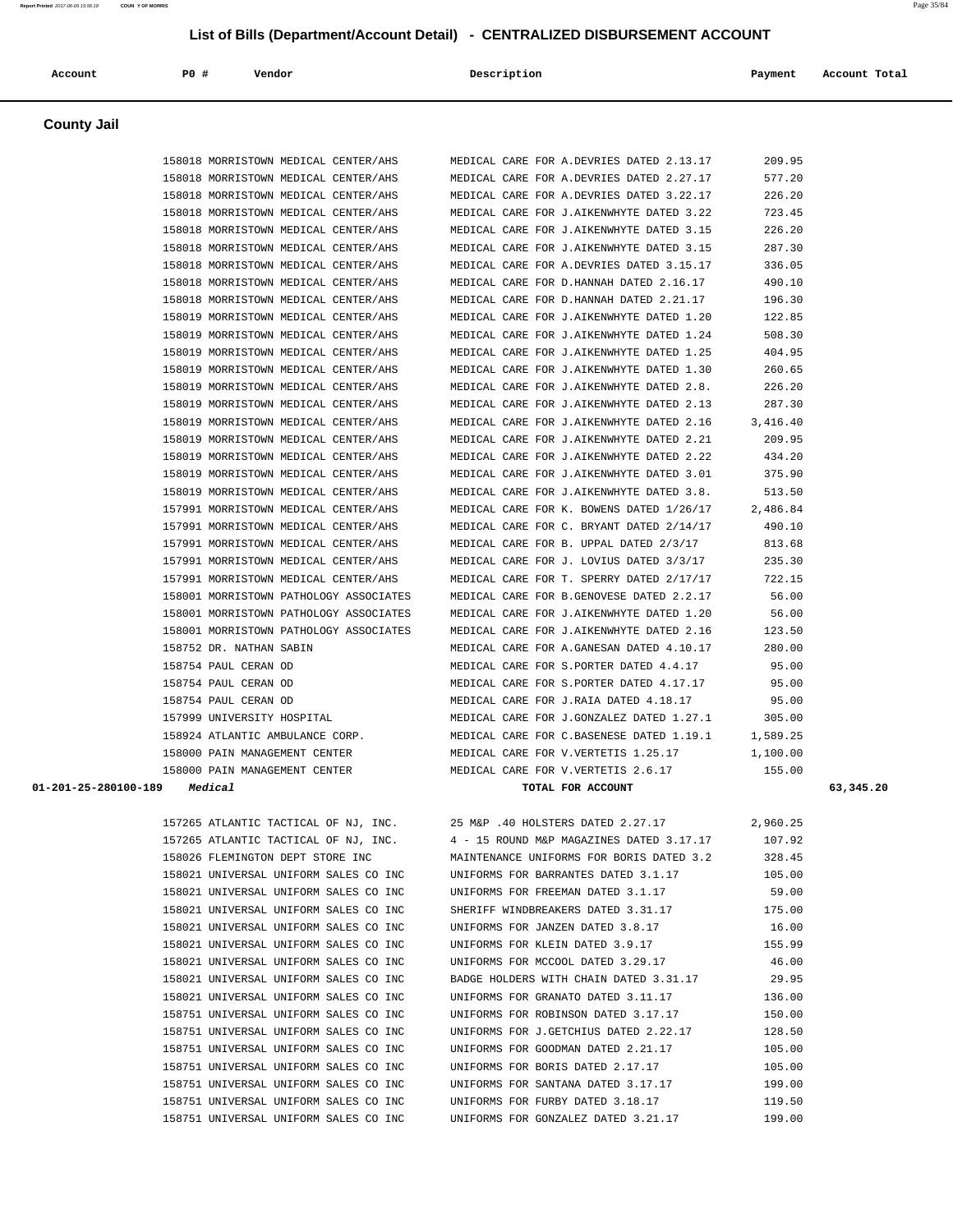| <b>County Jail</b>                    |                                                                                |                                                                            |                  |           |
|---------------------------------------|--------------------------------------------------------------------------------|----------------------------------------------------------------------------|------------------|-----------|
|                                       |                                                                                |                                                                            |                  |           |
|                                       | 158751 UNIVERSAL UNIFORM SALES CO INC                                          | UNIFORMS FOR MONACO DATED 3.30.17                                          | 366.50           |           |
|                                       | 158751 UNIVERSAL UNIFORM SALES CO INC                                          | UNIFORMS FOR GONZALEZ DATED 3.30.17<br>UNIFORMS FOR LANFRANK DATED 3.29.17 | 320.50<br>361.50 |           |
|                                       | 158751 UNIVERSAL UNIFORM SALES CO INC<br>158751 UNIVERSAL UNIFORM SALES CO INC | UNIFORMS FOR AQUINO DATED 3.22.17                                          | 105.00           |           |
|                                       | 158751 UNIVERSAL UNIFORM SALES CO INC                                          | UNIFORMS FOR JANZEN DATED 3.22.17                                          | 257.00           |           |
|                                       | 158751 UNIVERSAL UNIFORM SALES CO INC                                          | UNIFORMS FOR GANNON DATED 3.17.17                                          | 359.40           |           |
|                                       | 158751 UNIVERSAL UNIFORM SALES CO INC                                          | DEPARTMENT ITEMS DATED 3.17.17                                             | 239.50           |           |
| 01-201-25-280100-202                  | Uniform And Accessories                                                        | TOTAL FOR ACCOUNT                                                          |                  | 7,405.96  |
|                                       |                                                                                |                                                                            |                  |           |
|                                       | 157969 R.D. SALES DOOR & HARDWARE LLC                                          | DOORS, DOOR FRAMES, AND INSTALLATION DAT 734.92                            |                  |           |
| 01-201-25-280100-223                  | <b>Building Repairs</b>                                                        | TOTAL FOR ACCOUNT                                                          |                  | 734.92    |
|                                       | 158744 CULLIGAN                                                                | SOLAR SALT DATED 4.1.17                                                    | 1,260.00         |           |
|                                       | 158132 GRAINGER                                                                | MAINTENANCE SUPPLIES DATED 3.17.17                                         | 332.98           |           |
|                                       | 158132 GRAINGER                                                                | MAINTENANCE SUPPLIES DATED 3.20.17                                         | 105.60           |           |
|                                       | 158755 GRAINGER                                                                | MAINTENANCE SUPPLIES - PRESSURE WASHER D                                   | 3,830.64         |           |
|                                       | 158755 GRAINGER                                                                | MAINTENANCE SUPPLIES DATED 4.7.17                                          | 12.36            |           |
|                                       | 158755 GRAINGER                                                                | MAINTENANCE SUPPLIES DATED 3.30.17                                         | 214.09           |           |
|                                       | 158919 GRAINGER                                                                | MAINTENANCE SUPPLIES - BALLASTS DATED 4. 649.08                            |                  |           |
|                                       | 158919 GRAINGER                                                                | MAINTENANCE SUPPLIES DATED 4.18.17                                         | 19.32            |           |
|                                       | 158750 ONE SOURCE OF NEW JERSEY LLC                                            | MAINTENANCE SUPPLIES DATED 3.31.17 1,603.53                                |                  |           |
| 01-201-25-280100-249                  | Bldg Maintenance Supplies                                                      | TOTAL FOR ACCOUNT                                                          |                  | 8,027.60  |
|                                       |                                                                                |                                                                            |                  |           |
|                                       | 158694 E.A. MORSE & CO. INC.                                                   | JANITORIAL SUPPLIES DATED 3.22.17                                          | 4,685.04         |           |
|                                       | 158694 E.A. MORSE & CO. INC.                                                   | JANITORIAL SUPPLIES DATED 4.5.17                                           | 276.68           |           |
|                                       | 158917 E.A. MORSE & CO. INC.                                                   | JANITORIAL SUPPLIES DATED 4.19.17                                          | 57.96            |           |
|                                       | 157984 GRAINGER                                                                | CAR CLEANING SUPPLIES DATED 3/31/17                                        | 15.38            |           |
|                                       | 157984 GRAINGER                                                                | CAR CLEANING SUPPLIES DATED 3/31/17                                        | 62.82            |           |
|                                       | 158025 JERSEY PAPER PLUS INC                                                   | FACILITY SPONGES DATED 3.9.17                                              | 145.00           |           |
|                                       | 158025 JERSEY PAPER PLUS INC                                                   | FACILITY SPONGES DATED 2.24.17                                             | 87.00            |           |
|                                       | 155505 JERSEY PAPER PLUS INC                                                   | FACILITY PAPER AND SUPPLIES DATED 2.13.1                                   | 3,554.84         |           |
| 01-201-25-280100-252                  | Janitorial Supplies                                                            | TOTAL FOR ACCOUNT                                                          |                  | 8,884.72  |
|                                       |                                                                                |                                                                            |                  |           |
|                                       | 157966 ATC SERVICES INC                                                        | SYSTEM UPGRADE DATED 2/27/17                                               | 1,040.00         |           |
|                                       | 157966 ATC SERVICES INC                                                        | PNEUMATIC SYSTEM REPAIRS DATED 3/16/17                                     | 3,349.27         |           |
|                                       | 158743 R & J CONTROL, INC.                                                     | GENERATOR MONITORING AND REMOTE STARTING                                   | 155.00           |           |
|                                       | 158916 R & J CONTROL, INC.                                                     | PM ON EMERGENCY GENERATOR DATED 4.24.17                                    | 800.00           |           |
|                                       | 158921 FOWLER EQUIP CO INC.                                                    | DRYER PARTS/REPAIRS DATED 4.20.17                                          | 813.42           |           |
|                                       | $01-201-25-280100-262$ Machinery Repairs & Parts                               | TOTAL FOR ACCOUNT                                                          |                  | 6,157.69  |
|                                       | 144530 NICE SYSTEMS INC                                                        | PHONE RECORDING SYSTEM SERVICE CONTRACT                                    | 14,775.00        |           |
|                                       | $01-203-25-280100-044$ (2016) Equipment Service Agreements                     | TOTAL FOR ACCOUNT                                                          |                  | 14,775.00 |
|                                       |                                                                                |                                                                            |                  |           |
|                                       | 158748 RICOH AMERICAS CORPORATION                                              | COLOR COPIES FROM 10.1.16 TO 12.31.16                                      | 832.16           |           |
| 01-203-25-280100-058                  | (2016) Office Supplies & Stationery                                            | TOTAL FOR ACCOUNT                                                          |                  | 832.16    |
|                                       | 148769 CDW GOVERNMENT                                                          | TV MOUNT, MONITOR, & CABLES DATED 11.10.16.                                | 821.31           |           |
| 01-203-25-280100-059                  | (2016) Other General Expenses                                                  | TOTAL FOR ACCOUNT                                                          |                  | 821.31    |
|                                       | 158738 MOTOR MASTERS                                                           | VEHICLE GPS INSTALLATION DATED 12.27.16                                    | 212.71           |           |
|                                       | 01-203-25-280100-084 (2016) Other Outside Services                             | TOTAL FOR ACCOUNT                                                          |                  | 212.71    |
|                                       |                                                                                |                                                                            |                  |           |
|                                       | 157987 MORRISTOWN EMERGENCY MEDICAL                                            | MEDICAL CARE FOR M. KEENAN DATED 12/13/1                                   | 969.00           |           |
|                                       | 158753 THE PEER GROUP FOR PLASTIC                                              | MEDICAL CARE FOR B.BROWN DATED 9.24.16                                     | 250.00           |           |
|                                       | 158753 THE PEER GROUP FOR PLASTIC                                              | MEDICAL CARE FOR B.BROWN DATED 10.4.16                                     | 13,500.00        |           |
|                                       | 153411 MORRIS IMAGING ASSOC II PA                                              | MEDICAL CARE FOR J.GONZALEZ DATED 11/16/                                   | 347.00           |           |
| $01-203-25-280100-189$ (2016) Medical |                                                                                | TOTAL FOR ACCOUNT                                                          |                  | 15,066.00 |

 **Account P0 # Vendor Description Payment Account Total**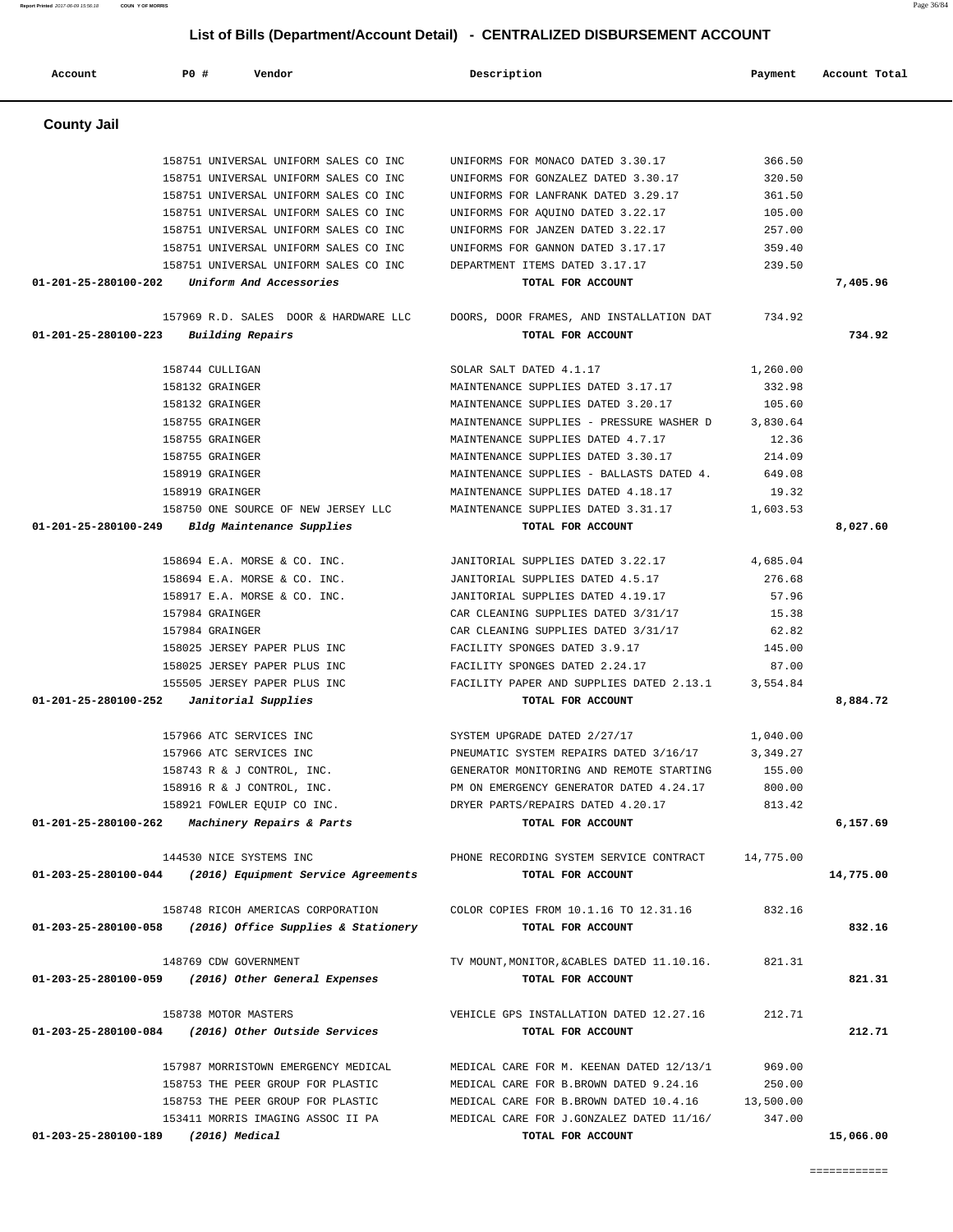#### **Report Printed** 2017-06-09 15:56:18 **COUN Y OF MORRIS** Page 37/84

 **List of Bills (Department/Account Detail) - CENTRALIZED DISBURSEMENT ACCOUNT**

| Account                               | P0 # | Vendor | Description | Payment    | Account Total |
|---------------------------------------|------|--------|-------------|------------|---------------|
| <b>County Jail</b>                    |      |        |             |            |               |
| TOTAL for County Jail                 |      |        |             | 193,850.31 |               |
| <b>County Youth Detention Facilit</b> |      |        |             |            |               |

| 158373 NISIVOCCIA CONSULTING LLC                     | Setup and Configure Replacement Router   | 165.00 |              |
|------------------------------------------------------|------------------------------------------|--------|--------------|
| 158373 NISIVOCCIA CONSULTING LLC                     | Netgear Router                           | 100.00 |              |
| 158131 TELE-MEASUREMENTS, INC.                       | Powerlight 530 Ultra Short thro          | 778.00 |              |
| 158131 TELE-MEASUREMENTS, INC.                       | Adapter Mount for Unfi65                 | 93.00  |              |
| 159205 CDW GOVERNMENT                                | Microsoft Surface Pro 4 Type Cover Keybo | 110.49 |              |
| 01-201-25-281100-039<br>Education Schools & Training | TOTAL FOR ACCOUNT                        |        | 1,246.49     |
| 159722 OFFICE CONCEPTS GROUP, INC.                   | Bic Clic Black Med Pen                   | 15.30  |              |
| 01-201-25-281100-058 Office Supplies & Stationery    | TOTAL FOR ACCOUNT                        |        | 15.30        |
| 159910 BOB BARKER COMPANY, INC.                      | See attached invoice for detailed info   | 9.31   |              |
| 159910 BOB BARKER COMPANY, INC.                      | See attached invoice for detailed info   | 148.60 |              |
| 01-201-25-281100-059 Other General Expenses          | TOTAL FOR ACCOUNT                        |        | 157.91       |
| 160450 COUNTY OF MORRIS                              | 2nd Half 5/17 Metered Mail               | 30.68  |              |
| 01-201-25-281100-068<br>Postage & Metered Mail       | TOTAL FOR ACCOUNT                        |        | 30.68        |
| 159910 BOB BARKER COMPANY, INC.                      | See attached invoice for detailed info   | 773.36 |              |
| Medical<br>01-201-25-281100-189                      | TOTAL FOR ACCOUNT                        |        | 773.36       |
| 158661 CDW GOVERNMENT                                | Elo Desktop Touchmonitors 2201L Projecte | 150.32 |              |
| 01-201-25-281100-258<br>Equipment                    | TOTAL FOR ACCOUNT                        |        | 150.32       |
| 159374 CY DRAKE LOCKSMITHS, INC.                     | Keys                                     | 13.50  |              |
| 159374 CY DRAKE LOCKSMITHS, INC.                     | Keys                                     | 32.50  |              |
| 159374 CY DRAKE LOCKSMITHS, INC.                     | Keys                                     | 28.75  |              |
| Machinery Repairs & Parts<br>01-201-25-281100-262    | TOTAL FOR ACCOUNT                        |        | 74.75        |
|                                                      |                                          |        | ============ |
| TOTAL for County Youth Detention Facilit             |                                          |        | 2,448.81     |

# **Road Repairs**

| 160450 COUNTY OF MORRIS<br>Postage & Metered Mail<br>01-201-26-290100-068   | 2nd Half 5/17 Metered Mail<br>TOTAL FOR ACCOUNT | 9.89<br>9.89   |  |
|-----------------------------------------------------------------------------|-------------------------------------------------|----------------|--|
| 160071 FRANK SCHOTT<br>Uniform & Clothing Allowance<br>01-201-26-290100-207 | work boots per contract<br>TOTAL FOR ACCOUNT    | 30.24<br>30.24 |  |
| 158359 TILCON NEW YORK INC.                                                 | T-6 Skin Patch                                  | 82.85          |  |
| 158359 TILCON NEW YORK INC.                                                 | I-5 FABC                                        | 694.40         |  |
| 158359 TILCON NEW YORK INC.                                                 | I-5 FABC                                        | 1,424.73       |  |
| 158359 TILCON NEW YORK INC.                                                 | $I-5$ FABC                                      | 192.24         |  |
| 158359 TILCON NEW YORK INC.                                                 | $I-5$ FABC                                      | 131.97         |  |
| 158359 TILCON NEW YORK INC.                                                 | I-5 FABC                                        | 798.21         |  |
| 159022 WELDON OUARRY CO., LLC                                               | Concrete Tandem                                 | 700.00         |  |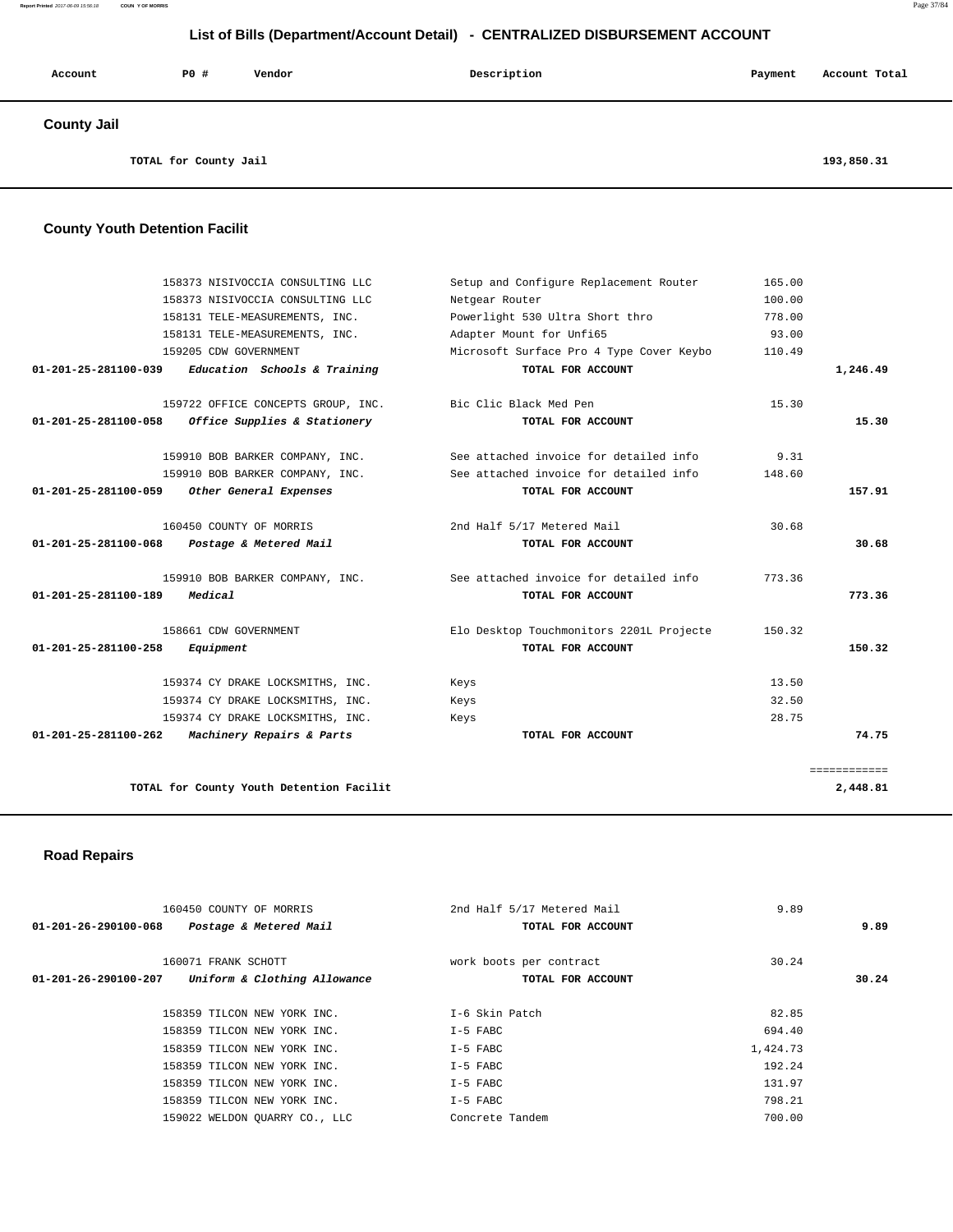**Report Printed** 2017-06-09 15:56:18 **COUN Y OF MORRIS** Page 38/84

# **List of Bills (Department/Account Detail) - CENTRALIZED DISBURSEMENT ACCOUNT**

| Account              | PO#                    | Vendor                              | Description                                         | Payment  | Account Total |
|----------------------|------------------------|-------------------------------------|-----------------------------------------------------|----------|---------------|
| <b>Road Repairs</b>  |                        |                                     |                                                     |          |               |
|                      |                        | 159017 TILCON NEW YORK INC.         | Kol - Tac                                           | 180.00   |               |
|                      |                        | 159017 TILCON NEW YORK INC.         | Curb Mix, I-5, I-6                                  | 754.25   |               |
|                      |                        | 159017 TILCON NEW YORK INC.         | $I - 5$                                             | 123.97   |               |
|                      |                        | 159017 TILCON NEW YORK INC.         | $I-5$ , $I-6$                                       | 1,228.32 |               |
| 01-201-26-290100-222 |                        | Bituminous Concrete                 | TOTAL FOR ACCOUNT                                   |          | 7,817.06      |
|                      |                        | 158683 COUNTY WELDING SUPPLY CO     | small/medium acetylene, oxygen                      | 14.75    |               |
|                      |                        | 157889 COUNTY WELDING SUPPLY CO     | medium/small acetylene, oxygen                      | 14.75    |               |
| 01-201-26-290100-238 | Signage                |                                     | TOTAL FOR ACCOUNT                                   |          | 29.50         |
|                      |                        | 158308 COUNTY CONCRETE CORP.        | Ticket # 2682386 Yellow Mason Sand                  | 195.30   |               |
| 01-201-26-290100-244 | Stone                  |                                     | TOTAL FOR ACCOUNT                                   |          | 195.30        |
|                      | 158351 GRAINGER        |                                     | 5 gal water containers                              | 96.42    |               |
|                      |                        | 159014 SUSSEX COUNTY MUA            | CTM00001CM 4/28/2017                                | 191.55   |               |
|                      |                        | 159014 SUSSEX COUNTY MUA            | <b>Harry Committee</b><br>$\mathbf{H}$<br>4/28/2017 | 233.85   |               |
|                      |                        | 159016 NORTHEASTERN HARDWARE CO INC | Tamper Top P/H Digger 16lbs                         | 46.85    |               |
|                      |                        | 159445 SUSSEX COUNTY MUA            | CTM00001CM street sweeping 5/1/2017                 | 212.55   |               |
| 01-201-26-290100-260 |                        | Construction Materials              | TOTAL FOR ACCOUNT                                   |          | 781.22        |
|                      | 158573 CRYSTAL SPRINGS |                                     | Invoice Dated 4/22/2017 Montville, Long V           | 67.97    |               |
|                      | 158715 GALETON GLOVES  |                                     | panther leather palm gloves, ear muffs, C           | 628.17   |               |
|                      |                        | 159444 GEN-EL SAFETY & INDUSTRIAL   | 12 per case bug-ban aerosol cans                    | 145.60   |               |
| 01-201-26-290100-266 | Safety Items           |                                     | TOTAL FOR ACCOUNT                                   |          | 841.74        |
|                      |                        |                                     |                                                     |          | ============  |
|                      | TOTAL for Road Repairs |                                     |                                                     |          | 9,704.95      |

# **Bridges and Culverts**

| 158572 RICOH AMERICAS CORPORATION                                     | Rental of Copier, Ricoh/MPC2003 Color Di | 137.97 |              |
|-----------------------------------------------------------------------|------------------------------------------|--------|--------------|
| 01-201-26-292100-259<br>Equipment Rental                              | TOTAL FOR ACCOUNT                        |        | 137.97       |
| 157383 CINTAS CORPORATION                                             | Various medical supplies for the cabinet | 122.49 |              |
| 158585 GALETON GLOVES                                                 | 6400-XLSuper Glvs Ltx Plm Knit, Mens Sz  | 238.56 |              |
| 158801 GALETON GLOVES                                                 | 6400-XLSuper Glvs Ltx Plm KnitMens Sz XL | 73.50  |              |
| 158801 GALETON GLOVES                                                 | Freight                                  | 12.17  |              |
| $01 - 201 - 26 - 292100 - 266$<br>Safety Items                        | TOTAL FOR ACCOUNT                        |        | 446.72       |
| 158293 COUNTY WELDING SUPPLY CO                                       | UN 1072 Oxygen Compressed 2.2CWS 251 cf  | 21.50  |              |
| 158293 COUNTY WELDING SUPPLY CO                                       | UN 1072 Oxygen Compressed 2.2CWS 251cf C | 620.03 |              |
| $01 - 203 - 26 - 292100 - 248$<br>(2016) Welding-Oxygen-Acetylene Etc | TOTAL FOR ACCOUNT                        |        | 641.53       |
|                                                                       |                                          |        | ------------ |
| TOTAL for Bridges and Culverts                                        |                                          |        | 1,226.22     |

### **Shade Tree Commission**

| 158583 CRYSTAL SPRINGS | Acct. # 699004915916081 Inv. Dated 4/22/ | 13.49 |
|------------------------|------------------------------------------|-------|
| 158583 CRYSTAL SPRINGS | Acct. # 699004915916081 Inv. Dated 3/22/ | 18.49 |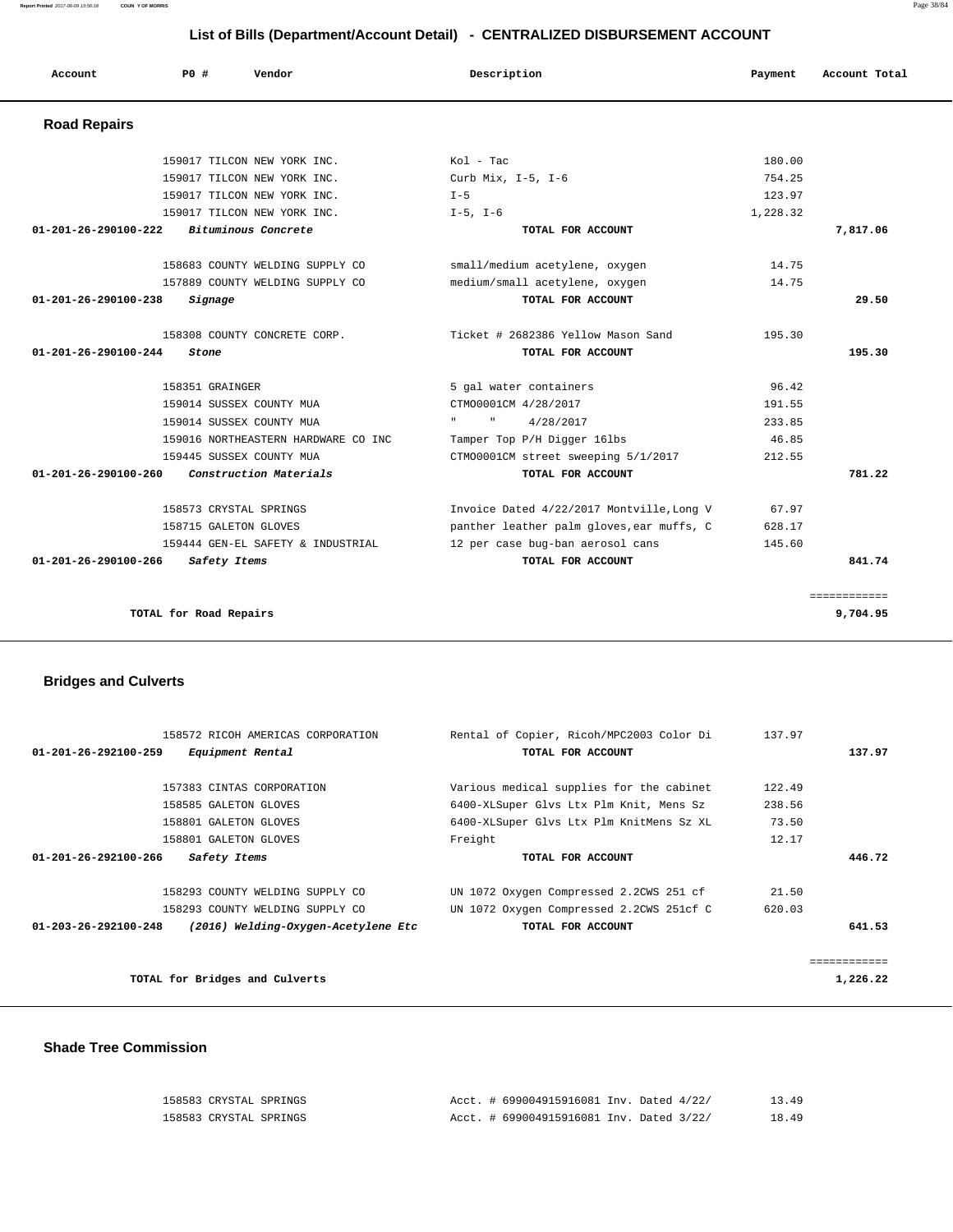**Report Printed** 2017-06-09 15:56:18 **COUN Y OF MORRIS** Page 39/84

# **List of Bills (Department/Account Detail) - CENTRALIZED DISBURSEMENT ACCOUNT**

| Account                        | PO#<br>Vendor                                                 | Description                                                                           | Payment        | Account Total |
|--------------------------------|---------------------------------------------------------------|---------------------------------------------------------------------------------------|----------------|---------------|
| <b>Shade Tree Commission</b>   |                                                               |                                                                                       |                |               |
|                                | 158583 CRYSTAL SPRINGS<br>158563 ONE SOURCE OF NEW JERSEY LLC | Acct. # 699004915916081 Inv. Dated 1/22/<br>case brakeleen, carbutator & choke cleane | 0.99<br>988.25 |               |
| 01-201-26-300100-098           | Other Operating&Repair Supply                                 | TOTAL FOR ACCOUNT                                                                     |                | 1,037.21      |
|                                | 159714 MICHAEL DIETZ                                          | Work Boots per Contract                                                               | 90.00          |               |
| 01-201-26-300100-207           | Uniform & Clothing Allowance                                  | TOTAL FOR ACCOUNT                                                                     |                | 90.00         |
|                                | 159021 CINTAS CORPORATION                                     | unit kit metal full, antiseptic wipes, alc                                            | 193.79         |               |
| $01 - 201 - 26 - 300100 - 266$ | Safety Items                                                  | TOTAL FOR ACCOUNT                                                                     |                | 193.79        |
|                                | 158583 CRYSTAL SPRINGS                                        | Acct. # 699004915916081 Inv. Dated 12/22                                              | 43.49          |               |
|                                | 158583 CRYSTAL SPRINGS                                        | Acct. # 699004915916081 Inv. Dated 11/22                                              | 0.99           |               |
|                                | 158583 CRYSTAL SPRINGS                                        | Acct. # 699004915916081 Inv. Dated 10/22                                              | 0.99           |               |
|                                | 158583 CRYSTAL SPRINGS                                        | Acct. # 699004915916081 Inv. Dated 9/22/                                              | 25.99          |               |
| $01 - 203 - 26 - 300100 - 098$ | (2016) Other Operating&Repair Supply                          | TOTAL FOR ACCOUNT                                                                     |                | 71.46         |
|                                |                                                               |                                                                                       |                | ============  |
|                                | TOTAL for Shade Tree Commission                               |                                                                                       |                | 1,392.46      |

# **Buildings & Grounds**

| 158639 WEBSTER PLUMBING &                                      | RE: HOMELESS/ 05-01-17                                                                   | 522.00   |          |
|----------------------------------------------------------------|------------------------------------------------------------------------------------------|----------|----------|
|                                                                | 159821 ASSOCIATED WATER CONDITIONERS INC RE: PSTA - MONTHLY SERVICE AGREEMENT/ MA 370.33 |          |          |
| 01-201-26-310100-044 Equipment Service Agreements              | TOTAL FOR ACCOUNT                                                                        |          | 892.33   |
|                                                                | 159590 W.B. MASON COMPANY INC TONER, INK CARTRIDGES, COFFEE, POST ITS 217.86             |          |          |
| $01-201-26-310100-058$ Office Supplies & Stationery            | TOTAL FOR ACCOUNT                                                                        |          | 217.86   |
|                                                                |                                                                                          |          |          |
| 158420 TOWN OF MORRISTOWN                                      | RE: 30 SCHUYLER PLACE/02-21-17                                                           | 400.00   |          |
| 158420 TOWN OF MORRISTOWN                                      | RE: A&R BLOCK 5903 LOT 7/02-21-17 1,780.00                                               |          |          |
| 159185 PAT SCANLAN LANDSCAPING, INC. RE: LANDSCAPING/ 04-01-17 |                                                                                          | 4,432.50 |          |
| 159203 T & M ASSOCIATES                                        | HOMELESS SOLUTIONS LEAD PAINT RE-EVALUAT                                                 | 333.50   |          |
| 159928 ALL COUNTY RENTAL CENTER RE: RENTAL/ 05-16-17           |                                                                                          | 772.50   |          |
| 159976 KORNER STORE INC                                        | RE: MEAL RECEIPTS/ 03-15-                                                                | 100.00   |          |
| $01-201-26-310100-084$ Other Outside Services                  | TOTAL FOR ACCOUNT                                                                        |          | 8,828.50 |
| 159231 FASTENAL COMPANY RE: B&G/ 04-10-17                      |                                                                                          | 49.90    |          |
| 159246 GRAINGER                                                | RE: B&G/ 04-25-17                                                                        | 99.63    |          |
| 01-201-26-310100-095 Other Administrative Supplies             | TOTAL FOR ACCOUNT                                                                        |          | 149.53   |
|                                                                | 159235 MORRIS COUNTY MUNICIPAL 100055/ WASTE COLLECTION - APRIL 2017/0                   | 5,769.36 |          |
|                                                                | 159235 MORRIS COUNTY MUNICIPAL 100055/ TIPPING FEES - APRIL 2017/05-05 1,627.41          |          |          |
|                                                                | 159236 MORRIS COUNTY MUNICIPAL 6000291/ RE: REFUSE REMOVAL/ APRIL 2017/ 398.98           |          |          |
| 159833 MORRIS COUNTY MUNICIPAL THE HHW - BULBS/ 15-11-17       |                                                                                          | 510.30   |          |
| $01-201-26-310100-143$ Rubbish & Trash Removal                 | TOTAL FOR ACCOUNT                                                                        |          | 8,306.05 |
|                                                                | 160301 RICOH AMERICAS CORPORATION CONTRACT # 17251 - RICOH MPC3004 COPIER                | 823.30   |          |
| $01 - 201 - 26 - 310100 - 164$ Office Machines - Rental        | TOTAL FOR ACCOUNT                                                                        |          | 823.30   |
|                                                                | 159715 HOME DEPOT U.S.A., INC. WO79444/ RE: MV-1/ 05-17-17                               | 174.89   |          |
| 159245 GLAS-TINT, LLC                                          | WO79436/RE: MV/05-10-17                                                                  | 441.00   |          |
| 158634 OFFICE CONCEPTS GROUP, INC. RE: MV/ 04-19-17            |                                                                                          | 1,100.00 |          |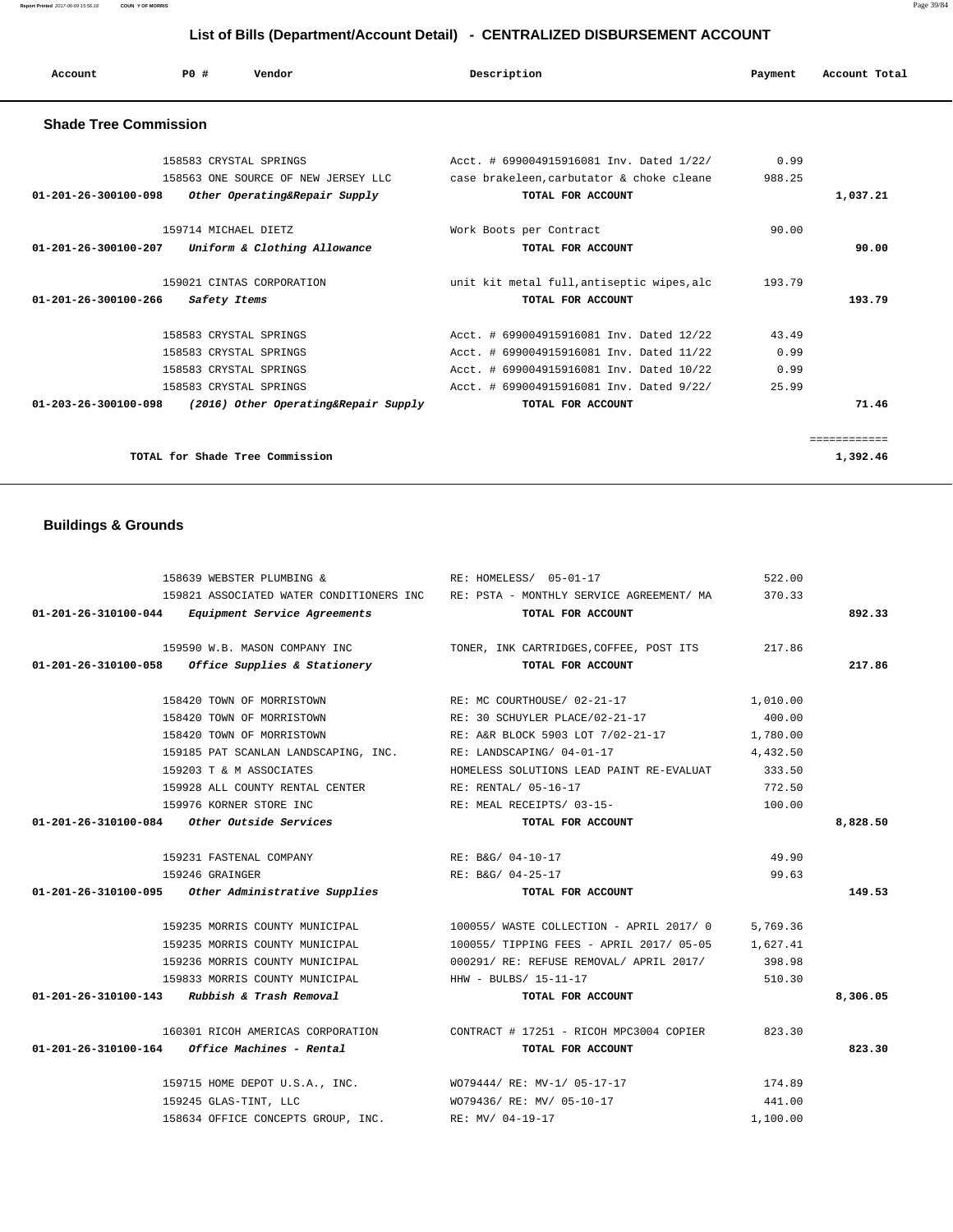159457 RICCIARDI BROTHERS OF WO792523/ RE: MV - VET AFFAIRS/ 03-31-17 981.41 159457 RICCIARDI BROTHERS OF WO792523/ RE: MV - VET AFFAIRS/ 04-10-17 69.97 159457 RICCIARDI BROTHERS OF WO79379/ RE: MV - VET AFFAIRS/ 04-24-17 38.78 159457 RICCIARDI BROTHERS OF WO79387/ RE: CH/ 04-28-17 198.33  **01-201-26-310100-204 Plant Operations TOTAL FOR ACCOUNT 3,387.96** 159880 DAVID DAVENPORT RE: 2017 WORK BOOTS/ DATED 05-23-17 84.95  **01-201-26-310100-207 Uniform & Clothing Allowance TOTAL FOR ACCOUNT 84.95** 158602 METRO FLAG CO RE: SHERIFF - BUNTING/ AS PER QUOTE DATE 179.10 159820 HOME DEPOT U.S.A., INC. WO79462/ RE: SHERIFF - BLINDS/ 05-18-17 213.50 159820 HOME DEPOT U.S.A., INC. CREDIT/ REF: ORIGINAL INVOICE# H0909-293 -13.73 159237 CARROT-TOP INDUSTRIES INC WO79406/ B&G - MEM DAY EVENT/ 05-03-17 41.85 159250 COUNTY CONCRETE CORP. WO79415/ RE: MV - CURBING REPAIR/ 05-05- 185.00 159233 R.P. SMITH & SON, INC. WO79283/ RE: B&G/ 04-12-17 226.80 159647 MORRIS BRICK AND STONE CO. WO79381/ RE: SCHUYLER/ 04-05-17 47.80 159647 MORRIS BRICK AND STONE CO. WO79283/ RE: B&G HILL/ 04-11-17 142.00  **01-201-26-310100-223 Building Repairs TOTAL FOR ACCOUNT 1,022.32** 159457 RICCIARDI BROTHERS OF RE: W&M/ 04-10-17 33.06 159457 RICCIARDI BROTHERS OF WO79141/ RE: CH/ 04-10-17 97.97 159457 RICCIARDI BROTHERS OF W079141/ RE: 04-12-17 54.94 159457 RICCIARDI BROTHERS OF WO79328/ RE: PROSECUTOR/ 04-24-17 98.73 159457 RICCIARDI BROTHERS OF WO79399/ RE: PROSECUTORS/ 05-02-17 172.18 159457 RICCIARDI BROTHERS OF WO79045/ RE: WARRANTS/ 05-01-17 166.06 159457 RICCIARDI BROTHERS OF WO79045/ RE: WARRANTS/ 05-01-17 67.37 159457 RICCIARDI BROTHERS OF WO79405/ RE: CTY GARAGE/ 05-04-17 193.02  **01-201-26-310100-234 Paint TOTAL FOR ACCOUNT 883.33** 159231 FASTENAL COMPANY WO79324/ RE: PSTA/ 05-04-17 1,750.18 159231 FASTENAL COMPANY WO79017/ RE: B&G/ 05-04-17 3,057.63 159231 FASTENAL COMPANY WO79017/ RE: B&G/ 05-04-17 147.12 159231 FASTENAL COMPANY WO79017/ RE: B&G/ 05-04-17 351.84 159231 FASTENAL COMPANY WO79323/ RE: COUNTY LIBRARY/ 05-05-17 2,348.29 159231 FASTENAL COMPANY WO79017/ RE: B&G/ 05-05-17 894.67 158889 FASTENAL COMPANY WO79017/ RE: B&G - STOCK/ 04-27-17 25.20 158889 FASTENAL COMPANY WO79017/ RE: B&G - STOCK/ 05-01-17 669.96 158889 FASTENAL COMPANY WO79017/ RE: B&G - STOCK/ 05-01-17 206.60 158889 FASTENAL COMPANY WO79017/ RE: B&G - STOCK/ 05-02-17 1,606.35 158889 FASTENAL COMPANY WO79017/ RE: B&G - STOCK/ 05-02-17 3,527.10 159715 HOME DEPOT U.S.A., INC. WO79017/ RE: B&G/ 05-15-17 823.34 159724 FASTENAL COMPANY WO79017/ RE: B&G/ 05-04-17 602.08 159724 FASTENAL COMPANY WO79017/ RE: B&G/ 05-11-17 1,785.60  **01-201-26-310100-235 Pipes - Others TOTAL FOR ACCOUNT 17,795.96** 159724 FASTENAL COMPANY WO79319/ RE: SMALL TOOLS/ 04-27-17 37.60  **01-201-26-310100-239 Small Tools TOTAL FOR ACCOUNT 37.60** 159924 HOME DEPOT U.S.A., INC. WO79410/ RE: CASA/ 05-17-17 1,800.35 159924 HOME DEPOT U.S.A., INC. CREDIT/ REF. H0909-29241/ 05-17-17 -115.81 159924 HOME DEPOT U.S.A., INC. WO79410/ RE: CASA/ 05-17-17 234.75 159924 HOME DEPOT U.S.A., INC. WO79410/ RE: CASA/ 05-24-17 323.94 159246 GRAINGER **RE: B&G/ 05-03-17** 171.50 160228 HOME DEPOT U.S.A., INC. WO79490/ RE: B&G/ 05-25-17 657.00 160228 HOME DEPOT U.S.A., INC. (1992) 2012 WO79502/ VISITOR'S CTR/ 05-31-17 336.30 159724 FASTENAL COMPANY WO79349/ RE: CH/ 04-20-17 40.83

#### **Buildings & Grounds**

 **List of Bills (Department/Account Detail) - CENTRALIZED DISBURSEMENT ACCOUNT**

 **Account P0 # Vendor Description Payment Account Total**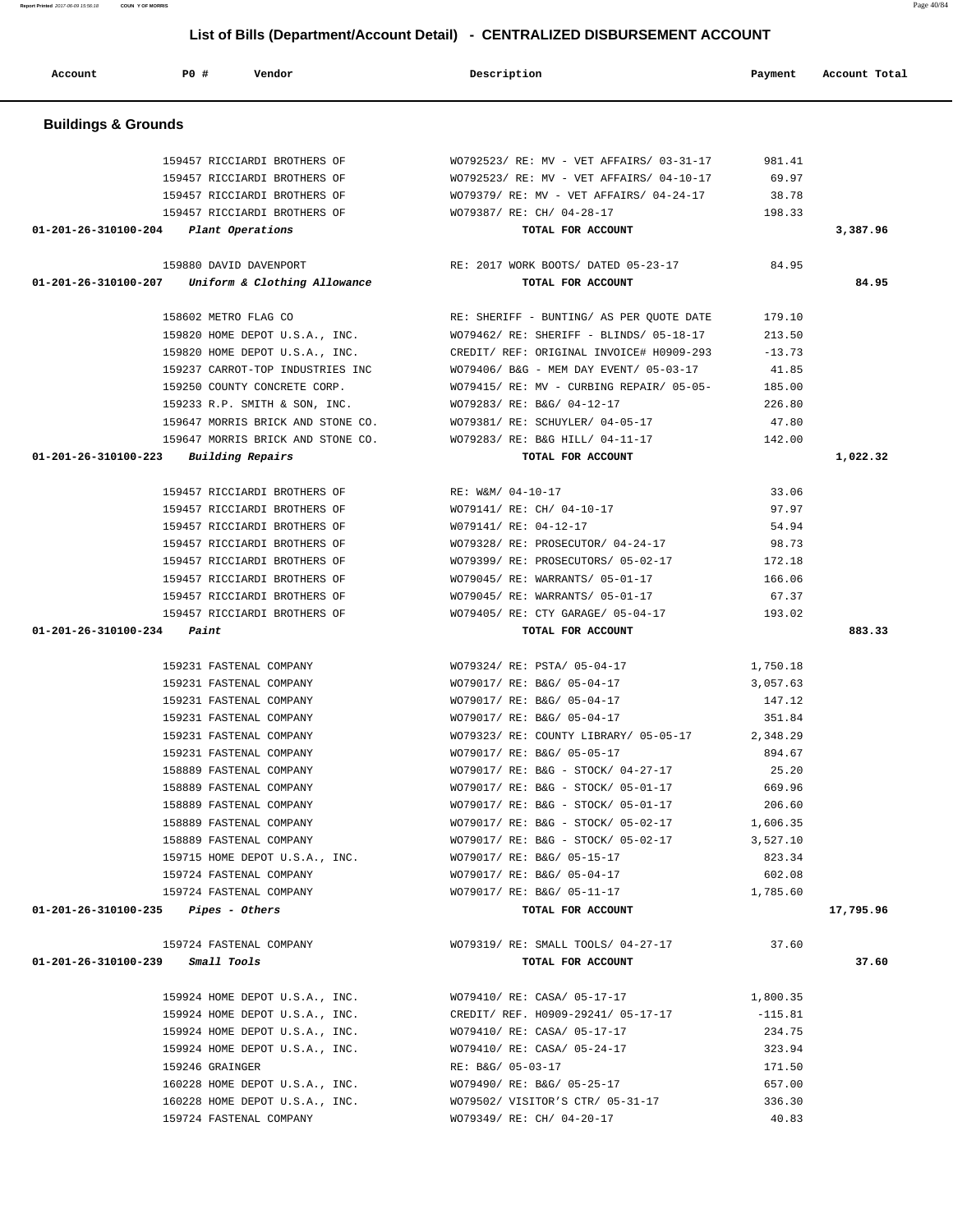**Report Printed** 2017-06-09 15:56:18 **COUN Y OF MORRIS** Page 41/84

# **List of Bills (Department/Account Detail) - CENTRALIZED DISBURSEMENT ACCOUNT**

| Account                        | P0#<br>Vendor                                            | Description                                            | Payment          | Account Total |
|--------------------------------|----------------------------------------------------------|--------------------------------------------------------|------------------|---------------|
| <b>Buildings &amp; Grounds</b> |                                                          |                                                        |                  |               |
|                                | 159929 ABLE SECURITY LOCKSMITHS                          | RE: SHERIFF/ 05-22-17                                  | 186.50           |               |
| 01-201-26-310100-249           | Bldg Maintenance Supplies                                | TOTAL FOR ACCOUNT                                      |                  | 5,434.16      |
|                                |                                                          |                                                        |                  |               |
|                                | 159249 CERBO'S PARSIPPANY GREENHOUSE                     | WO79384/ RE: B&G/ 04-27-17                             | 740.00           |               |
|                                | 159240 RIVERSIDE GREENHOUSES LLC                         | RE: CH COMPLEX - FLOWERS/ 05-06-17                     | 2,596.20         |               |
|                                | 159645 IRRIGATION & LANDSCAPE                            | RE: 911 - ACTIVATION OF IRRIGATION SYSTE               | 135.00           |               |
|                                | 159645 IRRIGATION & LANDSCAPE                            | RE: CH - ACTIVATION OF IRRIGATION SYSTEM               | 150.00           |               |
|                                | 159645 IRRIGATION & LANDSCAPE                            | RE: POCKET PK - ACTIVATION OF IRRIGATION               | 135.00           |               |
|                                | 159683 MORRIS COUNTY FARMS INC                           | RE: B&G/ 04-27-17                                      | 60.00            |               |
| 01-201-26-310100-251           | Ground Maintenance Supplies                              | TOTAL FOR ACCOUNT                                      |                  | 3,816.20      |
|                                | 159246 GRAINGER                                          | WO79340/ RE: B&G/ 04-24-17                             | 58.21            |               |
| 01-201-26-310100-258           | Equipment                                                | TOTAL FOR ACCOUNT                                      |                  | 58.21         |
|                                |                                                          |                                                        |                  |               |
|                                | 159187 R & J CONTROL, INC.                               | 002838/ PSTA                                           | 310.00           |               |
|                                | 159187 R & J CONTROL, INC.                               | 002839/ A & R BLDG-KOHLER<br>002840/ A & R BLDG - ONAN | 155.00<br>155.00 |               |
|                                | 159187 R & J CONTROL, INC.<br>159187 R & J CONTROL, INC. | 002841/ JDC                                            | 155.00           |               |
|                                | 159187 R & J CONTROL, INC.                               | 002866/ YOUTH SHELTER                                  | 155.00           |               |
|                                | 159187 R & J CONTROL, INC.                               | 002867/ COUNTY GARAGE                                  | 155.00           |               |
|                                | 159187 R & J CONTROL, INC.                               | 002868/ WHARTON                                        | 155.00           |               |
|                                | 159187 R & J CONTROL, INC.                               | 002869/ SCHUYLER                                       | 155.00           |               |
|                                | 159187 R & J CONTROL, INC.                               | 003091/ ROCKAWAY                                       | 155.00           |               |
|                                | 159187 R & J CONTROL, INC.                               | 003092/ LONG VALLEY                                    | 155.00           |               |
|                                | 159187 R & J CONTROL, INC.                               | 003108/ HEALTH MNGMNT                                  | 155.00           |               |
|                                | 159187 R & J CONTROL, INC.                               | 003109/ MONTVILLE                                      | 155.00           |               |
|                                | 159187 R & J CONTROL, INC.                               | 003113/ CAC BLDG                                       | 155.00           |               |
|                                | 159187 R & J CONTROL, INC.                               | 003114/ SEU                                            | 155.00           |               |
|                                | 159187 R & J CONTROL, INC.                               | 003129/ LAW & PUBLIC SAFETY - TS25 TRAIL               | 155.00           |               |
|                                | 159187 R & J CONTROL, INC.                               | 003130/ LAW & PUBLIC SAFETY - 225K BALDO               | 155.00           |               |
|                                | 159187 R & J CONTROL, INC.                               | 003131/ LAW & PUBLIC SAFETY - TRAILER                  | 155.00           |               |
|                                | 159187 R & J CONTROL, INC.                               | 003132/ LAW & PUBLIC SAFETY - 500K BALDO               | 155.00           |               |
|                                | 159187 R & J CONTROL, INC.                               | 003133/ LAW & PUBLIC SAFETY - WHISPERWAT               | 155.00           |               |
|                                | 159187 R & J CONTROL, INC.                               | 003134/ FUEL TRANSFER STATION<br>0003135/ W&M          | 155.00           |               |
|                                | 159187 R & J CONTROL, INC.<br>159187 R & J CONTROL, INC. | 0003136/ OTA                                           | 155.00<br>155.00 |               |
|                                | 159187 R & J CONTROL, INC.                               | 004143/ PSTA                                           | 155.00           |               |
|                                | 159183 SPEEDWELL ELECTRIC MOTORS                         | WO79268/ RE: WARRANTS/ 04-27-17                        | 733.00           |               |
|                                | 159183 SPEEDWELL ELECTRIC MOTORS                         | WO79268/ RE: WARRANTS/ 04-27-17                        | 691.00           |               |
|                                | 159253 SPEEDWELL ELECTRIC MOTORS                         | WO79268/ RE: WARRANTS/ 04-28-17                        | 202.90           |               |
|                                | 159253 SPEEDWELL ELECTRIC MOTORS                         | WO79115/ RE: LAW & PUB SAFETY/ 05-10-17                | 337.85           |               |
|                                | $01-201-26-310100-262$ Machinery Repairs & Parts         | TOTAL FOR ACCOUNT                                      |                  | 5,684.75      |
|                                | 158339 UNITED REFRIGERATION INC                          | RE: CH - MEN'S & WOMEN'S LOCKER ROOM/ 04               | 638.39           |               |
|                                | 159925 JOHNSTONE SUPPLY                                  | WO79479/ RE: CH/ 05-12-17                              | 154.10           |               |
|                                | 159727 JOHNSTONE SUPPLY                                  | WO79412/ RE: CH/ 05-05-17                              | 43.76            |               |
|                                | 159727 JOHNSTONE SUPPLY                                  | WO79322/ RE: LAW & PUB SAFETY/ 05-09-17                | 2,570.28         |               |
|                                | 160225 JOHNSTONE SUPPLY                                  | WO79184/ RE: B&G - FILTERS/ 05-19-17                   | 564.00           |               |
|                                | 159599 BINSKY SERVICE LLC                                | RE: ANNUAL INPSECTION OF CHILLERS/ 04-19               | 10,250.00        |               |
|                                | 01-201-26-310100-264 Heat & A/C                          | TOTAL FOR ACCOUNT                                      |                  | 14,220.53     |
|                                | 159231 FASTENAL COMPANY                                  | WO79373/ RE: PSTA/ 05-01-17                            | 5,192.64         |               |
|                                | 158938 TURTLE & HUGHES, INC.                             | WO79347/ RE: ROADS/ 04-24-17                           | 70.67            |               |
|                                | 158938 TURTLE & HUGHES, INC.                             | WO79347/ RE: ROADS/ 04-24-17                           | 70.35            |               |
|                                | 158938 TURTLE & HUGHES, INC.                             | WO79347/ RE: ROADS/ 04-20-17                           | 109.32           |               |
|                                | 158938 TURTLE & HUGHES, INC.                             | WO78834/ RE: CASA/ 04-06-17                            | 36.16            |               |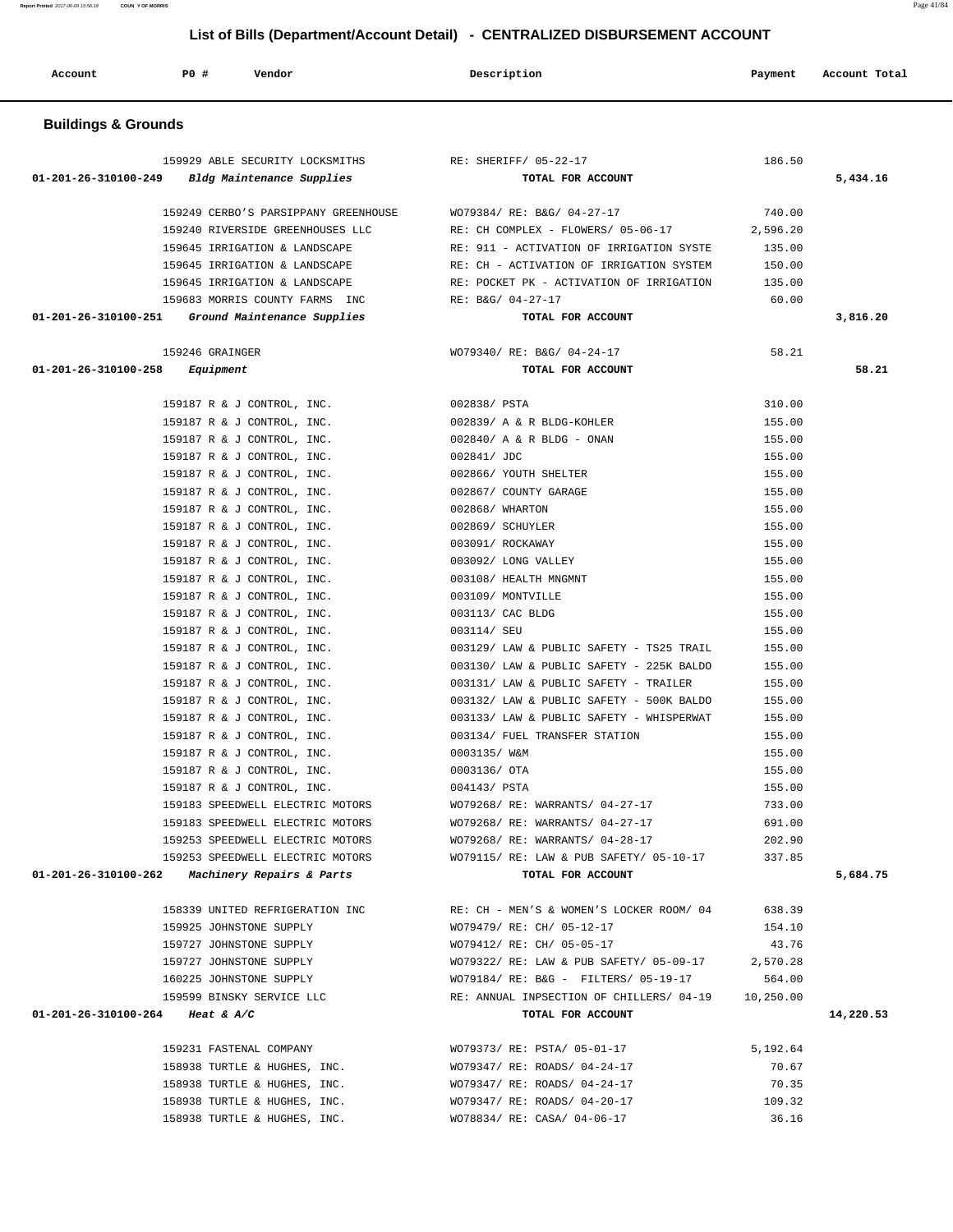**Report Printed** 2017-06-09 15:56:18 **COUN Y OF MORRIS** Page 42/84

# **List of Bills (Department/Account Detail) - CENTRALIZED DISBURSEMENT ACCOUNT**

| Account                        | PO#        | LIST OF BIIIS (Department/Account Detail) - CENTRALIZED DISBURSEMENT ACCOUNT<br>Vendor | Description                              | Payment   | Account Total |
|--------------------------------|------------|----------------------------------------------------------------------------------------|------------------------------------------|-----------|---------------|
| <b>Buildings &amp; Grounds</b> |            |                                                                                        |                                          |           |               |
|                                |            | 159247 TURTLE & HUGHES, INC.                                                           | RE: B&G/ 05-03-17                        | 8.54      |               |
|                                |            | 159230 FRANKLIN-GRIFFITH LLC                                                           | WO79173/ RE: PSTA/ 04-24-17              | 100.10    |               |
|                                |            | 159230 FRANKLIN-GRIFFITH LLC                                                           | WO79366/ RE: JDC/ 04-24-17               | 146.32    |               |
|                                |            | 159230 FRANKLIN-GRIFFITH LLC                                                           | CREDIT MEMO/ REF: S1898788.001/ 05-01-17 | $-146.32$ |               |
|                                |            | 159230 FRANKLIN-GRIFFITH LLC                                                           | WO79366/ RE: JDC/ 04-26-17               | 153.14    |               |
|                                |            | 159230 FRANKLIN-GRIFFITH LLC                                                           | WO79367/ RE: SHERIFF/ 05-01-17           | 768.66    |               |
| 01-201-26-310100-265           | Electrical |                                                                                        | TOTAL FOR ACCOUNT                        |           | 6,557.52      |
|                                |            | 159254 ACORN TERMITE AND PEST                                                          | RE: PEST CONTROL - APRIL 2017/ DATED 04- | 750.00    |               |
| 01-203-26-310100-036           |            | (2016) Contracted Services                                                             | TOTAL FOR ACCOUNT                        |           | 750.00        |
|                                |            | 159252 PRAXAIR DISTRIBUTION                                                            | ID: 71615034/ 06-03-16                   | 383.58    |               |
|                                |            | 159252 PRAXAIR DISTRIBUTION                                                            | ID: 71615034/ 06-08-16                   | 383.58    |               |
|                                |            | 159252 PRAXAIR DISTRIBUTION                                                            | ID: 71615034/ 06-14-16                   | 204.54    |               |
|                                |            | 159252 PRAXAIR DISTRIBUTION                                                            | ID: 71615034/ 06-18-16                   | 383.58    |               |
|                                |            | 159252 PRAXAIR DISTRIBUTION                                                            | ID: 71615034/ 06-27-16                   | 204.54    |               |
|                                |            | 159252 PRAXAIR DISTRIBUTION                                                            | ID: 71615034/ 07-02-16                   | 383.58    |               |
|                                |            | 159252 PRAXAIR DISTRIBUTION                                                            | ID: 71615034/ 07-09-16                   | 264.22    |               |
|                                |            | 159252 PRAXAIR DISTRIBUTION                                                            | ID: 71615034/ 07-15-16                   | 383.58    |               |
| 01-203-26-310100-204           |            | (2016) Plant Operations                                                                | TOTAL FOR ACCOUNT                        |           | 2,591.20      |

============

**TOTAL for Buildings & Grounds 81,542.26**

#### **Motor Services Center**

| 159176 W.B. MASON COMPANY INC                        | Rental Fee - Burner                      | 11.99  |       |
|------------------------------------------------------|------------------------------------------|--------|-------|
| 159177 W.B. MASON COMPANY INC                        | Pens 60/Box                              | 3.39   |       |
| 159177 W.B. MASON COMPANY INC                        | Cyan Ink                                 | 7.35   |       |
| 159177 W.B. MASON COMPANY INC                        | Magenta Ink                              | 7.35   |       |
| 159177 W.B. MASON COMPANY INC                        | Yellow Ink                               | 7.35   |       |
| 159177 W.B. MASON COMPANY INC                        | Black Ink                                | 21.38  |       |
|                                                      |                                          | 3.68   |       |
| Office Supplies & Stationery<br>01-201-26-315100-058 | TOTAL FOR ACCOUNT                        |        | 62.49 |
| 158819 J & D SALES & SERVICE LLC                     | Backwash media filter, backwash carbon f | 251.92 |       |
| 159736 DAN CARTER                                    | Public Work Association of New Jersey Me | 10.00  |       |
| 159737 FRANK ALOIA                                   | Public Work Association of New Jersey Me | 10.00  |       |
| 159309 DAVID WEBER OIL COMPANY                       | 15W/40 Ultra LX 55GL                     | 438.35 |       |
| 159309 DAVID WEBER OIL COMPANY                       | Dexron                                   | 436.70 |       |
| 159309 DAVID WEBER OIL COMPANY                       | High EP #2 Grease                        | 246.00 |       |
| 159309 DAVID WEBER OIL COMPANY                       | Drum Deposit (return)                    | 50.00  |       |
| 158322 EMED CO INC.                                  | Decal Pass On Right                      | 45.58  |       |
| 158322 EMED CO INC.                                  | Freight                                  | 7.25   |       |
| 159311 J & D SALES & SERVICE LLC                     | Backwash media filter, backwash carbon f | 185.00 |       |
| 159738 MARK CARTER                                   | MOTOR VEHICLE COMMISSION - 2 TITLES 05/0 | 120.00 |       |
| 159738 MARK CARTER                                   | MOTOR VEHICLE COMMISSION - 1 TITLES 05/1 | 60.00  |       |
| 159738 MARK CARTER                                   | MOTOR VEHICLE COMMISSION - 1 TITLES 05/1 | 60.00  |       |
| 159738 MARK CARTER                                   | MOTOR VEHICLE COMMISSION - 1 TITLES 05/1 | 60.00  |       |
| 158848 MSC INDUSTRIAL SUPPLY CO.                     | Shrink Butt                              | 92.84  |       |
| 158848 MSC INDUSTRIAL SUPPLY CO.                     | Heat Shrink Butt                         | 79.92  |       |
| 158848 MSC INDUSTRIAL SUPPLY CO.                     | Duct Tape                                | 72.30  |       |
| 158849 MSC INDUSTRIAL SUPPLY CO.                     | Welding Glove                            | 56.18  |       |
|                                                      |                                          |        |       |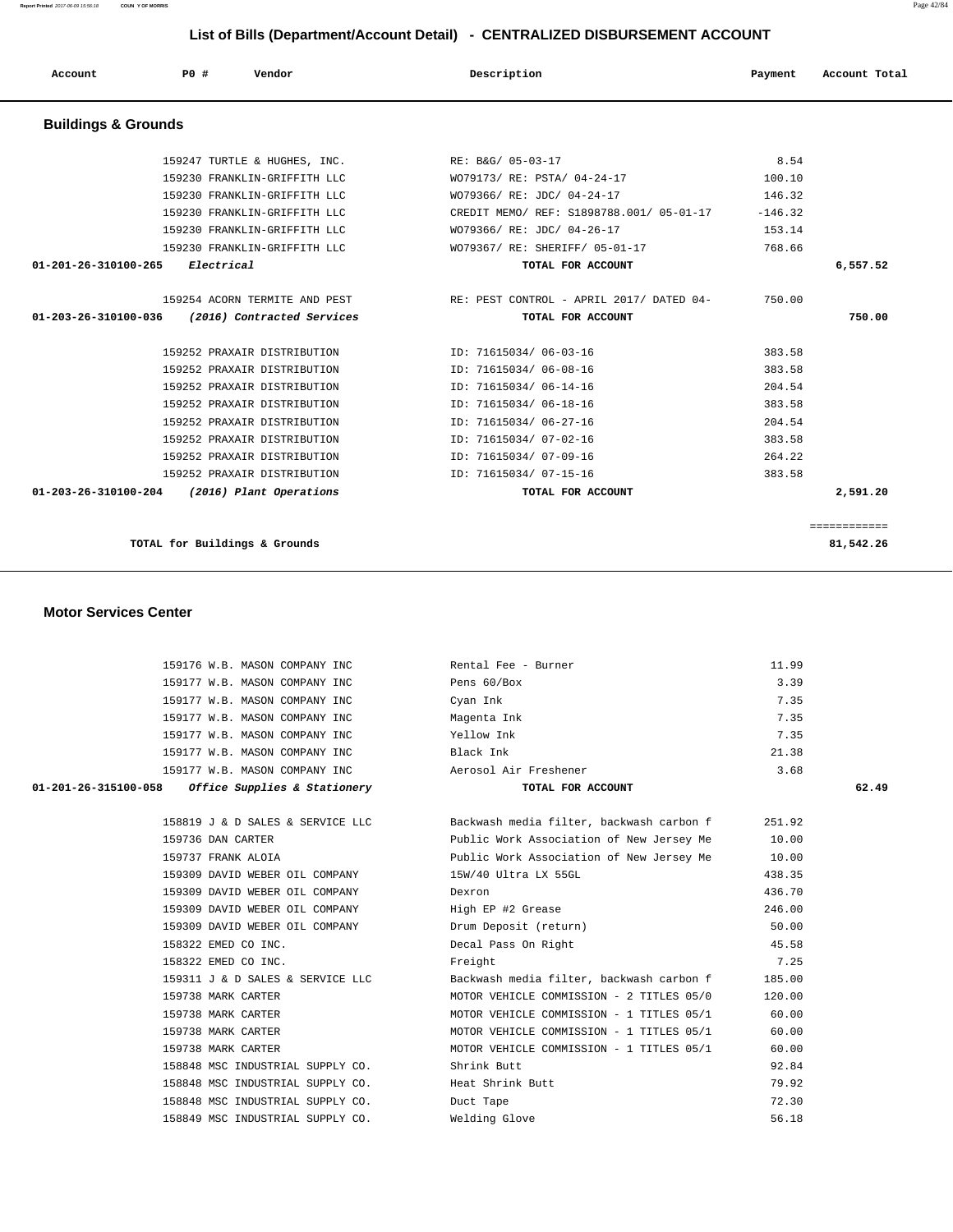**Motor Services Center**  159946 NESTLE WATERS NORTH AMERICA INC. Plastic Cups 65.80 159946 NESTLE WATERS NORTH AMERICA INC. Rent W Dewey - Wharton 51.98 159167 ONE SOURCE OF NEW JERSEY LLC Miscellanies Hardware 451.27 158323 EMED CO INC. Decal - Danger Do Not Grind 70.74 158323 EMED CO INC. Sign-Eye Protection 94.32 158323 EMED CO INC. Freight 23.95 158324 EMED CO INC. 2-Way Sign 200.72 158324 EMED CO INC. Freight 23.95 159937 LORCO PETROLEUM SERVICES Used Oil Removal 87.50 159646 MORRISTOWN LUMBER & Master Padlock 9.99  **01-201-26-315100-098 Other Operating&Repair Supply TOTAL FOR ACCOUNT 3,414.24** 159151 AMERICAN WEAR INC. Uniforms & Mat Rental Services 248.55 159613 AMERICAN WEAR INC. Uniforms & Mat Rental Services 188.77 159742 AMERICAN WEAR INC. Uniforms & Mat Rental Services 7.99 159743 AMERICAN WEAR INC. Uniforms & Mat Rental Services 240.56 159931 AMERICAN WEAR INC. Uniforms & Mat Rental Services 7.99  **01-201-26-315100-207 Uniform & Clothing Allowance TOTAL FOR ACCOUNT 693.86** 159306 BARNWELL HOUSE OF TIRES, INC. P265-60R17 539.36 159307 BARNWELL HOUSE OF TIRES, INC. LT265/70R17E 682.52 159308 BARNWELL HOUSE OF TIRES, INC. P265/70R17 476.72  **01-201-26-315100-245 Tires TOTAL FOR ACCOUNT 1,698.60** 158855 DELUXE INTERNATIONAL [Unit #3-31] EGR cooler is leaking - nee 577.50 158385 FRED BEANS PARTS, INC. Clamp Clamp Clamp Clamp 77.64 158385 FRED BEANS PARTS, INC. Clamp 56.06 158773 J & J TRUCK EQUIPMENT Plate Ratchet 119.99 158773 J & J TRUCK EQUIPMENT Super Shield 57.98 158773 J & J TRUCK EQUIPMENT Washer Washer 1.98 158773 J & J TRUCK EQUIPMENT Spring Roller 897.98 158773 J & J TRUCK EQUIPMENT **Freight** 352.70 158774 J & J TRUCK EQUIPMENT Ratchet Assembly 135.35 158774 J & J TRUCK EQUIPMENT Freight 69.60 159163 KENVIL POWER EQUIPMENT, INC. Carb Overhaul 28.94 158847 MID-ATLANTIC TRUCK CENTRE INC Engine Fan 280.56 158847 MID-ATLANTIC TRUCK CENTRE INC Fan Belt 52.78 158847 MID-ATLANTIC TRUCK CENTRE INC Fan Belt 41.89 158847 MID-ATLANTIC TRUCK CENTRE INC Pulley 200.97 158847 MID-ATLANTIC TRUCK CENTRE INC Bolt 5.44 158847 MID-ATLANTIC TRUCK CENTRE INC Radiator 1,863.01 158847 MID-ATLANTIC TRUCK CENTRE INC Bracket 295.80 158847 MID-ATLANTIC TRUCK CENTRE INC Bolt 2.09 159164 MID-ATLANTIC TRUCK CENTRE INC Dome Light 29.16 159313 MID-ATLANTIC TRUCK CENTRE INC Pump Kit 63.90 159313 MID-ATLANTIC TRUCK CENTRE INC Belt 42.56 159314 MID-ATLANTIC TRUCK CENTRE INC Tensioner 164.58 159314 MID-ATLANTIC TRUCK CENTRE INC Bolt 2.11 159173 ROBERT & SON, INC. Robinair Repair 670.50 159415 ROBERT & SON, INC. 12V 195.00 159415 ROBERT & SON, INC. LN 130A 12V 145.00 159171 SMITH TRACTOR & EQUIPMENT INC. Lamp 54.45 159172 SMITH TRACTOR & EQUIPMENT INC. Bushing 7.29 159172 SMITH TRACTOR & EQUIPMENT INC. Screw 4.20 159172 SMITH TRACTOR & EQUIPMENT INC. Screw Services and the services of the services of the services of the services of the services of the services of the services of the services of the services of the services of the s 159172 SMITH TRACTOR & EQUIPMENT INC. Stud 26.10

# **List of Bills (Department/Account Detail) - CENTRALIZED DISBURSEMENT ACCOUNT**

 **Account P0 # Vendor Description Payment Account Total**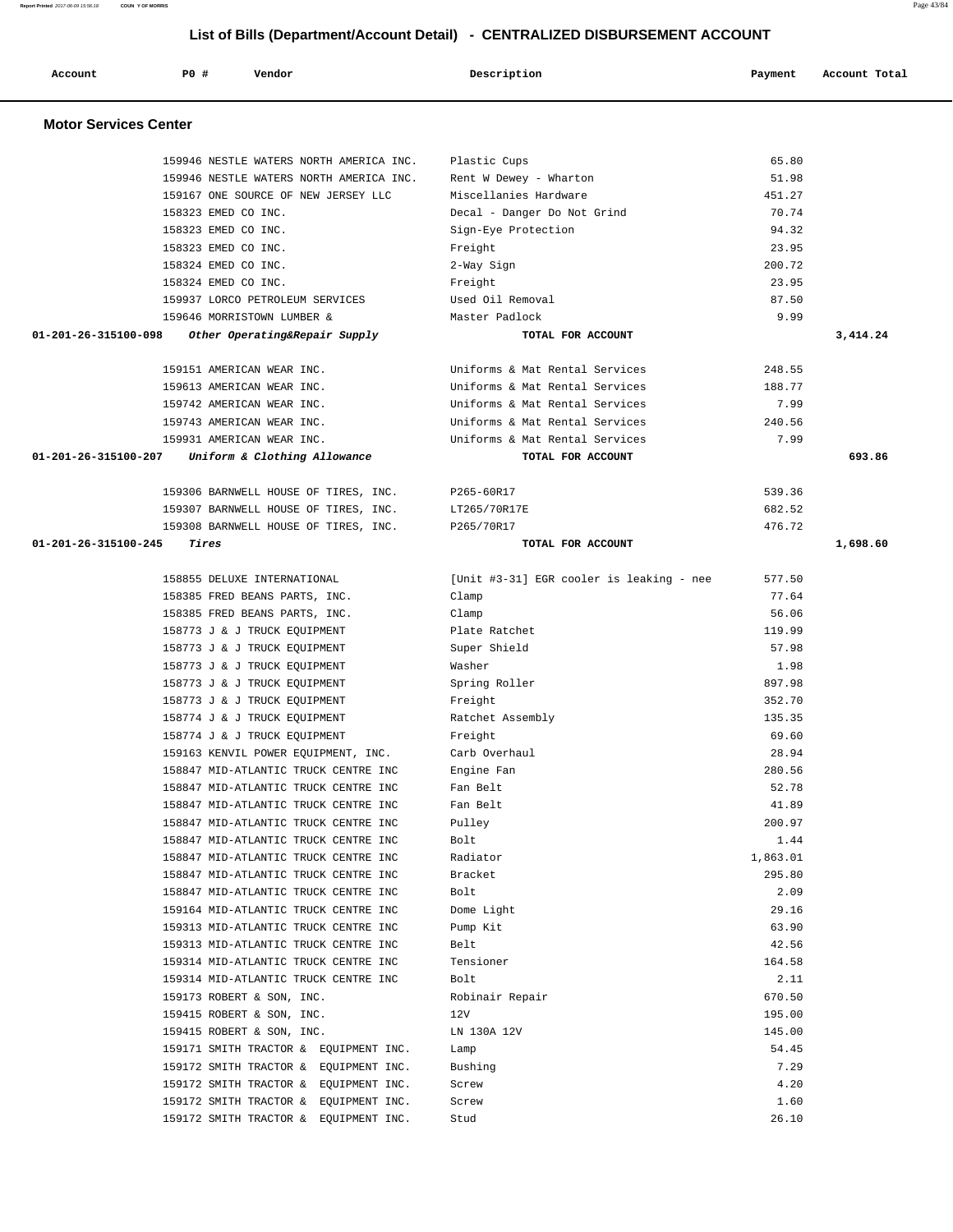| Account                      | PO# | Vendor | Description | Payment | Account Total |
|------------------------------|-----|--------|-------------|---------|---------------|
| <b>Motor Services Center</b> |     |        |             |         |               |

|                      | 159172 SMITH TRACTOR & EQUIPMENT INC. | Arm                       | 34.80     |
|----------------------|---------------------------------------|---------------------------|-----------|
|                      | 159172 SMITH TRACTOR & EQUIPMENT INC. | Floor                     | 16.87     |
|                      | 159346 SMITH TRACTOR & EQUIPMENT INC. | Gave Part                 | 432.00    |
|                      | 159347 SMITH TRACTOR & EQUIPMENT INC. | Lamp                      | 42.07     |
|                      | 159347 SMITH TRACTOR & EQUIPMENT INC. | Bulb                      | 18.90     |
|                      | 159348 SMITH TRACTOR & EQUIPMENT INC. | Lamp                      | 78.97     |
|                      | 159348 SMITH TRACTOR & EQUIPMENT INC. | Lamp                      | 71.55     |
|                      | 159349 STORR TRACTOR CO.              | Capscrew                  | 18.32     |
|                      | 159349 STORR TRACTOR CO.              | Washer                    | 11.16     |
|                      | 158798 TONY SANCHEZ LTD               | Solenoid Valve for OFB    | 538.20    |
|                      | 159162 HOOVER TRUCK CENTERS INC       | $DV-2$                    | 323.74    |
|                      | 159162 HOOVER TRUCK CENTERS INC       | Sender                    | 38.13     |
|                      | 159335 ODB CO                         | Wire SEG-VRT Dig 2.9      | 480.00    |
|                      | 159606 AIR BRAKE & EQUIPMENT          | Wiper Blade               | 107.00    |
|                      | 159606 AIR BRAKE & EQUIPMENT          | Wiper Blade               | 107.00    |
|                      | 159606 AIR BRAKE & EQUIPMENT          | Wiper Balde               | 53.50     |
|                      | 159745 AIR BRAKE & EQUIPMENT          | Wiper Blade               | 69.50     |
|                      | 159746 AIR BRAKE & EQUIPMENT          | Wiper Blade               | 53.50     |
|                      | 159761 HOOVER TRUCK CENTERS INC       | Credit                    | $-11.22$  |
|                      | 159761 HOOVER TRUCK CENTERS INC       | Credit                    | $-46.16$  |
|                      | 159761 HOOVER TRUCK CENTERS INC       | Universal                 | 61.78     |
|                      | 159761 HOOVER TRUCK CENTERS INC       | Sensor                    | 11.22     |
|                      | 159761 HOOVER TRUCK CENTERS INC       | Sender                    | 22.89     |
|                      | 159761 HOOVER TRUCK CENTERS INC       | Sensor                    | 46.16     |
|                      | 159761 HOOVER TRUCK CENTERS INC       | Trans                     | 479.92    |
|                      | 159935 HOOVER TRUCK CENTERS INC       | Sensor                    | 20.67     |
|                      | 159936 HOOVER TRUCK CENTERS INC       | Sensor                    | 15.49     |
|                      | 159766 KENVIL POWER EQUIPMENT, INC.   | Nozzle Carburetor         | 17.40     |
|                      | 159665 MID-ATLANTIC TRUCK CENTRE INC  | Seal                      | 15.66     |
|                      | 159671 PROGRESSIVE HYDRAULICS INC     | Coupler                   | 553.00    |
|                      | 159671 PROGRESSIVE HYDRAULICS INC     | Nipple                    | 240.30    |
|                      | 159888 PROGRESSIVE HYDRAULICS INC     | Coupler                   | 553.00    |
|                      | 159888 PROGRESSIVE HYDRAULICS INC     | Nipple                    | 240.30    |
|                      | 159672 RE-TRON TECHNOLOGIES INC.      | 875 CCA 12V               | 168.40    |
|                      | 159672 RE-TRON TECHNOLOGIES INC.      | 1100 CCA Stud Terminal    | 230.64    |
|                      | 159944 RE-TRON TECHNOLOGIES INC.      | 875 CCA 12V Monster Power | 336.80    |
|                      | 159944 RE-TRON TECHNOLOGIES INC.      | 1100 CCA Stud Terminal    | 230.64    |
|                      | 159945 RE-TRON TECHNOLOGIES INC.      | 675 CCA 12V               | 168.42    |
|                      | 159949 ROBERT & SON, INC.             | 12V                       | 195.00    |
|                      | 159949 ROBERT & SON, INC.             | Core                      | 100.00    |
|                      | 159950 ROBERT & SON, INC.             | Spare Truck Parts<br>12V  | 195.00    |
|                      | 159948 TONY SANCHEZ LTD               | Trip Spring               | 248.70    |
| 01-201-26-315100-261 | Spare Parts for Equipment             | TOTAL FOR ACCOUNT         | 13,124.29 |
|                      |                                       |                           |           |
|                      | 158320 D&B AUTO SUPPLY                | Credit                    | $-111.12$ |
|                      | 158320 D&B AUTO SUPPLY                | Gask Set                  | 4.40      |
|                      | 158320 D&B AUTO SUPPLY                | Caliper Bracket           | 7.63      |
|                      | 158320 D&B AUTO SUPPLY                | Core Deposit              | 36.62     |
|                      | 158320 D&B AUTO SUPPLY                | Caliper Rubber Kit        | 12.30     |
|                      | 158320 D&B AUTO SUPPLY                | Guide Pin Kit             | 4.37      |
|                      | 158320 D&B AUTO SUPPLY                | Pin                       | 17.30     |
|                      | 158320 D&B AUTO SUPPLY                | Halogen                   | 14.66     |
|                      | 158320 D&B AUTO SUPPLY                | Air Filter                | 48.28     |
|                      | 158320 D&B AUTO SUPPLY                | Miniature Bulb            | 4.40      |
|                      | 158320 D&B AUTO SUPPLY                | Miniature Bulb            | 6.40      |
|                      | 158815 D&B AUTO SUPPLY                | Flange Kit                | 8.20      |
|                      |                                       |                           |           |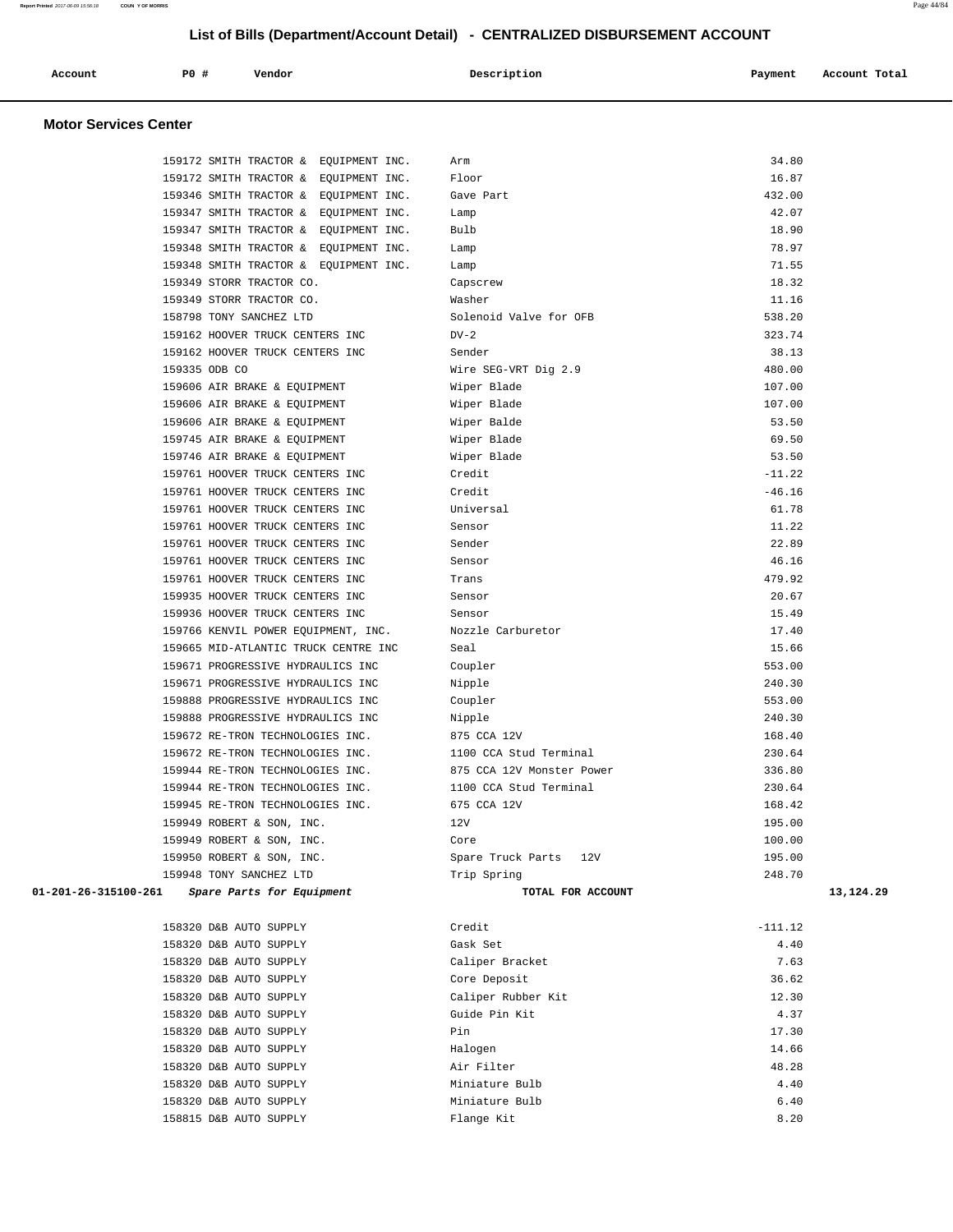| Account                      | PO# | Vendor | Description | Payment | Account Total |
|------------------------------|-----|--------|-------------|---------|---------------|
| <b>Motor Services Center</b> |     |        |             |         |               |

 157813 ABSOLUTE AUTO AND FLAT GLASS (UNIT 15-9) Windshield Repair 74.95 157814 ABSOLUTE AUTO AND FLAT GLASS (UNIT 6-51) Windshield Green Tint 196.49

#### 157814 ABSOLUTE AUTO AND FLAT GLASS Adhesive 27.00 157815 ABSOLUTE AUTO AND FLAT GLASS (UNIT 14-19) Windshield Green Tint 388.26 157815 ABSOLUTE AUTO AND FLAT GLASS Adhesive 27.00 158310 ABSOLUTE AUTO AND FLAT GLASS (UNIT 06-43) Windshield Green Tint 171.14 158310 ABSOLUTE AUTO AND FLAT GLASS Adhesive 27.00 158311 ABSOLUTE AUTO AND FLAT GLASS (UNIT 16-36) Windshield Green Tint 362.96 158311 ABSOLUTE AUTO AND FLAT GLASS Adhesive 27.00 158311 ABSOLUTE AUTO AND FLAT GLASS Clip 48.83 158549 ABSOLUTE AUTO AND FLAT GLASS (UNIT 7-38) Windshield Green Tint 119.65 158549 ABSOLUTE AUTO AND FLAT GLASS Adhesive 13.50 159156 D&B AUTO SUPPLY **Credit** Credit -48.01 159156 D&B AUTO SUPPLY Credit -18.00 159156 D&B AUTO SUPPLY Credit Credit Credit -113.00 159156 D&B AUTO SUPPLY Oil Filter 5.31 159156 D&B AUTO SUPPLY Battery 29.65 159156 D&B AUTO SUPPLY Halogen Capsule 14.66 159156 D&B AUTO SUPPLY **Disc Pad** 51.99 159156 D&B AUTO SUPPLY Disc Brake Pad 60.02 159156 D&B AUTO SUPPLY Brake Rotor 236.32 159156 D&B AUTO SUPPLY Hose Clamp 9.00 159156 D&B AUTO SUPPLY Sealer 36.32 159156 D&B AUTO SUPPLY Wiper Blade 24.32 159156 D&B AUTO SUPPLY Cabin Air Filter 37.89 159156 D&B AUTO SUPPLY V-Ribbed Belt 36.86 159156 D&B AUTO SUPPLY Air Filter 17.62 159156 D&B AUTO SUPPLY Oil FIlter 16.83 159156 D&B AUTO SUPPLY Disc Pad 51.99 159156 D&B AUTO SUPPLY Dexcool 52.32 159156 D&B AUTO SUPPLY Disc Pad 51.99 159156 D&B AUTO SUPPLY Wiper 11.12 159156 D&B AUTO SUPPLY Hyd Filter 20.47 159156 D&B AUTO SUPPLY Virtual Belt Kit 51.47 159156 D&B AUTO SUPPLY Wiper Blade 24.32 159156 D&B AUTO SUPPLY Alarm 24.99 159156 D&B AUTO SUPPLY Sensor Valve 13.76 159156 D&B AUTO SUPPLY Fuel Filter 20.63 159156 D&B AUTO SUPPLY Fuel Element 8.13 159156 D&B AUTO SUPPLY Serpentine Belt 20.80 159156 D&B AUTO SUPPLY Tensioner 30.66 159310 D&B AUTO SUPPLY Credit -18.00 159310 D&B AUTO SUPPLY Credit -38.50 159310 D&B AUTO SUPPLY Disc Brake Pad 60.02 159310 D&B AUTO SUPPLY Emer Service Rotors 196.86 159310 D&B AUTO SUPPLY Hose End 83.08 159310 D&B AUTO SUPPLY Floor Mat Black 65.39 159310 D&B AUTO SUPPLY Air Filter 18.52 159310 D&B AUTO SUPPLY Fuel Filter 38.34 159310 D&B AUTO SUPPLY Oil Filter 5.31 159310 D&B AUTO SUPPLY Hose End 22.36

 159310 D&B AUTO SUPPLY Curved Hose 66.43 159310 D&B AUTO SUPPLY Air Filter 15.98 159310 D&B AUTO SUPPLY Drain Plug 4.63 159310 D&B AUTO SUPPLY Brake Rotor 102.88 159310 D&B AUTO SUPPLY Disc Pad 51.99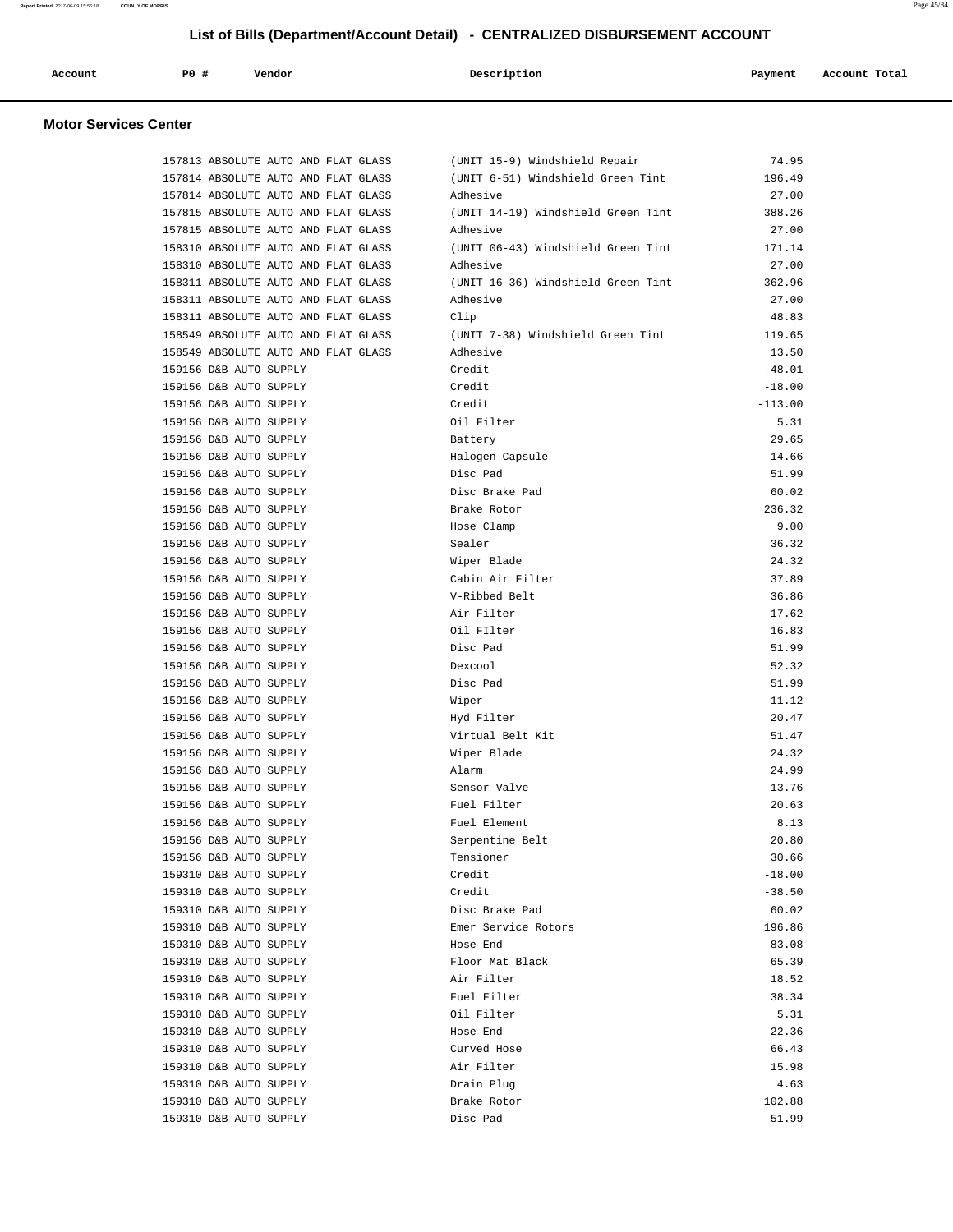| Account | <b>PO #</b> | Vendor | Description | Payment | Account Total |
|---------|-------------|--------|-------------|---------|---------------|
|         |             |        |             |         |               |

## **Motor Services Center**

| 159310 D&B AUTO SUPPLY            | Reman Starter                            | 132.36   |
|-----------------------------------|------------------------------------------|----------|
| 159310 D&B AUTO SUPPLY            | Core Deposit                             | 38.50    |
| 159310 D&B AUTO SUPPLY            | Battery                                  | 112.75   |
| 159310 D&B AUTO SUPPLY            | Core Deposit                             | 18.00    |
| 159310 D&B AUTO SUPPLY            | Ball Joint                               | 101.20   |
| 159310 D&B AUTO SUPPLY            | Ball Joint                               | 71.18    |
| 159310 D&B AUTO SUPPLY            | Oil Filter                               | 6.35     |
| 159310 D&B AUTO SUPPLY            | Oil Filter                               | 10.78    |
| 159310 D&B AUTO SUPPLY            | Blaster Penetrant                        | 31.92    |
| 159310 D&B AUTO SUPPLY            | White Lithium Grease                     | 23.36    |
| 159310 D&B AUTO SUPPLY            | Aresol                                   | 57.36    |
| 159310 D&B AUTO SUPPLY            | Air Freshener                            | 2.99     |
| 159310 D&B AUTO SUPPLY            | New Car                                  | 3.24     |
| 159310 D&B AUTO SUPPLY            | Black Ice                                | 6.48     |
| 159310 D&B AUTO SUPPLY            | Air Freshener                            | 2.99     |
| 159310 D&B AUTO SUPPLY            | Vanilla Pride                            | 3.24     |
| 158817 FLEMINGTON BUICK CHEVROLET | Module                                   | 123.43   |
| 159158 FLEMINGTON BUICK CHEVROLET | Module                                   | 40.68    |
| 159158 FLEMINGTON BUICK CHEVROLET | Motor                                    | 143.78   |
| 159160 FLEMINGTON BUICK CHEVROLET | Contain                                  | 39.07    |
| 159161 FLEMINGTON BUICK CHEVROLET | Wheel                                    | 670.92   |
| 159168 LEDGEWOOD POWER SPORTS INC | Kit-Seal                                 | 68.00    |
| 159169 LEDGEWOOD POWER SPORTS INC | Demand Drive Plus                        | 31.98    |
| 159169 LEDGEWOOD POWER SPORTS INC | Substituted                              | 117.98   |
| 158394 MORRISTOWN NAPA, LLC       | Oil Filter                               | 4.78     |
| 158394 MORRISTOWN NAPA, LLC       | Air Filter                               | 22.66    |
| 158394 MORRISTOWN NAPA, LLC       | Battery                                  | 12.26    |
| 158394 MORRISTOWN NAPA, LLC       | Oil Filter                               | 5.54     |
| 158394 MORRISTOWN NAPA, LLC       | Air Filter                               | 28.00    |
| 158394 MORRISTOWN NAPA, LLC       | Air Filter                               | 34.50    |
| 158394 MORRISTOWN NAPA, LLC       | Hydraulic Filter                         | 6.36     |
| 158394 MORRISTOWN NAPA, LLC       | Bat Acid                                 | 7.43     |
| 158395 MORRISTOWN NAPA, LLC       | Serpentine Belt                          | 28.02    |
| 158395 MORRISTOWN NAPA, LLC       | Support                                  | 25.96    |
| 158395 MORRISTOWN NAPA, LLC       | Battery                                  | 96.94    |
| 158395 MORRISTOWN NAPA, LLC       | Core Deposit                             | 9.00     |
| 158395 MORRISTOWN NAPA, LLC       | Fuel Filter                              | 61.32    |
| 158395 MORRISTOWN NAPA, LLC       | Fuel Filter                              | 34.74    |
| 158395 MORRISTOWN NAPA, LLC       | Mud Flaps                                | 17.72    |
| 159317 NIELSEN DODGE - C-J-R      | D^'cor Kit                               | 97.41    |
| 159318 NIELSEN DODGE - C-J-R      | Credit                                   | $-48.70$ |
| 159318 NIELSEN DODGE - C-J-R      | Handle                                   | 24.09    |
| 159318 NIELSEN DODGE - C-J-R      | Latch                                    | 48.70    |
| 159318 NIELSEN DODGE - C-J-R      | Bushing                                  | 12.54    |
| 159318 NIELSEN DODGE - C-J-R      | Seal                                     | 16.50    |
| 159334 NIELSEN RT 46, INC.        | Journal Prefix CVCS - Fuel Control Modul | 120.00   |
| 159165 MORRISTOWN NAPA, LLC       | Fuel Filter                              | 15.78    |
| 159165 MORRISTOWN NAPA, LLC       | Air Filter                               | 53.82    |
| 159165 MORRISTOWN NAPA, LLC       | Oil Filter                               | 8.70     |
| 159165 MORRISTOWN NAPA, LLC       | Trap Strap                               | 6.98     |
| 159165 MORRISTOWN NAPA, LLC       | Coupler                                  | 46.78    |
| 159166 MORRISTOWN NAPA, LLC       | Hose Clamp                               | 2.52     |
| 159166 MORRISTOWN NAPA, LLC       | Gearwrench                               | 23.40    |
| 159315 MORRISTOWN NAPA, LLC       | Oil Filter                               | 8.41     |
| 159315 MORRISTOWN NAPA, LLC       | Filter                                   | 26.06    |
| 159315 MORRISTOWN NAPA, LLC       | Filter                                   | 35.58    |
|                                   |                                          |          |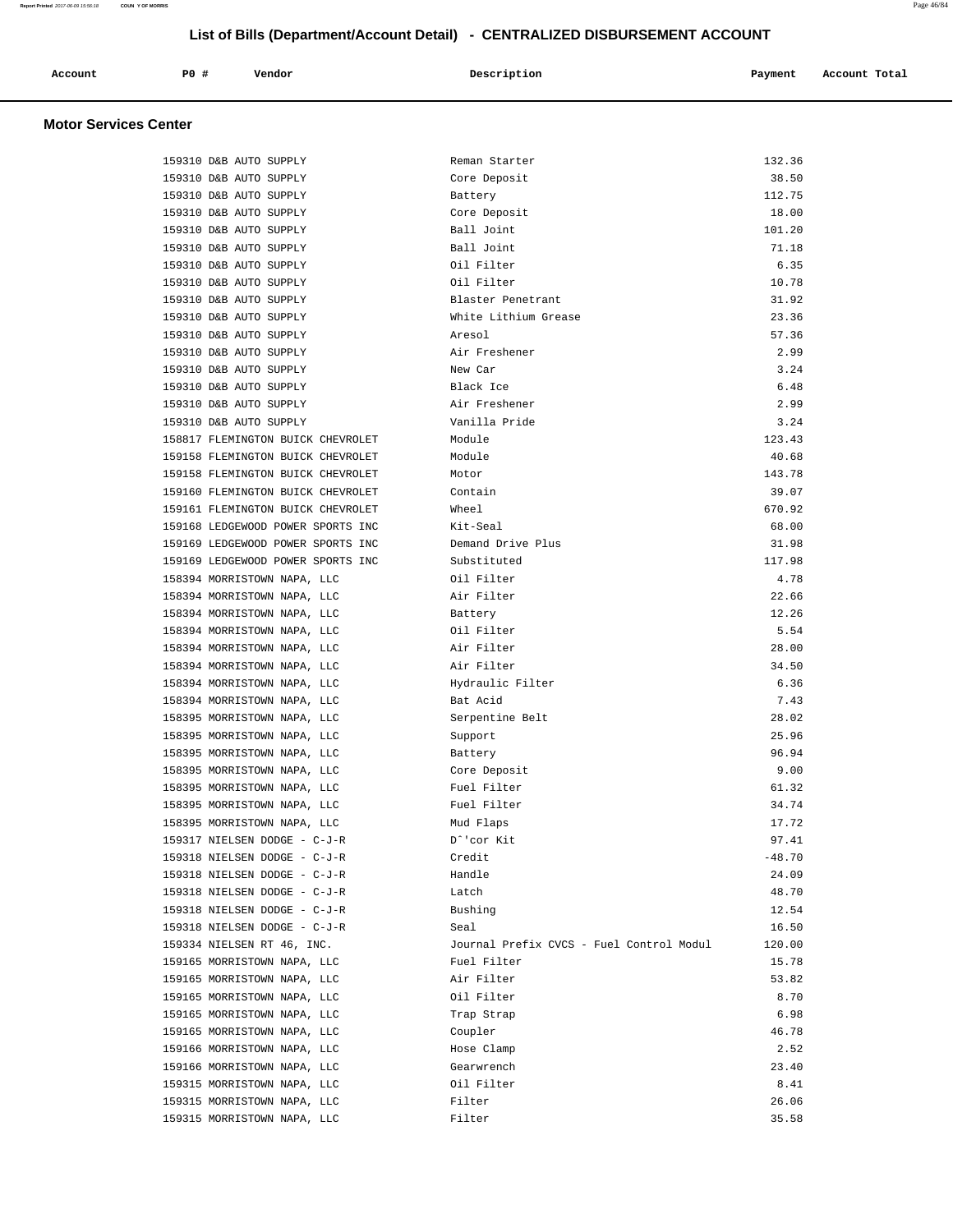| Account                      | PO#<br>Vendor               | Description  | Account Total<br>Payment |
|------------------------------|-----------------------------|--------------|--------------------------|
| <b>Motor Services Center</b> |                             |              |                          |
|                              | 159315 MORRISTOWN NAPA, LLC | Oil Filter   | 4.78                     |
|                              | 159315 MORRISTOWN NAPA, LLC | Fuel Filter  | 6.07                     |
|                              | 159315 MORRISTOWN NAPA, LLC | Air Filter   | 22.17                    |
|                              | 159315 MORRISTOWN NAPA, LLC | Fuel Filter  | 13.02                    |
|                              | 159315 MORRISTOWN NAPA, LLC | Hand Pump    | 102.99                   |
|                              | 159315 MORRISTOWN NAPA, LLC | Trans Filter | 5.98                     |

 159174 ROUTE 23 AUTOMALL LLC Brake Pad 52.64 159345 ROUTE 23 AUTOMALL LLC Credit -15.00 159345 ROUTE 23 AUTOMALL LLC Filter 31.68

159669 NIELSEN DODGE - C-J-R Shield Shield 50.63 159773 NIELSEN DODGE - C-J-R Support 101.60 159941 NIELSEN DODGE - C-J-R Plug 21.40  **01-201-26-315100-291 Vehicle Repairs TOTAL FOR ACCOUNT 7,023.80**

============

 159315 MORRISTOWN NAPA, LLC Battery 87.25 159316 MORRISTOWN NAPA, LLC Battery Charge 79.99

 159771 MORRISTOWN AUTO BODY INC TOWING - [Unit # 1-62] Plate CG8AXW 175.00 159772 MORRISTOWN AUTO BODY INC TOWING - [Unit # 1-63] Vin# 45188073 350.00

**TOTAL for Motor Services Center 26,017.28**

#### **Mosquito Extermination**

|                                | 159784 KRISTIAN MCMORLAND                         | Riembursement for round trip mileage for | 29.40    |          |
|--------------------------------|---------------------------------------------------|------------------------------------------|----------|----------|
| 01-201-26-320100-021           | Administrative Services                           | TOTAL FOR ACCOUNT                        |          | 29.40    |
|                                | 159220 MICHAEL HENDERSON                          | Reimbursement for purchase of chairs for | 186.87   |          |
|                                | 159782 TERESA DUCKWORTH                           | Reimbursement for round trip mileage for | 36.40    |          |
| $01 - 201 - 26 - 320100 - 039$ | Education Schools & Training                      | TOTAL FOR ACCOUNT                        |          | 223.27   |
|                                | 159811 DAILY RECORD                               | ASB-70021874 ULV Spray Notice Insertio   | 74.60    |          |
|                                | 160179 STAR LEDGER                                | ULV Spray Notice Insertion Date 5-16-17  | 132.02   |          |
| 01-201-26-320100-051           | Legal                                             | TOTAL FOR ACCOUNT                        |          | 206.62   |
|                                | 159221 W.B. MASON COMPANY INC                     | Paper trimmer, pads, tape, clips and cop | 189.28   |          |
|                                | 159216 CRYSTAL SPRINGS                            | Spring Water Delivery Date 4-4-17        | 80.00    |          |
|                                | 159216 CRYSTAL SPRINGS                            | Cooler Rental - April 2017               | 1.98     |          |
|                                | 159216 CRYSTAL SPRINGS                            | Spring Water Delivery Date 4-20-17       | 15.00    |          |
|                                | 01-201-26-320100-058 Office Supplies & Stationery | TOTAL FOR ACCOUNT                        |          | 286.26   |
|                                | 159139 RICOH USA, INC.                            | Ricoh MPC4503SP, Copier S/N E175MC63195  | 872.10   |          |
| 01-201-26-320100-163           | Office Machines                                   | TOTAL FOR ACCOUNT                        |          | 872.10   |
|                                | 159534 ADAPCO, INC.                               | Altosid XR INGOT Briquets *Silica (220   | 2,131.80 |          |
| 01-201-26-320100-225           | Chemicals & Sprays                                | TOTAL FOR ACCOUNT                        |          | 2,131.80 |
|                                | 159219 ALLEN PAPER & SUPPLY CO                    | Generic Toilet Tissue 2 Ply (4.5 X 3) (  | 31.15    |          |
|                                | 159219 ALLEN PAPER & SUPPLY CO                    | C-Fold Towel White (2400/CS) #4819C      | 51.20    |          |
|                                | 159224 TOMAR INDUSTRIES INC                       | #GNPR-XL-1M The Safety Zone Powder Free  | 69.00    |          |
|                                | 159224 TOMAR INDUSTRIES INC                       | PolyBag 22 X 16 X 58 Black 100/CS #MPB-  | 39.65    |          |
|                                | 160302 MORRISTOWN AGWAY                           | Propane Refill 20#                       | 33.00    |          |
| 01-201-26-320100-249           | Bldg Maintenance Supplies                         | TOTAL FOR ACCOUNT                        |          | 224.00   |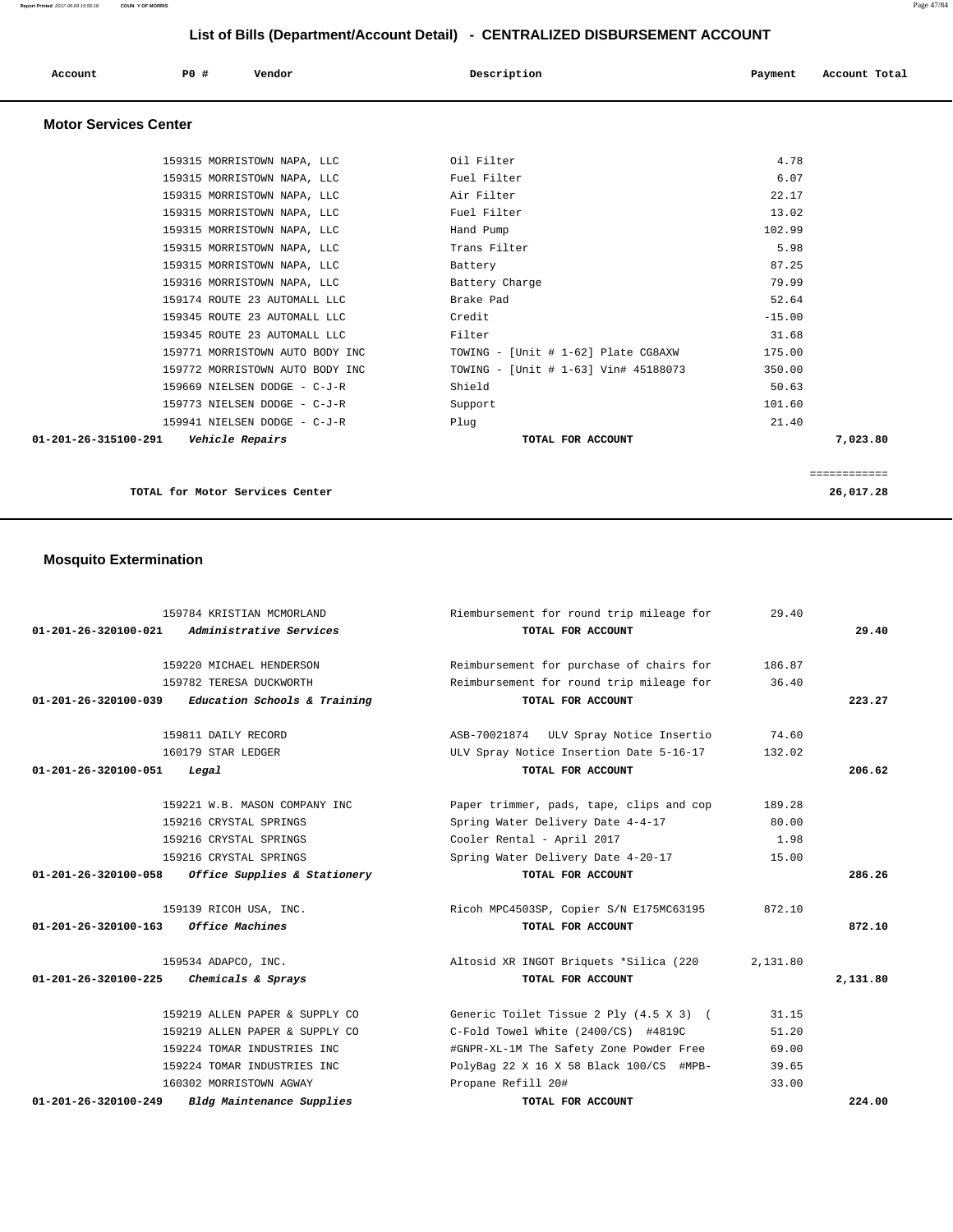**Report Printed** 2017-06-09 15:56:18 **COUN Y OF MORRIS** Page 48/84

# **List of Bills (Department/Account Detail) - CENTRALIZED DISBURSEMENT ACCOUNT**

| Account                        | PO# | Vendor                                | Description                                     | Payment  | Account Total |
|--------------------------------|-----|---------------------------------------|-------------------------------------------------|----------|---------------|
| <b>Mosquito Extermination</b>  |     |                                       |                                                 |          |               |
|                                |     | 158643 TREASURER, STATE OF NEW JERSEY | NJ DEP Hazardous Waste Compliance Monito        | 30.00    |               |
|                                |     | 156501 ZEP SALES & SERVICE            | 877301 - PL30 Bags - Case                       | 97.92    |               |
|                                |     | 156501 ZEP SALES & SERVICE            | 895601 - Ultra Wipes                            | 151.54   |               |
|                                |     | 156501 ZEP SALES & SERVICE            | Freight                                         | 25.99    |               |
|                                |     | 159785 JEFFREY DONNELLY               | Reimbursement for Coffee & Donuts for Ai        | 39.21    |               |
|                                |     | 159786 ROGER ARMSTRONG                | Reimbursement for Drinks, snacks and lun        | 117.50   |               |
|                                |     | 158891 U-LINE SHIPPING SUPPLY         | Insulated Foam Container - $6 \times 4$ 1/2 X 3 | 108.00   |               |
|                                |     | 158891 U-LINE SHIPPING SUPPLY         | Shipping                                        | 11.68    |               |
| $01 - 201 - 26 - 320100 - 251$ |     | Ground Maintenance Supplies           | TOTAL FOR ACCOUNT                               |          | 641.24        |
|                                |     | 158932 TOMAR INDUSTRIES INC           | Jackson Safety Element Smoke Safety Glas        | 44.40    |               |
|                                |     | 158932 TOMAR INDUSTRIES INC           | PPM-JAK28621 V60 Nemesis RX Reader Safet        | 24.50    |               |
|                                |     | 158932 TOMAR INDUSTRIES INC           | Cling/510 Bowl Cleaner 120T/CS CS #TBC-         | 59.00    |               |
|                                |     | 159218 UNIVAR USA, INC.               | 3 ML Compressed Air Sprayers #603469            | 743.85   |               |
| $01 - 201 - 26 - 320100 - 258$ |     | Equipment                             | TOTAL FOR ACCOUNT                               |          | 871.75        |
|                                |     | 159209 MORRISTOWN NAPA, LLC           | Carbdiesl Gas Can #817-4013                     | 69.96    |               |
|                                |     | 159209 MORRISTOWN NAPA, LLC           | Carb Spout Fuel Cntnr #720-1140                 | 27.88    |               |
|                                |     | 159893 MORRISTOWN NAPA, LLC           | Battery #8270                                   | 89.96    |               |
|                                |     | 159893 MORRISTOWN NAPA, LLC           | Core Deposit #8270                              | 18.00    |               |
|                                |     | 159893 MORRISTOWN NAPA, LLC           | Core Deposit #8270                              | $-18.00$ |               |
|                                |     | 159893 MORRISTOWN NAPA, LLC           | Battery #8223                                   | 38.11    |               |
|                                |     | 159893 MORRISTOWN NAPA, LLC           | Core Deposit #8223                              | 9.00     |               |
|                                |     | 159893 MORRISTOWN NAPA, LLC           | Core Deposit #8223                              | $-9.00$  |               |
| 01-201-26-320100-291           |     | Vehicle Repairs                       | TOTAL FOR ACCOUNT                               |          | 225.91        |
|                                |     |                                       |                                                 |          | ============  |
|                                |     | TOTAL for Mosquito Extermination      |                                                 |          | 5,712.35      |

## **Health Management**

| 160353 VERIZON WIRELESS                                           | L&PS/HEALTH MANAGEMENT                   | 737.80    |              |
|-------------------------------------------------------------------|------------------------------------------|-----------|--------------|
| Cellular Phone/Pagers<br>$01 - 201 - 27 - 330100 - 031$           | TOTAL FOR ACCOUNT                        |           | 737.80       |
| 158479 THERMOWORKS, INC.                                          | Ouote OT 21427 dated 4/27/2017 Item PW10 | 80.00     |              |
| 158479 THERMOWORKS, INC.                                          | shipping                                 | 9.11      |              |
| 159711 JACOUELINE BOURDONY                                        | Reimbursement lead exam                  | 140.00    |              |
| Other Outside Services<br>01-201-27-330100-084                    | TOTAL FOR ACCOUNT                        |           | 229.11       |
| 159705 W.B. MASON COMPANY INC                                     | Supplies invoice dated 4/25/2017         | 1,005.68  |              |
| 159705 W.B. MASON COMPANY INC                                     | invoice dated 5/2/2017                   | $-118.34$ |              |
| 159705 W.B. MASON COMPANY INC                                     | invoice dated 5/1/2017                   | 118.34    |              |
| 159705 W.B. MASON COMPANY INC                                     | invoice dated 5/4/2017                   | 131.85    |              |
| 157195 INTEC VIDEO SYSTEMS INC.                                   | Ouote 0040561 Customer # 02 MOR05        | 1,599.00  |              |
| $01 - 201 - 27 - 330100 - 210$<br>Environmental Compliance        | TOTAL FOR ACCOUNT                        |           | 2,736.53     |
| 158670 TREASURER-STATE OF NEW JERSEY                              | NJEMS Bill ID 167168500 Program Interest | 835.00    |              |
| 01-201-27-330100-231<br>Hazardous Material Disposal               | TOTAL FOR ACCOUNT                        |           | 835.00       |
| 150450 FF1 PROFESSIONAL SAFETY SERVICES                           | Quote 149690 clothing Mike Flora         | 767.14    |              |
| (2016) Environmental Compliance<br>$01 - 203 - 27 - 330100 - 210$ | TOTAL FOR ACCOUNT                        |           | 767.14       |
|                                                                   |                                          |           | ============ |
| TOTAL for Health Management                                       |                                          |           | 5,305.58     |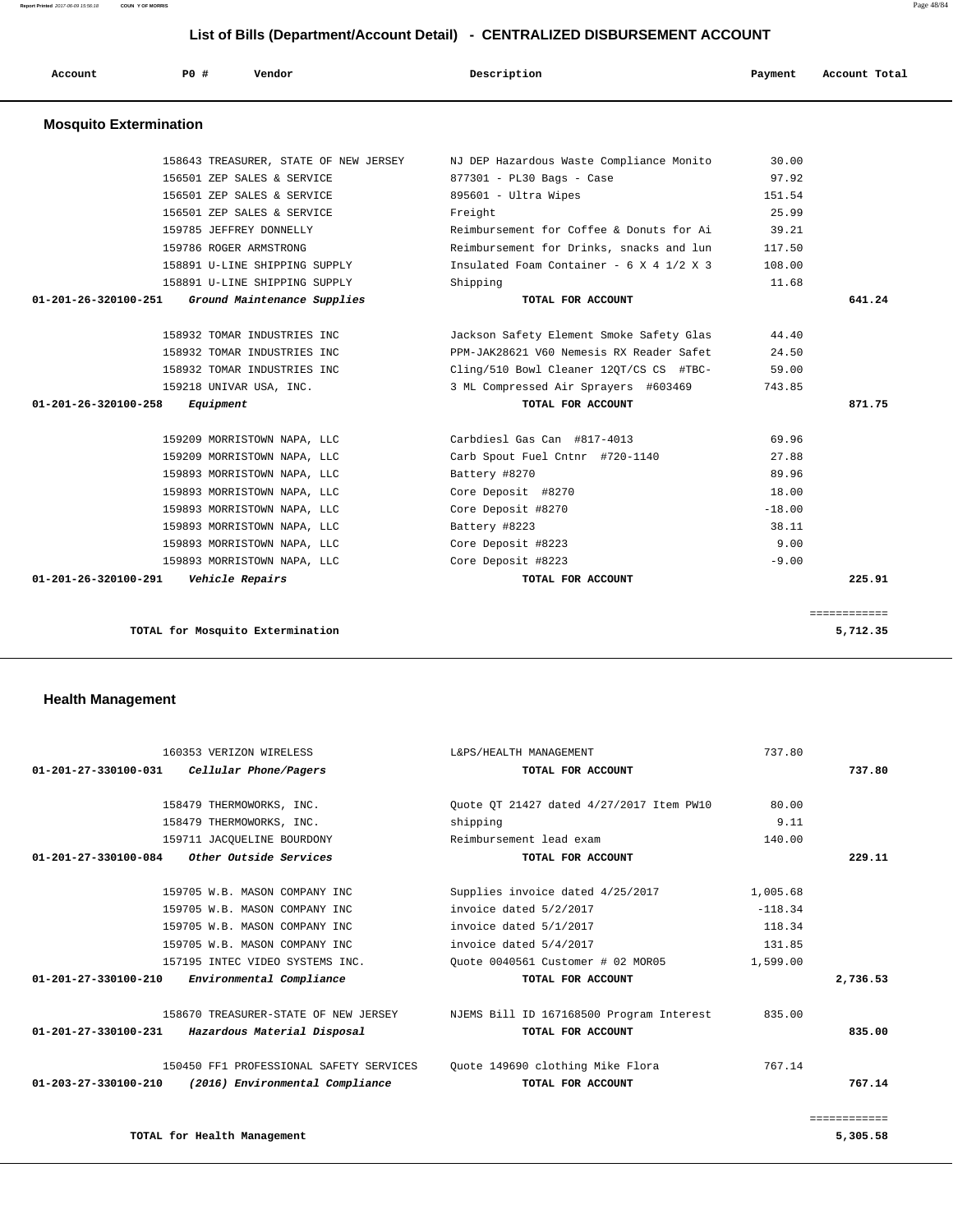**Report Printed** 2017-06-09 15:56:18 **COUN Y OF MORRIS** Page 49/84

| List of Bills (Department/Account Detail) - CENTRALIZED DISBURSEMENT ACCOUNT |                    |                                                                          |                                                               |                |               |  |
|------------------------------------------------------------------------------|--------------------|--------------------------------------------------------------------------|---------------------------------------------------------------|----------------|---------------|--|
| Account                                                                      | PO#                | Vendor                                                                   | Description                                                   | Payment        | Account Total |  |
| <b>Human Services</b>                                                        |                    |                                                                          |                                                               |                |               |  |
|                                                                              |                    | 158453 OFFICE CONCEPTS GROUP, INC.<br>158454 OFFICE CONCEPTS GROUP, INC. | Office supplies for Liz and Jenn<br>Voice Recorder for Pat M. | 92.96<br>51.47 |               |  |
| 01-201-27-331100-058                                                         |                    | Office Supplies & Stationery                                             | TOTAL FOR ACCOUNT                                             |                | 144.43        |  |
|                                                                              |                    | 160450 COUNTY OF MORRIS                                                  | 2nd Half 5/17 Metered Mail                                    | 169.35         |               |  |
| 01-201-27-331100-068                                                         |                    | Postage & Metered Mail                                                   | TOTAL FOR ACCOUNT                                             |                | 169.35        |  |
|                                                                              |                    | 160359 ELIZABETH A. JACOBSON                                             | Roundtrip Mileage reimbursement                               | 174.30         |               |  |
|                                                                              |                    | 160359 ELIZABETH A. JACOBSON                                             | Parking fees and tolls                                        | 21.30          |               |  |
| 01-201-27-331100-082                                                         | Travel Expense     |                                                                          | TOTAL FOR ACCOUNT                                             |                | 195.60        |  |
|                                                                              | 159930 NJHMFA-HMIS |                                                                          | County of Morris Fiscal Year 2017 HMIS (                      | 6,500.00       |               |  |
| $01 - 201 - 27 - 331100 - 084$                                               |                    | Other Outside Services                                                   | TOTAL FOR ACCOUNT                                             |                | 6,500.00      |  |
|                                                                              |                    | 159922 JENNIFER CARPINTERI                                               | Dinner and beverages for staff, non prof                      | 66.99          |               |  |

 159690 LONGFELLOWS SANDWICH DELI 2017 Department of Human Services Meetin 162.99 159690 LONGFELLOWS SANDWICH DELI 2017 Department of Human Services Meetin 283.97 160073 LONGFELLOWS SANDWICH DELI 2017 Department of Human Services Meetin 146.99  **01-201-27-331100-088 Meeting Exp Advisory Board Etc TOTAL FOR ACCOUNT 660.94**

============

**TOTAL for Human Services 7,670.32**

 **Youth Shelter** 

 158580 TARA L. PREZIOSO Reimbursement for Training Children's Su 79.00 159190 HANDLE WITH CARE BEHAVIOR Offsite Attendee ext. for Mark Debrecki 405.00 159190 HANDLE WITH CARE BEHAVIOR HWC Offsite Instructor Re Certification 450.00  **01-201-27-331110-039 Education Schools & Training TOTAL FOR ACCOUNT 934.00** 160237 THOMAS POLLIO Breakfast for Shelter meeting 54.26 160237 THOMAS POLLIO youth shelter primary time 8.88 160237 THOMAS POLLIO trip to aquarium 44.81 160237 THOMAS POLLIO Primary time 10.00 160237 THOMAS POLLIO Movies 54.50 160237 THOMAS POLLIO Dinner for residents 11.44 160237 THOMAS POLLIO Dunkin donuts meeting 29.22  **01-201-27-331110-059 Other General Expenses TOTAL FOR ACCOUNT 213.11** 160450 COUNTY OF MORRIS 2nd Half 5/17 Metered Mail 1.65  **01-201-27-331110-068 Postage and Metered Mail TOTAL FOR ACCOUNT 1.65** 159263 NU-WAY CONCESSIONAIRES INC Dietary Services Lunch meals Feb. 2017 1,138.50 159263 NU-WAY CONCESSIONAIRES INC Dinner meals Feb 2017 1,138.50 159263 NU-WAY CONCESSIONAIRES INC week end meals Sat. & Sun. Feb. 2017 286.00 159263 NU-WAY CONCESSIONAIRES INC Groceries Invoice 7794 366.43 159263 NU-WAY CONCESSIONAIRES INC Invoice 7801 137.69 159263 NU-WAY CONCESSIONAIRES INC Invoice 7809 9.00 159263 NU-WAY CONCESSIONAIRES INC Invoice 7814 512.55 159263 NU-WAY CONCESSIONAIRES INC Invoice 7823 144.47 159263 NU-WAY CONCESSIONAIRES INC Invoice 7831 703.97  **01-201-27-331110-185 Food TOTAL FOR ACCOUNT 4,437.11**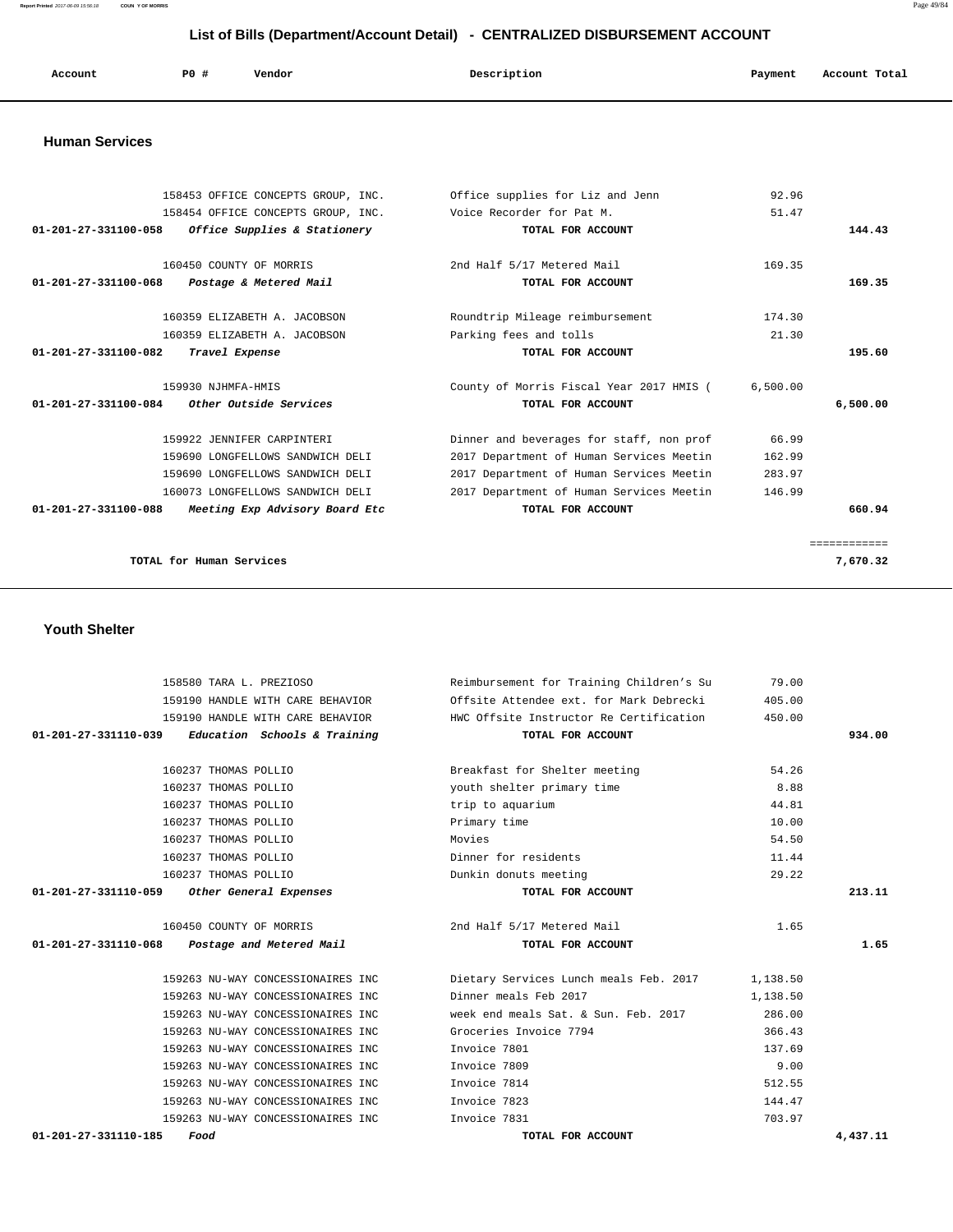**Report Printed** 2017-06-09 15:56:18 **COUN Y OF MORRIS** Page 50/84

# **List of Bills (Department/Account Detail) - CENTRALIZED DISBURSEMENT ACCOUNT**

| Account              | P0#                     | Vendor                       | Description                              | Payment | Account Total |
|----------------------|-------------------------|------------------------------|------------------------------------------|---------|---------------|
| <b>Youth Shelter</b> |                         |                              |                                          |         |               |
|                      |                         | 157875 LTC SCRIPTS INC.      | RX for H.B. Youth Shelter Residents 3/8/ | 30.50   |               |
|                      |                         | 157875 LTC SCRIPTS INC.      | RX for M.L. Youth Shelter Resident 3/15/ | 16.90   |               |
|                      |                         | 159350 MOORE MEDICAL LLC     | Order # 50298108 Jan. 2017 Item 83277    | 2.06    |               |
|                      |                         | 159350 MOORE MEDICAL LLC     | Item 24805                               | 42.18   |               |
|                      |                         | 159350 MOORE MEDICAL LLC     | Item 84465                               | 55.58   |               |
|                      |                         | 159350 MOORE MEDICAL LLC     | Handling                                 | 11.00   |               |
|                      |                         | 159350 MOORE MEDICAL LLC     | Fuel Charge                              | 0.71    |               |
|                      |                         | 159350 MOORE MEDICAL LLC     | Order # 50312893 Item 82789 Jan 27 2017  | 24.79   |               |
|                      |                         | 159350 MOORE MEDICAL LLC     | Handling                                 | 11.00   |               |
|                      |                         | 159350 MOORE MEDICAL LLC     | Fuel Charge                              | 0.71    |               |
| 01-201-27-331110-189 | Medical                 |                              | TOTAL FOR ACCOUNT                        |         | 8,745.43      |
|                      |                         | 159265 JERSEY PAPER PLUS INC | Coarse Paper & Household Supplies paper  | 100.30  |               |
|                      |                         | 159265 JERSEY PAPER PLUS INC | c fold towels                            | 141.30  |               |
| 01-201-27-331110-252 |                         | Janitorial Supplies          | TOTAL FOR ACCOUNT                        |         | 241.60        |
|                      |                         |                              |                                          |         | ============  |
|                      | TOTAL for Youth Shelter |                              |                                          |         | 14,572.90     |

# **Office on Aging**

|                                | 160196 VYNE EDUCATION LLC.    | 00049333 - Borderline Pers. Dis. Semina  | 359.98 |              |
|--------------------------------|-------------------------------|------------------------------------------|--------|--------------|
| 01-201-27-333100-039           | Education Schools & Training  | TOTAL FOR ACCOUNT                        |        | 359.98       |
|                                |                               |                                          |        |              |
|                                | 159856 SHAWNNA BAILEY         | reimb for car ins. Jan. Feb Mar Apr 2017 | 60.00  |              |
|                                | 160358 KAREN WEBSTER          | Reimb for car Ins May 2017               | 12.00  |              |
|                                | 160357 LUCY CANNIZZO          | Reimb of Car insur. May 2017             | 12.00  |              |
| $01 - 201 - 27 - 333100 - 048$ | Insurance                     | TOTAL FOR ACCOUNT                        |        | 84.00        |
|                                | 159916 W.B. MASON COMPANY INC | SEE ATTACHED                             | 236.85 |              |
| 01-201-27-333100-058           | Office Supplies & Stationery  | TOTAL FOR ACCOUNT                        |        | 236.85       |
|                                | 159589 MARIA ROSARIO          | breakfast items for LEG REV, COMM REL, P | 19.48  |              |
| 01-201-27-333100-059           | Other General Expenses        | TOTAL FOR ACCOUNT                        |        | 19.48        |
|                                | 160450 COUNTY OF MORRIS       | 2nd Half 5/17 Metered Mail               | 108.59 |              |
| 01-201-27-333100-068           | Postage & Metered Mail        | TOTAL FOR ACCOUNT                        |        | 108.59       |
|                                |                               |                                          |        |              |
|                                | 159589 MARIA ROSARIO          | Reimb mileage for April 2017             | 10.50  |              |
|                                | 159856 SHAWNNA BAILEY         | reimb mileage Jan. Feb. Mar. Apr 2017    | 142.10 |              |
|                                | 160358 KAREN WEBSTER          | Reimb for mileage for May 2017           | 16.63  |              |
|                                | 160357 LUCY CANNIZZO          | Reimb Mileage for May 2017               | 84.35  |              |
| 01-201-27-333100-082           | Travel Expense                | TOTAL FOR ACCOUNT                        |        | 253.58       |
|                                | 159467 RICOH USA, INC.        | CONT#16575 MPC 4503 SP                   | 924.98 |              |
| 01-201-27-333100-164           | Office Machines - Rental      | TOTAL FOR ACCOUNT                        |        | 924.98       |
|                                |                               |                                          |        | ============ |
|                                | TOTAL for Office on Aging     |                                          |        | 1,987.46     |
|                                |                               |                                          |        |              |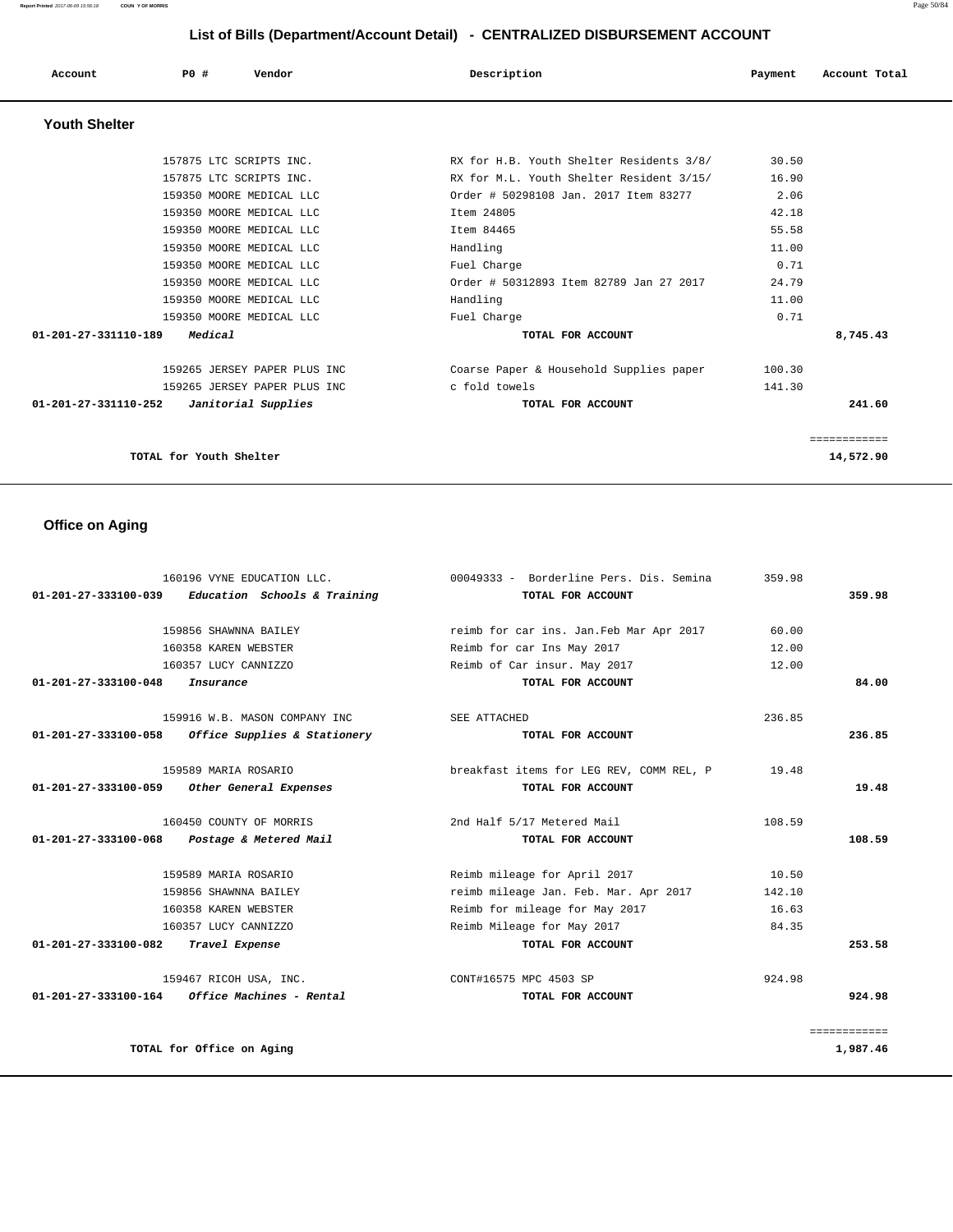**Report Printed** 2017-06-09 15:56:18 **COUN Y OF MORRIS** Page 51/84

# **List of Bills (Department/Account Detail) - CENTRALIZED DISBURSEMENT ACCOUNT**

| Account              | P0 #                      | Vendor                        | Description       | Account Total<br>Payment |
|----------------------|---------------------------|-------------------------------|-------------------|--------------------------|
|                      |                           |                               |                   |                          |
|                      |                           | 159915 NEWBRIDGE SERVICES INC | JACC Reimb Q1 #2  | 190.00                   |
| 01-201-27-333105-090 |                           | NJEASE Phase II Expenditures  | TOTAL FOR ACCOUNT | 190.00                   |
|                      |                           |                               |                   | ============             |
|                      | TOTAL for NJEASE Phase II |                               |                   | 190.00                   |
|                      |                           |                               |                   |                          |

 **Grant in Aid** 

|                      | TOTAL for Grant in Aid              |                                          |           | ============<br>81,834.90 |
|----------------------|-------------------------------------|------------------------------------------|-----------|---------------------------|
|                      |                                     |                                          |           |                           |
| 01-201-27-342000-090 | Grant in Aid: Program Expenditures  | TOTAL FOR ACCOUNT                        |           | 81,834.90                 |
|                      | 159699 NEW HOPE FOUNDATION INC.     | April 2017 - Workshop days               | 2,450.00  |                           |
|                      | 159626 NEWBRIDGE SERVICES INC       | 226 hrs of clinical case management serv | 17,441.00 |                           |
|                      | 159793 CFCS - HOPE HOUSE            | 1725GIA 02 APRIL                         | 853.00    |                           |
|                      | 159792 CFCS - HOPE HOUSE            | 1739 GIA O2 APRIL                        | 2,726.00  |                           |
|                      | 159695 CFCS - HOPE HOUSE            | April 2017 - Group                       | 85.00     |                           |
|                      | 159695 CFCS - HOPE HOUSE            | April 2017 - Case mgmt, indiv.           | 4,320.00  |                           |
|                      | 159651 CFCS - HOPE HOUSE            | APRIL-GIA-1721 The Aids Center           | 3,062.00  |                           |
|                      | 159609 FAMILY INTERVENTION          | 01 2017 324.50 contracted hours          | 20,119.00 |                           |
|                      | 159631 DEIRDRE'S HOUSE              | Q1 2017 expenses - 91 group hours        | 4,589.00  |                           |
|                      | 159628 DEIRDRE'S HOUSE              | 01 2017 expenses - 72 hours              | 6,965.00  |                           |
|                      | 158581 MC ORGANIZATION FOR HISPANIC | 01-GIA-1702 Community Outreach and Advoc | 14,021.90 |                           |
|                      | 158375 NORWESCAP INC                | 01-GIA-1753 Planting Seeds For A Strong  | 5,203.00  |                           |

### **Seniors, Disabled & Veterans**

| 160355 SABRINA BAARDA                                 | Vet. Conf. ord# 4896 4/5/17 | 50.00  |
|-------------------------------------------------------|-----------------------------|--------|
| Education, Schools & Training<br>01-201-27-343100-039 | TOTAL FOR ACCOUNT           | 50.00  |
|                                                       |                             |        |
| 160355 SABRINA BAARDA                                 | reimb Car Ins May 2017      | 12.00  |
| 01-201-27-343100-059<br>Other General Expenses        | TOTAL FOR ACCOUNT           | 12.00  |
|                                                       |                             |        |
| 160355 SABRINA BAARDA                                 | reimb mileage May 2017      | 67.90  |
| 160355 SABRINA BAARDA                                 | Park. 5/5/17                | 10.00  |
| 01-201-27-343100-082<br>Travel Expense                | TOTAL FOR ACCOUNT           | 77.90  |
|                                                       |                             |        |
|                                                       |                             |        |
| TOTAL for Seniors, Disabled & Veterans                |                             | 139.90 |
|                                                       |                             |        |

## **County Board of Social Service**

| 157396 STATE OF NJ CIVIL SERVICE COMMISSIO S3 - Supervisor Success Series - A. Krau  |                          | 459.00   |
|--------------------------------------------------------------------------------------|--------------------------|----------|
| 157396 STATE OF NJ CIVIL SERVICE COMMISSIO  S3 - Supervisor Success Series - I. Talw |                          | 459.00   |
| 157396 STATE OF NJ CIVIL SERVICE COMMISSIO  S3 - Supervisor Success Series - B. McGo |                          | 459.00   |
| Education, Schools & Training<br>01-201-27-345100-039                                | TOTAL FOR ACCOUNT        | 1,377.00 |
|                                                                                      |                          |          |
| 159481 W.B. MASON COMPANY INC                                                        | Cable Order # S047751209 | 227.55   |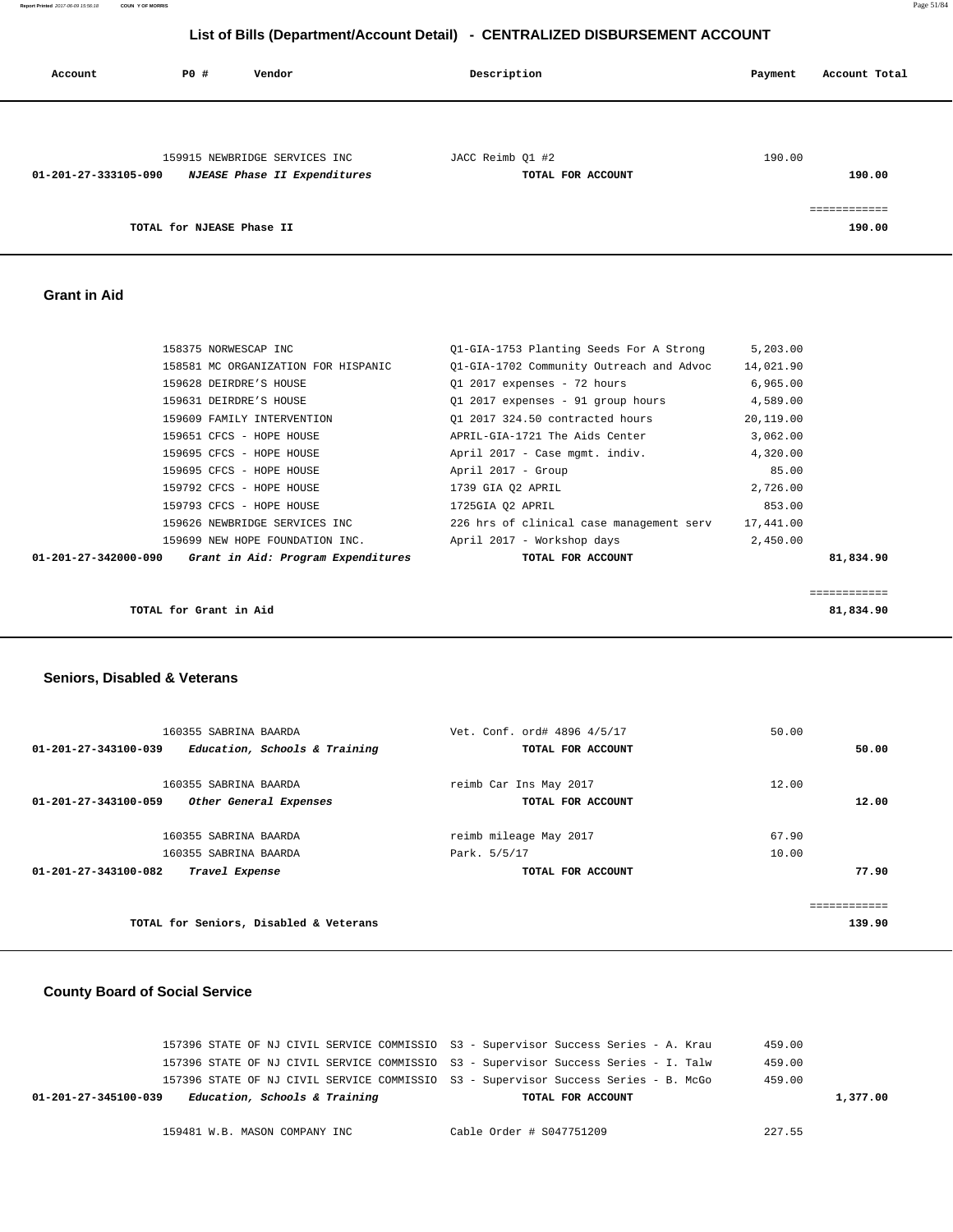|                      | 159141 OFFICE CONCEPTS GROUP, INC.                                            | Office Supplies- Acct#17982              | 230.44    |            |
|----------------------|-------------------------------------------------------------------------------|------------------------------------------|-----------|------------|
|                      | 159141 OFFICE CONCEPTS GROUP, INC.                                            | Office Supplies- Acct#17982              | 69.96     |            |
|                      | 158284 U-LINE SHIPPING SUPPLY                                                 | hand sanitizer dispensers & cartridges-  | 523.49    |            |
|                      | 159142 W.B. MASON COMPANY INC                                                 | Office Supplies - Order# S047405866      | 322.45    |            |
|                      | 159144 CRYSTAL SPRINGS                                                        | Bottled Water 3/27/17                    | 137.50    |            |
|                      | 159144 CRYSTAL SPRINGS                                                        | Bottled Water 4/6/17                     | 6.93      |            |
|                      | 159144 CRYSTAL SPRINGS                                                        | Bottled Water 4/10/17                    | 130.00    |            |
|                      | 160204 W.B. MASON COMPANY INC                                                 | See Attached (S048268313)                | 110.70    |            |
|                      | 160204 W.B. MASON COMPANY INC                                                 | See Attached (S048458085)                | 446.12    |            |
|                      | 160204 W.B. MASON COMPANY INC                                                 | See Attached (S046598862)                | 567.15    |            |
|                      | 160204 W.B. MASON COMPANY INC                                                 | See Attached (S046845546) credit         | $-128.60$ |            |
| 01-201-27-345100-058 | Office Supplies & Stationery                                                  | TOTAL FOR ACCOUNT                        |           | 4,041.45   |
|                      | 159149 RICOH USA INC.                                                         | Copier Care Contract# CN10426-01         | 393.12    |            |
|                      | 159149 RICOH USA INC.                                                         | Copier Care Contract# CN10428-BW340-01   | 2,792.07  |            |
|                      | 159147 ABLE SECURITY LOCKSMITHS                                               | Office Supplies-Dover- Locks             | 444.00    |            |
|                      | 158282 J. O'BRIEN CO INC                                                      | Breakaway lanyards and Slot/Chain holes  | 241.98    |            |
|                      | 159957 MINUTEMAN PRESS OF MORRISTOWN                                          | 2 banners stigma free (Job 40946)        | 60.00     |            |
|                      | 159957 MINUTEMAN PRESS OF MORRISTOWN                                          | 1 banner (Job 40945)                     | 350.00    |            |
| 01-201-27-345100-059 | Other General Expenses                                                        | TOTAL FOR ACCOUNT                        |           | 4,281.17   |
|                      |                                                                               |                                          |           |            |
|                      | 159960 PNC EOUIPMENT FINANCE, LLC                                             | Copier Lease Charges for 3/27/17-6/26/17 | 2,133.00  |            |
| 01-201-27-345100-164 | Office Machines - Rental                                                      | TOTAL FOR ACCOUNT                        |           | 2,133.00   |
|                      |                                                                               |                                          |           |            |
|                      | 158283 PRIME HEALTHCARE SERVICES                                              | Bills for Dover Office- Rental- Acct. #0 | 1,502.26  |            |
|                      | 159478 PRIME HEALTHCARE SERVICES                                              | Dover Office Bills- Rental- Acct.# 21646 | 797.41    |            |
|                      |                                                                               |                                          |           |            |
| 01-201-27-345100-257 | Rental - Other                                                                | TOTAL FOR ACCOUNT                        |           | 2,299.67   |
|                      | 159480 U.S. SECURITY ASSOCIATES, INC.                                         | Security Officers for 2/3/17-2/9/17      | 1,694.51  |            |
|                      | 159140 U.S. SECURITY ASSOCIATES, INC.                                         | Security Officers 04/21/17-04/27/17      | 2,181.91  |            |
|                      | 159140 U.S. SECURITY ASSOCIATES, INC.                                         | Security Officers 04/14/17-04/20/17      | 1,939.94  |            |
|                      | 159140 U.S. SECURITY ASSOCIATES, INC.                                         | Security Officers 04/07/17-04/13/17      | 2,191.25  |            |
|                      | 159804 JOHNSON & JOHNSON, ESQS                                                | MCOTA v. Infranco- Professional Services | 756.00    |            |
|                      | 159804 JOHNSON & JOHNSON, ESQS                                                | Collections- MCOTA- Professional Service | 1,551.50  |            |
|                      | 159804 JOHNSON & JOHNSON, ESQS                                                | Child Support- MCOTA- Professional Servi | 4,374.00  |            |
|                      | 159477 HINDSIGHT, INC                                                         | Monthy Maintenance Jan-May 2017          | 99,900.00 |            |
|                      | 159802 U.S. SECURITY ASSOCIATES, INC.                                         | Security Officer for 4/28/17-5/4/17      | 2,441.24  |            |
|                      | 159143 UNITRONIX DATA SYSTEMS INC                                             | Software maintenance for the month of Ma | 6,759.00  |            |
|                      | 160207 U.S. SECURITY ASSOCIATES, INC.                                         | Security 2/10-2/16/17                    | 1,747.46  |            |
|                      | 160207 U.S. SECURITY ASSOCIATES, INC.                                         | Secuirty 5/12-5/18/17                    | 2,287.20  |            |
|                      | 160292 U.S. SECURITY ASSOCIATES, INC.                                         | Security 5/19-5/25/17                    | 2,089.68  |            |
| 01-201-27-345100-325 | Special Services                                                              | TOTAL FOR ACCOUNT                        |           | 129,913.69 |
|                      |                                                                               |                                          |           |            |
|                      | 157465 DELTA DENTAL OF NEW JERSEY, INC.                                       | April Premium Invoice                    | 320.76    |            |
|                      | 159371 DELTA DENTAL OF NEW JERSEY, INC.                                       | May Premium Invoice                      | 718.50    |            |
|                      | 159371 DELTA DENTAL OF NEW JERSEY, INC.                                       | May Premium Invoice                      | 267.30    |            |
|                      | 159369 FLAGSHIP HEALTH SYSTEMS, INC.                                          | May Premium- group 1296 (Active)         | 432.46    |            |
|                      | 159369 FLAGSHIP HEALTH SYSTEMS, INC.<br>159215 DELTA DENTAL INSURANCE COMPANY | May Premium- group 1305 (Cobra)          | 154.45    |            |
| 01-201-27-345100-329 | Hospital Insurance Premiums                                                   | May Premium Bill<br>TOTAL FOR ACCOUNT    | 2,837.61  | 4,731.08   |
|                      |                                                                               |                                          |           |            |

### **County Board of Social Service**

|         |     |        | List of Bills (Department/Account Detail) - CENTRALIZED DISBURSEMENT ACCOUNT |         |               |  |
|---------|-----|--------|------------------------------------------------------------------------------|---------|---------------|--|
| Account | P0# | Vendor | Description                                                                  | Payment | Account Total |  |

159481 W.B. MASON COMPANY INC Key Safe Order # S047899186 65.42

 158845 CDW GOVERNMENT DVI-I to DVR-D splitter cables Quote#1BQ 263.76 159141 OFFICE CONCEPTS GROUP, INC. Office Supplies- Acct#17982 820.72 159141 OFFICE CONCEPTS GROUP, INC. Office Supplies- Acct#17982 172.01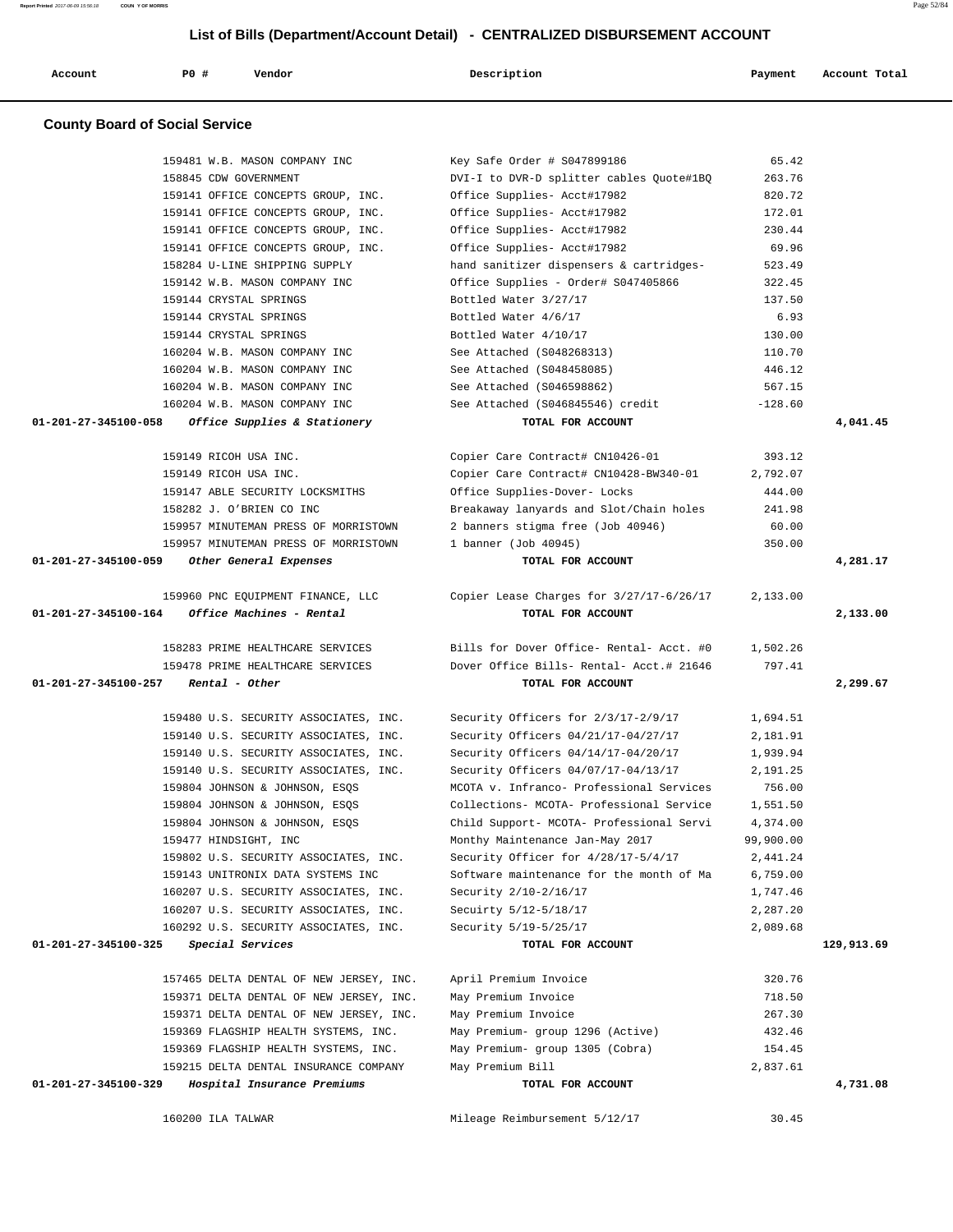**Report Printed** 2017-06-09 15:56:18 **COUN Y OF MORRIS** Page 53/84

# **List of Bills (Department/Account Detail) - CENTRALIZED DISBURSEMENT ACCOUNT**

| Account                        | PO#<br>Vendor                            | Description                                                | Payment | Account Total |
|--------------------------------|------------------------------------------|------------------------------------------------------------|---------|---------------|
|                                | <b>County Board of Social Service</b>    |                                                            |         |               |
| $01 - 201 - 27 - 345100 - 332$ | 160201 MAIRA ROGERS<br>Mileage           | Mileage Reimbursement 2/23/17-5/23/17<br>TOTAL FOR ACCOUNT | 17.15   | 147.35        |
|                                |                                          |                                                            |         |               |
|                                | 160199 JAYSHREE TRIVEDI                  | Insurance Reimbursement 1/1/17-6/30/17                     | 90.00   |               |
|                                | 160203 ALYSSA L. PASOURIELLO             | Insurance reimbursement 1/1/17-7/1/17                      | 72.00   |               |
|                                | 160198 ERICA JOHNSON                     | Insurance Reimbursement 1/1/17-6/30/17                     | 90.00   |               |
|                                | 160201 MAIRA ROGERS                      | Parking Reimbursement 2/23/17-5/23/17                      | 22.25   |               |
| $01 - 201 - 27 - 345100 - 333$ | Other Allowances                         | TOTAL FOR ACCOUNT                                          |         | 274.25        |
|                                |                                          |                                                            |         |               |
|                                |                                          |                                                            |         | ============  |
|                                | TOTAL for County Board of Social Service |                                                            |         | 149,198.66    |

## **DEPARTMENT 349110**

|                      | TOTAL for DEPARTMENT 349110  |                       |          | 11,603.21 |
|----------------------|------------------------------|-----------------------|----------|-----------|
|                      |                              |                       |          |           |
| 01-201-27-349110-090 | Program Expenditures         | TOTAL FOR ACCOUNT     |          | 11,603.21 |
|                      | 159890 ESSEX COUNTY HOSPITAL | April Recoveries      | $-61.34$ |           |
|                      | 159890 ESSEX COUNTY HOSPITAL | A.L. April 1-30, 2017 | 3,885.90 |           |
|                      | 159368 ESSEX COUNTY HOSPITAL | April Recoveries      | $-61.34$ |           |
|                      | 159368 ESSEX COUNTY HOSPITAL | A.L. April 1-30, 2017 | 3,885.90 |           |
|                      | 159368 ESSEX COUNTY HOSPITAL | March Recoveries      | $-61.34$ |           |
|                      | 159368 ESSEX COUNTY HOSPITAL | A.L. March 1-31, 2017 | 4,015.43 |           |
|                      |                              |                       |          |           |

### **MV:Administration**

| Temporary Help - Per Diem Nurses<br>01-201-27-350100-013                 | TOTAL FOR ACCOUNT       | 53,958.19 |
|--------------------------------------------------------------------------|-------------------------|-----------|
| 160381 TEODORA O. DELEON RN, 5.14 thru 6.3.2017                          |                         | 592.00    |
| 160380 ROSE DUMAPIT                                                      | RN,5.14 thru 6.3.2017   | 2,659.19  |
| 160379 MIRLENE ESTRIPLET                                                 | RN,5.14 thru 6.3.2017   | 3,108.00  |
| 160378 MICHELLE CAPILI                                                   | RN, 5.14 thru 6.3.2017  | 5,026.45  |
| 160377 MARTHA YAGHI                                                      | RN,5.14 thru 6.3.2017   | 888.00    |
| 160376 MARION ENNIS                                                      | LPN,5.14 thru 6.3.2017  | 3,549.00  |
| 160374 MARIA CARMELITA OBLINA                                            | LPN,5.14 thru 6.3.2017  | 696.00    |
| 160375 MADUKWE IMO IBOKO, RN                       RN,5.14 thru 6.3.2017 |                         | 2,386.50  |
| 160373 LOUISE R. MACCHIA                                                 | RN, 5.14 thru 6.3.2017  | 4,097.75  |
| 160372 ILLIENE CHARLES, RN                        RN, 5.14 thru 6.3.2017 |                         | 4,127.35  |
| 160371 GEORGINA GRAY-HORSLEY                                             | LPN,5.14 thru 6.3.2017  | 1,160.00  |
| 160370 EVELYN TOLENTINO                                                  | RN,5.14 thru 6.3.2017   | 2,613.13  |
| 160369 ELLEN M. NOLL                                                     | LPN,5.14 thru 6.3.2017  | 2,225.75  |
| 160368 EDITHA MAROUEZ                                                    | RN,5.14 thru 6.3.2017   | 1,193.25  |
| 160367 DAVID JEAN-LOUIS                                                  | RN, 5.14 thru 6.3.2017  | 5,226.25  |
| 160366 DANILO LAPID                                                      | RN,5.14 thru 6.3.2017   | 1,776.00  |
| 160365 DAMACINA L. OKE                                                   | LPN,5.14 thru 6.3.2017  | 1,669.82  |
| 160364 CARRELLE L CALIXTE                                                | RN,5.14 thru 6.3.2017   | 4,301.25  |
| 160363 CANDIDO CAMPOS                                                    | RN,5.14 thru 6.3.2017   | 1,776.00  |
| 160362 BARKEL FLEMMING                                                   | LPN,5.14 thru 6.3.2017  | 1,392.00  |
| 160361 ARNEL P GARCIA                                                    | LPN, 5.14 thru 6.3.2017 | 3,494.50  |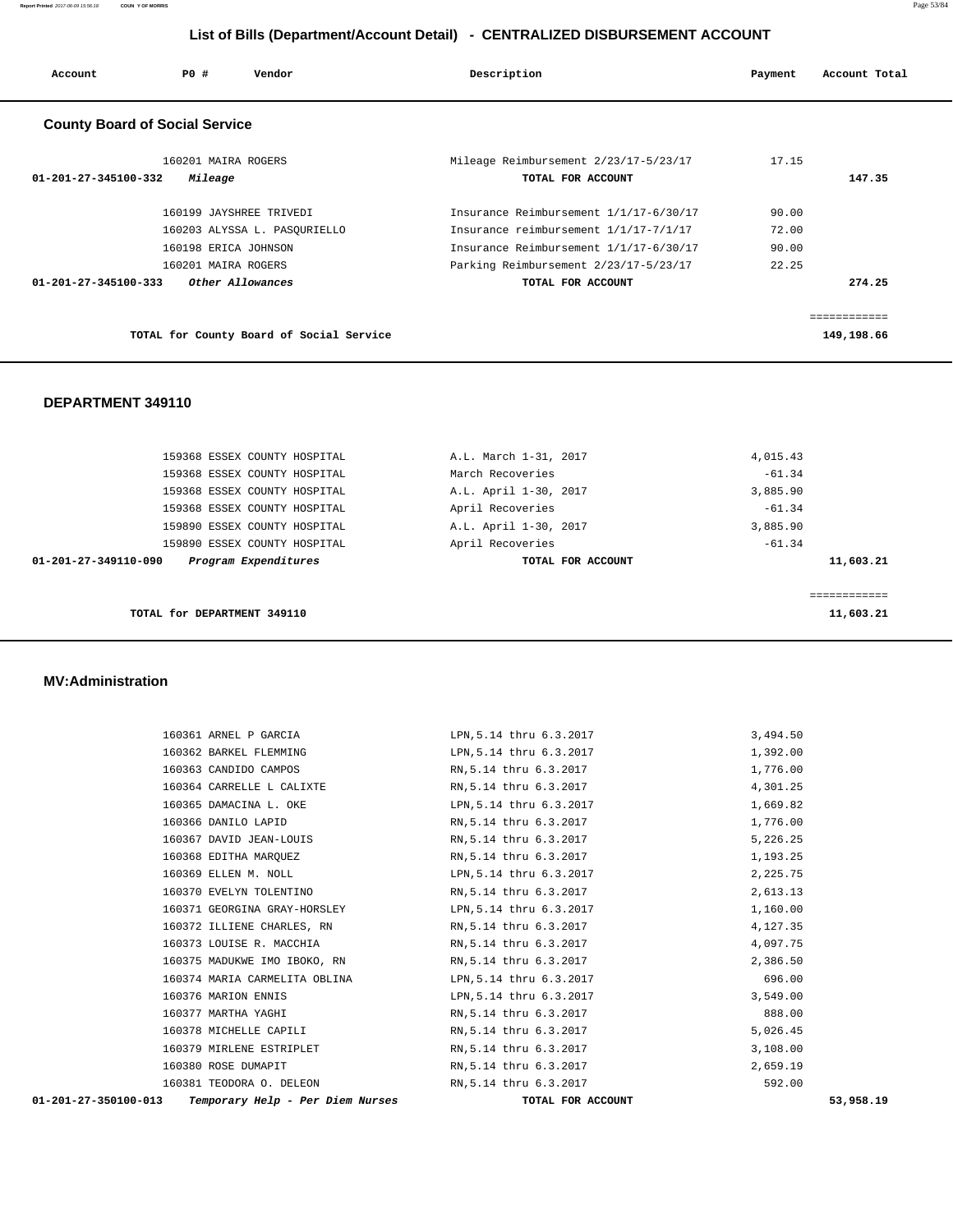**Report Printed** 2017-06-09 15:56:18 **COUN Y OF MORRIS** Page 54/84

# **List of Bills (Department/Account Detail) - CENTRALIZED DISBURSEMENT ACCOUNT**

| Account                  | PO#<br>Vendor                                                                  | Description                                                                                       | Payment            | Account Total |
|--------------------------|--------------------------------------------------------------------------------|---------------------------------------------------------------------------------------------------|--------------------|---------------|
| <b>MV:Administration</b> |                                                                                |                                                                                                   |                    |               |
| 01-201-27-350100-016     | Outside Salaries & Wages                                                       | 160148 AEQUOR HEALTHCARE SERVICES, LLC Mursing Services, 4-30 thru 5-08-2017<br>TOTAL FOR ACCOUNT | 6,203.76           | 13,756.06     |
| 01-201-27-350100-022     | 158829 KAESER AND BLAIR, INC.<br>Advertising                                   | 003031206,4.04.2017<br>TOTAL FOR ACCOUNT                                                          | 533.24             | 533.24        |
|                          | 157388 TABB INC.                                                               | 3278, 3.31.2017                                                                                   | 537.00             |               |
| 01-201-27-350100-035     | Consultation Fee                                                               | TOTAL FOR ACCOUNT                                                                                 |                    | 537.00        |
| 01-201-27-350100-046     | 158834 NESTLE WATERS NORTH AMERICA INC.<br>General Stores                      | 0435619937, Final Invoice for Water & Dis<br>TOTAL FOR ACCOUNT                                    | 62.51              | 62.51         |
| 01-201-27-350100-051     | 160318 MCMANIMON, SCOTLAND & BAUMANN LLC<br>Legal                              | PROFESSIONAL SERVICES FOR 4/17 IN CONNEC<br>TOTAL FOR ACCOUNT                                     | 630.00             | 630.00        |
|                          | 158981 W.B. MASON COMPANY INC                                                  | C1019843, 4.04.2017                                                                               | 436.78             |               |
|                          | 158981 W.B. MASON COMPANY INC                                                  | C1019843, 4.04.2017                                                                               | 931.62             |               |
|                          | 158981 W.B. MASON COMPANY INC                                                  | C1019843, 4.04.2017                                                                               | $-43.96$           |               |
|                          | 158981 W.B. MASON COMPANY INC                                                  | C1019843, 4.05.2017                                                                               | 43.96<br>94.57     |               |
|                          | 158835 OFFICE CONCEPTS GROUP, INC.<br>158835 OFFICE CONCEPTS GROUP, INC.       | 17983, 1.14.2017<br>17983, 1.26.2017                                                              | 73.99              |               |
|                          | 158835 OFFICE CONCEPTS GROUP, INC.                                             | 17983, 1.26.2017                                                                                  | 175.09             |               |
|                          | 158835 OFFICE CONCEPTS GROUP, INC.                                             | 17983, 4.05.2017                                                                                  | 24.59              |               |
|                          | 158835 OFFICE CONCEPTS GROUP, INC.                                             | 17983, 4.05.2017                                                                                  | 27.91              |               |
|                          | 158835 OFFICE CONCEPTS GROUP, INC.                                             | 17983, 4.14.2017                                                                                  | 8.48               |               |
|                          | 158835 OFFICE CONCEPTS GROUP, INC.                                             | 17983,4.10.2017                                                                                   | 107.08             |               |
|                          | 158835 OFFICE CONCEPTS GROUP, INC.                                             | 17983, 4.13.2017                                                                                  | 24.14              |               |
|                          | 158835 OFFICE CONCEPTS GROUP, INC.                                             | 17983, 4.18.2017[Credit Memo-Return]                                                              | $-36.46$           |               |
|                          | 158835 OFFICE CONCEPTS GROUP, INC.                                             | 17983, 4.18.2017[Credit Memo-Return]                                                              | $-40.56$           |               |
| 01-201-27-350100-058     | Office Supplies & Stationery                                                   | TOTAL FOR ACCOUNT                                                                                 |                    | 1,827.23      |
|                          | 160154 FEDEX                                                                   | 3684-0206-0, 5.15.2017                                                                            | 71.34              |               |
|                          | 160154 FEDEX                                                                   | 3684-0206-0,5.22.2017                                                                             | 71.82              |               |
|                          | 160154 FEDEX                                                                   | 3684-0206-0, 5.29.2017                                                                            | 129.56             |               |
|                          | 160450 COUNTY OF MORRIS                                                        | 2nd Half 5/17 Metered Mail                                                                        | 153.22             |               |
| 01-201-27-350100-068     | Postage & Metered Mail                                                         | TOTAL FOR ACCOUNT                                                                                 |                    | 425.94        |
|                          | 158962 RICOH AMERICAS CORPORATION                                              | Contract#15226,2 Ricoh Copiers, 1st Qtr.                                                          | 450.00             |               |
|                          | 158962 RICOH AMERICAS CORPORATION                                              | Contract#15726,1 Ricoh Copier, 1st Qtr. 2                                                         | 923.80             |               |
|                          | 158962 RICOH AMERICAS CORPORATION                                              | Contract#15742,6 Ricoh Copiers, 1st Qtr.                                                          | 2,640.75           |               |
|                          | 158962 RICOH AMERICAS CORPORATION                                              | Contract#15226,2 Ricoh Copiers, 2nd Qtr.                                                          | 450.00             |               |
|                          | 158962 RICOH AMERICAS CORPORATION                                              | Contract#15726,1 Ricoh Copier, 2nd Qtr. 2                                                         | 923.80             |               |
|                          | 158962 RICOH AMERICAS CORPORATION                                              | Contract#15742,6 Ricoh Copiers, 3rd Otr.                                                          | 2,640.75           |               |
| 01-201-27-350100-164     | Office Machines - Rental                                                       | TOTAL FOR ACCOUNT                                                                                 |                    | 8,029.10      |
|                          | 158810 ALI MED INC                                                             | 4044926, 4-5-2017                                                                                 | 3,040.50           |               |
|                          | 158857 GRAINGER                                                                | 886544211, 3.01.2017                                                                              | 621.76             |               |
|                          | 158857 GRAINGER                                                                | 886544211, 4.21.2017                                                                              | 230.12             |               |
|                          | 159002 U.S. SECURITY ASSOCIATES, INC.                                          | 573-1134-000, 2.10 thru 2.16.2017                                                                 | 228.48             |               |
|                          | 159002 U.S. SECURITY ASSOCIATES, INC.                                          | 573-1134-000, 2.17 thru 2.23.2017                                                                 | 342.72<br>6,786.70 |               |
|                          | 159002 U.S. SECURITY ASSOCIATES, INC.<br>159002 U.S. SECURITY ASSOCIATES, INC. | 573-1134-000, 2.24 thru 3.02.2017<br>573-1134-000,3.03 thru 3.09.2017                             | 6,706.02           |               |
|                          | 159002 U.S. SECURITY ASSOCIATES, INC.                                          | 573-1134-000, 3.10 thru 3.16.2017                                                                 | 6,309.76           |               |
|                          | 159002 U.S. SECURITY ASSOCIATES, INC.                                          | 573-1134-000, 3.17 thru 3.23.2017                                                                 | 6,315.06           |               |
|                          | 159002 U.S. SECURITY ASSOCIATES, INC.                                          | 573-1134-000, 3.24 thru 3.30.2017                                                                 | 6,807.82           |               |
|                          | 159002 U.S. SECURITY ASSOCIATES, INC.                                          | 573-1134-000, 3.31 thru 4.06.2017                                                                 | 5,965.02           |               |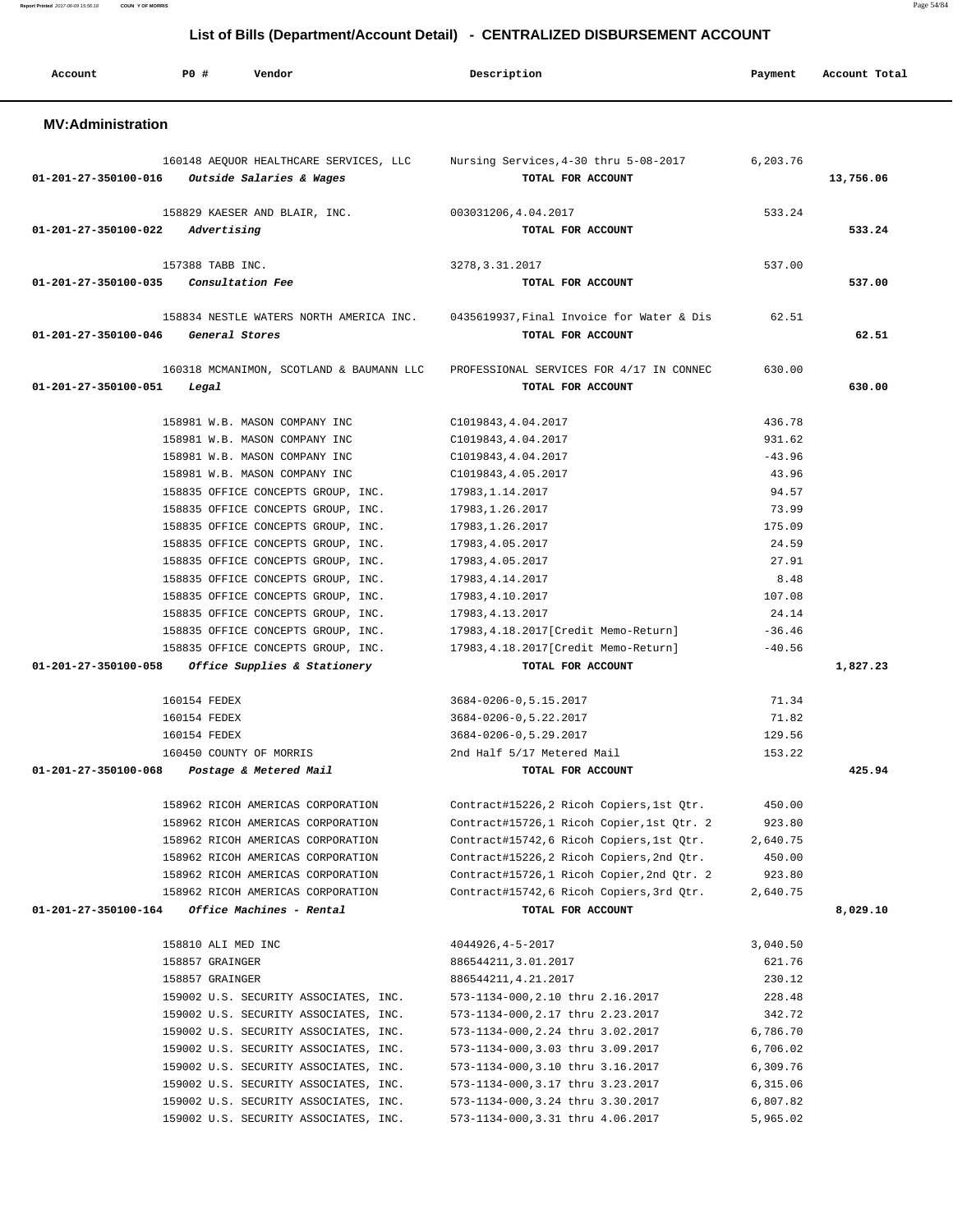**Report Printed** 2017-06-09 15:56:18 **COUN Y OF MORRIS** Page 55/84

# **List of Bills (Department/Account Detail) - CENTRALIZED DISBURSEMENT ACCOUNT**

| Account                  | P0#                         | Vendor                                | Description                             | Payment  | Account Total |
|--------------------------|-----------------------------|---------------------------------------|-----------------------------------------|----------|---------------|
| <b>MV:Administration</b> |                             |                                       |                                         |          |               |
|                          |                             | 159002 U.S. SECURITY ASSOCIATES, INC. | 573-1134-000, 4.14 thru 4.20.2017       | 6,263.43 |               |
|                          |                             | 159002 U.S. SECURITY ASSOCIATES, INC. | 573-1134-000, 4.21 thru 4.27.2017       | 6,307.90 |               |
|                          |                             | 160172 U.S. SECURITY ASSOCIATES, INC. | 573-1134-000, 4.28 thru 5.04.2017       | 6,761.34 |               |
|                          |                             | 160172 U.S. SECURITY ASSOCIATES, INC. | 573-1134-000, 5.05 thru 5.11.2017       | 6,425.88 |               |
|                          |                             | 160172 U.S. SECURITY ASSOCIATES, INC. | 573-1134-000, 5.11 thru 5.18.2017       | 5,890.15 |               |
| 01-201-27-350100-266     | Safety Items                |                                       | TOTAL FOR ACCOUNT                       |          | 81,467.57     |
|                          | 157387 TABB INC.            |                                       | 3278, 12.30.2016                        | 669.00   |               |
| 01-203-27-350100-035     |                             | (2016) Consultation Fee               | TOTAL FOR ACCOUNT                       |          | 669.00        |
|                          |                             | 159994 NW FINANCIAL GROUP LLC         | Financial Advisory Services - 8/16-9/16 | 2,571.25 |               |
| 01-203-27-350100-036     |                             | (2016) Contracted Services            | TOTAL FOR ACCOUNT                       |          | 2,571.25      |
|                          |                             |                                       |                                         |          | ============  |
|                          | TOTAL for MV:Administration |                                       |                                         |          | 164,467.09    |

# **MV:Building Services**

| 159483 SODEXO INC & AFFILIATES              | 100022833, March~2017                     | 260,772.05 |            |
|---------------------------------------------|-------------------------------------------|------------|------------|
| 159483 SODEXO INC & AFFILIATES              | 100022833, April~2017                     | 211,338.18 |            |
| 01-201-27-350110-036<br>Contracted Services | TOTAL FOR ACCOUNT                         |            | 472,110.23 |
|                                             |                                           |            |            |
| 158812 COOPER ELECTRIC SUPPLY CO.           | 228382, 3-29-2017                         | 71.94      |            |
| 158813 CURRENT ELEVATOR TECHNOLOGY          | Elevators #4 & #7,4-10-2017               | 1,160.00   |            |
| 158858 GRAINGER                             | 886544211, 2.08.2017                      | 1,857.25   |            |
| 158858 GRAINGER                             | 886544211, 2.09.2017                      | 168.14     |            |
| 158858 GRAINGER                             | 886544211, 2.22.2017                      | 28.84      |            |
| 158858 GRAINGER                             | 886544211, 4.12.2017                      | 88.12      |            |
| 158828 HB & HS, INC.                        | 4268994, 2.27.2017                        | 2,459.00   |            |
| 158832 MILLER & CHITTY CO INC               | 00014350000, 2.15.2017                    | 2,319.25   |            |
| 158862 MILLER & CHITTY CO INC               | 00014350000,4.04.2017                     | 1,470.00   |            |
| 158862 MILLER & CHITTY CO INC               | 00014350000,4.04.2017                     | 2,470.00   |            |
| 158862 MILLER & CHITTY CO INC               | 00014350000, 4.10.2017                    | 1,050.00   |            |
| 158862 MILLER & CHITTY CO INC               | 00014350000, 4.24.2017                    | 3,570.00   |            |
| 158862 MILLER & CHITTY CO INC               | 00014350000,4.24.2017                     | 553.80     |            |
| 158862 MILLER & CHITTY CO INC               | 00014350000,4.27.2017                     | 1,570.00   |            |
| 158939 R.D. SALES DOOR & HARDWARE LLC       | Furnish/Install Door-Room 3117,1.27.2017  | 364.99     |            |
| 158939 R.D. SALES DOOR & HARDWARE LLC       | Furnish/Install two Door Closers, 1.27.20 | 1,140.00   |            |
| 158939 R.D. SALES DOOR & HARDWARE LLC       | Re-Key Cylinders in new Veteran's Clinic  | 1,116.00   |            |
| 158939 R.D. SALES DOOR & HARDWARE LLC       | Re-Key Cylinders in new MAPS Area, 1.31.2 | 1,312.00   |            |
| 158939 R.D. SALES DOOR & HARDWARE LLC       | Re-Key Locks for 2nd Floor Rehab Gym, 2.0 | 762.00     |            |
| 158939 R.D. SALES DOOR & HARDWARE LLC       | Re-Key Patient Transfer & Key Machine, 2. | 610.00     |            |
| 158939 R.D. SALES DOOR & HARDWARE LLC       | Replace Door-o-Matic Control, 2.23.2017   | 968.00     |            |
| 158939 R.D. SALES DOOR & HARDWARE LLC       | Re-Keyed Meals-on-Wheels Office/Closets,  | 344.00     |            |
| 158939 R.D. SALES DOOR & HARDWARE LLC       | Change Direction of Nutrition Hallway Do  | 975.00     |            |
| 158939 R.D. SALES DOOR & HARDWARE LLC       | Re-Keyed Locks in 2nd Floor Computer Lab  | 287.00     |            |
| 158939 R.D. SALES DOOR & HARDWARE LLC       | Re-Keyed Locks~Dietray Department Doors,  | 220.00     |            |
| 158939 R.D. SALES DOOR & HARDWARE LLC       | Re-Keyed Locks~Patient Accounts & 2D, 3.2 | 348.00     |            |
| 158939 R.D. SALES DOOR & HARDWARE LLC       | Moved Rear Corridor Hold-Open Magnets, 3. | 455.00     |            |
| 158939 R.D. SALES DOOR & HARDWARE LLC       | Replaced Automatic Function Switch~Patio  | 430.00     |            |
| 160167 RELIABLE LIFT TRUCK SERVICES         | MOR2805, 5.10.2017                        | 184.00     |            |
| 160167 RELIABLE LIFT TRUCK SERVICES         | MOR2805, 5.14.2017                        | 715.66     |            |
| 158937 R & J CONTROL, INC.                  | 002657, April~2017                        | 155.00     |            |
|                                             |                                           |            |            |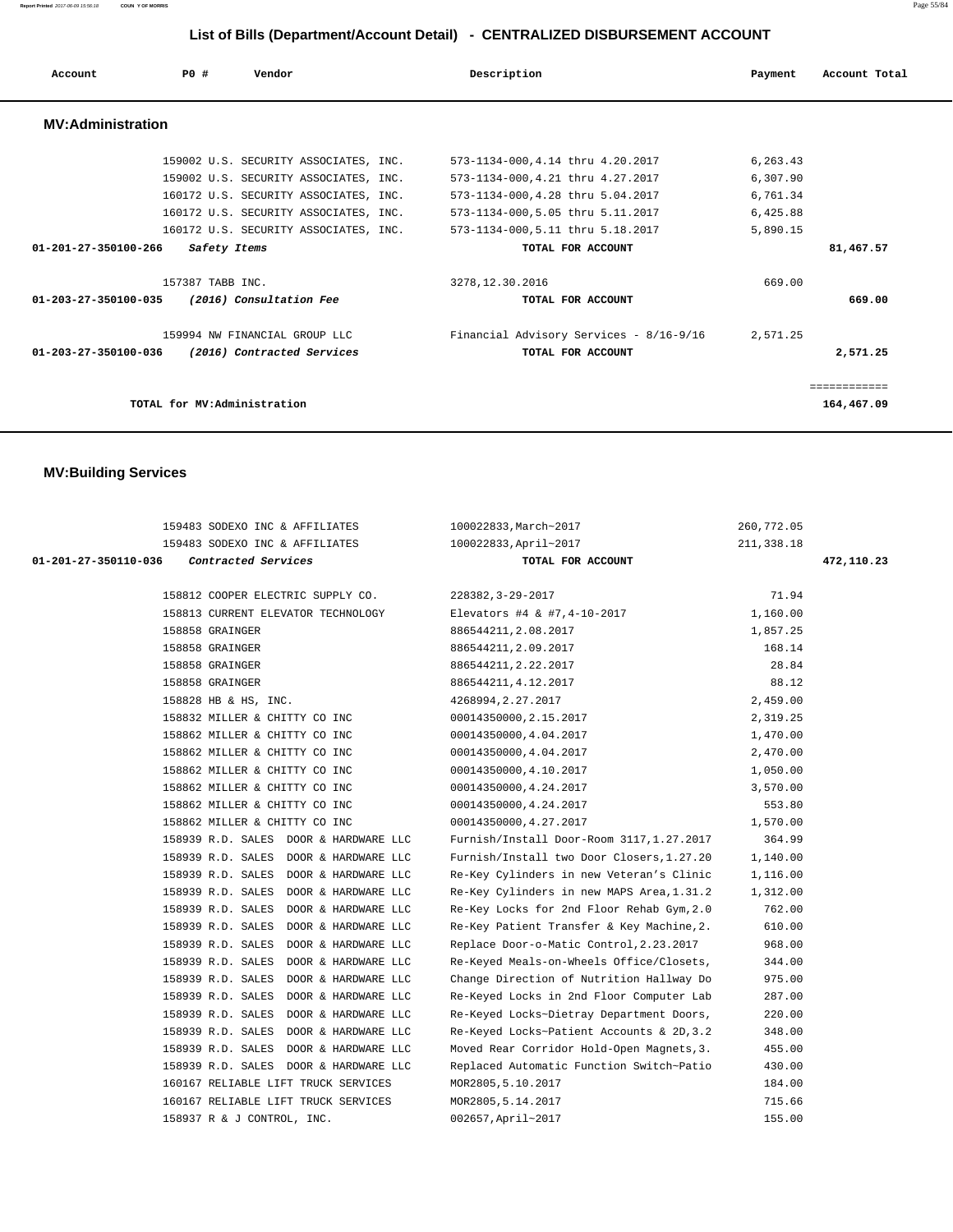# 158999 SODEXO INC & AFFILIATES 100005746,April~2017 74,805.88  **01-201-27-350125-036 Contracted Services TOTAL FOR ACCOUNT 74,805.88** 160160 JML MEDICAL INC. 6MOC02,5.15.2017 18,941.30  **01-201-27-350125-182 Diapers TOTAL FOR ACCOUNT 18,941.30** ============ **TOTAL for MV:Laundry 93,747.18**

# **MV:Laundry**

|                                | 160169 STATE OF NJ                    | 24-007-900, May-2017                    | 4,856.00 |              |
|--------------------------------|---------------------------------------|-----------------------------------------|----------|--------------|
|                                | 160169 STATE OF NJ                    | 24-007-900, May-2017                    | 503.01   |              |
|                                | 158967 STATE OF NJ                    | 24-007-900, April~2017                  | 3,618.63 |              |
|                                | 158967 STATE OF NJ                    | 24-007-900, April~2017                  | 328.80   |              |
| 01-201-27-350115-185           | Food                                  | TOTAL FOR ACCOUNT                       |          | 9,306.44     |
|                                | 158830 LIBERTY NEWS DISTRIBUTION INC. | 03801, Star Ledger Drops, w/e 4.2.2017  | 38.75    |              |
|                                | 158830 LIBERTY NEWS DISTRIBUTION INC. | 03801, Star Ledger Drops, w/e 4.9.2017  | 49.50    |              |
|                                | 158830 LIBERTY NEWS DISTRIBUTION INC. | 03801, Star Ledger Drops, w/e 4.23.2017 | 44.75    |              |
|                                | 158830 LIBERTY NEWS DISTRIBUTION INC. | 03801, Star Ledger Drops, w/e 4.30.2017 | 49.50    |              |
| 01-201-27-350115-186           | Coffee / Gift Shop                    | TOTAL FOR ACCOUNT                       |          | 182.50       |
|                                |                                       |                                         |          |              |
|                                | 158860 HOBART SERVICE                 | 0267749,4.10.2017                       | 351.00   |              |
|                                | 158861 MALACHY MECHANICAL             | 7,117~3-20-2017                         | 665.16   |              |
|                                | 158861 MALACHY MECHANICAL             | 7,117~3-29-2017                         | 1,355.94 |              |
|                                | 158861 MALACHY MECHANICAL             | 7,117~3-29-2017                         | 1,727.95 |              |
|                                | 158861 MALACHY MECHANICAL             | 7,117~4-11-2017                         | 144.00   |              |
|                                | 158861 MALACHY MECHANICAL             | 7,117~4-19-2017                         | 432.00   |              |
|                                | 158861 MALACHY MECHANICAL             | 7,117~4-19-2017                         | 1,073.00 |              |
|                                | 158861 MALACHY MECHANICAL             | 7,117~5-01-2017                         | 970.95   |              |
| $01 - 201 - 27 - 350115 - 262$ | Machinery Repairs & Parts             | TOTAL FOR ACCOUNT                       |          | 6,720.00     |
|                                |                                       |                                         |          |              |
|                                |                                       |                                         |          | ============ |
|                                | TOTAL for MV: Dietary                 |                                         |          | 16,208.94    |

### **MV:Dietary**

| <b>MV:Building Services</b>                              |                                           |              |
|----------------------------------------------------------|-------------------------------------------|--------------|
| 158940 R & J CONTROL, INC.                               | 002657, Install two Battery Boxes on 600K | 1,385.00     |
| 158964 SCALES INDUSTRIAL                                 | 20869, 4.04.2017                          | 337.50       |
| 01-201-27-350110-262<br>Machinery Repairs & Parts        | TOTAL FOR ACCOUNT                         | 31,699.99    |
| 158966 SILVER SOUEAK, LLC                                | Maintain Facility Windows-Outside Only, N | 1,700.00     |
| (2016) Window Cleaning<br>01-203-27-350110-256           | TOTAL FOR ACCOUNT                         | 1,700.00     |
| 158858 GRAINGER                                          | 886544211, 11, 15, 2016                   | 505.44       |
| (2016) Machinery Repairs & Parts<br>01-203-27-350110-262 | TOTAL FOR ACCOUNT                         | 505.44       |
|                                                          |                                           | ============ |
| TOTAL for MV: Building Services                          |                                           | 506,015.66   |

**Report Printed** 2017-06-09 15:56:18 **COUN Y OF MORRIS** Page 56/84

# **List of Bills (Department/Account Detail) - CENTRALIZED DISBURSEMENT ACCOUNT**

 **Account P0 # Vendor Description Payment Account Total**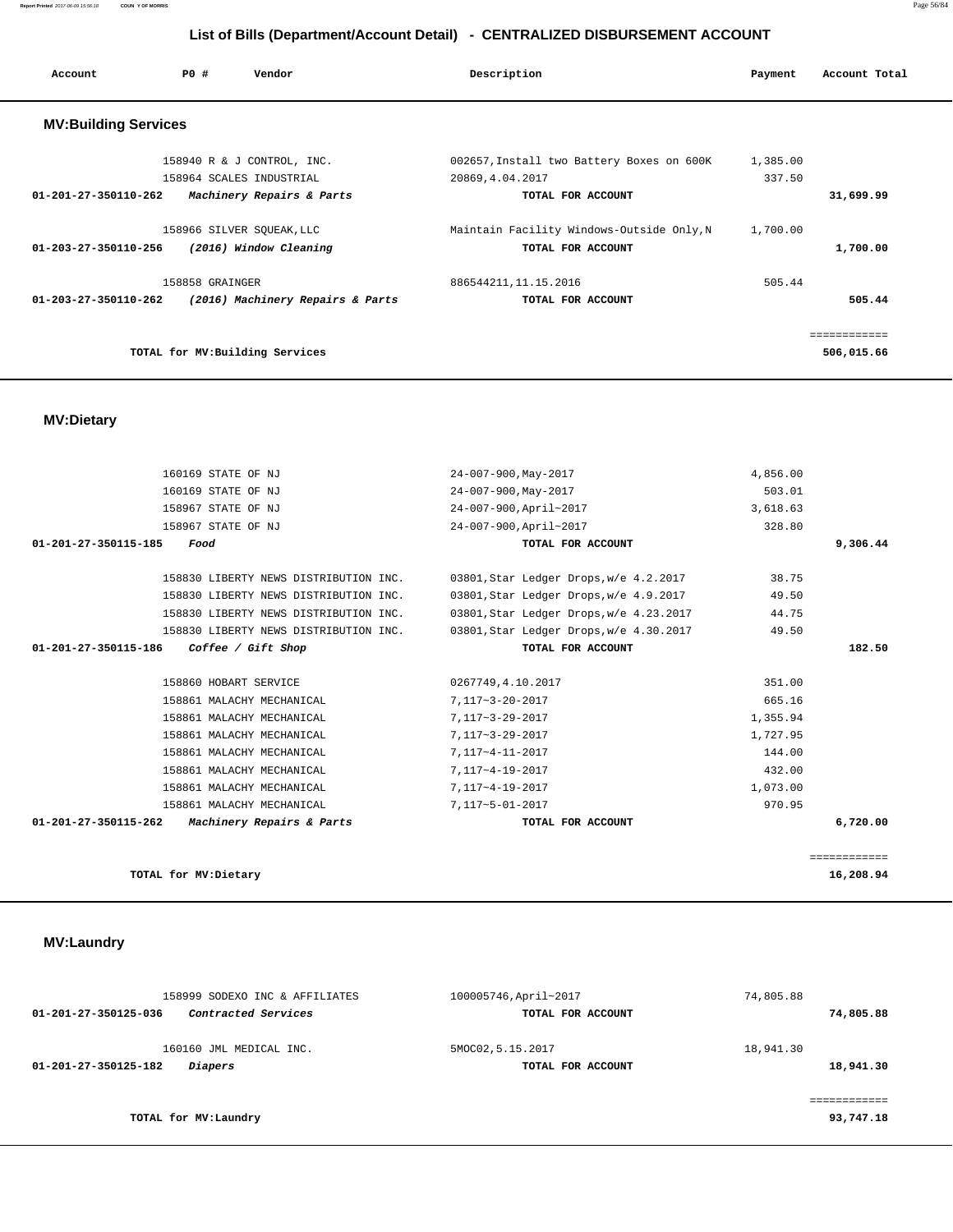| Account | PO# | Vendor | Description | Payment | Account Total |
|---------|-----|--------|-------------|---------|---------------|
|         |     |        |             |         |               |

# **MV:Nursing**

| 160158 JAGDISH DANG                                 | Professional Medical Services, April-2017 | 2,200.00  |           |
|-----------------------------------------------------|-------------------------------------------|-----------|-----------|
| 01-201-27-350130-036<br>Contracted Services         | TOTAL FOR ACCOUNT                         |           | 2,200.00  |
|                                                     |                                           |           |           |
| 160159 JML MEDICAL INC.                             | 5MOC02, Monthly MorPay, April-2017        | 8,523.72  |           |
| 160159 JML MEDICAL INC.                             | 5MOC02, 4.10.2017                         | 950.00    |           |
| 160159 JML MEDICAL INC.                             | 5MOC02, 4.19.2017                         | 5,283.36  |           |
| 160159 JML MEDICAL INC.                             | 5MOC02, 4.10.2017                         | 2,314.00  |           |
| 160159 JML MEDICAL INC.                             | 5MOC02, 4.24.2017                         | 1,006.80  |           |
| 160159 JML MEDICAL INC.                             | 5MOC02, 5.01.2017                         | 378.90    |           |
| 160159 JML MEDICAL INC.                             | 5MOC02, 5.08.2017                         | 760.04    |           |
| 160159 JML MEDICAL INC.                             | 5MOC02, 5.01.2017                         | 152.64    |           |
| 160159 JML MEDICAL INC.                             | 5MOC02, 5.08.2017                         | 76.32     |           |
| 160159 JML MEDICAL INC.                             | 5MOC02, 5.10.2017                         | 8,576.00  |           |
| 160159 JML MEDICAL INC.                             | 5MOC02, 5.10.2017                         | 1,027.20  |           |
| 160159 JML MEDICAL INC.                             | 5MOC02, 5.10.2017                         | 331.50    |           |
| 160159 JML MEDICAL INC.                             | 5MOC02, 5.15.2017                         | 214.30    |           |
| 160159 JML MEDICAL INC.                             | 5MOC02, 5.15.2017                         | 331.50    |           |
| 160159 JML MEDICAL INC.                             | 5MOC02, 5.24.2017                         | 41.92     |           |
| 160159 JML MEDICAL INC.                             | 5MOC02, 5.16.2017                         | 3,573.36  |           |
| 160159 JML MEDICAL INC.                             | 5MOC02, 5.17.2017                         | 133.80    |           |
| 160159 JML MEDICAL INC.                             | 5MOC02, 5.18.2017                         | 163.80    |           |
| 160159 JML MEDICAL INC.                             | 5MOC02, 5.22.2017                         | 3,823.50  |           |
| 158933 PENN-JERSEY PAPER CO.                        | 20955, 3.30.2017                          | 2,017.96  |           |
| 01-201-27-350130-046<br>General Stores              | TOTAL FOR ACCOUNT                         |           | 39,680.62 |
|                                                     |                                           |           |           |
| 158827 BIO-REFERENCE LABORATORIES, INC.             | M8049, HMO Testing, March~2017            | 328.40    |           |
| 158827 BIO-REFERENCE LABORATORIES, INC.             | M8049, PartA Medicare Testing, March~2017 | 1,621.85  |           |
| 158827 BIO-REFERENCE LABORATORIES, INC.             | M8049, HMO Testing, April~2017            | 613.20    |           |
| 158827 BIO-REFERENCE LABORATORIES, INC.             | M8049, PartA Medicare Testing, April~2017 | 1,084.33  |           |
| 01-201-27-350130-049<br>Laboratory Services         | TOTAL FOR ACCOUNT                         |           | 3,647.78  |
|                                                     |                                           |           |           |
| 160156 GERISCRIPT PHARMACY                          | Legendary Medicare-April, 2017            | 27,973.81 |           |
| 01-201-27-350130-171<br>Legend Drugs (Prescription) | TOTAL FOR ACCOUNT                         |           | 27,973.81 |
| 160156 GERISCRIPT PHARMACY                          | IV Stock, Spply&OTC Pharmacy-April, 2017  | 8,455.27  |           |
| 01-201-27-350130-172<br>Non-Legend Drugs (OTC)      | TOTAL FOR ACCOUNT                         |           | 8,455.27  |
|                                                     |                                           |           |           |
| 158859 HILL-ROM CO, INC.                            | 616884, Rental for JosephB, March~2017    | 2,945.00  |           |
| 01-201-27-350130-258<br>Equipment                   | TOTAL FOR ACCOUNT                         |           | 2,945.00  |
|                                                     |                                           |           |           |
| 158820 FRIENDLY CARE MEDICAL                        | Patient Transport, 3-17-2017              | 35.00     |           |
| 158820 FRIENDLY CARE MEDICAL                        | Patient Transport, 3-17-2017              | 94.00     |           |
| 158820 FRIENDLY CARE MEDICAL                        | Patient Transport, 3-21-2017              | 118.00    |           |
| 158820 FRIENDLY CARE MEDICAL                        | Patient Transport, 3-27-2017              | 112.00    |           |
| 158820 FRIENDLY CARE MEDICAL                        | Patient Transport, 3-28-2017              | 94.00     |           |
| 158820 FRIENDLY CARE MEDICAL                        | Patient Transport, 3-28-2017              | 106.00    |           |
| 158820 FRIENDLY CARE MEDICAL                        | Patient Transport, 3-29-2017              | 118.00    |           |
| 158820 FRIENDLY CARE MEDICAL                        | Patient Transport, 3-31-2017              | 329.00    |           |
| 158820 FRIENDLY CARE MEDICAL                        | Patient Transport, 4-01-2017              | 311.00    |           |
| 158820 FRIENDLY CARE MEDICAL                        | Patient Transport, 4-03-2017              | 112.00    |           |
| 158820 FRIENDLY CARE MEDICAL                        | Patient Transport, 4-05-2017              | 106.00    |           |
| 158820 FRIENDLY CARE MEDICAL                        | Patient Transport, 4-06-2017              | 130.00    |           |
| 158820 FRIENDLY CARE MEDICAL                        | Patient Transport, 4-11-2017              | 94.00     |           |
| 158820 FRIENDLY CARE MEDICAL                        | Patient Transport, 4-17-2017              | 100.00    |           |
| 158820 FRIENDLY CARE MEDICAL                        | Patient Transport, 4-18-2017              | 106.00    |           |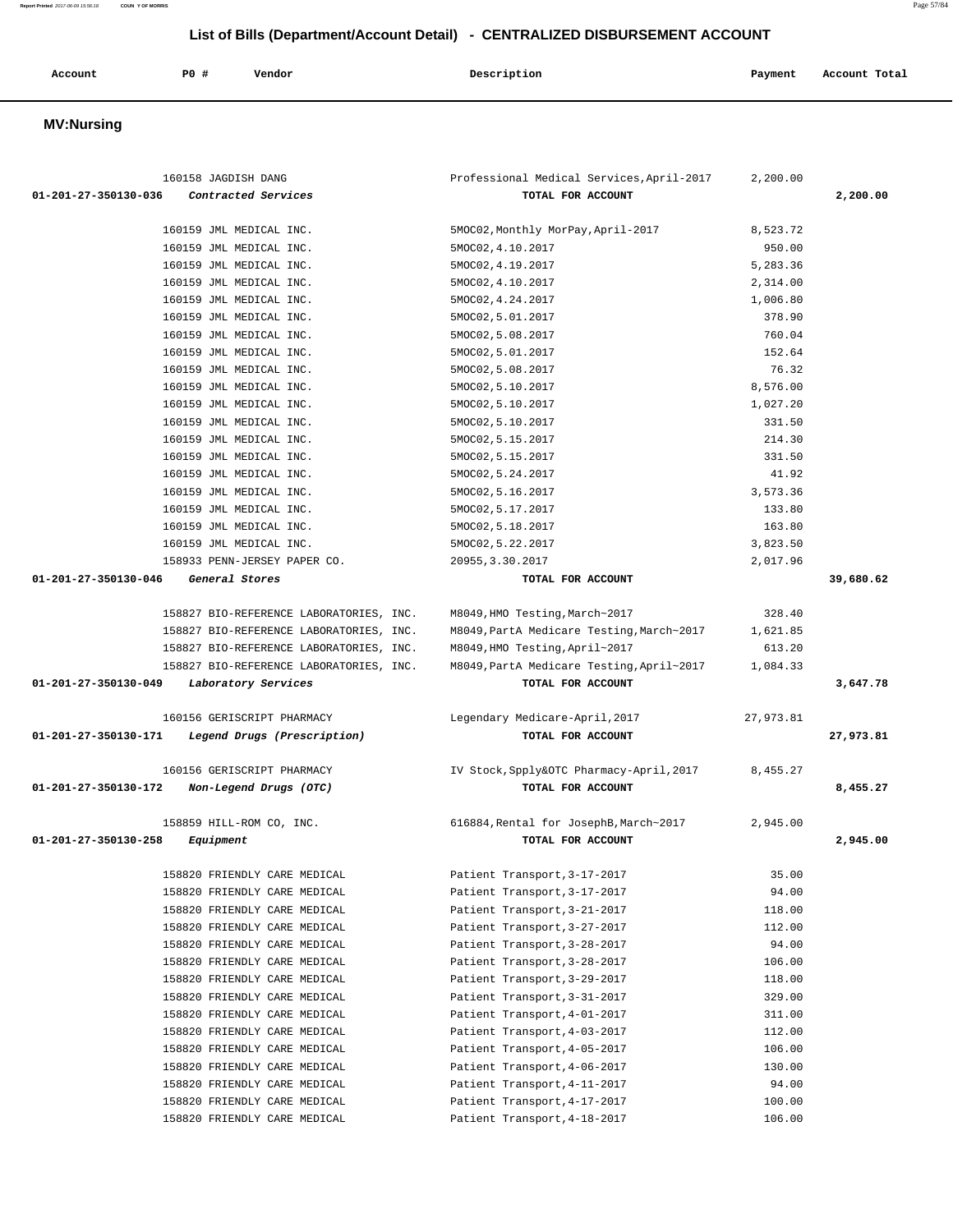| Account                        | PO#<br>Vendor                | Description                  | Account Total<br>Payment |
|--------------------------------|------------------------------|------------------------------|--------------------------|
| <b>MV:Nursing</b>              |                              |                              |                          |
|                                | 158820 FRIENDLY CARE MEDICAL | Patient Transport, 4-19-2017 | 75.00                    |
|                                | 160155 FRIENDLY CARE MEDICAL | Medical Transport, 4-19-2017 | 94.00                    |
|                                | 160155 FRIENDLY CARE MEDICAL | Medical Transport, 4-20-2017 | 112.00                   |
|                                | 160155 FRIENDLY CARE MEDICAL | Medical Transport, 4-20-2017 | 304.00                   |
|                                | 160155 FRIENDLY CARE MEDICAL | Medical Transport, 4-20-2017 | 112.00                   |
|                                | 160155 FRIENDLY CARE MEDICAL | Medical Transport, 4-21-2017 | 100.00                   |
|                                | 160155 FRIENDLY CARE MEDICAL | Medical Transport, 4-24-2017 | 100.00                   |
|                                | 160155 FRIENDLY CARE MEDICAL | Medical Transport, 4-26-2017 | 100.00                   |
|                                | 160155 FRIENDLY CARE MEDICAL | Medical Transport, 4-27-2017 | 118.00                   |
|                                | 160155 FRIENDLY CARE MEDICAL | Medical Transport, 4-28-2017 | 100.00                   |
|                                | 160155 FRIENDLY CARE MEDICAL | Medical Transport, 5-01-2017 | 100.00                   |
|                                | 160155 FRIENDLY CARE MEDICAL | Medical Transport, 5-02-2017 | 220.00                   |
|                                | 160155 FRIENDLY CARE MEDICAL | Medical Transport, 5-03-2017 | 100.00                   |
|                                | 160155 FRIENDLY CARE MEDICAL | Medical Transport, 5-04-2017 | 118.00                   |
|                                | 160155 FRIENDLY CARE MEDICAL | Medical Transport, 5-05-2017 | 100.00                   |
|                                | 160155 FRIENDLY CARE MEDICAL | Medical Transport, 5-05-2017 | 112.00                   |
|                                | 160155 FRIENDLY CARE MEDICAL | Medical Transport, 5-05-2017 | 112.00                   |
| $01 - 201 - 27 - 350130 - 340$ | Transportation Services      | TOTAL FOR ACCOUNT            | 4,154.00                 |

**TOTAL for MV:Nursing 89,056.48**

## **MV:Recreation/Volunteer Svc**

|                                           | 160150 CABLEVISION                   | 07876-533982-01-2, June~2017              | 3,635.95 |          |
|-------------------------------------------|--------------------------------------|-------------------------------------------|----------|----------|
| 01-201-27-350135-036 Contracted Services  |                                      | TOTAL FOR ACCOUNT                         |          | 3,635.95 |
|                                           | 160151 CREATING WITH CLAY LLC        | Pottery Program on 2D, 5-16-27            | 100.00   |          |
|                                           | 160151 CREATING WITH CLAY LLC        | Pottery Program in Atrium, 5-16-17        | 100.00   |          |
|                                           | 160153 DENNIS GRAU                   | Music Therapy on 2D, 5-11-2017            | 150.00   |          |
|                                           | 160153 DENNIS GRAU                   | Music Therapy in Atrium, 5-11-2017        | 150.00   |          |
|                                           | 160157 GREEN ' ERGY LLC              | May Garden Club w/Supplies, 5-10-2017     | 200.00   |          |
|                                           | 160161 KERRY KUBER                   | Exercise Class on 2A, 5-3-2017            | 100.00   |          |
|                                           | 160161 KERRY KUBER                   | Exercise Class on 2D, 5-10-2017           | 100.00   |          |
|                                           | 160161 KERRY KUBER                   | Exercise Class on 1B, 5-17-2017           | 100.00   |          |
|                                           | 160162 LISA PROKOPOWITZ              | Music Worship-Single "Mending Music", 5.1 | 100.00   |          |
|                                           | 160163 MOONLIGHT DESIGNS             | Art Classes, 5.24.2017                    | 165.00   |          |
|                                           | 158990 NICHOLAS L. ROCCAFORTE        | Music Program on 2D, 5.1.2017             | 75.00    |          |
|                                           | 158864 ORIENTAL TRADING COMPANY INC. | 19407861,4.05.2017                        | 191.59   |          |
|                                           | 158864 ORIENTAL TRADING COMPANY INC. | 19407861,4.05.2017                        | 13.99    |          |
|                                           | 160164 PRECIOUS GEMS MUSIC, LLC      | Music Therapy on 2D, 5.25.2017            | 125.00   |          |
|                                           | 158835 OFFICE CONCEPTS GROUP, INC.   | 17983,4-25-2017, Print Heads for HP Plott | 806.28   |          |
|                                           | 158963 S & S WORLDWIDE, INC.         | 10100263, 3.22.2017                       | 389.26   |          |
|                                           | 158965 SIKORA'S                      | Easter Long Palms, 4.28.2017              | 39.25    |          |
| $01-201-27-350135-194$ Patient Activities |                                      | TOTAL FOR ACCOUNT                         |          | 2,905.37 |

============

**TOTAL for MV:Recreation/Volunteer Svc 6,541.32**

 **MV:Rehabilitation**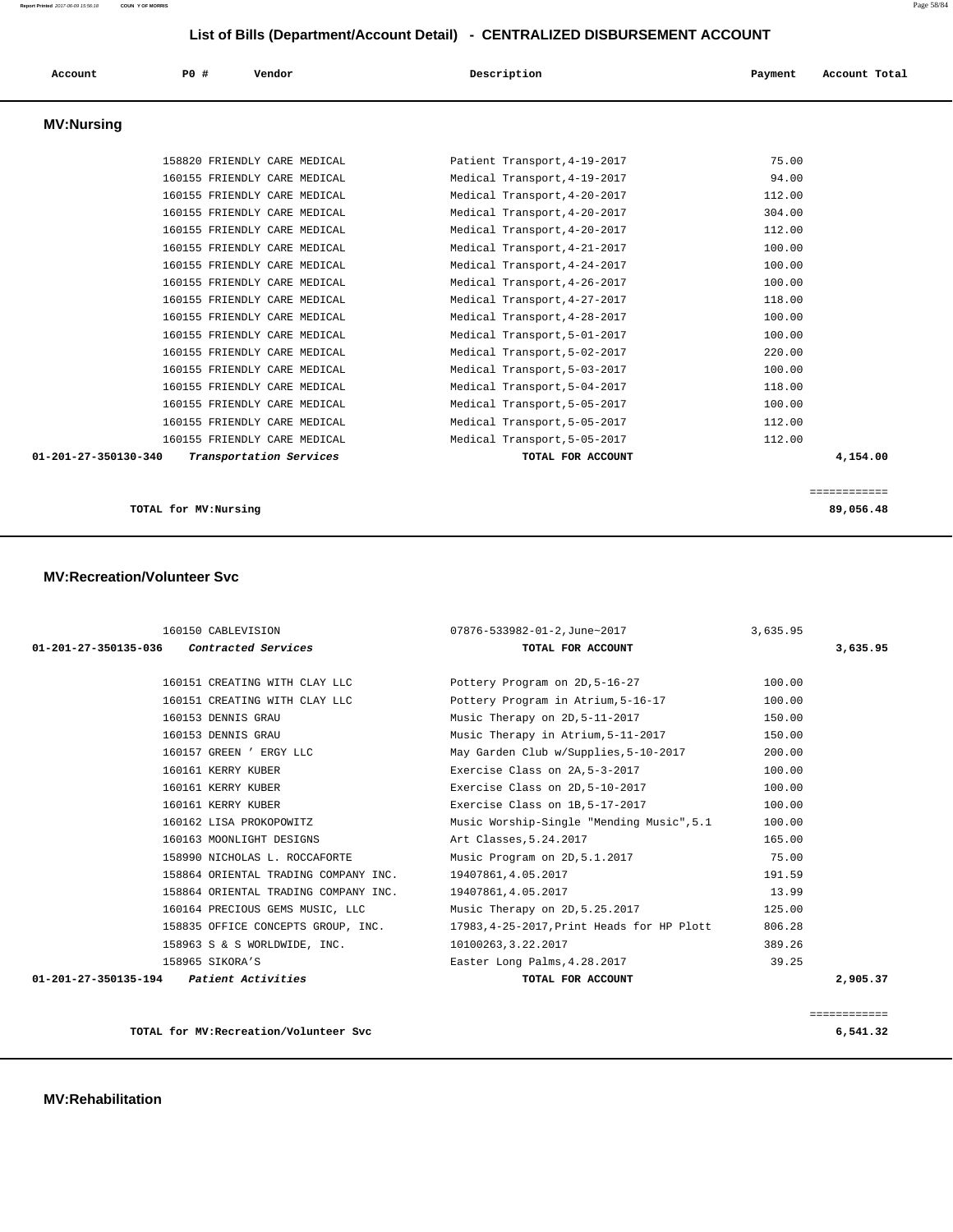**Report Printed** 2017-06-09 15:56:18 **COUN Y OF MORRIS** Page 59/84

# **List of Bills (Department/Account Detail) - CENTRALIZED DISBURSEMENT ACCOUNT**

| Account                  | <b>PO #</b>                  | Vendor                     | Description                      | Payment  | Account Total         |
|--------------------------|------------------------------|----------------------------|----------------------------------|----------|-----------------------|
| <b>MV:Rehabilitation</b> |                              |                            |                                  |          |                       |
|                          | 159113 MOBILEX USA           |                            | 9917580, MgdCare, September~2016 | 300.96   |                       |
|                          | 159113 MOBILEX USA           |                            | 9917580, MedA, October~2016      | 1,366.22 |                       |
|                          | 159113 MOBILEX USA           |                            | 9917580, MedA, October~2016      | 762.64   |                       |
| 01-203-27-350140-036     |                              | (2016) Contracted Services | TOTAL FOR ACCOUNT                |          | 3,480.71              |
|                          |                              |                            |                                  |          | . _ _ _ _ _ _ _ _ _ _ |
|                          | TOTAL for MV: Rehabilitation |                            |                                  |          | 3,480.71              |

## **County Adjuster**

| 159269 SHACHIHATA INC. (U.S.A.)                      | Notary Stamp - Ackee King   | 28.76        |
|------------------------------------------------------|-----------------------------|--------------|
| 159269 SHACHIHATA INC. (U.S.A.)                      | Freight                     | 2.77         |
| 159892 W.B. MASON COMPANY INC                        | Toner, FOR MFC8600, (3K)    | 40.79        |
| 159892 W.B. MASON COMPANY INC                        | Drum, F/MFC8600, 20K        | 112.88       |
| 159892 W.B. MASON COMPANY INC                        | Index, BNDRLTR, Jan-Dec CLR | 2.18         |
| Office Supplies & Stationery<br>01-201-27-357100-058 | TOTAL FOR ACCOUNT           | 187.38       |
| 160450 COUNTY OF MORRIS                              | 2nd Half 5/17 Metered Mail  | 427.84       |
| Postage & Metered Mail<br>01-201-27-357100-068       | TOTAL FOR ACCOUNT           | 427.84       |
|                                                      |                             |              |
|                                                      |                             | ============ |
| TOTAL for County Adjuster                            |                             | 615.22       |
|                                                      |                             |              |

 **County Library** 

| $01 - 201 - 29 - 390100 - 068$ | Postage & Metered Mail             | TOTAL FOR ACCOUNT                        |          | 953.69   |
|--------------------------------|------------------------------------|------------------------------------------|----------|----------|
|                                | 160450 COUNTY OF MORRIS            | 2nd Half 5/17 Metered Mail               | 953.69   |          |
| $01 - 201 - 29 - 390100 - 028$ | <i>Books &amp; Periodicals</i>     | TOTAL FOR ACCOUNT                        |          | 5,097.67 |
|                                | 158087 GANN LAW BOOKS              | 000184-0-003 dated 04/04/17              | 139.00   |          |
|                                | 156288 FITZERALD'S                 | 90001731 Order#101632251                 | 87.00    |          |
|                                | 158090 THOMSON REUTERS-WEST        | 1003308031 dated 04/01/17                | 1,544.38 |          |
|                                | 158076 STANDARD & POOR'S FINANCIAL | 1146590000 dated 01/19/17                | 869.11   |          |
|                                | 158442 INGRAM LIBRARY SERVICES     | 20C0083 dated 04/04/17                   | 11.48    |          |
|                                | 158442 INGRAM LIBRARY SERVICES     | 20C0083 dated 04/04/17                   | 30.62    |          |
|                                | 158442 INGRAM LIBRARY SERVICES     | 20C0083 dated 04/03/17                   | 59.40    |          |
|                                | 158442 INGRAM LIBRARY SERVICES     | 20C0083 dated 03/31/17                   | 19.90    |          |
|                                | 158442 INGRAM LIBRARY SERVICES     | 20C0083 dated 03/31/17 Split Object Code | 368.22   |          |
|                                | 158442 INGRAM LIBRARY SERVICES     | 20C0083 dated 03/27/17                   | 199.40   |          |
|                                | 158442 INGRAM LIBRARY SERVICES     | 20C0083 dated 03/27/17                   | 16.05    |          |
|                                | 158441 INGRAM LIBRARY SERVICES     | 20C0083 dated 04/13/17                   | 18.90    |          |
|                                | 158441 INGRAM LIBRARY SERVICES     | 20C0083 dated 04/13/17                   | 20.13    |          |
|                                | 158441 INGRAM LIBRARY SERVICES     | 20C0083 dated 04/13/17                   | 35.96    |          |
|                                | 158441 INGRAM LIBRARY SERVICES     | 20C0083 dated 04/07/17                   | 1,185.48 |          |
|                                | 158439 GALE                        | 116418 dated 04/20/17                    | 27.19    |          |
|                                | 158439 GALE                        | 116418 dated 04/19/17                    | 27.19    |          |
|                                | 158439 GALE                        | 116418 dated 04/18/17                    | 143.10   |          |
|                                | 158439 GALE                        | 116418 dated 04/07/17                    | 111.96   |          |
|                                | 158086 ASHRAE INC                  | P-033117-MORProforma dated 03/31/17      | 183.20   |          |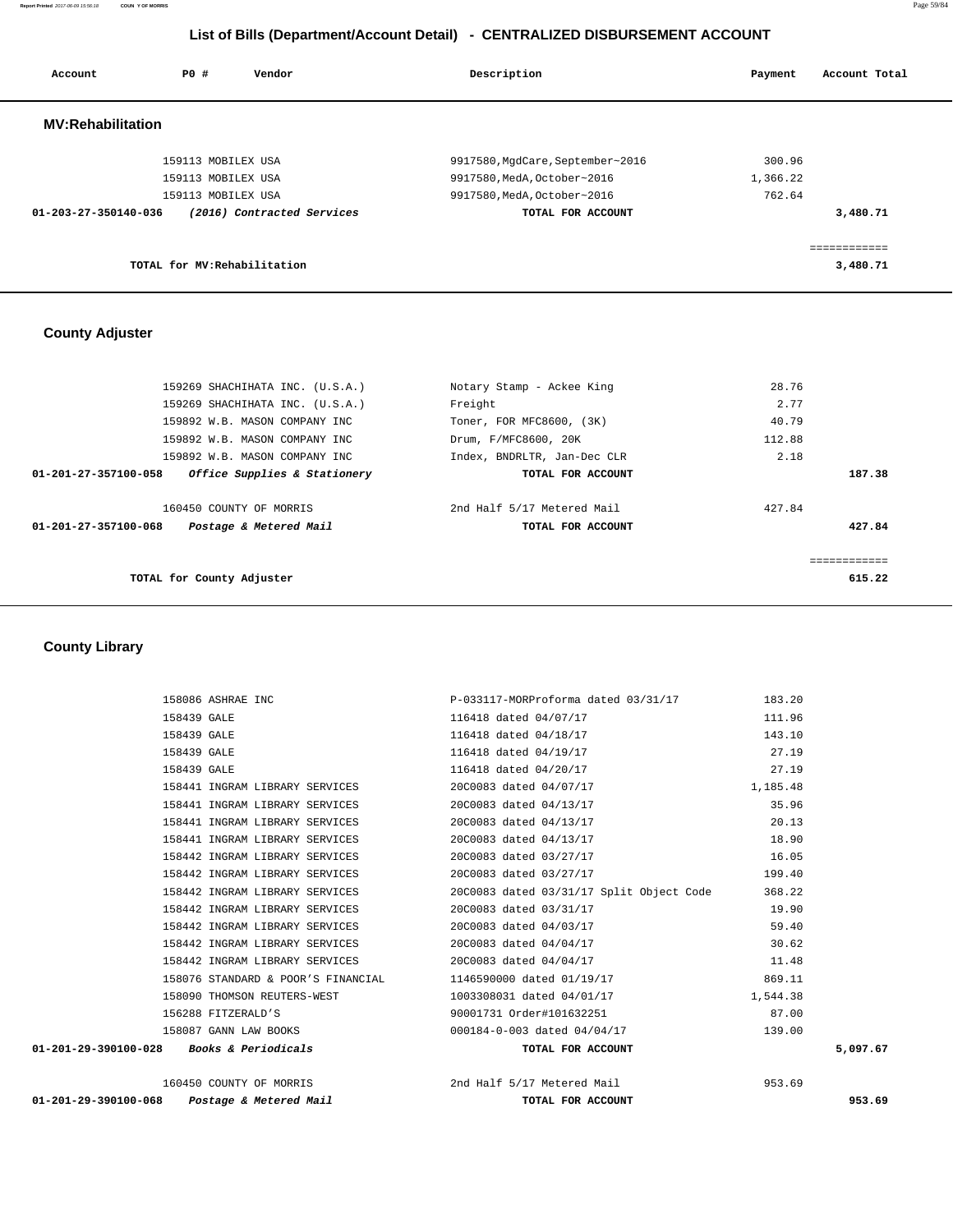#### **Report Printed** 2017-06-09 15:56:18 **COUN Y OF MORRIS** Page 60/84

## **List of Bills (Department/Account Detail) - CENTRALIZED DISBURSEMENT ACCOUNT**

| Account                        | PO#<br>Vendor                     | Description                                | Payment  | Account Total |
|--------------------------------|-----------------------------------|--------------------------------------------|----------|---------------|
| <b>County Library</b>          |                                   |                                            |          |               |
|                                | 158443 RICOH AMERICAS CORPORATION | CTMORR dated $04/18/17$ - Tech svc         | 199.43   |               |
| $01 - 201 - 29 - 390100 - 069$ | Printing                          | TOTAL FOR ACCOUNT                          |          | 252.63        |
|                                | 158442 INGRAM LIBRARY SERVICES    | 20C0083 dated 03/31/17 Split Object Code   | 25.80    |               |
|                                | 158438 MIDWEST TAPE LLC           | 2000001148 dated 04/04/17                  | 678.31   |               |
| 01-201-29-390100-083           | Video & Film Materials            | TOTAL FOR ACCOUNT                          |          | 704.11        |
|                                | 159747 JOANNE CRONIN              | Tolls (down \$4.50) Mileage (254.0 = \$88. | 99.40    |               |
|                                | 159747 JOANNE CRONIN              | Hotel                                      | 140.18   |               |
|                                | 159747 JOANNE CRONIN              | Meals (14.43) (6.09) (17.10)               | 37.62    |               |
| 01-201-29-390100-084           | Other Outside Services            | TOTAL FOR ACCOUNT                          |          | 277.20        |
|                                | 158437 SCIENCETELLERS             | Performance to be held on July 11, 2017    | 335.00   |               |
|                                | 160252 SUSAN CALANTONE            | "Step Into A Story" Winner                 | 25.00    |               |
|                                | 160252 SUSAN CALANTONE            | "Poetry Contest" Winners                   | 205.00   |               |
| 01-201-29-390100-090           | Program Expenditures              | TOTAL FOR ACCOUNT                          |          | 565.00        |
|                                | 159760 RICOH USA, INC.            | 5 Ricoh Digital Copiers W/Accessories      | 2,625.86 |               |
| 01-201-29-390100-164           | Office Machines - Rental          | TOTAL FOR ACCOUNT                          |          | 2,625.86      |
|                                | 143721 AMERICAN LIBRARY ASSOC     | Order#1093250011 dated 07/15/16            | 74.00    |               |
| 01-203-29-390100-028           | (2016) Books & Periodicals        | TOTAL FOR ACCOUNT                          |          | 74.00         |
|                                | 160251 HEIDI PEER                 | Cupcakes for November 2016 Children's Pr   | 67.96    |               |
| 01-203-29-390100-090           | (2016) Program Expenditures       | TOTAL FOR ACCOUNT                          |          | 67.96         |
|                                |                                   |                                            |          | ============  |
|                                | TOTAL for County Library          |                                            |          | 10,618.12     |

## **County Superintendent of Schoo**

| 160450 COUNTY OF MORRIS                        | 2nd Half 5/17 Metered Mail               | 121.49 |        |
|------------------------------------------------|------------------------------------------|--------|--------|
| Postage & Metered Mail<br>01-201-29-392100-068 | TOTAL FOR ACCOUNT                        |        | 121.49 |
|                                                |                                          |        |        |
| 159527 ROGER JINKS                             | Morristown/East Hanover/Morristown       | 6.72   |        |
| 159527 ROGER JINKS                             | Morristown/Roxbury/Mt. Arlington/Morrist | 7.70   |        |
| 159527 ROGER JINKS                             | Morristown/Denville/Morristown           | 4.90   |        |
| 159527 ROGER JINKS                             | Morristown/Randolph                      | 5.60   |        |
| 159527 ROGER JINKS                             | Morristown/Denville/Morristown           | 4.90   |        |
| 01-201-29-392100-082<br>Travel Expense         | TOTAL FOR ACCOUNT                        |        | 29.82  |
|                                                |                                          |        |        |
|                                                |                                          |        |        |
| TOTAL for County Superintendent of Schoo       |                                          |        | 151.31 |

# **Contribution to County College**

| 160445 COUNTY COLLEGE OF MORRIS          | 1ST HALF 6/17 OPERATING BUDGET | 492,916.67 |
|------------------------------------------|--------------------------------|------------|
| Expenditures<br>01-201-29-395100-090     | TOTAL FOR ACCOUNT              | 492,916.67 |
|                                          |                                |            |
|                                          |                                |            |
| TOTAL for Contribution to County College |                                | 492,916.67 |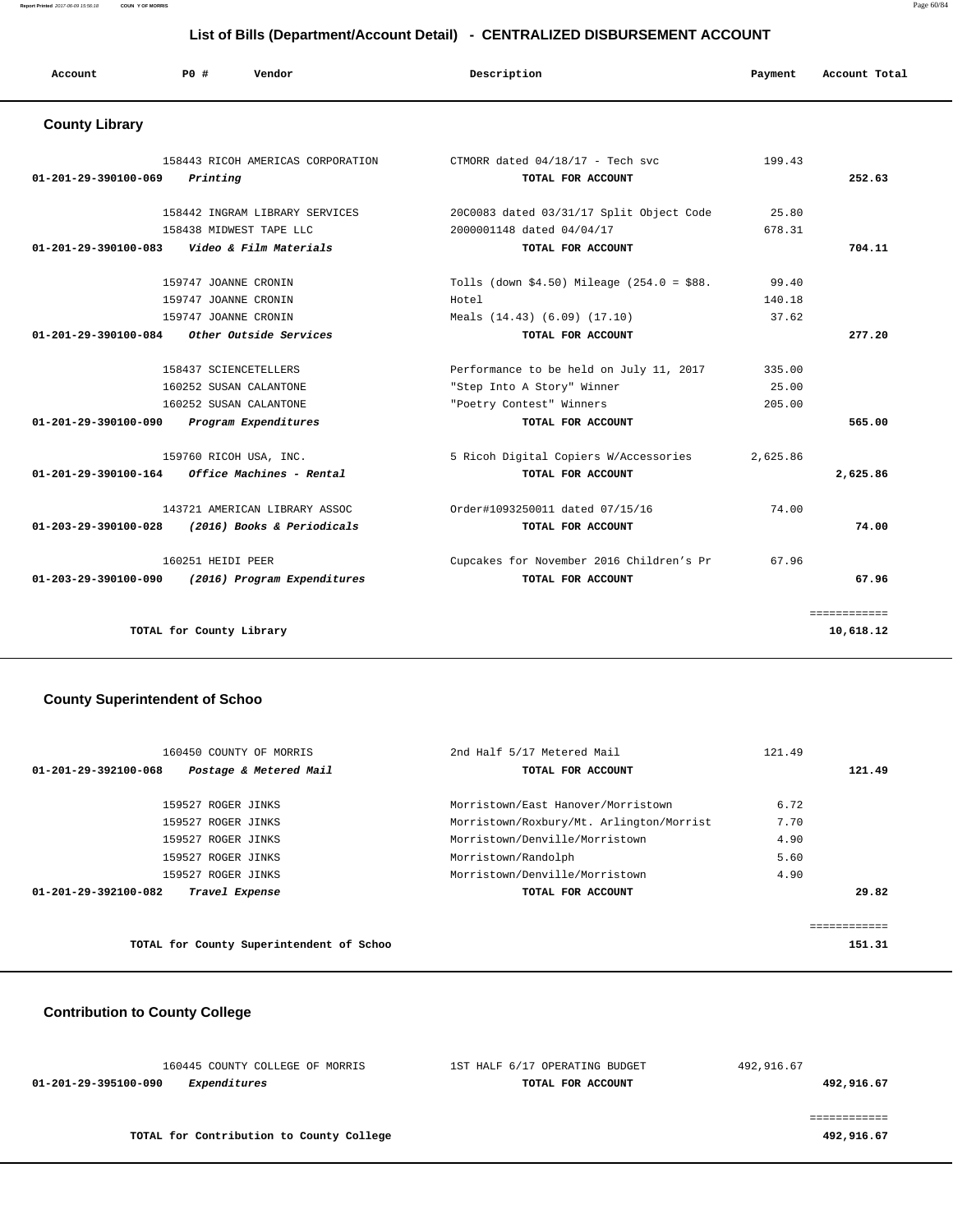**Report Printed** 2017-06-09 15:56:18 **COUN Y OF MORRIS** Page 61/84

# **List of Bills (Department/Account Detail) - CENTRALIZED DISBURSEMENT ACCOUNT**

| <b>PO #</b><br>Vendor<br>Description<br>Account Total<br>Account<br>Payment |  |  |  |  |  |  |  |
|-----------------------------------------------------------------------------|--|--|--|--|--|--|--|
|-----------------------------------------------------------------------------|--|--|--|--|--|--|--|

## **Rutgers Extension Service**

| 159217 W.B. MASON COMPANY INC<br>Office Supplies & Stationery<br>01-201-29-396100-058 | Office supplies<br>TOTAL FOR ACCOUNT            | 173.55<br>173.55 |
|---------------------------------------------------------------------------------------|-------------------------------------------------|------------------|
| 160450 COUNTY OF MORRIS<br>Postage & Metered Mail<br>01-201-29-396100-068             | 2nd Half 5/17 Metered Mail<br>TOTAL FOR ACCOUNT | 32.81<br>32.81   |
| TOTAL for Rutgers Extension Service                                                   |                                                 | 206.36           |

## **Cont M.C. School of Tech**

|                      | 159531 MC VOCATIONAL SCHOOL DISTRICT  | 6/17 DISTRICT TAXES TO BE RAISED | 286,291.66 |
|----------------------|---------------------------------------|----------------------------------|------------|
| 01-201-29-400100-090 | Cont M.C. School of Tech Expenditures | TOTAL FOR ACCOUNT                | 286,291.66 |
|                      |                                       |                                  |            |
|                      |                                       |                                  |            |
|                      | TOTAL for Cont M.C. School of Tech    |                                  | 286,291.66 |
|                      |                                       |                                  |            |

## **Fire and Police Academy**

|                                | 159987 W.B. MASON COMPANY INC                | Masking Tape               | 90.30        |
|--------------------------------|----------------------------------------------|----------------------------|--------------|
|                                | 159987 W.B. MASON COMPANY INC                | Dater                      | 4.90         |
|                                | 159987 W.B. MASON COMPANY INC                | Ink Stamp, Black           | 0.80         |
|                                | 159987 W.B. MASON COMPANY INC                | Ink Stamp, Red             | 3.72         |
| 01-201-29-407100-058           | Office Supplies & Stationery                 | TOTAL FOR ACCOUNT          | 99.72        |
|                                |                                              |                            |              |
|                                | 158913 CONROY'S                              | Flower Arrangement         | 75.00        |
|                                | 158913 CONROY'S                              | Delivery Charge            | 10.99        |
| 01-201-29-407100-059           | Other General Expenses                       | TOTAL FOR ACCOUNT          | 85.99        |
|                                |                                              |                            |              |
|                                | 160450 COUNTY OF MORRIS                      | 2nd Half 5/17 Metered Mail | 113.73       |
| 01-201-29-407100-068           | Postage & Metered Mail                       | TOTAL FOR ACCOUNT          | 113.73       |
|                                |                                              |                            |              |
|                                | 158915 MORRIS COUNTY MUA                     | Tipping Fees               | 394.20       |
|                                | 158915 MORRIS COUNTY MUA                     | Tipping Fees               | 465.80       |
|                                | 01-201-29-407100-143 Rubbish & Trash Removal | TOTAL FOR ACCOUNT          | 860.00       |
|                                | 158650 TREASURER-STATE OF NJ                 | Manifest Processing Fee    | 835.00       |
| 01-201-29-407100-231           | Hazardous Material Disposal                  | TOTAL FOR ACCOUNT          | 835.00       |
|                                | 159624 FF1 PROFESSIONAL SAFETY SERVICES      | Mineral Base Oil           | 25.00        |
|                                | 159624 FF1 PROFESSIONAL SAFETY SERVICES      | Shipping/Delivery Fee      | 10.00        |
| $01 - 201 - 29 - 407100 - 258$ | Equipment                                    | TOTAL FOR ACCOUNT          | 35.00        |
|                                |                                              |                            |              |
|                                |                                              |                            | ============ |
|                                | TOTAL for Fire and Police Academy            |                            | 2,029.44     |
|                                |                                              |                            |              |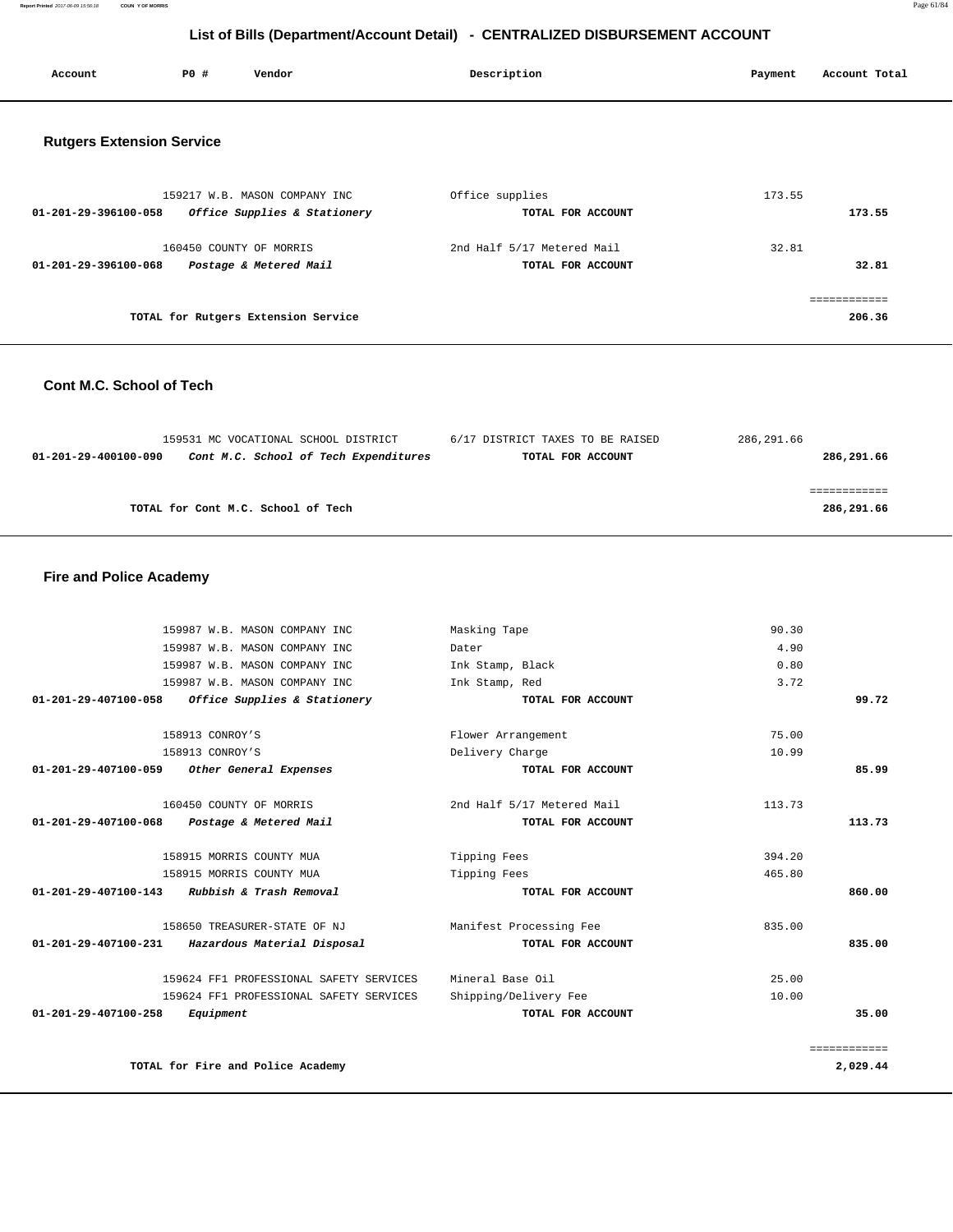| 159884 NATIONAL FUEL OIL INC.                                          | Diesel Fuel                                                                  | 5,500.80        |           |
|------------------------------------------------------------------------|------------------------------------------------------------------------------|-----------------|-----------|
| 159885 NATIONAL FUEL OIL INC.                                          | Diesel Fuel                                                                  | 5,630.76        |           |
| 01-201-31-430100-136<br><i>Diesel Fuel</i>                             | TOTAL FOR ACCOUNT                                                            |                 | 11,131.56 |
|                                                                        |                                                                              |                 |           |
| 159845 JERSEY CENTRAL POWER & LIGHT                                    | 10-00-44-7627-6-1 Rt 46 & Canfield Ave.,                                     | 35.50           |           |
| 159858 JERSEY CENTRAL POWER & LIGHT                                    | 10-00-01-6063-0-8 Street Lighting Dover                                      | 666.82          |           |
| 159859 JERSEY CENTRAL POWER & LIGHT                                    | $10-00-05-8414-2-2$ Street Lighting - Morr                                   | 355.19          |           |
| 159827 JERSEY CENTRAL POWER & LIGHT                                    | 10-00-84-5137-1-0 Berkshire Valley Road                                      | 21.09           |           |
| 159824 JERSEY CENTRAL POWER & LIGHT                                    | 10-00-84-5137-1-0 Berkshire Valley Roa                                       | 20.48           |           |
| 159634 JERSEY CENTRAL POWER & LIGHT                                    | 10-00-84-5117-1-4 Berkshire Valley Road                                      | 19.72           |           |
| 160149 AES-NJ COGEN CO INC                                             | Co-Generated Electricity, April-2017                                         | 3, 455.47       |           |
| 160000 JERSEY CENTRAL POWER & LIGHT                                    | 100 102 459 416 - WARRANTS                                                   | 938.84          |           |
| 160001 JERSEY CENTRAL POWER & LIGHT                                    | 100 102 459 416 - WARRANTS                                                   | 885.58          |           |
| 160002 JERSEY CENTRAL POWER & LIGHT                                    | 100 079 438 253 - CAC COMPLEX                                                | 11,234.60       |           |
| 160095 JERSEY CENTRAL POWER & LIGHT                                    | 100 102 601 695 - COMM CENTER                                                | 12,442.09       |           |
| 160240 JERSEY CENTRAL POWER & LIGHT                                    | 10-00-89-1397-3-5 Rt 206 Chester 5/30/                                       | 82.01           |           |
| 159902 TIOGA SOLAR MORRIS COUNTY 1 LLC                                 | 136242003/ RE: SCHUYLER GARAGE                                               | 610.97          |           |
| 159902 TIOGA SOLAR MORRIS COUNTY 1 LLC                                 | 136242003/ RE: SCHUYLER BUILDING                                             | 407.32          |           |
| 159902 TIOGA SOLAR MORRIS COUNTY 1 LLC                                 | 136242003/ RE: VOTER TECH                                                    | 877.37          |           |
| 01-201-31-430100-137<br>Electricity                                    | TOTAL FOR ACCOUNT                                                            |                 | 32,053.05 |
| 159970 N.J. NATURAL GAS COMPANY                                        | 22-0009-4999-6Y MONTVILLE                                                    | 353.51          |           |
| 158914 SUBURBAN PROPANE -2347                                          | Propane                                                                      | 1,003.46        |           |
| 158914 SUBURBAN PROPANE -2347                                          | Rounding                                                                     | 0.08            |           |
| 158914 SUBURBAN PROPANE -2347                                          | Transportation                                                               | 1.87            |           |
| 158914 SUBURBAN PROPANE -2347                                          | Safety P&T Fee                                                               | 9.92            |           |
| 160166 PSE&G CO                                                        | 65 858 068 08, Building#3, May-2017                                          | 2,222.69        |           |
| 160166 PSE&G CO                                                        | 66 472 055 00, Morris View, May-2017                                         | 336.02          |           |
| 160173 WOODRUFF ENERGY                                                 | 508-579,4.20 thru 5.18.2017                                                  | 11,661.98       |           |
| 160173 WOODRUFF ENERGY                                                 | 508-584, 4.20 thru 5.18.2017                                                 | 1,239.47        |           |
| 160249 DIRECT ENERGY BUSINESS MARKETING                                | 1316 - SUMMARY GROUP #/ MORRIS COUNTY (6                                     | 27,744.49       |           |
| 160249 DIRECT ENERGY BUSINESS MARKETING                                | ACCT #612830/706982 - PUBLIC SAFETY COMP                                     | 828.48          |           |
| 160249 DIRECT ENERGY BUSINESS MARKETING                                | ACCT#612830/706983 - HOMELESS SHELTER                                        | 140.62          |           |
| 160249 DIRECT ENERGY BUSINESS MARKETING                                | ACCT#612830/613119 - MONTVILLE GARAGE                                        | 128.24          |           |
| 01-201-31-430100-141<br>Natural Gas                                    | TOTAL FOR ACCOUNT                                                            |                 | 45,670.83 |
|                                                                        |                                                                              |                 |           |
| 158863 MORRIS COUNTY MUNICIPAL                                         | 100041, Tipping Fees, March~2017                                             | 4,823.11        |           |
| 158863 MORRIS COUNTY MUNICIPAL                                         | MOIRRIS55, Roll0Offs, March~2017                                             | 4,161.00        |           |
| 01-201-31-430100-143 Rubbish & Trash Removal                           | TOTAL FOR ACCOUNT                                                            |                 | 8,984.11  |
|                                                                        |                                                                              |                 |           |
| 159587 HANOVER SEWERAGE AUTHORITY<br>159587 HANOVER SEWERAGE AUTHORITY | 999817168 / BLOCK 1701 - LOT# 8                                              | 611.71          |           |
| 159587 HANOVER SEWERAGE AUTHORITY                                      | 999817102/ BLOCK 1701 - LOT# 8 (T01)<br>999817091/ BLOCK 1701 - LOT# 8 (T02) | 170.65<br>68.99 |           |
| 159587 HANOVER SEWERAGE AUTHORITY                                      | 999732446/ BLOCK 1901 - LOT# 8                                               | 949.23          |           |
| 01-201-31-430100-144<br>Sewer                                          | TOTAL FOR ACCOUNT                                                            |                 | 1,800.58  |
|                                                                        |                                                                              |                 |           |
| 160170 STERICYCLE INC.                                                 | 8074425, June-2017                                                           | 1,463.19        |           |
| 01-201-31-430100-145<br>Solid Waste Cost                               | TOTAL FOR ACCOUNT                                                            |                 | 1,463.19  |
|                                                                        |                                                                              |                 |           |
| 159470 VERIZON                                                         | 973-838-8083 446 48Y, 4/28/17, Kinnelon                                      | 37.29           |           |
| 159470 VERIZON                                                         | 973-361-0398 892 16Y, 5/1/17, Randolph T                                     | 137.84          |           |
| 159612 AT&T                                                            | - FAX Circuits                                                               | 9.14            |           |
| 159612 AT&T                                                            | - Legacy Centrex/POT                                                         | 13.51           |           |
| 159615 AT&T MOBILITY                                                   |                                                                              | 261.21          |           |
| 159610 CABLEVISION LIGHTPATH INC.                                      | Account 53521                                                                | 9,153.18        |           |
| 157842 PREMIER GLOBAL SERVICES                                         | Account 3762334 (average monthly)                                            | 1,656.84        |           |
| 159545 VERIZON                                                         | Account 609 Z64-6804 073 45Y - 05/2017                                       | 370.67          |           |

Account 1990 **PO** # **Vendor 20 20 2012 <b>Description** Payment Account Total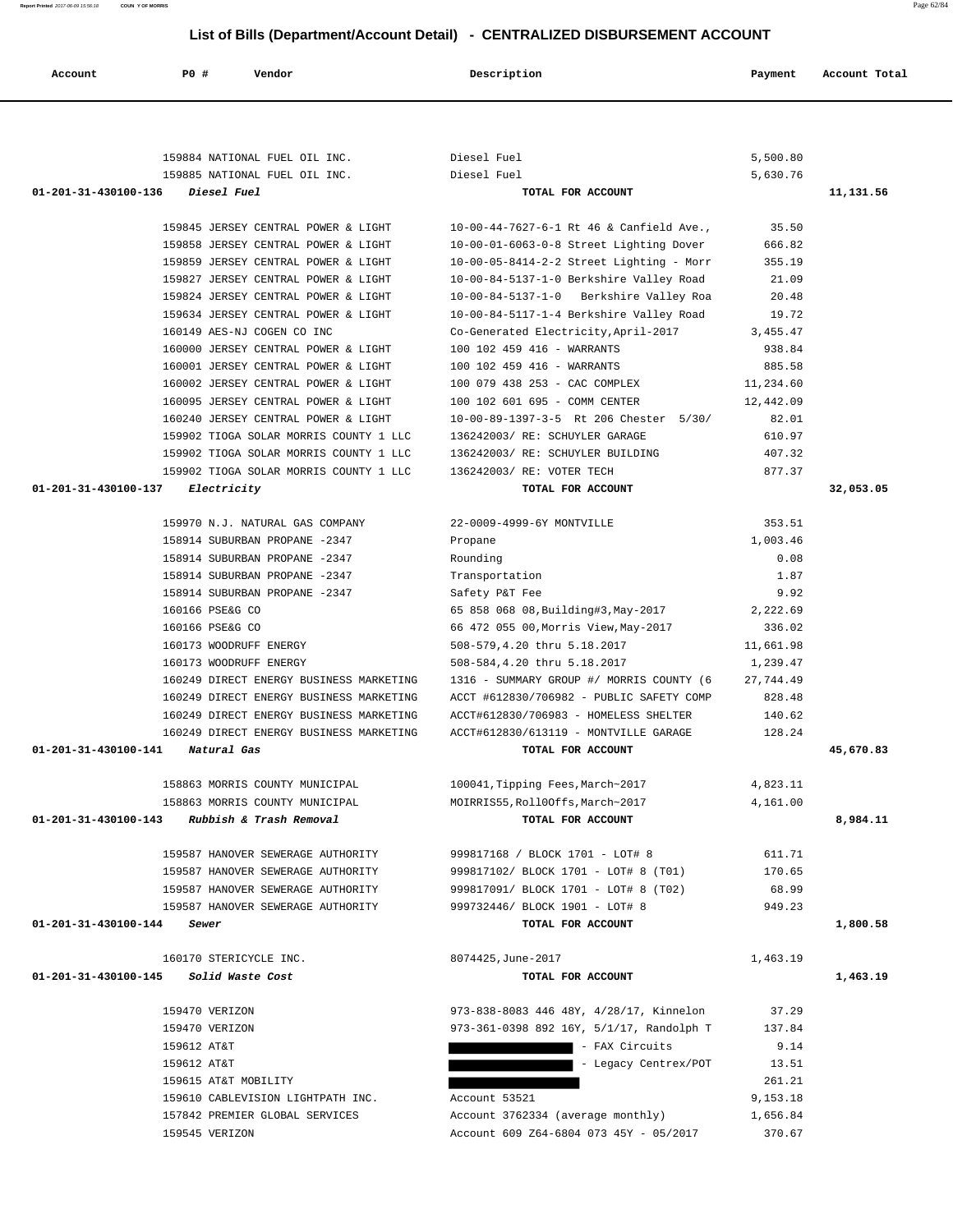| Account                        | P0#                 | Vendor                  | Description                                                             | Payment   | Account Total |
|--------------------------------|---------------------|-------------------------|-------------------------------------------------------------------------|-----------|---------------|
|                                |                     | 159598 VERIZON          | 973-328-3165 445 58Y, 5/4/17, Dover WT (                                | 37.19     |               |
|                                |                     | 159598 VERIZON          | 973-829-0312 882 15Y, 5/4/17, Randolph O                                | 69.98     |               |
|                                |                     | 159598 VERIZON          | 973-299-6835 828 04Y, 5/10/17, Boonton T                                | 37.19     |               |
|                                |                     | 159598 VERIZON          | 973-584-2050 195 53Y, 5/11/17, Mt Rd Rox                                | 32.94     |               |
|                                |                     | 159598 VERIZON          | 973-539-7933 842 07Y, 5/16/17, Randolph                                 | 32.94     |               |
|                                |                     | 159614 VERIZON          | 201 V63-2073 999 44Y 05/01/2017                                         | 793.06    |               |
|                                |                     | 159616 VERIZON          | 201 Z43-6526 999 90Y 05/2017                                            | 9,412.49  |               |
|                                |                     | 159617 VERIZON BUSINESS | Account 6000083582X26                                                   | 110.08    |               |
|                                |                     | 159843 VERIZON          | 201 V03-7261 127 66Y, 5/16/17, 911 Switc                                | 12,470.10 |               |
|                                |                     | 159914 VERIZON          | Account 201 V03-8565 500 58Y Telephone                                  | 1,801.33  |               |
|                                |                     | 160353 VERIZON WIRELESS | COUNTY WIDE 486023883-00001 APR 22 - MA 7,814.37                        |           |               |
|                                |                     | 160186 CENTURYLINK      | 309973303, 5/19/17, T1 Chester site (5/1 1,785.33)                      |           |               |
|                                |                     | 160187 VERIZON          | 973-697-0879 521 94Y, 5/22/17, Jefferson                                | 32.94     |               |
| 01-201-31-430100-146 Telephone |                     |                         | TOTAL FOR ACCOUNT                                                       |           | 49,037.74     |
|                                |                     |                         | 159591 SOUTHEAST MORRIS COUNTY 3423203530.00/ JDC/ 02-06-17 THRU 05-05- | 569.33    |               |
| 01-201-31-430100-147           |                     | Water                   | TOTAL FOR ACCOUNT                                                       |           | 569.33        |
|                                |                     |                         |                                                                         |           | ============  |
|                                | TOTAL for Utilities |                         |                                                                         |           | 150,710.39    |

## **Nutrition**

|                                | 159855 DOROTHY TAYLOR                | walmart                                  | 29.55    |           |
|--------------------------------|--------------------------------------|------------------------------------------|----------|-----------|
|                                | 159855 DOROTHY TAYLOR                | shop rite                                | 5.97     |           |
|                                | 159855 DOROTHY TAYLOR                | dollar zone                              | 22.00    |           |
| $01 - 201 - 41 - 716100 - 059$ | Other General Expenses               | TOTAL FOR ACCOUNT                        |          | 57.52     |
|                                | 159716 PATRICIA W. GIBBONS           | Nutrition Support April 2017             | 436.24   |           |
|                                | 159716 PATRICIA W. GIBBONS           | Mileage April 2017                       | 45.04    |           |
| 01-201-41-716100-098           | Other Operating&Repair Supply        | TOTAL FOR ACCOUNT                        |          | 481.28    |
|                                | 159717 PRESBYTERIAN COMMUNITY CHURCH | Cost fro rent and utilities for Chester  | 4,800.00 |           |
|                                | 159816 HOUSING AUTHORITY OF THE TOWN | Cost of rent and utilities for           | 1,000.00 |           |
|                                |                                      |                                          |          |           |
|                                | 159718 SENIOR CITIZENS OF LONG HILL  | cost for rent and utilities for Long Hil | 2,000.00 |           |
|                                | 159817 ST. JOHN EPISCOPAL CHURCH     | cost for rent and utilities for Dover nu | 2,000.00 |           |
|                                | 160356 ROXBURY COMMUNITY CENTER      | Cost of rent and utilities for Roxbury N | 2,400.00 |           |
| $01 - 201 - 41 - 716100 - 148$ | Other Utilities                      | TOTAL FOR ACCOUNT                        |          | 12,200.00 |

**TOTAL for Nutrition 12,738.80**

#### **Area Plan Grant**

| 01-201-41-716110-090<br>Expenditures | TOTAL FOR ACCOUNT          | 4,092.00 |
|--------------------------------------|----------------------------|----------|
| 159791 CFCS - HOPE HOUSE             | 17-14-051-11 O2 SHTP       | 1,920.00 |
| 159790 CFCS - HOPE HOUSE             | 17-14-051 02 02 Title IIIB | 2,172.00 |
|                                      |                            |          |

============

**TOTAL for Area Plan Grant 4,092.00**

============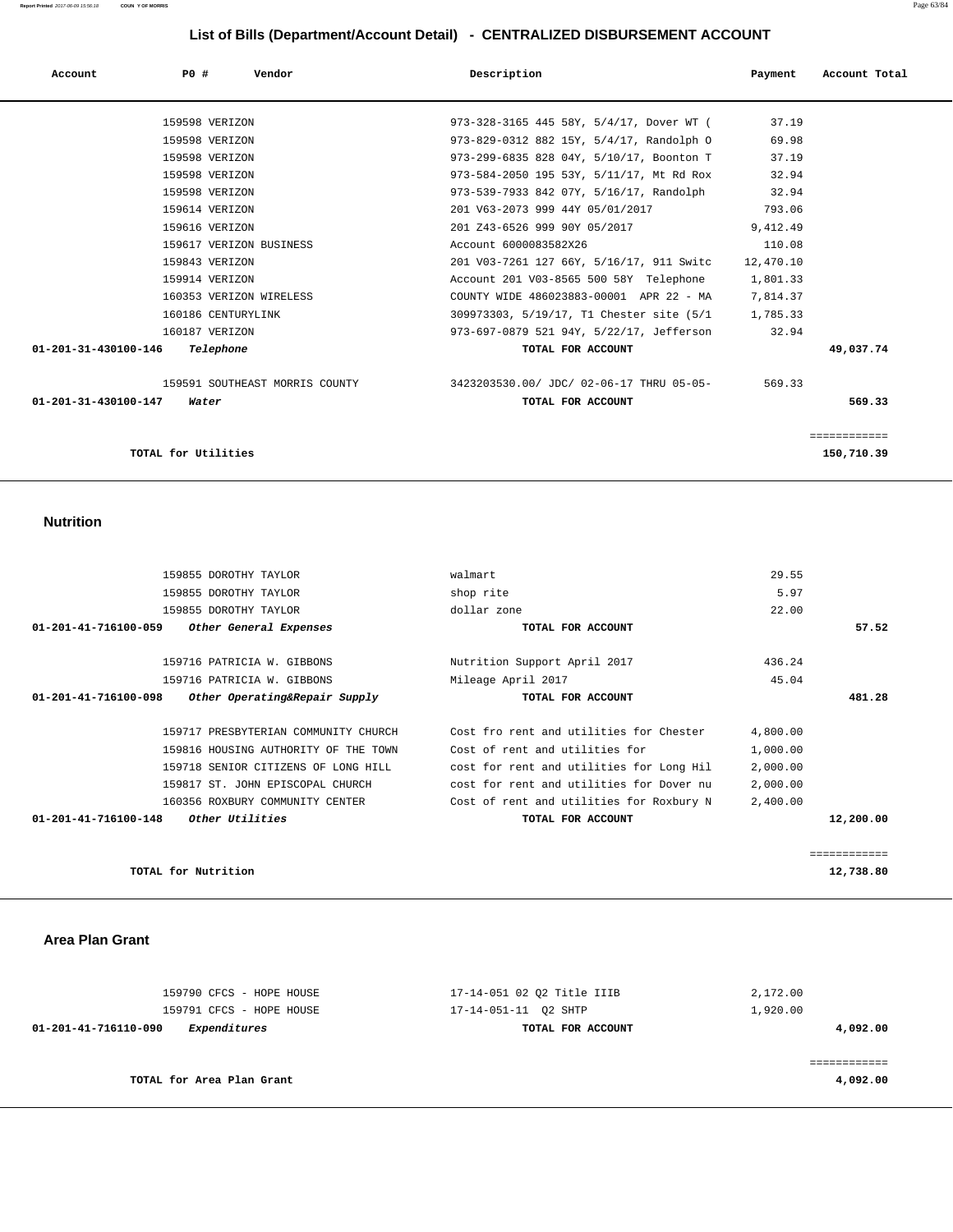| Account              | P0 #           | Vendor                                                          | Description                                            | Payment   | Account Total             |
|----------------------|----------------|-----------------------------------------------------------------|--------------------------------------------------------|-----------|---------------------------|
| 01-192-10-716510-888 |                | 160195 STATE OF NJ, DEPT OF TREASURY<br>Title III - State of NJ | DOAS16AAA020 Reimb of State Funds<br>TOTAL FOR ACCOUNT | 44,580.00 | 44,580.00                 |
|                      |                | TOTAL for Title III - State of NJ                               |                                                        |           | ------------<br>44,580.00 |
| <b>ALPN</b>          |                |                                                                 |                                                        |           |                           |
| 01-201-41-759000-063 |                | 159789 CFCS - HOPE HOUSE<br>ALPN Peer Grouping                  | 1703 GIASS Q2 APRIL<br>TOTAL FOR ACCOUNT               | 2,760.00  | 2,760.00                  |
|                      | TOTAL for ALPN |                                                                 |                                                        |           | ============<br>2,760.00  |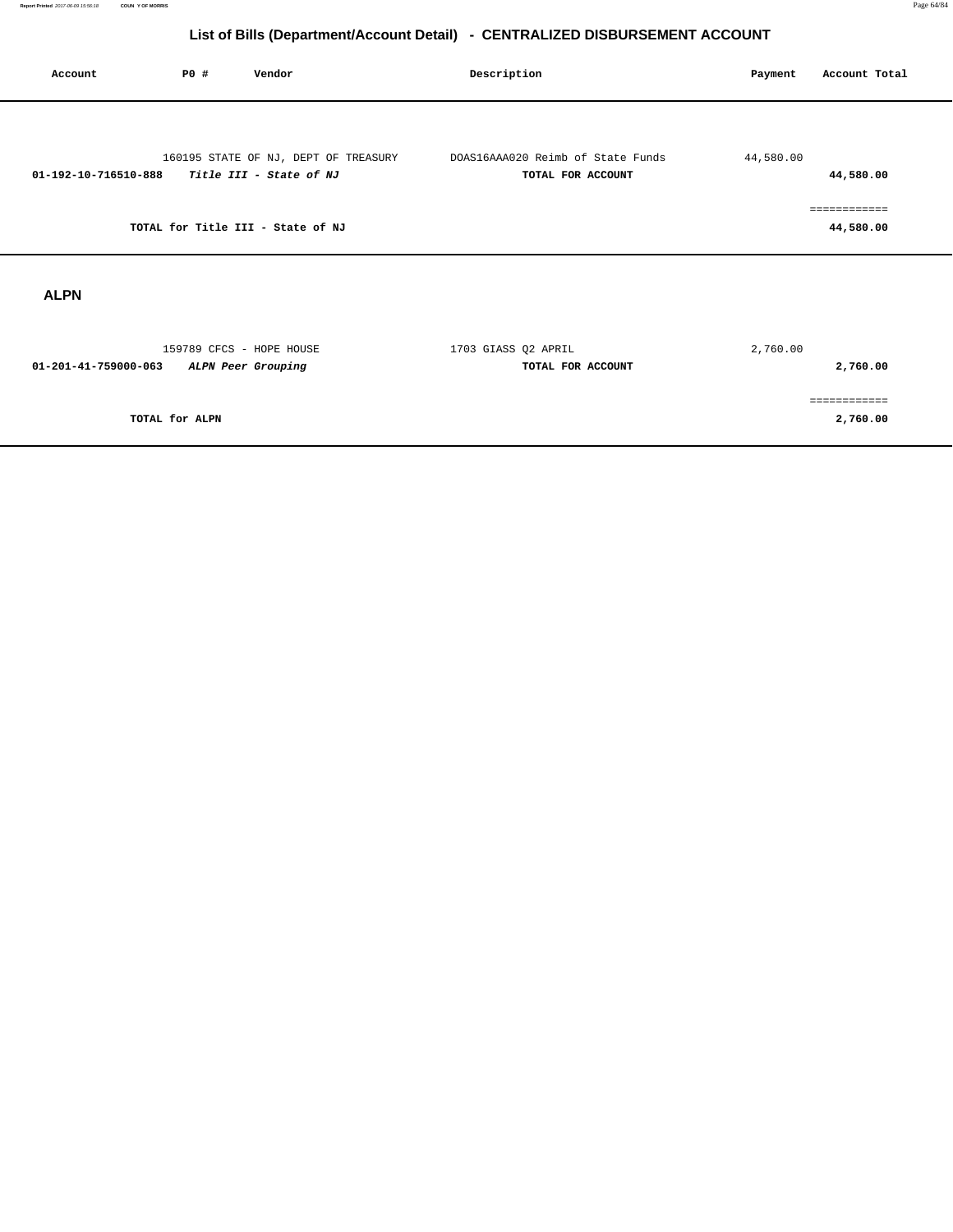**Report Printed** 2017-06-09 15:56:18 **COUN Y OF MORRIS** Page 65/84  **List of Bills (Department/Account Detail) - CENTRALIZED DISBURSEMENT ACCOUNT Account P0 # Vendor Description Payment Account Total Grant Fund** 

## **DEPARTMENT 718710**

| 159214 ARLENE STOLLER                                                   | reimbursement for mileage                       | 121.24   |             |
|-------------------------------------------------------------------------|-------------------------------------------------|----------|-------------|
| 159204 CABLEVISION                                                      | 07876 616465 01 8 Billing period 5/1/201 248.13 |          |             |
| 153952 DELL MARKETING L.P.                                              | Ouote 1027006448122 dated 1/30/2017 lapt        | 1,545.17 |             |
| 153952 DELL MARKETING L.P.                                              |                                                 | 203.38   |             |
| 148185 FF1 PROFESSIONAL SAFETY SERVICES                                 | Ouote 149555 dated 10/27/2016 Clothing-J        | 598.15   |             |
| 159212 RICOH USA, INC.                                                  | color copies  Machine ID 6028 1/1/2017-3        | 100.17   |             |
| 158664 CHANNING BETE CO INC                                             | Ouote 31126295 SO dated 5/3/2017 Item 58        | 860.00   |             |
| 158664 CHANNING BETE CO INC                                             | Item 83942 Emergency Prep SG                    | 786.00   |             |
| 159273 LEADERS RESCUE LLC                                               | Charging Hub - Inv.dated $4/27/17$              | 90.00    |             |
| 160454 COUNTY OF MORRIS                                                 | 2nd Half May 2017 Metered Mail                  | 137.19   |             |
| 159685 W.B. MASON COMPANY INC                                           | Supplies invoice dated 4/25/2017                | 147.98   |             |
| $02 - 213 - 41 - 718710 - 391$ Public Health Emer Grant(7/1/16-6/30/17) | TOTAL FOR ACCOUNT                               |          | 4,837.41    |
|                                                                         |                                                 |          |             |
|                                                                         |                                                 |          | .========== |
| TOTAL for DEPARTMENT 718710                                             |                                                 |          | 4,837.41    |

### **DEPARTMENT 720710**

|                      | 159686 MONARCH HOUSING ASSOCIATES, INC. |                                           | Community Development 2014 CoC Planning | 3,750.00 |
|----------------------|-----------------------------------------|-------------------------------------------|-----------------------------------------|----------|
| 02-213-41-720710-391 |                                         | 2014 CoC Planning Grant (4/21/16-4/20/17) | TOTAL FOR ACCOUNT                       | 3,750.00 |
|                      |                                         |                                           |                                         |          |
|                      |                                         |                                           |                                         |          |
|                      | TOTAL for DEPARTMENT 720710             |                                           |                                         | 3,750.00 |

## **DEPARTMENT 741715**

| 159834 WARREN COUNTY DIVISON OF<br>160048 CEDAR HILL CDC<br>160111 PROJECT SELF SUFFICIENCY<br>160217 JOHN PATTEN<br>160216 MARIN REGENTHAL- GARLAND<br>160102 COUNTY OF MORRIS | Reimbursement for Needs Based Transporta<br>(OJT) Brandi P., Dates: $4/1/17$ to $4/21/1$<br>Reimbursable Expenses for Jan., Feb., Ma 4,715.98<br>Travel from 11/28/16 to 5/10/17.<br>Travel 4/27/17.<br>2017 Fringe Benefits - 1st Qtr WIA. | 55,000.00<br>390.00<br>8.96<br>0.70<br>15,403.54 |                                                                                                                                            |
|---------------------------------------------------------------------------------------------------------------------------------------------------------------------------------|---------------------------------------------------------------------------------------------------------------------------------------------------------------------------------------------------------------------------------------------|--------------------------------------------------|--------------------------------------------------------------------------------------------------------------------------------------------|
|                                                                                                                                                                                 |                                                                                                                                                                                                                                             |                                                  |                                                                                                                                            |
|                                                                                                                                                                                 |                                                                                                                                                                                                                                             |                                                  |                                                                                                                                            |
|                                                                                                                                                                                 |                                                                                                                                                                                                                                             |                                                  |                                                                                                                                            |
|                                                                                                                                                                                 |                                                                                                                                                                                                                                             |                                                  |                                                                                                                                            |
|                                                                                                                                                                                 |                                                                                                                                                                                                                                             |                                                  |                                                                                                                                            |
|                                                                                                                                                                                 |                                                                                                                                                                                                                                             |                                                  |                                                                                                                                            |
| 157658 SPRINT NEXTEL                                                                                                                                                            | $973 - 765 - 3723$ bill dated - $3/27/17$ .                                                                                                                                                                                                 | 0.98                                             |                                                                                                                                            |
| 158249 PLIC SBD GRAND ISLAND                                                                                                                                                    |                                                                                                                                                                                                                                             |                                                  |                                                                                                                                            |
| 157655 CRYSTAL SPRINGS                                                                                                                                                          | Bill dated 3/22/17.                                                                                                                                                                                                                         | 1.68                                             |                                                                                                                                            |
| 158785 PLANNED RETIREMENT CONSULTANTS                                                                                                                                           |                                                                                                                                                                                                                                             |                                                  |                                                                                                                                            |
| 157651 AT&T                                                                                                                                                                     |                                                                                                                                                                                                                                             |                                                  |                                                                                                                                            |
| 157675 ACRO SERVICE CORP                                                                                                                                                        | Karen I., W/E 3/26/17.                                                                                                                                                                                                                      | 945.84                                           |                                                                                                                                            |
| 157675 ACRO SERVICE CORP                                                                                                                                                        | Karen I., W/E 3/19/17.                                                                                                                                                                                                                      | 709.38                                           |                                                                                                                                            |
| 157675 ACRO SERVICE CORP                                                                                                                                                        | Karen I., W/E 3/12/17.                                                                                                                                                                                                                      | 1,047.18                                         |                                                                                                                                            |
| 157675 ACRO SERVICE CORP                                                                                                                                                        | Karen I., W/E 3/5/17.                                                                                                                                                                                                                       | 1,182.30                                         |                                                                                                                                            |
|                                                                                                                                                                                 |                                                                                                                                                                                                                                             |                                                  | acct.#030 515 8956 001; bill dated 3/27/ 1.31<br>Balance due on services plan year 12/16/ 28.50<br>May 1-May 31st coverage for policy 7.18 |

**TOTAL for DEPARTMENT 741715 79,443.53**

============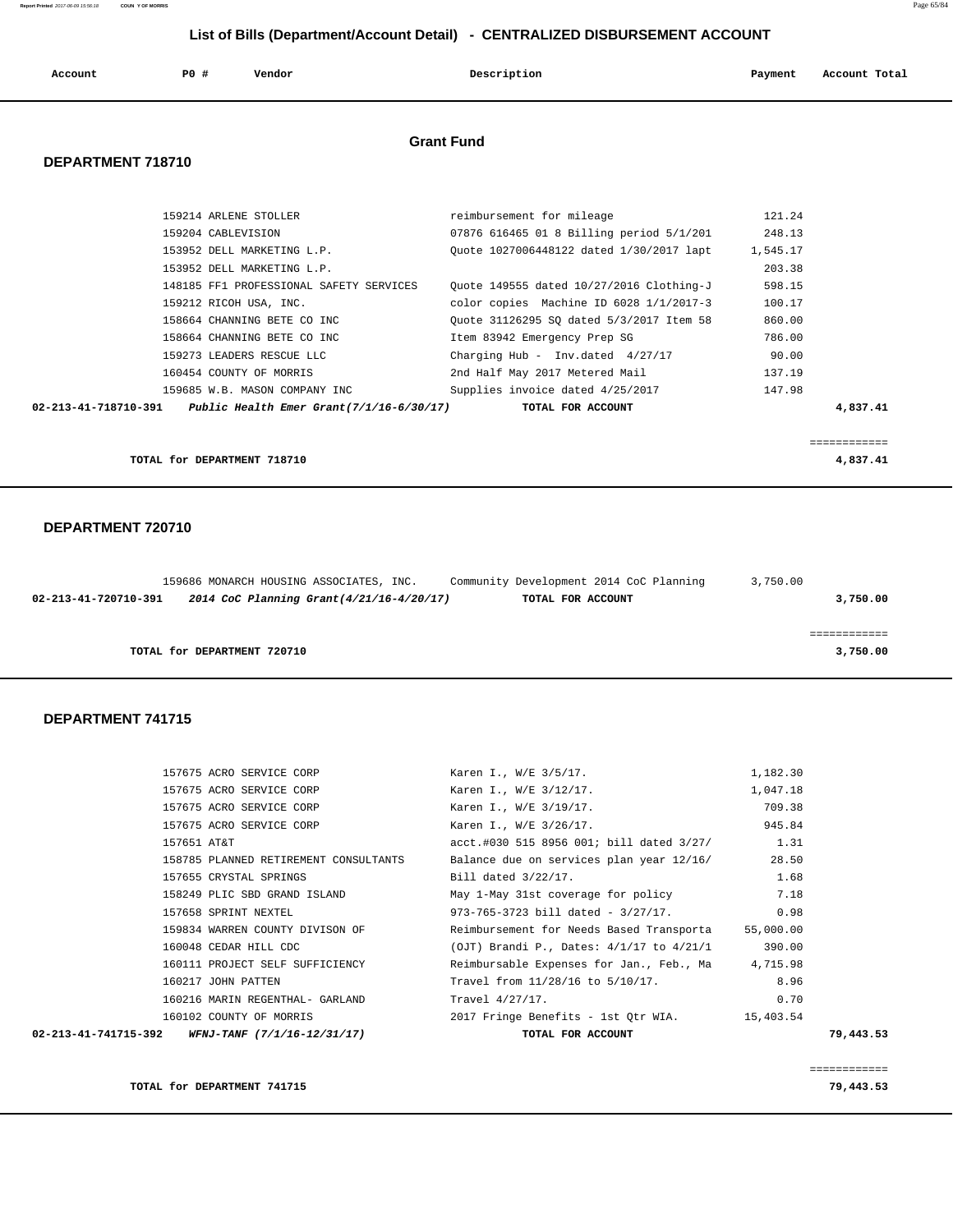**Report Printed** 2017-06-09 15:56:18 **COUN Y OF MORRIS** Page 66/84

# **List of Bills (Department/Account Detail) - CENTRALIZED DISBURSEMENT ACCOUNT**

| List of Bills (Department/Account Detail) - CENTRALIZED DISBURSEMENT ACCOUNT |                      |                                          |                                                           |           |               |
|------------------------------------------------------------------------------|----------------------|------------------------------------------|-----------------------------------------------------------|-----------|---------------|
| Account                                                                      | PO#                  | Vendor                                   | Description                                               | Payment   | Account Total |
|                                                                              |                      |                                          |                                                           |           |               |
|                                                                              |                      |                                          |                                                           |           |               |
|                                                                              | 157651 AT&T          |                                          | $\texttt{acct.#030 515 8956 001}$ bill dated $3/27/$ 2.63 |           |               |
|                                                                              |                      | 158785 PLANNED RETIREMENT CONSULTANTS    | Balance due on services plan year 12/16/                  | 57.00     |               |
|                                                                              |                      | 157655 CRYSTAL SPRINGS                   | Bill dated $3/22/17$ .                                    | 3.35      |               |
|                                                                              |                      | 158249 PLIC SBD GRAND ISLAND             | May 1-May 31st coverage for policy 14.35                  |           |               |
|                                                                              | 157658 SPRINT NEXTEL |                                          | 973-765-3723 bill dated - 3/27/17.                        | 1.95      |               |
|                                                                              |                      | 159834 WARREN COUNTY DIVISON OF          | work-supported transportation. 10,000.00                  |           |               |
|                                                                              |                      | 160053 EDWARDS LEARNING CENTER           | Leonard R.                                                | 550.00    |               |
|                                                                              |                      | 160093 EDWARDS LEARNING CENTER           | Horasio M.                                                | 250.00    |               |
|                                                                              |                      | 160111 PROJECT SELF SUFFICIENCY          | Wages - Paryroll, Taxes, & Fringe.                        | 11,546.02 |               |
|                                                                              |                      | 160125 TOTALOGISTIX INC.                 | (OJT) Rebecca Lynn B.                                     | 2,855.52  |               |
|                                                                              | 160217 JOHN PATTEN   |                                          | Travel from 11/28/16 to 5/10/17.                          | 17.91     |               |
|                                                                              |                      | 160216 MARIN REGENTHAL- GARLAND          | Travel 4/27/17.                                           | 1.41      |               |
|                                                                              |                      | 160102 COUNTY OF MORRIS                  | 2017 Fringe Benefits - 1st Otr WIA. 12,378.39             |           |               |
|                                                                              |                      | 160102 COUNTY OF MORRIS                  | 2017 Fringe Benefits - 1st Otr WIA.                       | 9,657.70  |               |
| 02-213-41-741720-392                                                         |                      | WFNJ-General Assistance(7/1/16-12/31/17) | TOTAL FOR ACCOUNT                                         |           | 47,336.23     |

|                                | ------------<br>____________ |
|--------------------------------|------------------------------|
| TOTAL for DEPARTMENT<br>741720 | 47.336.27<br>.               |

### **DEPARTMENT 741730**

| 160102 COUNTY OF MORRIS                             | 2017 Fringe Benefits - 1st Qtr WIA. | 7,132.72 |
|-----------------------------------------------------|-------------------------------------|----------|
| 02-213-41-741730-392<br>WFNJ-WLLP (7/1/16-12/31/17) | TOTAL FOR ACCOUNT                   | 7,132.72 |
|                                                     |                                     |          |
|                                                     |                                     |          |
| TOTAL for DEPARTMENT 741730                         |                                     | 7,132.72 |
|                                                     |                                     |          |

## **DEPARTMENT 742705**

| 160102 COUNTY OF MORRIS                             | 2017 Fringe Benefits - 1st Otr WIA. | 27,410.00 |
|-----------------------------------------------------|-------------------------------------|-----------|
| WIOA Adult (7/1/15-6/30/17)<br>02-213-41-742705-391 | TOTAL FOR ACCOUNT                   | 27,410.00 |
|                                                     |                                     |           |
|                                                     |                                     |           |
| TOTAL for DEPARTMENT 742705                         |                                     | 27,410.00 |
|                                                     |                                     |           |

#### **DEPARTMENT 742710**

| 160102 COUNTY OF MORRIS                                         | 2017 Fringe Benefits - 1st Otr WIA. | 24,395.00 |
|-----------------------------------------------------------------|-------------------------------------|-----------|
| WIOA Dislocated Worker (7/1/15-6/30/17)<br>02-213-41-742710-391 | TOTAL FOR ACCOUNT                   | 24,395.00 |
|                                                                 |                                     |           |
|                                                                 |                                     |           |
| TOTAL for DEPARTMENT 742710                                     |                                     | 24,395.00 |
|                                                                 |                                     |           |

 **DEPARTMENT 742720**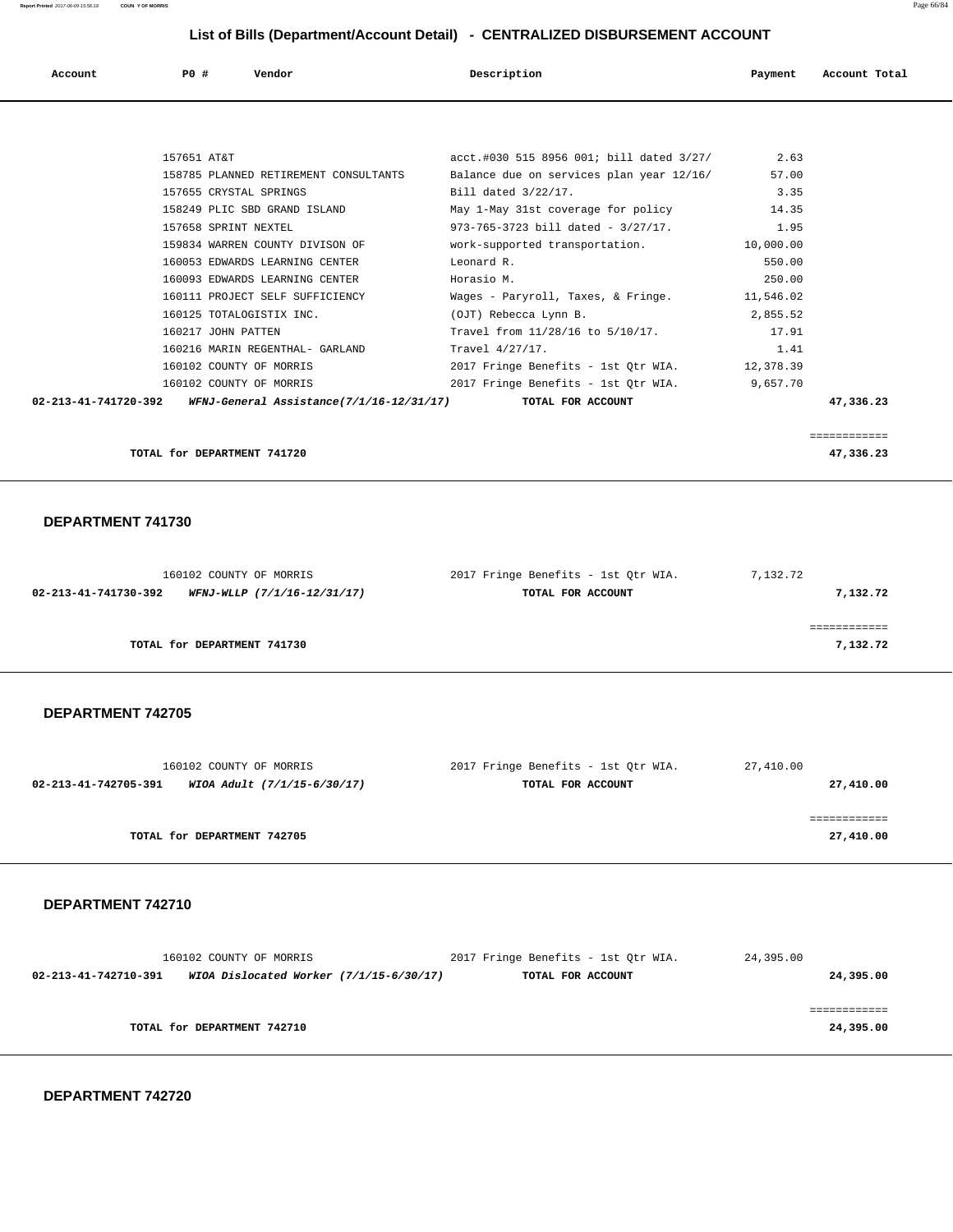**Report Printed** 2017-06-09 15:56:18 **COUN Y OF MORRIS** Page 67/84

# **List of Bills (Department/Account Detail) - CENTRALIZED DISBURSEMENT ACCOUNT**

| Account<br>. | P0 # | Vendor | Description | Payment | Account Total |
|--------------|------|--------|-------------|---------|---------------|
|              |      |        |             |         |               |

## **DEPARTMENT 742720**

|                                | TOTAL for DEPARTMENT 742720           |                                             |           | ============<br>28,043.23 |
|--------------------------------|---------------------------------------|---------------------------------------------|-----------|---------------------------|
| $02 - 213 - 41 - 742720 - 391$ | WIOA Youth (7/1/15-6/30/17)           | TOTAL FOR ACCOUNT                           |           | 28,043.23                 |
|                                | 160102 COUNTY OF MORRIS               | 2017 Fringe Benefits - 1st Otr WIA.         | 26,358.94 |                           |
|                                | 160216 MARIN REGENTHAL- GARLAND       | Travel 4/27/17.                             | 4.46      |                           |
|                                | 160217 JOHN PATTEN                    | Travel from 11/28/16 to 5/10/17.            | 53.74     |                           |
|                                | 160127 NEWBRIDGE SERVICES INC         | Completion of program incentive.            | 250.00    |                           |
|                                | 160127 NEWBRIDGE SERVICES INC         | Daemien H. Work Experience.                 | 365.00    |                           |
|                                | 160127 NEWBRIDGE SERVICES INC         | Completion of program incentive.            | 250.00    |                           |
|                                | 160127 NEWBRIDGE SERVICES INC         | Alyssa W. - Occupational Training.          | 510.00    |                           |
|                                | 157658 SPRINT NEXTEL                  | $973 - 765 - 3723$ bill dated - $3/27/17$ . | 6.18      |                           |
|                                | 158249 PLIC SBD GRAND ISLAND          | May 1-May 31st coverage for policy          | 45.46     |                           |
|                                | 157655 CRYSTAL SPRINGS                | Bill dated $3/22/17$ .                      | 10.64     |                           |
|                                | 158785 PLANNED RETIREMENT CONSULTANTS | Balance due on services plan year 12/16/    | 180.50    |                           |

#### **DEPARTMENT 742805**

| 02-213-41-742805-391 | WIOA Adult (7/1/16-6/30/18)                       | TOTAL FOR ACCOUNT                                                                     | 44,128.27 |
|----------------------|---------------------------------------------------|---------------------------------------------------------------------------------------|-----------|
|                      | 160102 COUNTY OF MORRIS                           | 2017 Fringe Benefits - 1st Qtr WIA. 4,700.42                                          |           |
|                      | 160110 WARREN COUNTY COMMUNITY COLL.              | Christine C.                                                                          | 4,000.00  |
|                      | 160062 WARREN COUNTY COMMUNITY COLL.              | Jacqueline M.                                                                         | 3,200.00  |
|                      | 160061 WARREN COUNTY COMMUNITY COLL.              | Natalie M.                                                                            | 3,200.00  |
|                      | 160060 WARREN COUNTY COMMUNITY COLL.              | La Vern S.                                                                            | 3,200.00  |
|                      | 160059 WARREN COUNTY COMMUNITY COLL.              | Diane A.                                                                              | 3,200.00  |
|                      | 160246 STACY EMMA                                 | Travel from 2/16/17 to 5/11/17.                                                       | 6.80      |
|                      | 160121 RUTGERS CENTER FOR CONTINUING              | Diane W.                                                                              | 760.00    |
|                      | 160119 RUTGERS CENTER FOR CONTINUING              | Scott C.                                                                              | 3,004.00  |
|                      | 160216 MARIN REGENTHAL- GARLAND                   | Travel 4/27/17.                                                                       | 5.86      |
|                      | 160069 KAREN GOTTSHALL                            |                                                                                       | 71.03     |
|                      | 160217 JOHN PATTEN                                | Travel from 11/28/16 to 5/10/17.                                                      | 77.62     |
|                      | 160106 JOAN STREHL                                |                                                                                       | 26.34     |
|                      | 160124 JERSEY TRACTOR TRAILER                     | Hawthorne T.                                                                          | 3,200.00  |
|                      |                                                   | 160215 HOME ENERGY MATTERS INC (OJT)Barbara L. Dates: 11/30/16 to 1/6/1 1,602.00      |           |
|                      | 160115 EZ WHEELS DRIVING SCHOOL                   | Dervin V. W.                                                                          | 1,125.81  |
|                      | 160213 DENTAL & MEDICAL CAREER Meghan J.          |                                                                                       | 799.00    |
|                      | 160116 AVTECH INSTITUTE                           | Jennifer M.                                                                           | 800.00    |
|                      | 160117 AMERICAN INSTITUTE OF THE Paras S.         |                                                                                       | 3,200.00  |
|                      | 160065 WARREN COUNTY COMMUNITY COLL. Elizabeth P. |                                                                                       | 1,299.00  |
|                      | 157658 SPRINT NEXTEL                              | 973-765-3723 bill dated - $3/27/17$ .                                                 | 8.14      |
|                      | 159363 PRO DATA, INC.                             | Jessica D.                                                                            | 3,120.00  |
|                      | 158249 PLIC SBD GRAND ISLAND                      | May 1-May 31st coverage for policy                                                    | 59.81     |
|                      | 159277 LASCOMP INSTITUTE                          | Thomas H.K. training fee                                                              | 3,200.00  |
|                      | 157655 CRYSTAL SPRINGS                            | Bill dated $3/22/17$ .                                                                | 14.00     |
|                      |                                                   | 158785 PLANNED RETIREMENT CONSULTANTS Balance due on services plan year 12/16/ 237.50 |           |
| 157651 AT&T          |                                                   | acct.#030 515 8956 001; bill dated 3/27/ 10.94                                        |           |

**TOTAL for DEPARTMENT 742805 44,128.27**

============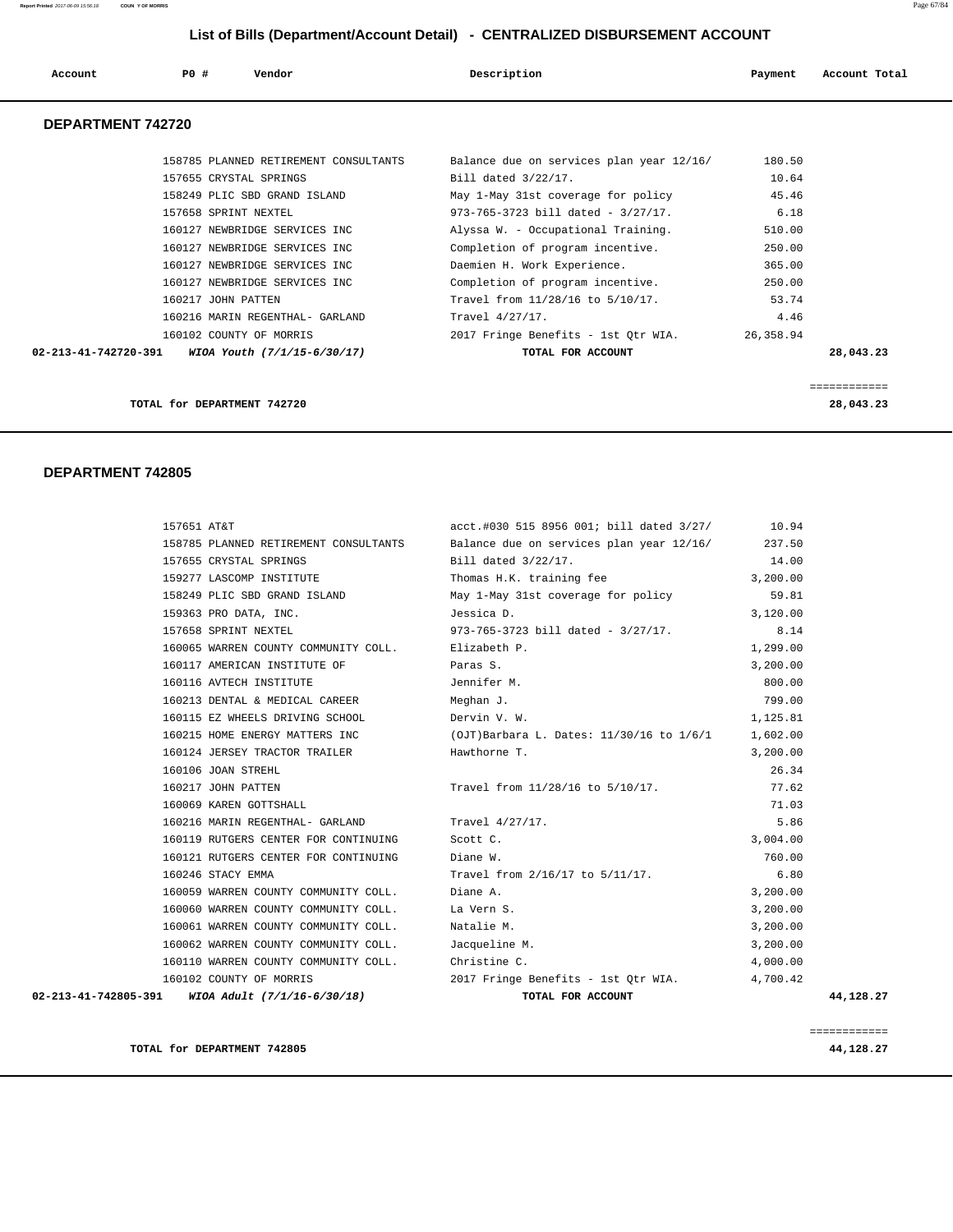**Report Printed** 2017-06-09 15:56:18 **COUN Y OF MORRIS** Page 68/84

# **List of Bills (Department/Account Detail) - CENTRALIZED DISBURSEMENT ACCOUNT**

| Account<br>. | P0 # | Vendor | Description | Payment | Account Total |
|--------------|------|--------|-------------|---------|---------------|
|              |      |        |             |         |               |

| 157651 AT&T |                                                              | acct.#030 515 8956 001; bill dated 3/27/ 20.56                                        |          |           |
|-------------|--------------------------------------------------------------|---------------------------------------------------------------------------------------|----------|-----------|
|             |                                                              | 158785 PLANNED RETIREMENT CONSULTANTS Balance due on services plan year 12/16/ 446.50 |          |           |
|             | 157655 CRYSTAL SPRINGS                                       | Bill dated 3/22/17.                                                                   | 26.32    |           |
|             | 158249 PLIC SBD GRAND ISLAND                                 | 1062765-10001 May 1-May 31st coverage f                                               | 112.45   |           |
|             |                                                              | 15.30 157658 SPRINT NEXTEL 30 973-765-3723 bill dated - 3/27/17.                      |          |           |
|             | 160122 AVTECH INSTITUTE                                      | Jeanette T.                                                                           | 800.00   |           |
|             | 160068 ERIC SHNAYDER MD, PC                                  | (OJT) Susan B. Dates: 3/24/17 to 5/6/17 2,982.75                                      |          |           |
|             | 160055 NORTHAMPTON COMMUNITY COLLEGE Donnie H.               |                                                                                       | 3,600.00 |           |
|             | 160063 WARREN COUNTY COMMUNITY COLL. Linda J.                |                                                                                       | 3,200.00 |           |
|             | 160112 EZ WHEELS DRIVING SCHOOL Charles S.                   |                                                                                       | 602.30   |           |
|             | 160113 EZ WHEELS DRIVING SCHOOL Claudia H.                   |                                                                                       | 1,066.64 |           |
|             | 160114 EZ WHEELS DRIVING SCHOOL                              | Charles C. S.                                                                         | 1,287.65 |           |
|             | 160326 EZ WHEELS DRIVING SCHOOL 50 Dorent F.                 |                                                                                       | 399.90   |           |
|             | 160106 JOAN STREHL                                           | Travel 3/17/17 to 4/27/17.                                                            | 48.91    |           |
|             | 160217 JOHN PATTEN                                           | Travel from 11/28/16 to 5/10/17.                                                      | 140.32   |           |
|             |                                                              | 160069 KAREN GOTTSHALL 131.92 Travel from 1/26/17 to 4/27/17.                         |          |           |
|             | 160118 LASCOMP INSTITUTE                                     | Gregory Y.                                                                            | 3,200.00 |           |
|             | 160092 LOGAN MILLWORK LLC                                    | (OJT) Brett L., Dates: $3/20/17$ to $5/2/17$ 4,992.46                                 |          |           |
|             | 160216 MARIN REGENTHAL- GARLAND Travel 4/27/17.              |                                                                                       | 11.02    |           |
|             | 160245 MASTER DRIVING SCHOOL INC. Isael R.                   |                                                                                       | 3,150.00 |           |
|             | 160235 NADINE SCALA                                          | Travel for 5/19/17 & registration for co 156.07                                       |          |           |
|             | 160320 NORTHAMPTON COMMUNITY COLLEGE                         | Michael F.                                                                            | 3,600.00 |           |
|             | 160120 RUTGERS CENTER FOR CONTINUING                         | Sheri H.                                                                              | 3,196.00 |           |
|             | 160246 STACY EMMA                                            | Travel from 2/16/17 to 5/11/17.                                                       | 12.63    |           |
|             | 160454 COUNTY OF MORRIS                                      | 2nd Half May 2017 Metered Mail                                                        | 118.78   |           |
|             | 160057 WARREN COUNTY COMMUNITY COLL. Blanche R.              |                                                                                       | 3,200.00 |           |
|             | 160058 WARREN COUNTY COMMUNITY COLL. Holly G.                |                                                                                       | 3,200.00 |           |
|             | 160214 WARREN COUNTY COMMUNITY COLL. Kerry S.                |                                                                                       | 800.00   |           |
|             | 160102 COUNTY OF MORRIS                                      | 2017 Fringe Benefits - 1st Qtr WIA. 38,723.13                                         |          |           |
|             | 02-213-41-742810-391 WIOA Dislocated Worker (7/1/16-6/30/18) | TOTAL FOR ACCOUNT                                                                     |          | 79,241.61 |
|             |                                                              |                                                                                       |          |           |

**TOTAL for DEPARTMENT 742810 79,241.61**

### **DEPARTMENT 742820**

| 160054 M.C. SCHOOL OF TECHNOLOGY     | Michael G.                               | 129.50   |
|--------------------------------------|------------------------------------------|----------|
| 160056 WARREN COUNTY COMMUNITY COLL. | Tanya L.                                 | 4,000.00 |
| 160064 WARREN COUNTY COMMUNITY COLL. | Joann R.                                 | 1,330.56 |
| 160066 WARREN COUNTY COMMUNITY COLL. | Julie A.                                 | 1,550.08 |
| 160067 WARREN COUNTY COMMUNITY COLL. | Natalie P.                               | 5,000.00 |
| 160123 JERSEY TRACTOR TRAILER        | John C.                                  | 3,200.00 |
| 160128 NEWBRIDGE SERVICES INC        | Kelsee M., Intake, HSE Prep, life skills | 4,129.00 |
| 160128 NEWBRIDGE SERVICES INC        | Nicolas F., Intake, HSE Prep, Life skill | 3,762.00 |
| 160129 NEWBRIDGE SERVICES INC        | Ariana C. intake, HSE Prep, life skills, | 4,637.00 |
| 160129 NEWBRIDGE SERVICES INC        | Adrian V., Intake, HSE Prep, Life skills | 3,524.00 |
| 160130 NEWBRIDGE SERVICES INC        | Daniel W.Incentive upon completion, Work | 967.00   |
| 160130 NEWBRIDGE SERVICES INC        | Skylar M., Testing Fee                   | 92.00    |
| 160130 NEWBRIDGE SERVICES INC        | Kathleen C. Work Experience, Incentive u | 617.00   |
| 160131 NEWBRIDGE SERVICES INC        | Samuel A., Intake, HSE Prep., Life Skill | 3,670.00 |
| 160132 SUSSEX COUNTY TECH SCHOOL     | Zachary A.                               | 675.00   |
| 160133 SUSSEX COUNTY TECH SCHOOL     | Auset A. 7/5/16-7/28/16                  | 720.00   |
| 160134 SUSSEX COUNTY TECH SCHOOL     | Michael D.                               | 720.00   |
| 160135 SUSSEX COUNTY TECH SCHOOL     | David B.                                 | 720.00   |
|                                      |                                          |          |

============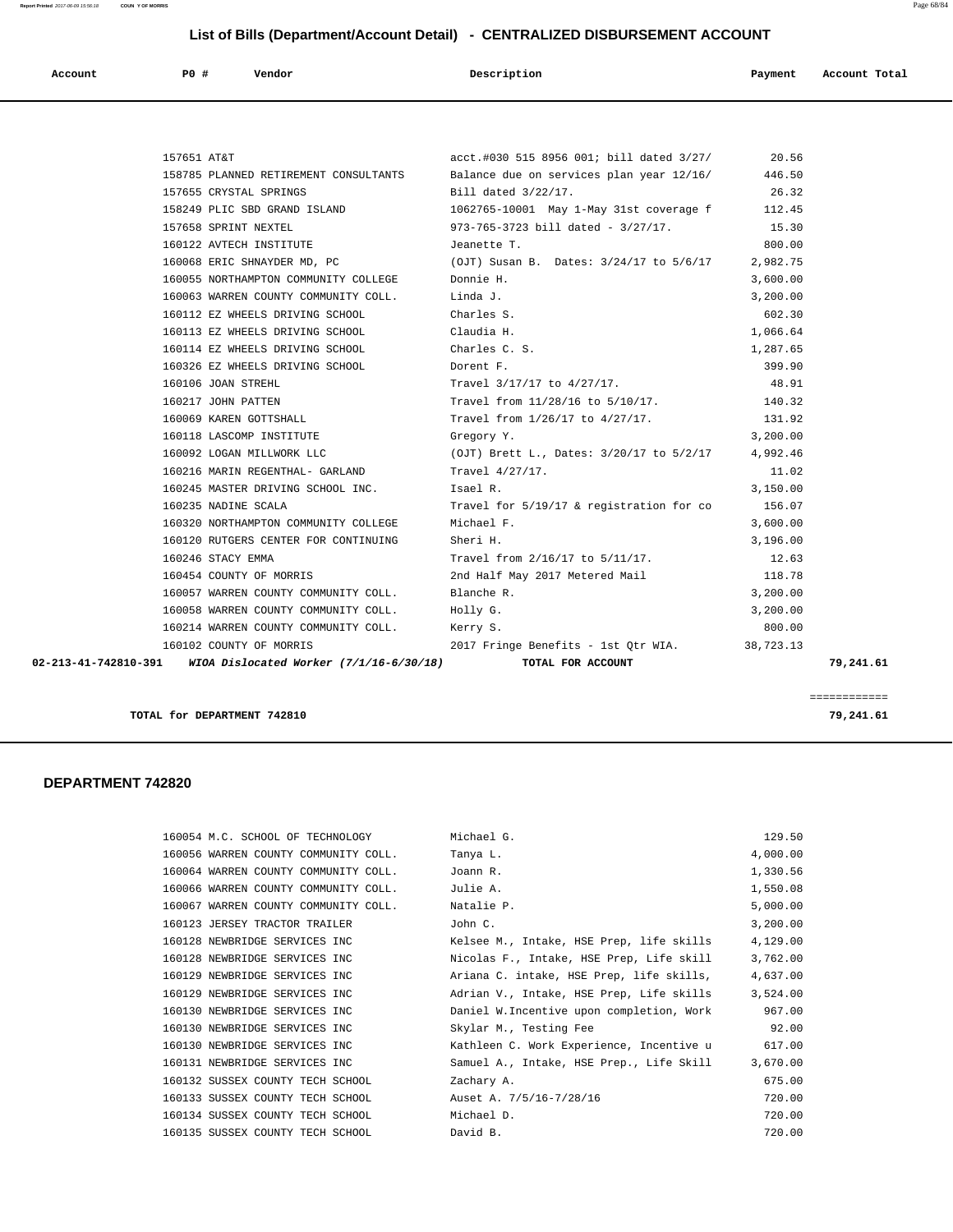| Account | PO# | Vendor | Description | Payment | Account Total |
|---------|-----|--------|-------------|---------|---------------|
|         |     |        |             |         |               |

## **DEPARTMENT 742820**

| 82,207.78                                       | TOTAL for DEPARTMENT 742820                                   |
|-------------------------------------------------|---------------------------------------------------------------|
|                                                 |                                                               |
| 82,207.78<br>TOTAL FOR ACCOUNT                  | $02 - 213 - 41 - 742820 - 391$<br>WIOA Youth (7/1/16-6/30/18) |
| 720.00<br>Zachary W. 7/5/16-7/28/16             | 160313 SUSSEX COUNTY TECH SCHOOL                              |
| 720.00<br>Matthew T. 7/5/16-7/28/16             | 160147 SUSSEX COUNTY TECH SCHOOL                              |
| 720.00<br>Michael R. 7/5/16-7/28/16             | 160146 SUSSEX COUNTY TECH SCHOOL                              |
| 2,705.24<br>Karen L.                            | 160145 SUSSEX COUNTY TECH SCHOOL                              |
| Maggie G. (nurse) 7/5/16-7/28/16<br>2,164.20    | 160144 SUSSEX COUNTY TECH SCHOOL                              |
| 13,680.40<br>Lynn B. Job Coach 7/29/16-3/6/17   | 160143 SUSSEX COUNTY TECH SCHOOL                              |
| 5,744.80<br>Lynn B. - Job Coach. 7/5/16-7/28/16 | 160143 SUSSEX COUNTY TECH SCHOOL                              |
| Transportation Summer 2016.<br>12,035.00        | 160142 SUSSEX COUNTY TECH SCHOOL                              |
| 720.00<br>Quentin J.                            | 160141 SUSSEX COUNTY TECH SCHOOL                              |
| 675.00<br>Bailey K.                             | 160140 SUSSEX COUNTY TECH SCHOOL                              |
| Elizabeth J.<br>720.00                          | 160139 SUSSEX COUNTY TECH SCHOOL                              |
| 720.00<br>Christopher H.                        | 160138 SUSSEX COUNTY TECH SCHOOL                              |
| 720.00<br>Kevin H. 7/5/16-7/28/16               | 160137 SUSSEX COUNTY TECH SCHOOL                              |
|                                                 |                                                               |

# **Reach Program**

| 160102 COUNTY OF MORRIS                                | 2017 Fringe Benefits - 1st Qtr WIA. | 9,906.17  |
|--------------------------------------------------------|-------------------------------------|-----------|
| 02-213-41-751705-391<br>REACH Program (7/1/16-6/30/17) | TOTAL FOR ACCOUNT                   | 9,906.17  |
| 160102 COUNTY OF MORRIS                                | 2017 Fringe Benefits - 1st Otr WIA. | 9,661.78  |
| 02-213-41-751705-392<br>REACH Program (7/1/16-6/30/17) | TOTAL FOR ACCOUNT                   | 9,661.78  |
|                                                        |                                     |           |
| TOTAL for Reach Program                                |                                     | 19,567.95 |

# **Chapter 51**

| 159703 ALFRE INC.                   | April 2017 - Halfway House bed days         | 6,660.00  |
|-------------------------------------|---------------------------------------------|-----------|
| 159701 MORRISTOWN MEDICAL CENTER    | April 2017 - Eval                           | 200.00    |
| 159701 MORRISTOWN MEDICAL CENTER    | April 2017 - IOP                            | 1,752.00  |
| 159694 CFCS - HOPE HOUSE            | April 2017 - Group sessions                 | 680.00    |
| 159694 CFCS - HOPE HOUSE            | April 2017 - Case mgmt                      | 600.00    |
| 159687 MENTAL HEALTH ASSOCIATION OF | 8 hour workshop - MHFA                      | 5,000.00  |
| 159696 NEW HOPE FOUNDATION INC.     | April 2017 - Halway House bed days          | 3,100.00  |
| 159697 NEW HOPE FOUNDATION INC.     | April 2017 - Bed days                       | 36,000.00 |
| 159700 NEW HOPE FOUNDATION INC.     | April 2017 - Detox bed days                 | 1,750.00  |
| 159692 THE WILLOW TREE CENTER       | April 2017 - IOP Services                   | 3,067.00  |
| 159688 TURNING POINT, INC           | April 2017 - Bed Days                       | 10,143.00 |
| 159689 TURNING POINT, INC           | April 2017 - Detox bed days                 | 3,060.00  |
| 159575 ALFRE INC.                   | January - March 2017 - Halfway House ser    | 17,100.00 |
| 159577 MORRISTOWN MEDICAL CENTER    | January - March 2017 - Psych evals          | 1,000.00  |
| 159577 MORRISTOWN MEDICAL CENTER    | January - March 2017 - UDS                  | 100.00    |
| 159577 MORRISTOWN MEDICAL CENTER    | Half Day IOP                                | 5,548.00  |
| 159578 CORNERSTONE FAMILY PROGRAMS  | Otr 1 2017 - SW hours                       | 6,679.40  |
| 159578 CORNERSTONE FAMILY PROGRAMS  | Qtr 1 2017 - Client transportation 258.00   |           |
| 159579 CORNERSTONE FAMILY PROGRAMS  | Otr 1 2017 - Now You Know program 12,100.00 |           |
|                                     |                                             |           |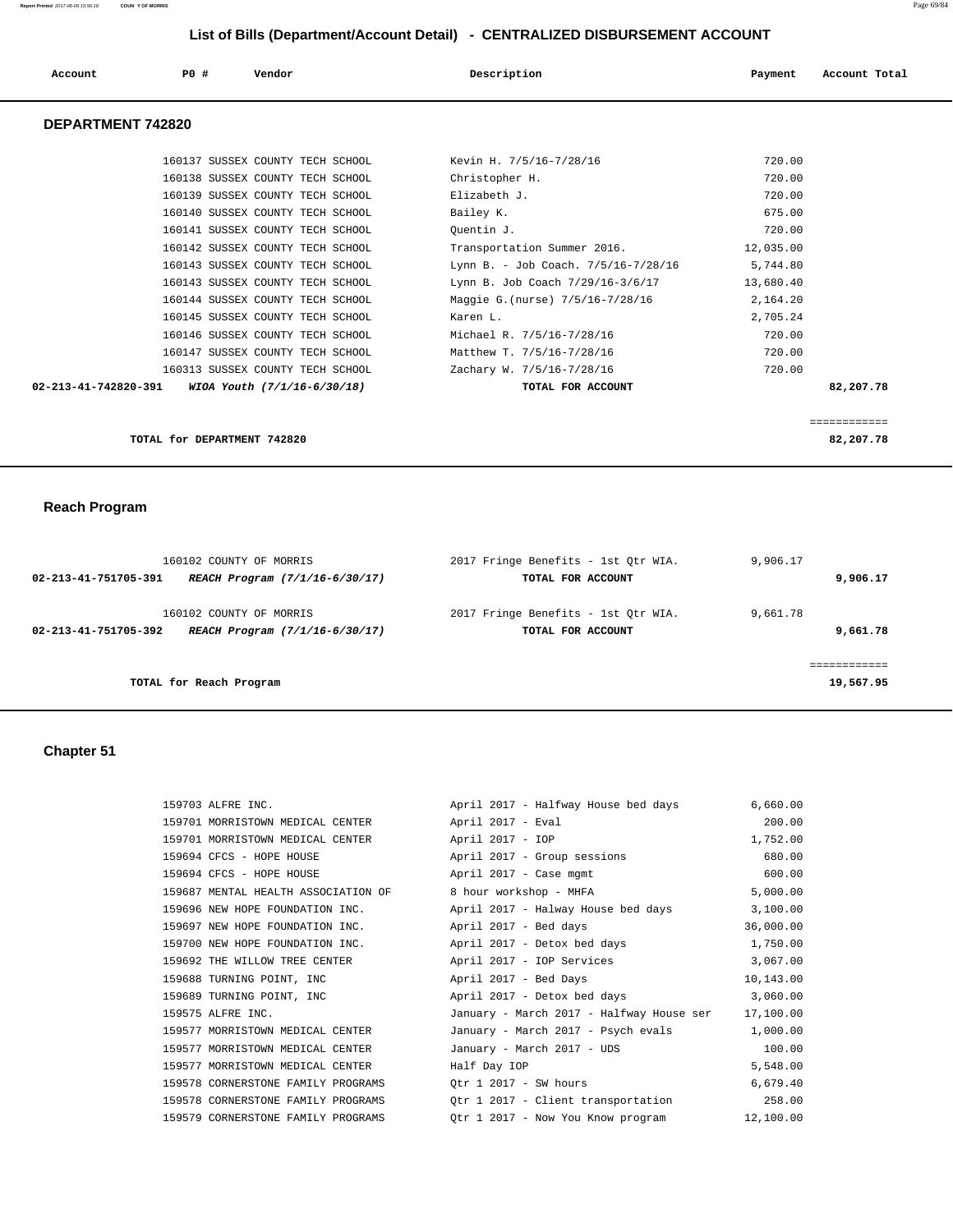| List of Bills (Department/Account Detail) - CENTRALIZED DISBURSEMENT ACCOUNT |                                   |                                        |           |               |  |
|------------------------------------------------------------------------------|-----------------------------------|----------------------------------------|-----------|---------------|--|
| Account                                                                      | <b>PO #</b><br>Vendor             | Description                            | Payment   | Account Total |  |
| <b>Chapter 51</b>                                                            |                                   |                                        |           |               |  |
|                                                                              | 159691 DAYTOP VILLAGE OF NJ, INC. | April 2017 - OP Adolescent             | 6,432.00  |               |  |
|                                                                              | 159691 DAYTOP VILLAGE OF NJ, INC. | April 2017 - UDS                       | 380.00    |               |  |
|                                                                              | 159691 DAYTOP VILLAGE OF NJ, INC. | April 2017 - Evals + UDS               | 880.00    |               |  |
|                                                                              | 159576 CFCS - HOPE HOUSE          | January 2017 - Adolescent svcs         | 1,215.00  |               |  |
|                                                                              | 159576 CFCS - HOPE HOUSE          | February 2017 - Adolescent svcs        | 1,680.00  |               |  |
|                                                                              | 159576 CFCS - HOPE HOUSE          | March 2017 - Adolescent svcs           | 1,670.00  |               |  |
|                                                                              | 159693 MORRIS COUNTY PREVENTION   | Recovery support contacts              | 10,320.00 |               |  |
|                                                                              | 159571 NEW HOPE FOUNDATION INC.   | January 2017 - bed days                | 25,000.00 |               |  |
|                                                                              | 159571 NEW HOPE FOUNDATION INC.   | February 2017 - bed days               | 14,800.00 |               |  |
|                                                                              | 159571 NEW HOPE FOUNDATION INC.   | March 2017 - bed days                  | 16,000.00 |               |  |
|                                                                              | 159572 NEW HOPE FOUNDATION INC.   | January 2017 - Detox bed days          | 6, 250.00 |               |  |
|                                                                              | 159572 NEW HOPE FOUNDATION INC.   | February 2017- Detox bed days          | 1,750.00  |               |  |
|                                                                              | 159572 NEW HOPE FOUNDATION INC.   | March 2017 - Detox bed days            | 8,000.00  |               |  |
|                                                                              | 159573 NEW HOPE FOUNDATION INC.   | February 2017 - Halfway House bed days | 1,364.00  |               |  |
|                                                                              | 159573 NEW HOPE FOUNDATION INC.   | March 2017 - Halfway House bed days    | 3,720.00  |               |  |
|                                                                              | 159961 NEWBRIDGE SERVICES INC     | Otr 1 - Individual sessions            | 4,095.00  |               |  |
|                                                                              | 159961 NEWBRIDGE SERVICES INC     | Qtr 1 - Group sessions                 | 861.00    |               |  |
|                                                                              | 159961 NEWBRIDGE SERVICES INC     | Qtr 1 - Supervision                    | 900.00    |               |  |
|                                                                              | 159568 CURA INC.                  | February 2017 - Bed days               | 1,632.00  |               |  |
|                                                                              | 159568 CURA INC.                  | February 2017 - Individual Therapy     | 81.23     |               |  |
|                                                                              | 159568 CURA INC.                  | February 2017 - Psych eval             | 142.15    |               |  |
|                                                                              | 159568 CURA INC.                  | March 2017 - bed days                  | 1,632.00  |               |  |
|                                                                              | 159968 PRIME HEALTHCARE SERVICES  | Qtr 1 2017 - Detox bed days            | 12,444.00 |               |  |
|                                                                              | 159569 TURNING POINT, INC         | January 2017 - bed day                 | 3,381.00  |               |  |
|                                                                              | 159569 TURNING POINT, INC         | February 2017 - bed days               | 6.615.00  |               |  |

 159569 TURNING POINT, INC March 2017 - bed days 7,497.00 159570 TURNING POINT, INC January 2017 - Detox bed days 3,264.00

 **02-213-41-757705-392 Chapter 51 (1/1/17-12/31/17) TOTAL FOR ACCOUNT 263,706.78**

| 159570 TURNING POINT, INC                            | February 2017 - Detox bed days | 1,020.00 |
|------------------------------------------------------|--------------------------------|----------|
| 159570 TURNING POINT, INC                            | March 2017 - Detox bed days    | 2,244.00 |
| 02-213-41-757705-392<br>Chapter 51 (1/1/17-12/31/17) | TOTAL FOR ACCOUNT              |          |

============

**TOTAL for Chapter 51 263,706.78**

#### **DEPARTMENT 758610**

| 159918 WHARTON BORO MUNICIPAL                                    | Wharton Municipal Alliance Supplemental | 1,552.10 |
|------------------------------------------------------------------|-----------------------------------------|----------|
| Municipal Alliance $(1/1/16 - 12/31/16)$<br>02-213-41-758610-394 | TOTAL FOR ACCOUNT                       | 1,552.10 |
|                                                                  |                                         |          |
|                                                                  |                                         |          |
| TOTAL for DEPARTMENT 758610                                      |                                         | 1,552.10 |

#### **DEPARTMENT 758710**

|                      | 158586 TOWNSHIP OF BOONTON             | Boonton Township Municipal Alliance Expe | 699.00   |          |
|----------------------|----------------------------------------|------------------------------------------|----------|----------|
|                      | 159832 TOWNSHIP OF RANDOLPH            | Randolph Municipal Alliance Expenditures | 1,453.37 |          |
|                      | 160290 LONGFELLOWS SANDWICH DELI       | Food for Opiate Task Force Meeting on 5/ | 385.98   |          |
| 02-213-41-758710-392 | Municipal Alliance $(7/1/16-6/30/17)$  | TOTAL FOR ACCOUNT                        |          | 2,538.35 |
|                      |                                        |                                          |          |          |
|                      | 160037 TROPHY KING OF PARSIPPANY       | Terri Belski Awards for Public Forum     | 255.00   |          |
| 02-213-41-758710-394 | Municipal Alliance $(1/1/17-12/31/17)$ | TOTAL FOR ACCOUNT                        |          | 255.00   |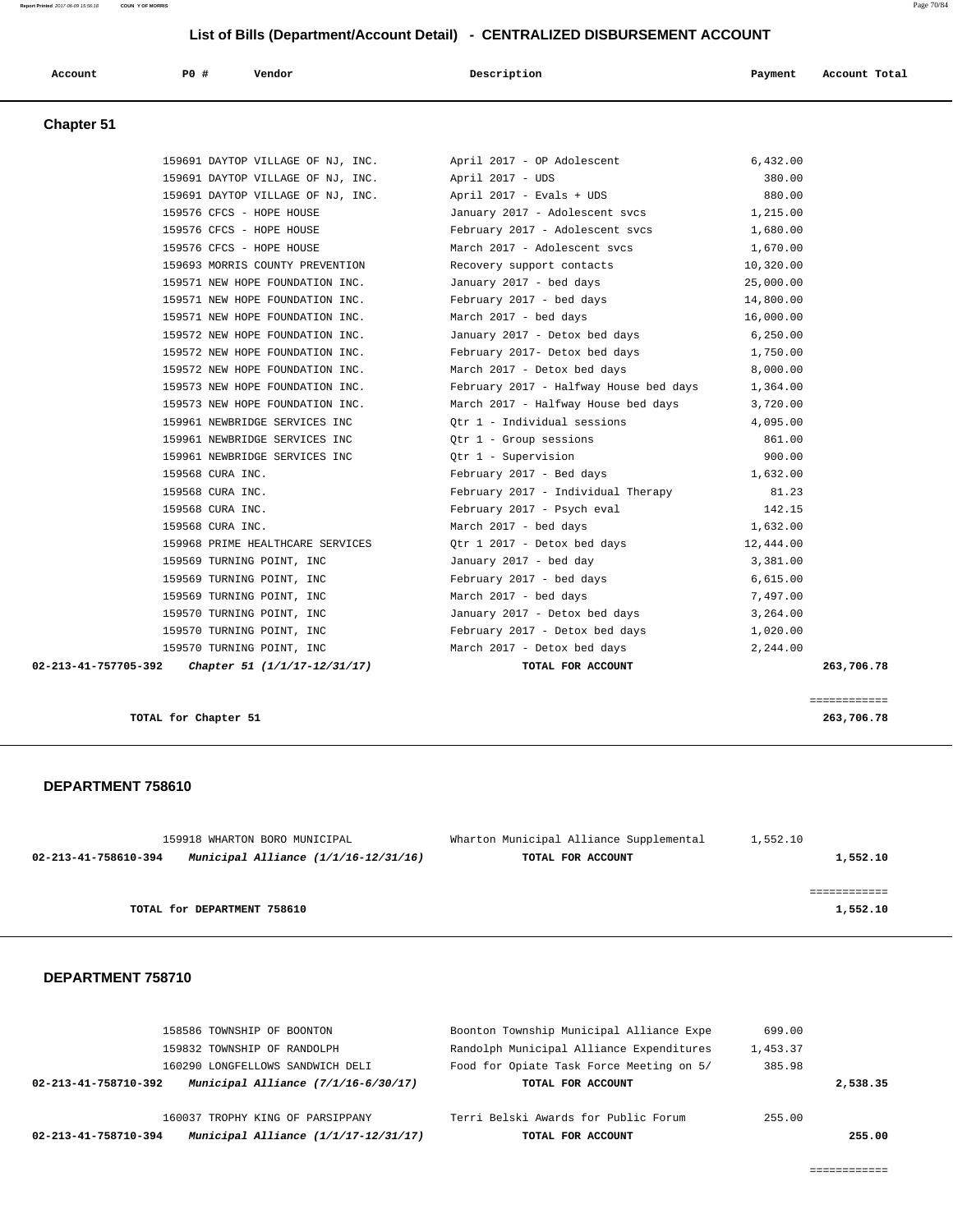**Report Printed** 2017-06-09 15:56:18 **COUN Y OF MORRIS** Page 71/84

# **List of Bills (Department/Account Detail) - CENTRALIZED DISBURSEMENT ACCOUNT**

| Account           | P0 #                        | Vendor | Description | Payment | Account Total |
|-------------------|-----------------------------|--------|-------------|---------|---------------|
| DEPARTMENT 758710 |                             |        |             |         |               |
|                   | TOTAL for DEPARTMENT 758710 |        |             |         | 2,793.35      |

 **ALPN - HSAC** 

| 160447 TREASURER, STATE OF NEW JERSEY                  | Return of Unexpended funds from The Miss | 201.00 |
|--------------------------------------------------------|------------------------------------------|--------|
| 15 ALPN-HSAC (1/1/15-12/31/16)<br>02-118-03-759605-392 | TOTAL FOR ACCOUNT                        | 201.00 |
|                                                        |                                          |        |
|                                                        |                                          |        |
| TOTAL for ALPN - HSAC                                  |                                          | 201.00 |
|                                                        |                                          |        |

 **Safe Communities Construction**

| 160446 MORRISTOWN MEDICAL CENTER                             | SAFE COMMUNITIES JAN 2017-MAR 2017 OUART | 28,259.42 |
|--------------------------------------------------------------|------------------------------------------|-----------|
| Safe Communities $(10/1/16-9/30/17)$<br>02-213-41-773705-391 | TOTAL FOR ACCOUNT                        | 28,259.42 |
|                                                              |                                          |           |
|                                                              |                                          |           |
| TOTAL for Safe Communities Construction                      |                                          | 28,259.42 |
|                                                              |                                          |           |

## **DEPARTMENT 774705**

| 159073 MENDHAM TOWNSHIP POLICE DEPT.                   | Call Out 1/12/17 (4 Hours) M. Ambrosi              | 220.00   |
|--------------------------------------------------------|----------------------------------------------------|----------|
| 159075 CHESTER TOWNSHIP POLICE DEPT                    | Call Out 1/15/17 (8 Hours) T. Williver             | 440.00   |
| 159078 HARDING TOWNSHIP                                | Call Out $2/2/17$ (7.5 Hours) M.Gromek             | 412.50   |
| 159070 MENDHAM BOROUGH                                 | $1/26/17**$ Court (5 Hours) P.McNichol             | 275.00   |
| 159070 MENDHAM BOROUGH                                 | 2/20/17, 2/21/17, 2/22/17** Call Outs (16          | 660.00   |
| 159070 MENDHAM BOROUGH                                 | $3/2$ , $3/4$ , $3/21$ & $3/25/17$ ** (18 Hours) P | 990.00   |
| 159072 MT OLIVE POLICE DEPT.                           | Call Outs 1/4 & 1/28/17 (6 Hours) W. Gal           | 330.00   |
| 159072 MT OLIVE POLICE DEPT.                           | Call Out 2/12/17 (3 Hours) D.Turner                | 165.00   |
| 159072 MT OLIVE POLICE DEPT.                           | Call Outs 3/12,3/13 & 3/16/17 (9 Hours)            | 495.00   |
| 159074 PEQUANNOCK POLICE DEPARTMENT                    | Call Out 1/12/17 (4 Hours) C. Nelson               | 220.00   |
| 159076 ROCKAWAY TOWNSHIP POLICE DEPT                   | Call Out(4 Hours) M. Hatzimihalis                  | 220.00   |
| 159071 ROXBURY TWP POLICE DEPT                         | Call Out 1/30/17 (4 Hours) S. Weaver               | 220.00   |
| 159071 ROXBURY TWP POLICE DEPT                         | Call Outs 2/8 & 2/23/17 (8 Hours) S.Weav           | 440.00   |
| 159071 ROXBURY TWP POLICE DEPT                         | Call Out 3/27/17 (4 Hours) S.Weaver                | 220.00   |
| 02-213-41-774705-391<br>DRE Call Out (10/1/16-9/30/17) | TOTAL FOR ACCOUNT                                  | 5,307.50 |
|                                                        |                                                    |          |

============

**TOTAL for DEPARTMENT 774705** 5,307.50

### **DEPARTMENT 784820**

| 157436 TACTICAL MEDICAL SOLUTIONS INC. |  | Equipment order per attached Ouote #8115 | 2,213.12  |
|----------------------------------------|--|------------------------------------------|-----------|
| 157436 TACTICAL MEDICAL SOLUTIONS INC. |  | Shipping                                 | 16.73     |
| 157951 TACTICAL MEDICAL SOLUTIONS INC. |  | Equipment order per attached Quote #8106 | 11,538.24 |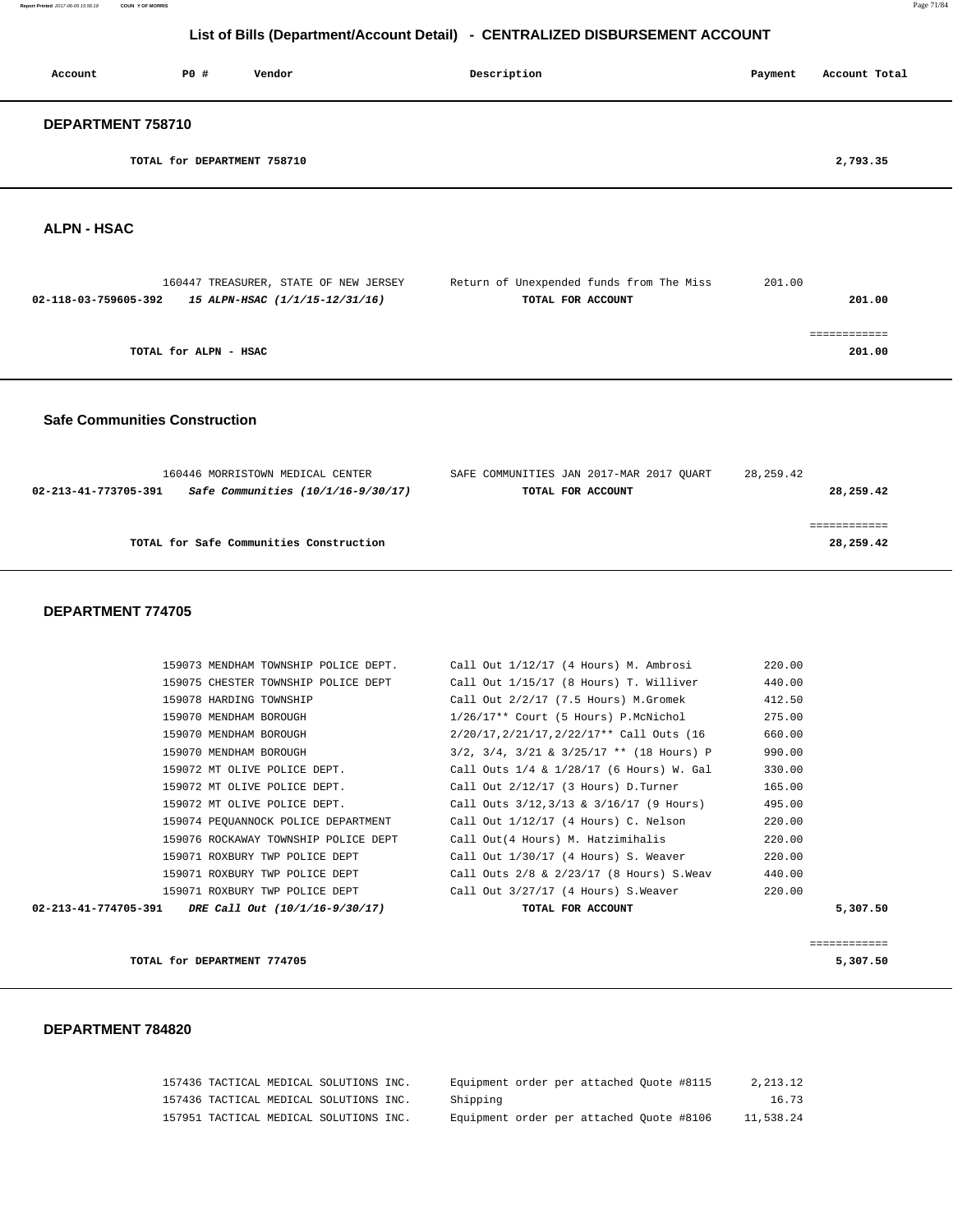**Report Printed** 2017-06-09 15:56:18 **COUN Y OF MORRIS** Page 72/84

# **List of Bills (Department/Account Detail) - CENTRALIZED DISBURSEMENT ACCOUNT**

| Account              | PO#                         | Vendor                                                                           | Description                                          | Payment           | Account Total             |
|----------------------|-----------------------------|----------------------------------------------------------------------------------|------------------------------------------------------|-------------------|---------------------------|
| DEPARTMENT 784820    |                             |                                                                                  |                                                      |                   |                           |
|                      |                             | 158904 TACTICAL MEDICAL SOLUTIONS INC.<br>158904 TACTICAL MEDICAL SOLUTIONS INC. | Equipment order per attached Quote #8748<br>Shipping | 2,240.00<br>21.57 |                           |
| 02-213-41-784820-391 |                             | FFY15 UASI (9/1/15-8/31/18)                                                      | TOTAL FOR ACCOUNT                                    |                   | 16,047.66                 |
|                      | TOTAL for DEPARTMENT 784820 |                                                                                  |                                                      |                   | ------------<br>16,047.66 |

#### **DEPARTMENT 784920**

| 157236 DESERT SNOW, LLC                             | Critical Incident Response Course - 5 Da | 49,500.00 |
|-----------------------------------------------------|------------------------------------------|-----------|
| 157650 INTEGRATION INNOVATION, INC.                 | Training provided per attached proposal  | 50,000.00 |
| FFY16 UASI (9/1/16-8/31/19)<br>02-213-41-784920-391 | TOTAL FOR ACCOUNT                        | 99,500.00 |
|                                                     |                                          |           |
|                                                     |                                          |           |
| TOTAL for DEPARTMENT 784920                         |                                          | 99,500.00 |
|                                                     |                                          |           |

## **DEPARTMENT 786725**

| 159466 RICOH USA, INC.                         | Contract # 16577 MP 2554SP | 416.23 |
|------------------------------------------------|----------------------------|--------|
| 159719 W.B. MASON COMPANY INC                  | ord# S048227039 5/5/17     | 170.46 |
| 02-213-41-786725-394<br>MAPS (1/1/17-12/31/17) | TOTAL FOR ACCOUNT          | 586.69 |
|                                                |                            |        |
|                                                |                            |        |
| TOTAL for DEPARTMENT 786725                    |                            | 586.69 |
|                                                |                            |        |

#### **DEPARTMENT 792720**

| 160105 AEROFUND FINANCIAL INC.                           | Transportation from $4/10/17$ to $4/14/17$ . | 3,916.14 |
|----------------------------------------------------------|----------------------------------------------|----------|
| NJ JARC Round 3 (7/1/16-6/30/17)<br>02-213-41-792720-392 | TOTAL FOR ACCOUNT                            | 3,916.14 |
|                                                          |                                              |          |
|                                                          |                                              |          |
| TOTAL for DEPARTMENT 792720                              |                                              | 3,916.14 |

## **POLICE & FIRE TRAINING GRANT**

|                   | 1,630.00                             |
|-------------------|--------------------------------------|
|                   | 800.00                               |
|                   | 99.00                                |
| TOTAL FOR ACCOUNT | 2,529.00                             |
|                   |                                      |
|                   |                                      |
|                   | 2,529.00                             |
|                   | Projector<br>Installation<br>G&A-NTX |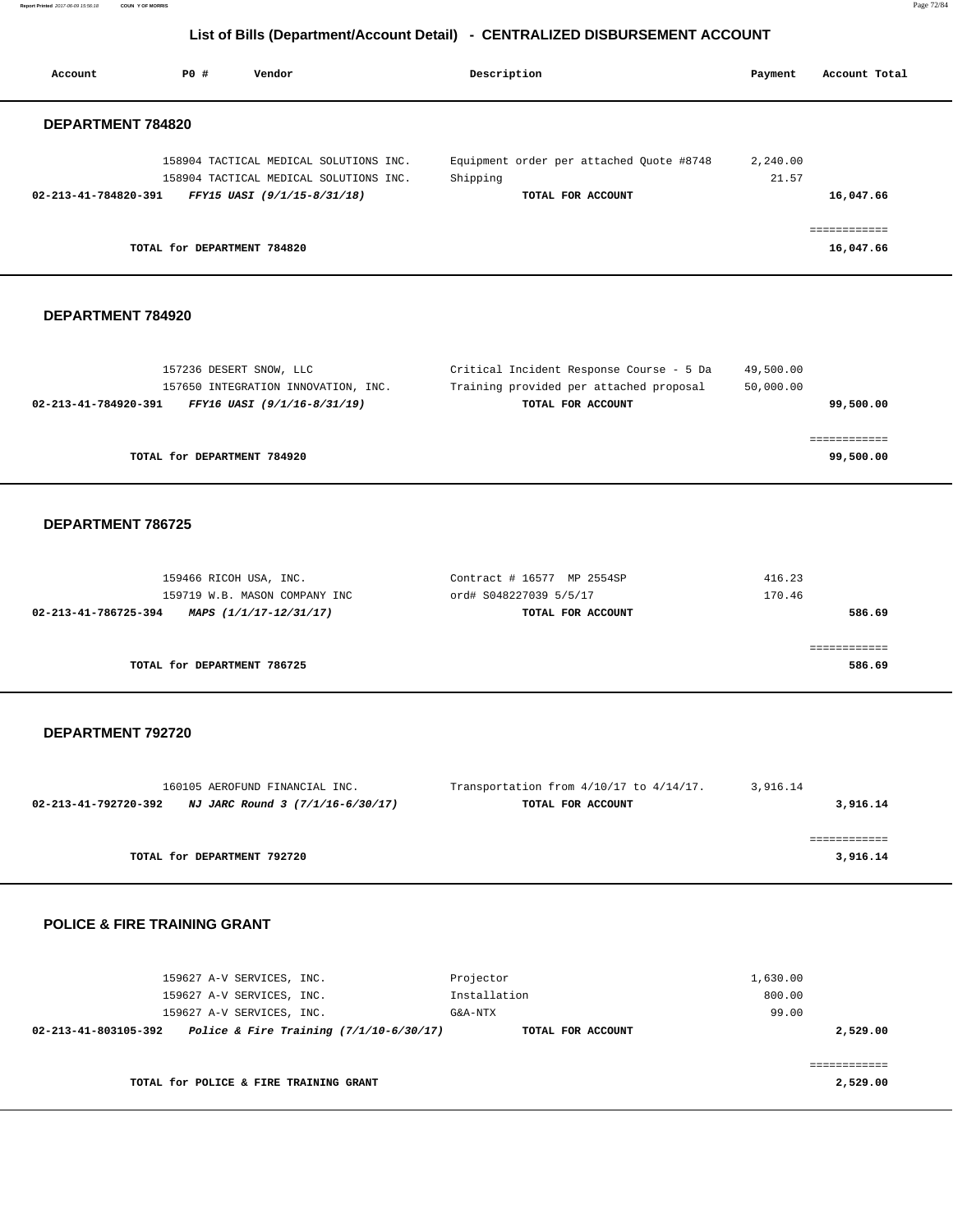| Account              | P0 #                 | Vendor                   | Description                                                   | Payment  | Account Total            |
|----------------------|----------------------|--------------------------|---------------------------------------------------------------|----------|--------------------------|
|                      |                      |                          |                                                               |          |                          |
| 02-213-41-806815-391 | 158756 GRAINGER      | FY08 SCAAP Federal Share | CAMERA SECURITY SYSTEM UPGRADE DATED 4.7<br>TOTAL FOR ACCOUNT | 2,004.43 | 2,004.43                 |
|                      | TOTAL for FY08 SCAAP |                          |                                                               |          | ------------<br>2,004.43 |

# **General Operating Support**

|                      |                                     | 130527 HISTORICAL SOCIETY OF BOONTON TWP |  | 2015 RE-GRANT 20% OF AWARD - FINAL PAYME | 956.00 |        |
|----------------------|-------------------------------------|------------------------------------------|--|------------------------------------------|--------|--------|
| 02-213-41-860505-392 |                                     | General Operating Spprt (7/1/14-6/30/15) |  | TOTAL FOR ACCOUNT                        |        | 956.00 |
|                      |                                     |                                          |  |                                          |        |        |
|                      |                                     |                                          |  |                                          |        |        |
|                      | TOTAL for General Operating Support |                                          |  |                                          |        | 956.00 |
|                      |                                     |                                          |  |                                          |        |        |

#### **DEPARTMENT 864602**

|                      | 160340 TRACKS UNLIMITED, INC. |                                          | Reconstruction of Railroad Crossing Proj | 97,980.01 |           |
|----------------------|-------------------------------|------------------------------------------|------------------------------------------|-----------|-----------|
| 02-213-41-864602-391 |                               | RailGrdCrss-LRichboyntn(1/16/15-1/16/16) | TOTAL FOR ACCOUNT                        |           | 97,980.01 |
|                      |                               |                                          |                                          |           |           |
|                      |                               |                                          |                                          |           |           |
|                      | TOTAL for DEPARTMENT 864602   |                                          |                                          |           | 97,980.01 |
|                      |                               |                                          |                                          |           |           |

#### **DEPARTMENT 864604**

|                      | 160340 TRACKS UNLIMITED, INC.           | N. Salem Street, Dover | 90,980.01 |
|----------------------|-----------------------------------------|------------------------|-----------|
| 02-213-41-864604-391 | RailGrdCrss-N SalemSt (1/23/15-1/23/16) | TOTAL FOR ACCOUNT      | 90,980.01 |
|                      |                                         |                        |           |
|                      |                                         |                        | .         |
|                      | TOTAL for DEPARTMENT 864604             |                        | 90,980.01 |
|                      |                                         |                        |           |

### **DEPARTMENT 864607**

|                      | 159962 GREENMAN PEDERSEN INC           | Construction Inspection for Sussex Turnp | 10,074.24 |
|----------------------|----------------------------------------|------------------------------------------|-----------|
| 02-213-41-864607-391 | Sussex(CR617)STP-0350 (9/8/14-3/18/18) | TOTAL FOR ACCOUNT                        | 10,074.24 |
|                      |                                        |                                          |           |
|                      |                                        |                                          |           |
|                      | TOTAL for DEPARTMENT 864607            |                                          | 10,074.24 |
|                      |                                        |                                          |           |

| 159852 TOP LINE CONSTRUCTION CORP | Labor, Materials & Services for Milling & | 317, 133, 39 |
|-----------------------------------|-------------------------------------------|--------------|
| 159853 TOP LINE CONSTRUCTION CORP | Labor, Materials & Services Rendered for  | 190,179.42   |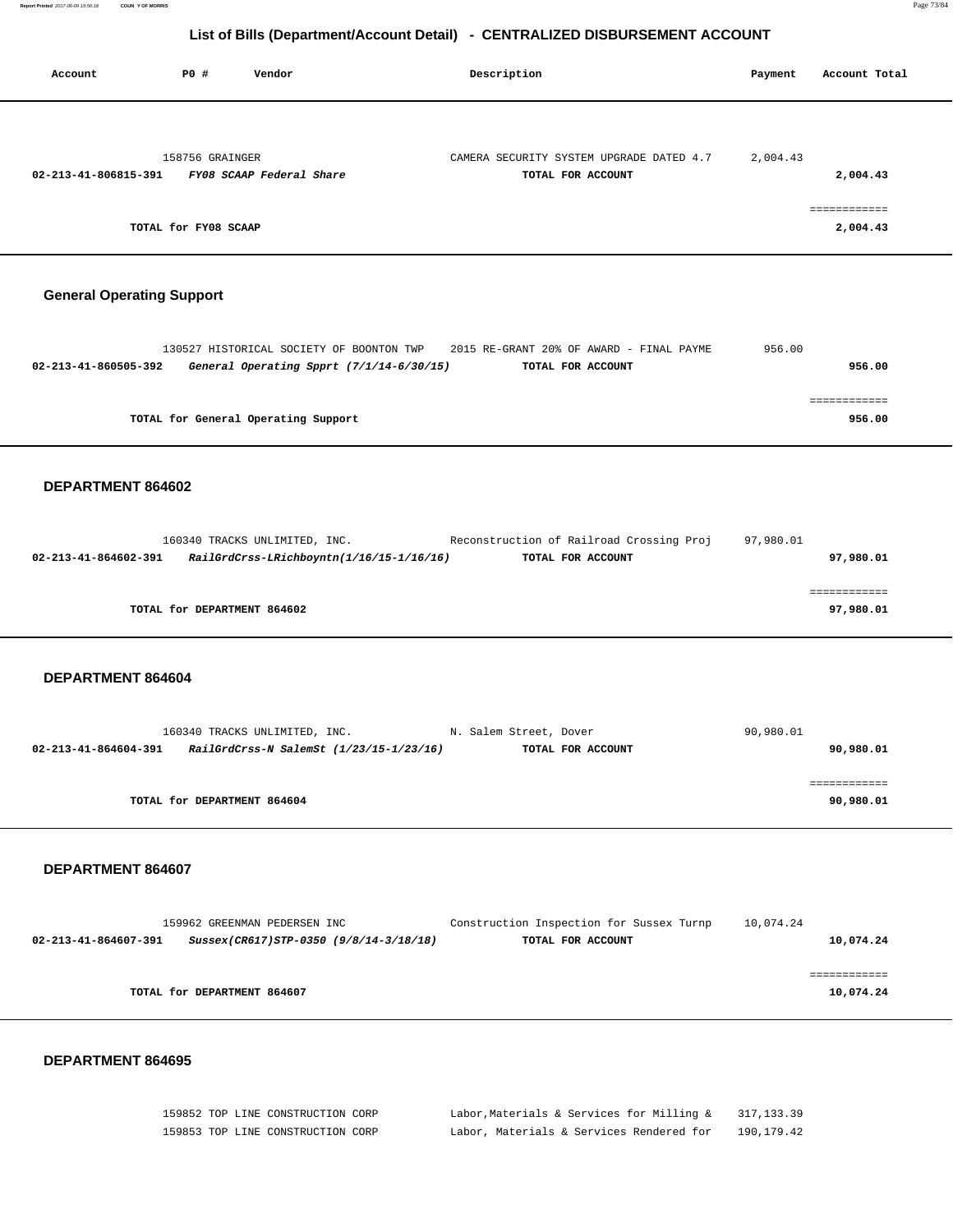**Report Printed** 2017-06-09 15:56:18 **COUN Y OF MORRIS** Page 74/84

# **List of Bills (Department/Account Detail) - CENTRALIZED DISBURSEMENT ACCOUNT**

| Account                  | PO#                         | Vendor                | Description       | Payment | Account Total                              |
|--------------------------|-----------------------------|-----------------------|-------------------|---------|--------------------------------------------|
| <b>DEPARTMENT 864695</b> |                             |                       |                   |         |                                            |
| 02-213-41-864695-391     |                             | 2016 ATP - County Aid | TOTAL FOR ACCOUNT |         | 688,886.63                                 |
|                          | TOTAL for DEPARTMENT 864695 |                       |                   |         | ------------<br>------------<br>688,886.63 |

|                      | 160276 J. C. CONTRACTING, INC.           | Labor, Materials and Services Rendered f | 55,356.89 |
|----------------------|------------------------------------------|------------------------------------------|-----------|
| 02-213-41-864702-391 | S Salem&Franklin CR655(9/23/15-12/29/17) | TOTAL FOR ACCOUNT                        | 55,356.89 |
|                      |                                          |                                          |           |
|                      |                                          |                                          |           |
|                      | TOTAL for DEPARTMENT 864702              |                                          | 55,356.89 |
|                      |                                          |                                          |           |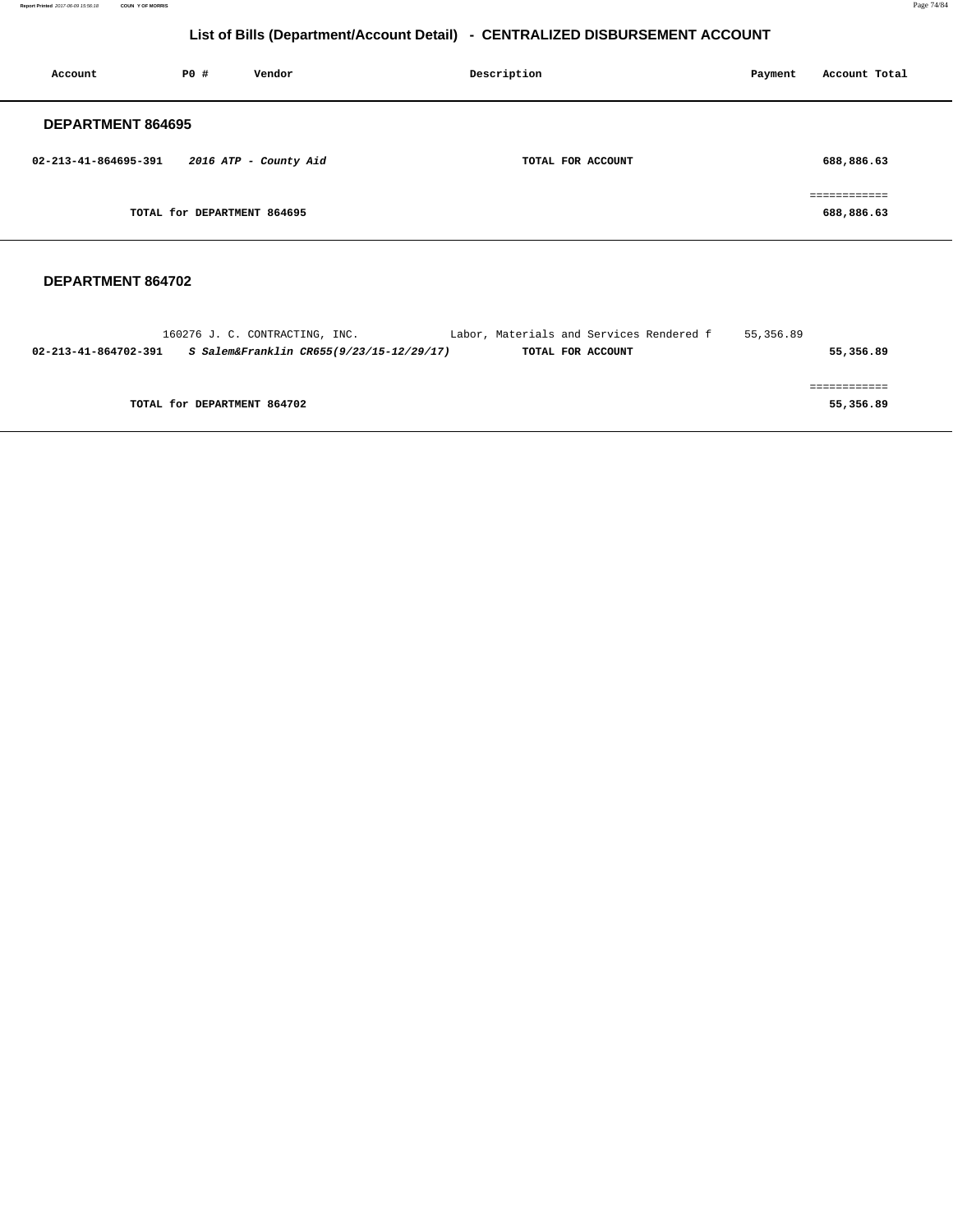| <b>COUN Y OF MORRIS</b><br>Report Printed 2017-06-09 15:56:18 |                                                                     |                                                                              |           | Page 75/84    |  |
|---------------------------------------------------------------|---------------------------------------------------------------------|------------------------------------------------------------------------------|-----------|---------------|--|
|                                                               |                                                                     | List of Bills (Department/Account Detail) - CENTRALIZED DISBURSEMENT ACCOUNT |           |               |  |
|                                                               |                                                                     |                                                                              |           |               |  |
| Account                                                       | P0 #<br>Vendor                                                      | Description                                                                  | Payment   | Account Total |  |
|                                                               |                                                                     |                                                                              |           |               |  |
|                                                               |                                                                     |                                                                              |           |               |  |
| DEPARTMENT 075110                                             |                                                                     | <b>County Capital</b>                                                        |           |               |  |
|                                                               |                                                                     |                                                                              |           |               |  |
|                                                               |                                                                     |                                                                              |           |               |  |
| 04-286-55-075110-888                                          | 159442 DEWBERRY-NJ DESIGNERS PC<br>Reserve for Preliminary Expenses | Master Plan & Facilities Assessment RFP<br>TOTAL FOR ACCOUNT                 | 64,783.60 | 64,783.60     |  |
|                                                               |                                                                     |                                                                              |           |               |  |
|                                                               |                                                                     |                                                                              |           | ============  |  |
|                                                               | TOTAL for DEPARTMENT 075110                                         |                                                                              |           | 64,783.60     |  |
|                                                               |                                                                     |                                                                              |           |               |  |
| Analy dam condition, rehab dams                               |                                                                     |                                                                              |           |               |  |
|                                                               |                                                                     |                                                                              |           |               |  |
|                                                               | 160319 CIVIL DYNAMICS INC                                           | REGULAR DAM INSPECTIONS OF 10 MCPC DAMS                                      | 1,605.00  |               |  |
| 04-216-55-953113-909                                          | Miscellaneous - Other                                               | TOTAL FOR ACCOUNT                                                            |           | 1,605.00      |  |
|                                                               |                                                                     |                                                                              |           | ============  |  |
|                                                               | TOTAL for Analy dam condition, rehab dams                           |                                                                              |           | 1,605.00      |  |

# **Analysis/Rehab Dam Conditions**

| 160332 CIVIL DYNAMICS INC                     | Canty's Lake Dam Rehabilitation (2/27/17 | 5,520.32 |
|-----------------------------------------------|------------------------------------------|----------|
| Miscellaneous - Other<br>04-216-55-953158-909 | TOTAL FOR ACCOUNT                        | 5,520.32 |
|                                               |                                          |          |
|                                               |                                          |          |
| TOTAL for Analysis/Rehab Dam Conditions       |                                          | 5,520.32 |
|                                               |                                          |          |

## **Road Design/Construction**

| 158624 J FLETCHER CREAMER & SON, INC            | Guide Rail Repair at 1148 Sussex Tpk. & 1 | 4,500.00 |
|-------------------------------------------------|-------------------------------------------|----------|
| 158626 J FLETCHER CREAMER & SON, INC            | Guide Rail Repair on Route 202, Montvill  | 2,000.00 |
| Building & Improvements<br>04-216-55-953165-951 | TOTAL FOR ACCOUNT                         | 6,500.00 |
|                                                 |                                           |          |
|                                                 |                                           |          |
| TOTAL for Road Design/Construction              |                                           | 6,500.00 |
|                                                 |                                           |          |

# **Cty Road Drainage Improvements**

| 160338 ENVISION ENGINEERING LLC               | Engineering Design Services for Drainage | 1,312.00 |
|-----------------------------------------------|------------------------------------------|----------|
| Miscellaneous - Other<br>04-216-55-953178-909 | TOTAL FOR ACCOUNT                        | 1,312.00 |
|                                               |                                          |          |
|                                               |                                          |          |
| TOTAL for Cty Road Drainage Improvements      |                                          | 1,312.00 |
|                                               |                                          |          |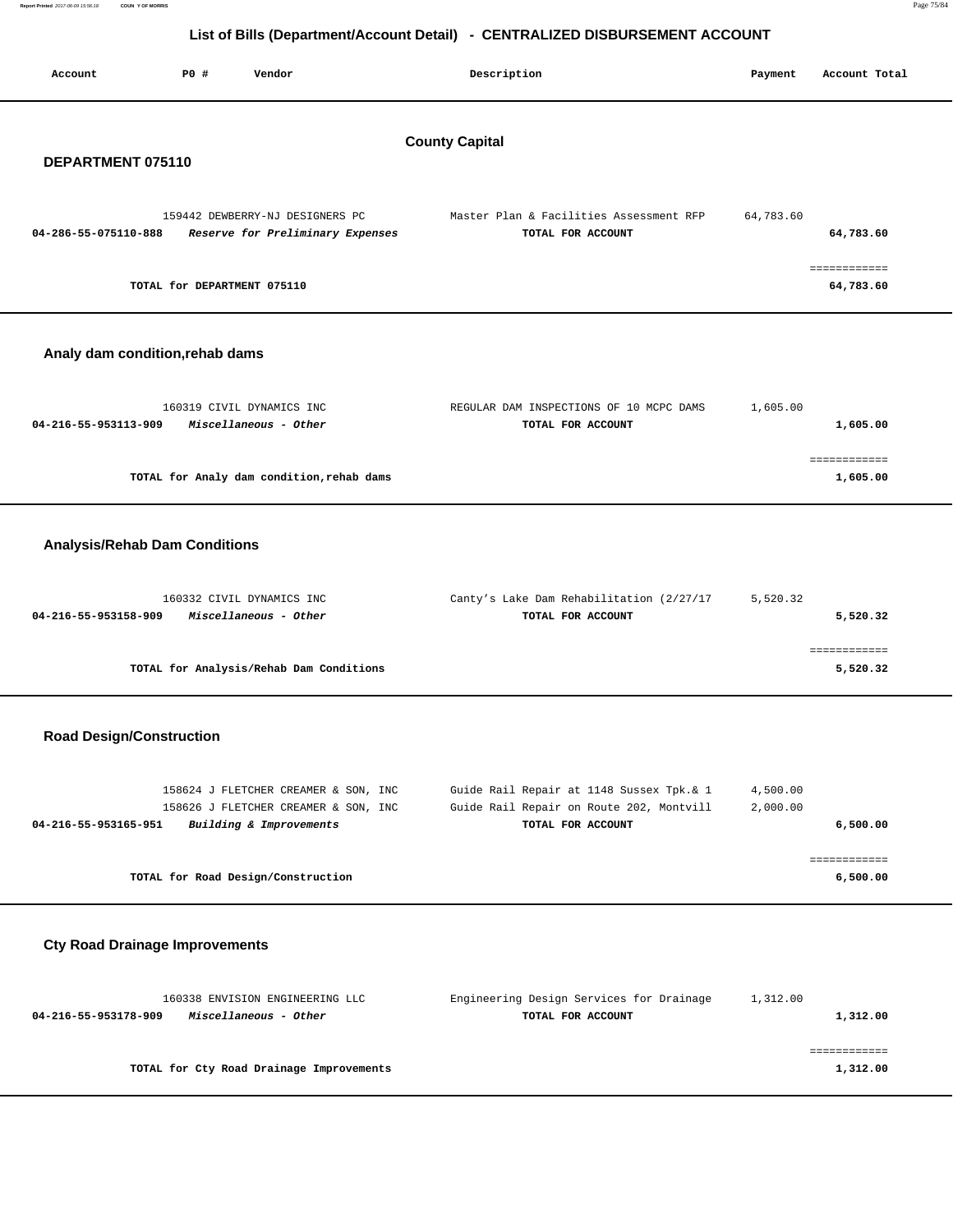| Account              | PO#                                | Vendor                                     | Description                                                   | Payment            | Account Total |
|----------------------|------------------------------------|--------------------------------------------|---------------------------------------------------------------|--------------------|---------------|
|                      |                                    |                                            |                                                               |                    |               |
|                      |                                    | 158890 CONSOLIDATED STEEL                  | Installation of 20 LF of 4 LF high chain                      | 1,686.00           |               |
| 04-216-55-953184-951 |                                    | Building & Improvements                    | TOTAL FOR ACCOUNT                                             |                    | 1,686.00      |
|                      |                                    |                                            |                                                               |                    | ============  |
|                      |                                    | TOTAL for Bridge DesignConst varCty Loc    |                                                               |                    | 1,686.00      |
|                      |                                    |                                            |                                                               |                    |               |
| DEPARTMENT 953270    |                                    |                                            |                                                               |                    |               |
|                      |                                    |                                            |                                                               |                    |               |
|                      | 159698 KEY-TECH<br>159702 KEY-TECH |                                            | Milling & Resurfacing of Jacksonville Ro                      | 2,395.00<br>995.00 |               |
| 04-216-55-953270-909 |                                    | Road Design/Construc - var locations       | Milling & Resurfacing of James Street in<br>TOTAL FOR ACCOUNT |                    | 3,390.00      |
|                      |                                    |                                            |                                                               |                    |               |
|                      |                                    |                                            |                                                               |                    | ============  |
|                      |                                    | TOTAL for DEPARTMENT 953270                |                                                               |                    | 3,390.00      |
|                      |                                    |                                            |                                                               |                    |               |
|                      |                                    |                                            |                                                               |                    |               |
| DEPARTMENT 953329    |                                    |                                            |                                                               |                    |               |
|                      |                                    |                                            |                                                               |                    |               |
|                      |                                    | 159636 BOWMAN CONSULTING COMPANY           | Realignment of Schooleys Mountain Road f                      | 40,885.00          |               |
| 04-216-55-953329-909 |                                    | Design, Building, Rehab of Roads-PublWorks | TOTAL FOR ACCOUNT                                             |                    | 40,885.00     |
|                      |                                    |                                            |                                                               |                    | ============  |
|                      |                                    | TOTAL for DEPARTMENT 953329                |                                                               |                    | 40,885.00     |
|                      |                                    |                                            |                                                               |                    |               |
| DEPARTMENT 953348    |                                    |                                            |                                                               |                    |               |
|                      |                                    |                                            |                                                               |                    |               |
|                      | 160231 BUILD RITE LLC              |                                            | ROOF REPLACEMENT AT PUBLIC SAFETY TRAINI                      | 3,780.00           |               |
| 04-216-55-953348-951 |                                    | Various Roof Replace - County Wide         | TOTAL FOR ACCOUNT                                             |                    | 3,780.00      |
|                      |                                    |                                            |                                                               |                    | ============  |

 **DEPARTMENT 953355** 

| 157833 BECHT ENGINEERING BT., INC                          | Consulting Engineering Services for the | 600.00 |
|------------------------------------------------------------|-----------------------------------------|--------|
| Fire Sprinkler Purchase Courthouse<br>04-216-55-953355-909 | TOTAL FOR ACCOUNT                       | 600.00 |
|                                                            |                                         |        |
|                                                            |                                         |        |
| TOTAL for DEPARTMENT 953355                                |                                         | 600.00 |
|                                                            |                                         |        |

**TOTAL for DEPARTMENT 953348 3,780.00**

## **DEPARTMENT 953363**

 **04-216-55-953363-909 Paving & Resurfacing Various Roads TOTAL FOR ACCOUNT 570.00**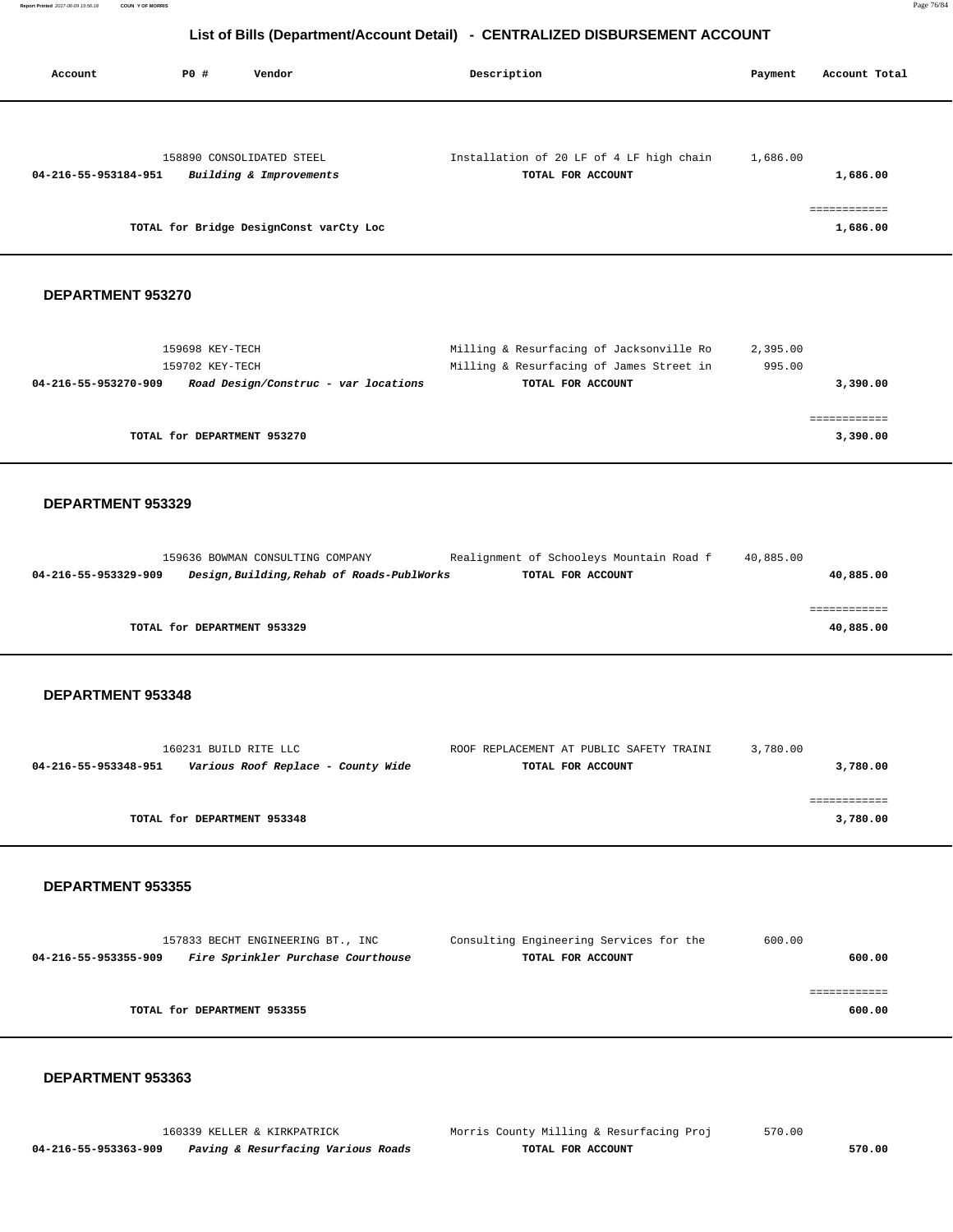**Report Printed** 2017-06-09 15:56:18 **COUN Y OF MORRIS** Page 77/84

## **List of Bills (Department/Account Detail) - CENTRALIZED DISBURSEMENT ACCOUNT**

| Account                  | P0#                         | Vendor | Description | Account Total<br>Payment |
|--------------------------|-----------------------------|--------|-------------|--------------------------|
| <b>DEPARTMENT 953363</b> |                             |        |             |                          |
|                          |                             |        |             |                          |
|                          | TOTAL for DEPARTMENT 953363 |        |             | 570.00                   |

## **DEPARTMENT 953382**

| 154140 MOTT MACDONALD LLC<br>159706 MOTT MACDONALD LLC<br>160338 ENVISION ENGINEERING LLC | Milling & Resurfacing of Hillside Avenue<br>Professional Engineering Services render | 1,400.00<br>20,179.14<br>780.00 |            |
|-------------------------------------------------------------------------------------------|--------------------------------------------------------------------------------------|---------------------------------|------------|
| Road Resurfacing, MV arking lot, Railrd<br>04-216-55-953382-909                           | TOTAL FOR ACCOUNT                                                                    |                                 | 22,359.14  |
| 159963 J. C. CONTRACTING, INC.<br>160340 TRACKS UNLIMITED, INC.                           | Roadway Improvements along Boonton Turnp<br>Sammis Ave, Dover                        | 151,236.14<br>61,907.59         |            |
| Road Resurfacing, MV arking lot, Railrd<br>04-216-55-953382-940                           | TOTAL FOR ACCOUNT                                                                    |                                 | 213,143.73 |
|                                                                                           |                                                                                      |                                 |            |
|                                                                                           |                                                                                      |                                 | .          |
| TOTAL for DEPARTMENT 953382                                                               |                                                                                      |                                 | 235,502.87 |

#### **DEPARTMENT 953387**

|           | 1,143.60 | Repairs/Rehabilitation of County Route 5 | 142537 VAN CLEEF ENGINEERING ASSOC                 |
|-----------|----------|------------------------------------------|----------------------------------------------------|
|           | 2,600.00 | Proposal for Engineering Services RFO 17 | 157099 CHERRY WEBER & ASSOC. PC                    |
|           | 3,975.60 | Bridge No. 1400-948 on Russia Road Bridg | 160336 CHERRY WEBER & ASSOC. PC                    |
|           | 4,299.80 | Bridge No. 1400-341 on Meriden Road over | 160337 CHERRY WEBER & ASSOC. PC                    |
| 12,019.00 |          | TOTAL FOR ACCOUNT                        | Various Bridge Replacement<br>04-216-55-953387-909 |
|           |          |                                          |                                                    |
|           |          |                                          |                                                    |
| 12,019.00 |          |                                          | TOTAL for DEPARTMENT 953387                        |

#### **DEPARTMENT 953389**

|                      | 160291 PANCIELLO CONSTRUCTION LLC      | RE: VISITOR'S CTR/ 06-01-17 | 13,995.00 |
|----------------------|----------------------------------------|-----------------------------|-----------|
| 04-216-55-953389-940 | B&G-Equip./Vehicles, Ext. Improvements | TOTAL FOR ACCOUNT           | 13,995.00 |
|                      |                                        |                             |           |
|                      |                                        |                             |           |
|                      | TOTAL for DEPARTMENT 953389            |                             | 13,995.00 |

| 159853 TOP LINE CONSTRUCTION CORP<br>160244 INTERCOUNTY PAVING ASSOCIATES, LLC<br>160276 J. C. CONTRACTING, INC. |                   | 9,455.86<br>28,360.99<br>3,228.06 |
|------------------------------------------------------------------------------------------------------------------|-------------------|-----------------------------------|
| PublicWorks-Railroad&Road Constr/Resurf<br>04-216-55-953419-951                                                  | TOTAL FOR ACCOUNT | 41,044.91                         |
| TOTAL for DEPARTMENT 953419                                                                                      |                   | 41,044.91                         |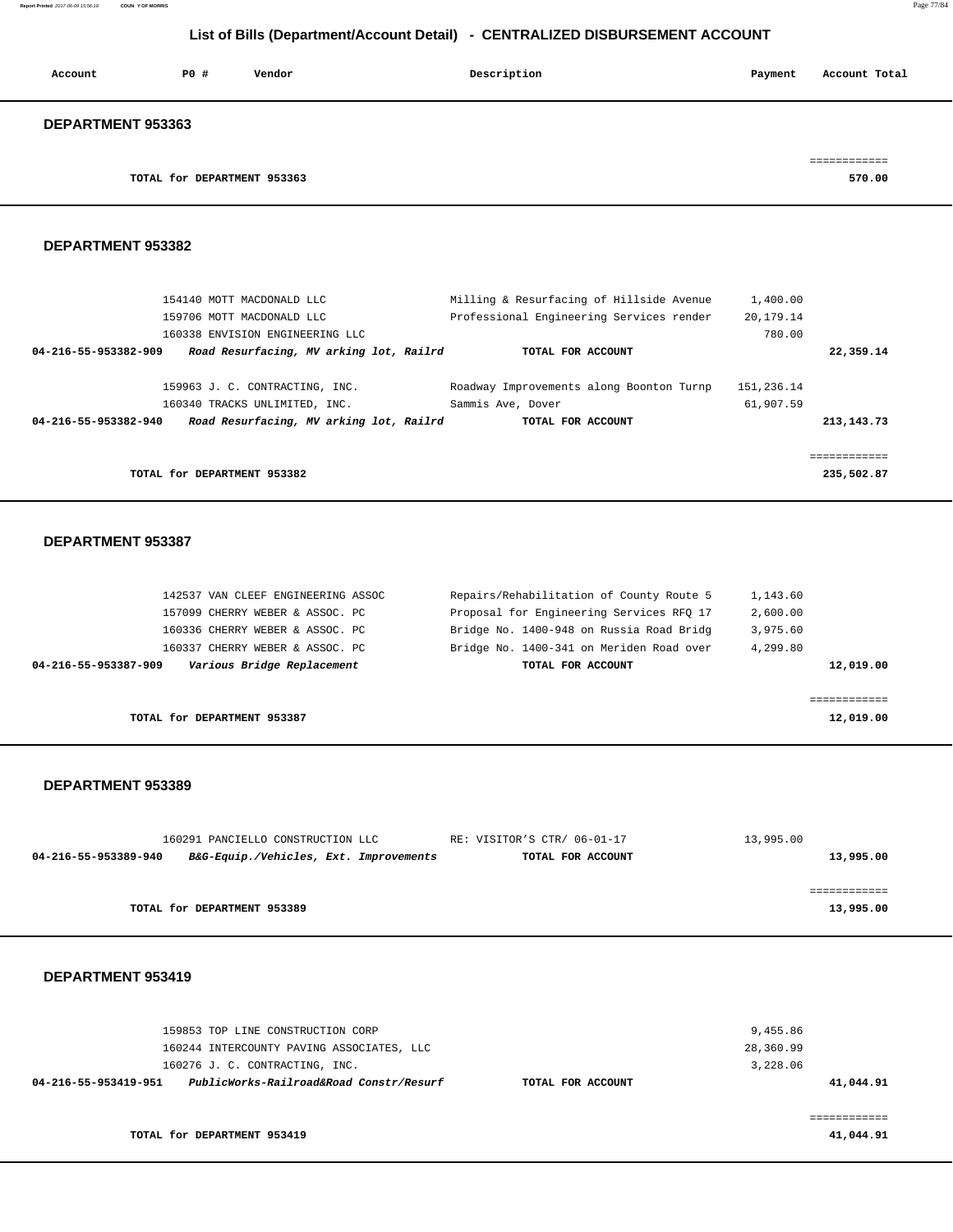**Report Printed** 2017-06-09 15:56:18 **COUN Y OF MORRIS** Page 78/84

## **List of Bills (Department/Account Detail) - CENTRALIZED DISBURSEMENT ACCOUNT**

| Account              | PO#                         | Vendor                                                                                                               | Description                                                                                          | Payment               | Account Total             |
|----------------------|-----------------------------|----------------------------------------------------------------------------------------------------------------------|------------------------------------------------------------------------------------------------------|-----------------------|---------------------------|
| DEPARTMENT 953420    |                             |                                                                                                                      |                                                                                                      |                       |                           |
| 04-216-55-953420-951 |                             | 160351 AB CONTRACTING LLC<br>158611 PRECISION LOCKER COMPANY<br>B&G - Interior Building Improvements                 | COURTHOUSE MAIN ENTRANCE RELOCATION<br>RE: CH - CASA/ 5 COMMAND SERIES STL14-12<br>TOTAL FOR ACCOUNT | 12,740.00<br>2,500.04 | 15,240.04                 |
|                      | TOTAL for DEPARTMENT 953420 |                                                                                                                      |                                                                                                      |                       | 15,240.04                 |
| DEPARTMENT 953422    |                             |                                                                                                                      |                                                                                                      |                       |                           |
| 04-216-55-953422-957 |                             | 146835 DITSCHMAN/FLEMINGTON FORD<br>159667 NORTHEAST COMMUNICATIONS, INC.<br>Public Works-Equip&Vehicle Rplcmnt/Upgr | 2017 F450 CREW CAB MASON DUMP<br>For Units 17-52 &17-53 Two Sets of LED F<br>TOTAL FOR ACCOUNT       | 60,390.00<br>860.00   | 61,250.00                 |
|                      | TOTAL for DEPARTMENT 953422 |                                                                                                                      |                                                                                                      |                       | ============<br>61,250.00 |
| DEPARTMENT 953458    |                             |                                                                                                                      |                                                                                                      |                       |                           |
| 04-216-55-953458-909 |                             | 160077 MCMANIMON, SCOTLAND & BAUMANN LLC<br>Replacement/Repair/Upgrade-Bldgs&Grnds                                   | PROFESSIONAL SERVICES IN CONNECTION WITH<br>TOTAL FOR ACCOUNT                                        | 300.00                | 300.00                    |
|                      | TOTAL for DEPARTMENT 953458 |                                                                                                                      |                                                                                                      |                       | ============<br>300.00    |
| DEPARTMENT 953461    |                             |                                                                                                                      |                                                                                                      |                       |                           |
| 04-216-55-953461-909 |                             | 160077 MCMANIMON, SCOTLAND & BAUMANN LLC<br>Renov/Upgrd-CriminalJustRefrm-BldgGrnd                                   | PROFESSIONAL SERVICES IN CONNECTION WITH<br>TOTAL FOR ACCOUNT                                        | 300.00                | 300.00                    |
|                      | TOTAL for DEPARTMENT 953461 |                                                                                                                      |                                                                                                      |                       | ============<br>300.00    |
| DEPARTMENT 953463    |                             |                                                                                                                      |                                                                                                      |                       |                           |

 160077 MCMANIMON, SCOTLAND & BAUMANN LLC PROFESSIONAL SERVICES IN CONNECTION WITH 300.00  **04-216-55-953463-909 Equip&VehicleRplc/Upgrade-ShadeTree/MSC TOTAL FOR ACCOUNT 300.00** ============ **TOTAL for DEPARTMENT 953463 300.00**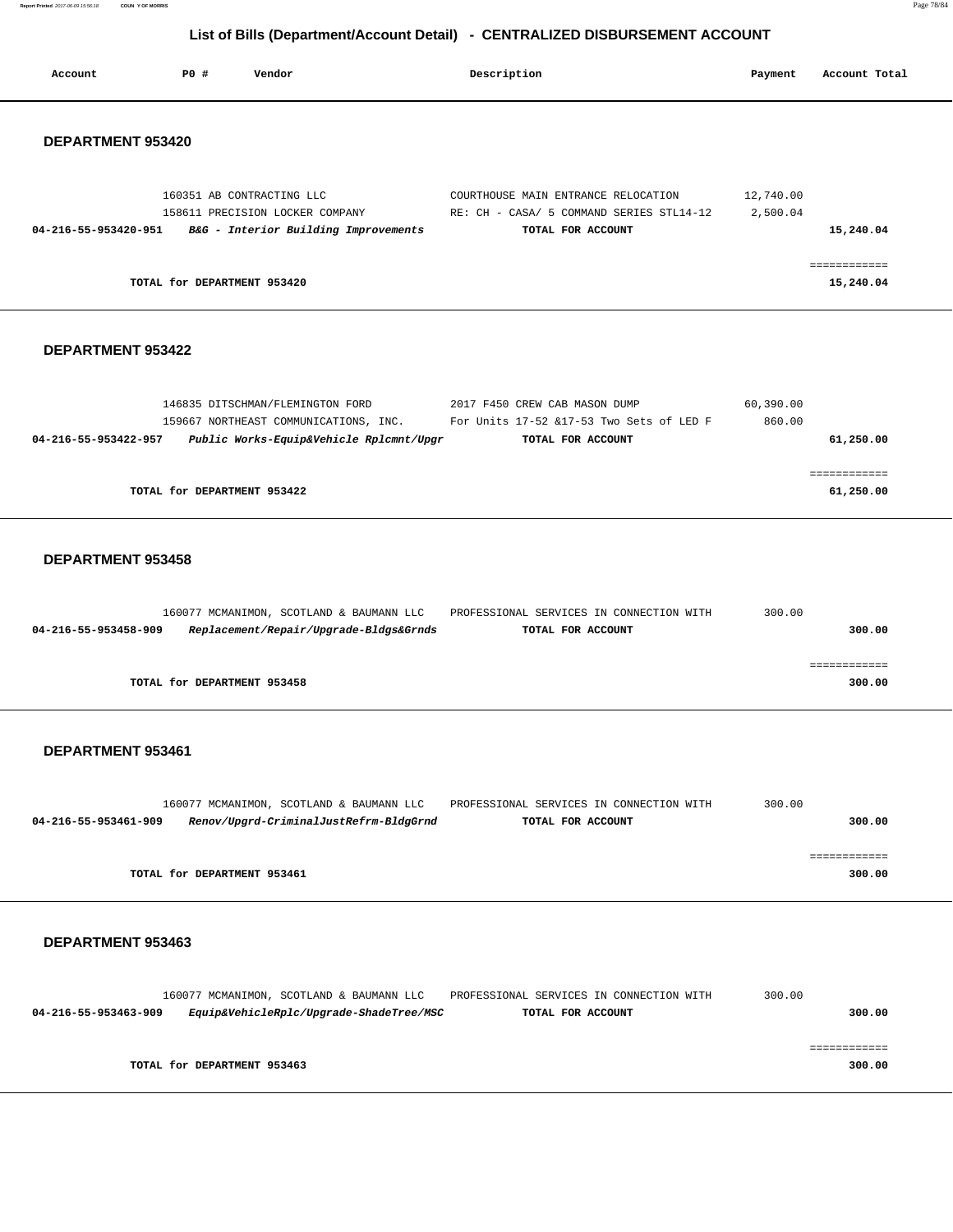| Account              | PO#                         | Vendor                                                                               | Description                                                   | Payment | Account Total        |
|----------------------|-----------------------------|--------------------------------------------------------------------------------------|---------------------------------------------------------------|---------|----------------------|
|                      |                             |                                                                                      |                                                               |         |                      |
| 04-216-55-953464-909 |                             | 160077 MCMANIMON, SCOTLAND & BAUMANN LLC<br>Interior Bldg Upgrades - Bldgs & Grounds | PROFESSIONAL SERVICES IN CONNECTION WITH<br>TOTAL FOR ACCOUNT | 300.00  | 300.00               |
|                      | TOTAL for DEPARTMENT 953464 |                                                                                      |                                                               |         | __________<br>300.00 |

### **DEPARTMENT 953466**

|                      | 160077 MCMANIMON, SCOTLAND & BAUMANN LLC | PROFESSIONAL SERVICES IN CONNECTION WITH | 300.00 |
|----------------------|------------------------------------------|------------------------------------------|--------|
| 04-216-55-953466-909 | ExterBldgUpgrVehcl/EquipRplcmnt-BldGrd   | TOTAL FOR ACCOUNT                        | 300.00 |
|                      |                                          |                                          |        |
|                      |                                          |                                          |        |
|                      | TOTAL for DEPARTMENT 953466              |                                          | 300.00 |
|                      |                                          |                                          |        |

### **DEPARTMENT 954447**

| 154974 DELL MARKETING L.P.                            | Equipment to be installed for vehicles " | 2,579.94    |
|-------------------------------------------------------|------------------------------------------|-------------|
| 154974 DELL MARKETING L.P.                            | Premium Mounts on the Passenger Side of  | 3,279.92    |
| 153106 EMERGENCY ACCESSORIES AND                      | Installation & Labor for a Light Pkg, Re | 1,382.50    |
| 153107 EMERGENCY ACCESSORIES AND                      | Emergency Accessories Repair on vehicle  | 1,712.88    |
| 153108 WINNER FORD FLEET                              | "2016" FORD UTILITY POLICE INTERCEPTOR-- | 23,459.00   |
| Sheriff - Vehicle Replacement<br>04-216-55-954447-957 | TOTAL FOR ACCOUNT                        | 32,414.24   |
|                                                       |                                          |             |
|                                                       |                                          | =========== |
| TOTAL for DEPARTMENT 954447                           |                                          | 32,414.24   |

#### **DEPARTMENT 954450**

|                             | 157584 DELL MARKETING L.P.               | Please see attached quote #3000012743200 | 5,166.22 |
|-----------------------------|------------------------------------------|------------------------------------------|----------|
| 158083 GRAINGER             |                                          | ITEM #43V787 - GARRETT Pro Evidence Meta | 1,392.00 |
| 158083 GRAINGER             |                                          | ITEM #53DU75 - GARRETT Pinpointing Metal | 231.60   |
| 158083 GRAINGER             |                                          | ITEM #19MT17 - AVEN Magnifier Light, LED | 659.16   |
| 04-216-55-954450-956        | Various Upgrades & Equip-Sheriffs Office | TOTAL FOR ACCOUNT                        | 7,448.98 |
|                             |                                          |                                          |          |
|                             |                                          |                                          |          |
| TOTAL for DEPARTMENT 954450 |                                          |                                          | 7,448.98 |

| 300.00 | PROFESSIONAL SERVICES IN CONNECTION WITH | 160077 MCMANIMON, SCOTLAND & BAUMANN LLC |                      |
|--------|------------------------------------------|------------------------------------------|----------------------|
| 300.00 | TOTAL FOR ACCOUNT                        | Full Body Security Screening Sys-Jail    | 04-216-55-954467-909 |
|        |                                          |                                          |                      |
|        |                                          |                                          |                      |
| 300.00 |                                          | TOTAL for DEPARTMENT 954467              |                      |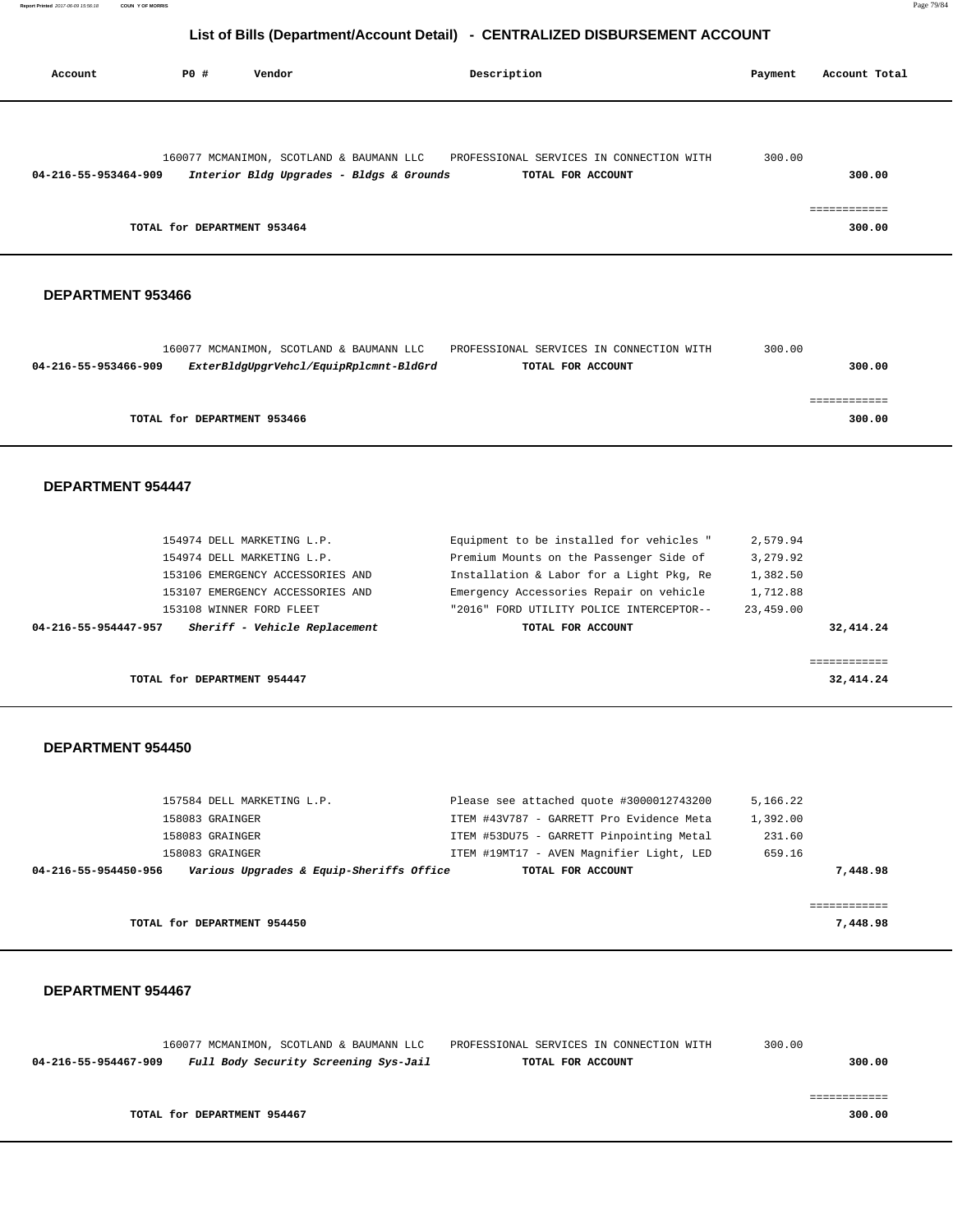**Report Printed** 2017-06-09 15:56:18 **COUN Y OF MORRIS** Page 80/84

# **List of Bills (Department/Account Detail) - CENTRALIZED DISBURSEMENT ACCOUNT**

| Account              | PO#                         | Vendor                                  | Description                              | Payment   | Account Total |
|----------------------|-----------------------------|-----------------------------------------|------------------------------------------|-----------|---------------|
|                      |                             |                                         |                                          |           |               |
|                      | 159506 NV5                  |                                         | Professional Engineering Services for pe | 10,893.03 |               |
| 04-216-55-955403-909 |                             | MV-Long Term Health Center Improvements | TOTAL FOR ACCOUNT                        |           | 10,893.03     |
|                      | 157385 CULINARY DEPOT       |                                         | 9145, 2.17.2017                          | 15,750.00 |               |
| 04-216-55-955403-951 |                             | MV-Long Term Health Center Improvements | TOTAL FOR ACCOUNT                        |           | 15,750.00     |
|                      |                             |                                         |                                          |           |               |
|                      | TOTAL for DEPARTMENT 955403 |                                         |                                          |           | 26,643.03     |

### **DEPARTMENT 955460**

| 160077 MCMANIMON, SCOTLAND & BAUMANN LLC<br>PROFESSIONAL SERVICES IN CONNECTION WITH  | 300.00 |
|---------------------------------------------------------------------------------------|--------|
| Upgrade FireAlarmSys MorrisView-RiskMgmt<br>04-216-55-955460-909<br>TOTAL FOR ACCOUNT | 300.00 |
|                                                                                       |        |
|                                                                                       |        |
| TOTAL for DEPARTMENT 955460                                                           | 300.00 |
|                                                                                       |        |

## **DEPARTMENT 957469**

|                             | 160077 MCMANIMON, SCOTLAND & BAUMANN LLC | PROFESSIONAL SERVICES IN CONNECTION WITH | 300.00 |
|-----------------------------|------------------------------------------|------------------------------------------|--------|
| 04-216-55-957469-909        | Rplcmnt Meal Delivery Vehicles-Nutrition | TOTAL FOR ACCOUNT                        | 300.00 |
|                             |                                          |                                          |        |
|                             |                                          |                                          |        |
| TOTAL for DEPARTMENT 957469 |                                          |                                          | 300.00 |
|                             |                                          |                                          |        |

## **DEPARTMENT 962398**

| 155950 MILLENNIUM COMMUNICATIONS                        | Fiber Optic Repair as per Ouote     | 12,000.00 |
|---------------------------------------------------------|-------------------------------------|-----------|
| 148126 DELL MARKETING L.P.                              | Dell 18.5in LED KMM, DKMMLED185-G01 | 1,413.47  |
| ITD-Computer & Newtork Upgrades<br>04-216-55-962398-955 | TOTAL FOR ACCOUNT                   | 13,413.47 |
|                                                         |                                     |           |
|                                                         |                                     |           |
| TOTAL for DEPARTMENT 962398                             |                                     | 13,413.47 |
|                                                         |                                     |           |

|                      |                             | 160077 MCMANIMON, SCOTLAND & BAUMANN LLC  | PROFESSIONAL SERVICES IN CONNECTION WITH | 300.00 |
|----------------------|-----------------------------|-------------------------------------------|------------------------------------------|--------|
| 04-216-55-962462-909 |                             | Upgrades-Network, Computer, Wiring etc-IT | TOTAL FOR ACCOUNT                        | 300.00 |
|                      |                             |                                           |                                          |        |
|                      |                             |                                           |                                          |        |
|                      | TOTAL for DEPARTMENT 962462 |                                           |                                          | 300.00 |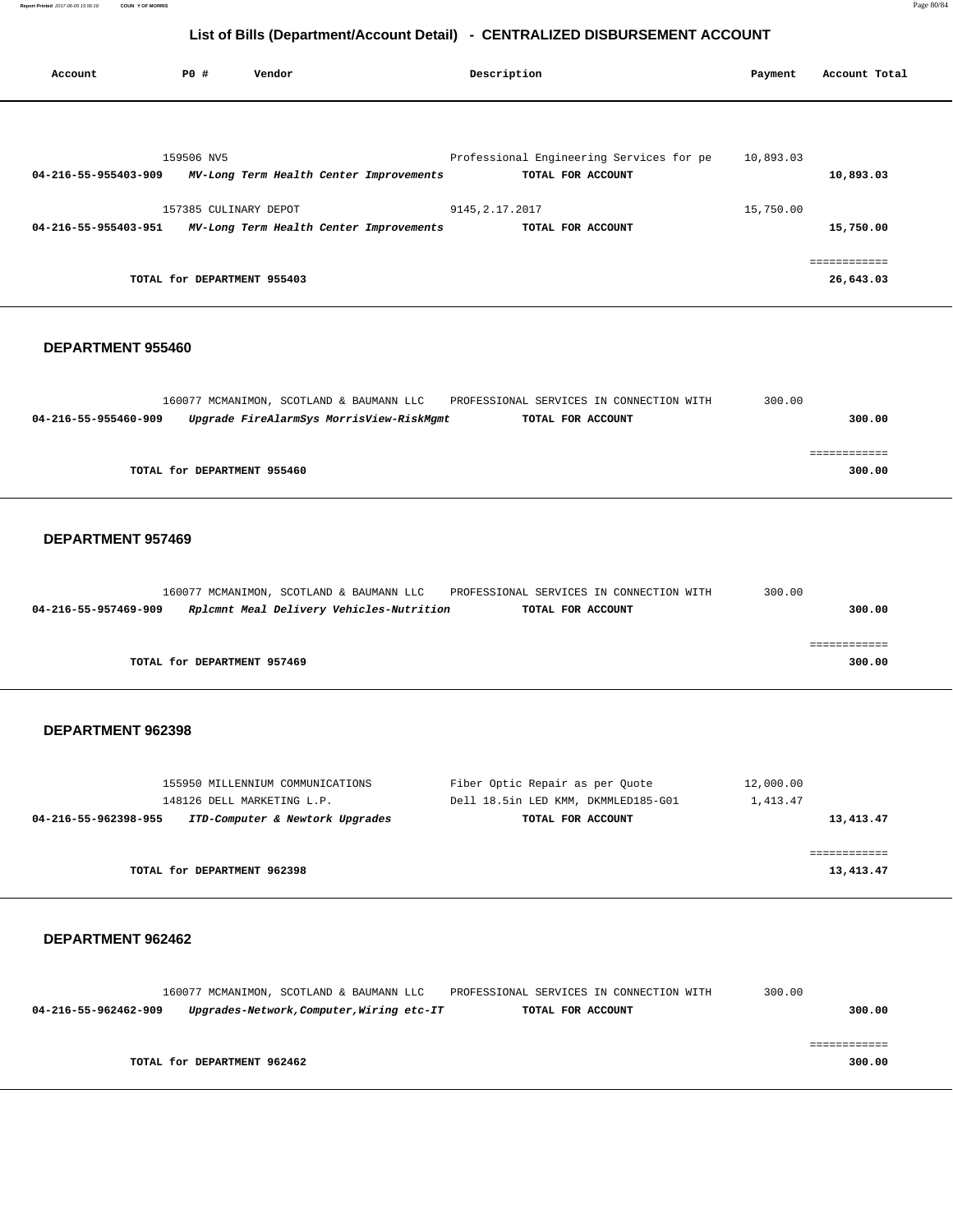|                      |                                                                                                      | LIST OF DIIIS (DEPARTIMENTACCOUNT DETAIL) - CLIVITALIZLO DISDONSLIVILIVI ACCOUNT |           |                                        |
|----------------------|------------------------------------------------------------------------------------------------------|----------------------------------------------------------------------------------|-----------|----------------------------------------|
| Account              | <b>PO #</b><br>Vendor                                                                                | Description                                                                      | Payment   | Account Total                          |
| 04-216-55-963425-957 | 148854 MALL CHEVROLET INC.<br>Law &PublicSafety-Acq Response Vehicles<br>TOTAL for DEPARTMENT 963425 | 2017 Chevrolet Silverado 3500HD 4WD Doub<br>TOTAL FOR ACCOUNT                    | 37,700.00 | 37,700.00<br>============<br>37,700.00 |
| DEPARTMENT 963428    |                                                                                                      |                                                                                  |           |                                        |
| 04-216-55-963428-952 | 158169 CDW GOVERNMENT<br>Law&PublicSafet-New&RplcmntRadioSysEquip                                    | CDW# 3461062<br>TOTAL FOR ACCOUNT                                                | 519.79    | 519.79                                 |
|                      | TOTAL for DEPARTMENT 963428                                                                          |                                                                                  |           | 519.79                                 |
| DEPARTMENT 963468    |                                                                                                      |                                                                                  |           |                                        |
| 04-216-55-963468-909 | 160077 MCMANIMON, SCOTLAND & BAUMANN LLC<br><i>Furniture &amp; Equip - PSTA</i>                      | PROFESSIONAL SERVICES IN CONNECTION WITH<br>TOTAL FOR ACCOUNT                    | 300.00    | 300.00                                 |
|                      | TOTAL for DEPARTMENT 963468                                                                          |                                                                                  |           | ============<br>300.00                 |
| DEPARTMENT 964271    |                                                                                                      |                                                                                  |           |                                        |
| 04-216-55-964271-956 | 158661 CDW GOVERNMENT<br>Purchase Equip/Upgr Control Rm-JovDetCtr                                    | Elo Desktop Touchmonitors 2201L Projecte<br>TOTAL FOR ACCOUNT                    | 339.27    | 339.27                                 |
|                      | TOTAL for DEPARTMENT 964271                                                                          |                                                                                  |           | ============<br>339.27                 |
| DEPARTMENT 964364    |                                                                                                      |                                                                                  |           |                                        |
|                      | 153991 BFI<br>04-216-55-964364-953 Purchase Office Furniture Prosecutor's                            | Quote #0000236074 - SEU Furniture Upgrad<br>TOTAL FOR ACCOUNT                    | 3,582.29  | 3,582.29                               |
|                      | TOTAL for DEPARTMENT 964364                                                                          |                                                                                  |           | ============<br>3,582.29               |
| DEPARTMENT 964404    |                                                                                                      |                                                                                  |           |                                        |

 153991 BFI Quote #0000236074- SEU Furniture Upgrade 8,587.25  **04-216-55-964404-953 Purchase Office Furniture-Prosecutor's TOTAL FOR ACCOUNT 8,587.25**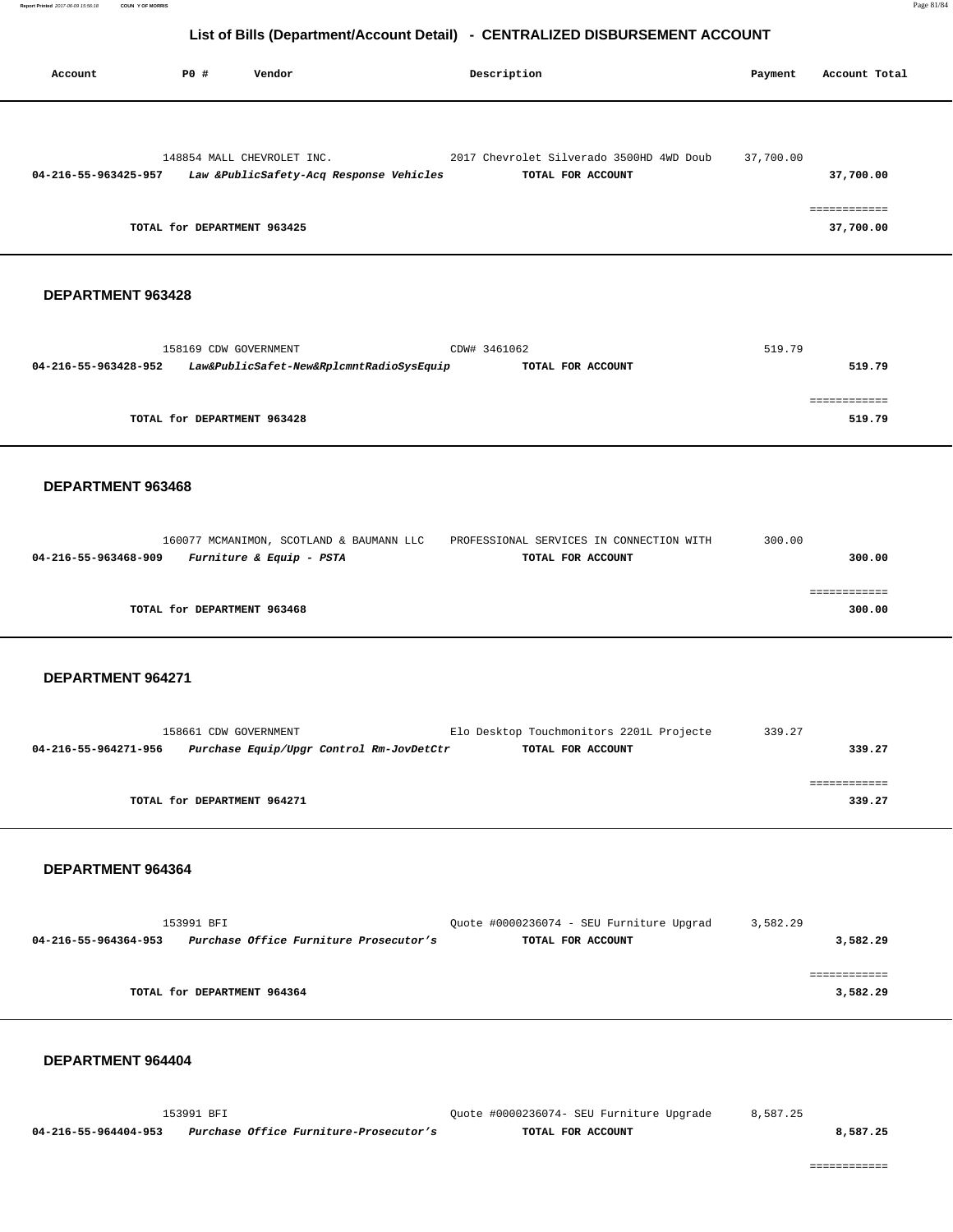| Report Printed 2017-06-09 15:56:18 | <b>COUN Y OF MORRIS</b> | Page 82/84 |
|------------------------------------|-------------------------|------------|
|------------------------------------|-------------------------|------------|

| Account                     | P0 # | Vendor | Description | Account Total<br>Payment |
|-----------------------------|------|--------|-------------|--------------------------|
| DEPARTMENT 964404           |      |        |             |                          |
| TOTAL for DEPARTMENT 964404 |      |        |             | 8,587.25                 |
| DEPARTMENT 964441           |      |        |             |                          |

| 153991 BFI<br>153992 BFT    |                                         | Ouote#0000236074-SEU Furniture Upgrade P<br>Ouote #0000236328 - Prosecutors Office F | 99.20<br>16,202.22 |           |
|-----------------------------|-----------------------------------------|--------------------------------------------------------------------------------------|--------------------|-----------|
| 04-216-55-964441-953        | Prosecutor - Furniture Rplcmnt SEU Bldg | TOTAL FOR ACCOUNT                                                                    |                    | 16,301.42 |
|                             |                                         |                                                                                      |                    |           |
|                             |                                         |                                                                                      |                    |           |
| TOTAL for DEPARTMENT 964441 |                                         |                                                                                      |                    | 16,301.42 |

## **DEPARTMENT 964459**

|                             | 160077 MCMANIMON, SCOTLAND & BAUMANN LLC | PROFESSIONAL SERVICES IN CONNECTION WITH | 300.00 |
|-----------------------------|------------------------------------------|------------------------------------------|--------|
| 04-216-55-964459-909        | FireSprinkler Upgrades VarFacil-RiskMgmt | TOTAL FOR ACCOUNT                        | 300.00 |
|                             |                                          |                                          |        |
|                             |                                          |                                          |        |
| TOTAL for DEPARTMENT 964459 |                                          |                                          | 300.00 |
|                             |                                          |                                          |        |

#### **DEPARTMENT 964465**

|                      | 160077 MCMANIMON, SCOTLAND & BAUMANN LLC | PROFESSIONAL SERVICES IN CONNECTION WITH | 300.00 |
|----------------------|------------------------------------------|------------------------------------------|--------|
| 04-216-55-964465-909 | MAPS Vehicle Replcmnt (4) - HumServ      | TOTAL FOR ACCOUNT                        | 300.00 |
|                      |                                          |                                          |        |
|                      |                                          |                                          |        |
|                      | TOTAL for DEPARTMENT 964465              |                                          | 300.00 |
|                      |                                          |                                          |        |

### **DEPARTMENT 969393**

| 160400 COUNTY COLLEGE OF MORRIS                 | EI Associates     | 2,340.00 |
|-------------------------------------------------|-------------------|----------|
| Various Projects at CCM<br>04-216-55-969393-909 | TOTAL FOR ACCOUNT | 2,340.00 |
|                                                 |                   |          |
|                                                 |                   |          |
| TOTAL for DEPARTMENT 969393                     |                   | 2,340.00 |
|                                                 |                   |          |

|                      |                             | 160077 MCMANIMON, SCOTLAND & BAUMANN LLC | PROFESSIONAL SERVICES IN CONNECTION WITH | 300.00 |
|----------------------|-----------------------------|------------------------------------------|------------------------------------------|--------|
| 04-216-55-969470-909 |                             | Bldg Improvements/Upgrades - CCM         | TOTAL FOR ACCOUNT                        | 300.00 |
|                      |                             |                                          |                                          |        |
|                      |                             |                                          |                                          |        |
|                      | TOTAL for DEPARTMENT 969470 |                                          |                                          | 300.00 |
|                      |                             |                                          |                                          |        |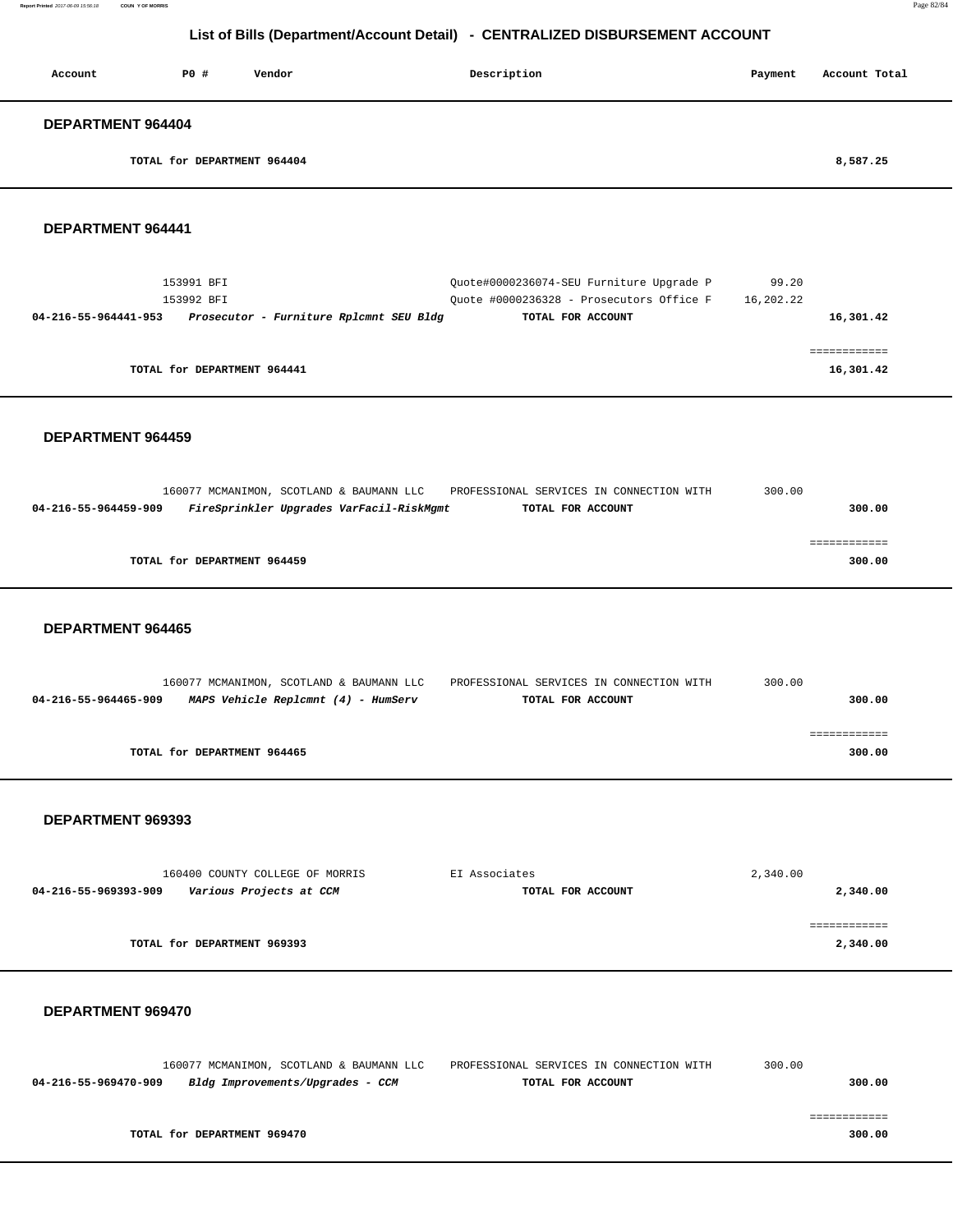|         | P <sub>0</sub> |        | Description | Payment |               |
|---------|----------------|--------|-------------|---------|---------------|
| Account |                | Vendor |             |         | Account Total |